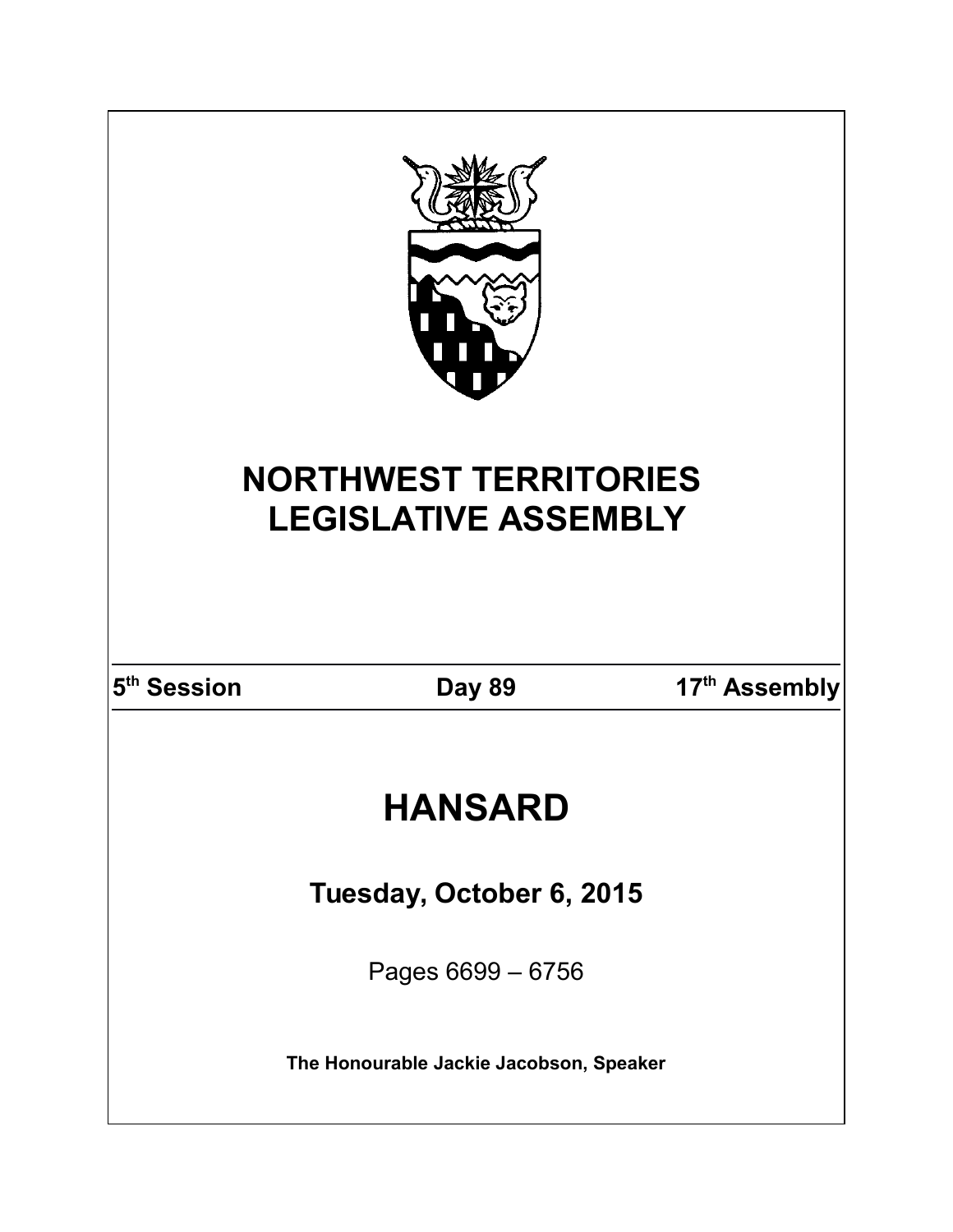# **Legislative Assembly of the Northwest Territories**

# **Members of the Legislative Assembly**

**Speaker Hon. Jackie Jacobson** (Nunakput)

 $\mathcal{L}_\mathcal{L} = \mathcal{L}_\mathcal{L} = \mathcal{L}_\mathcal{L} = \mathcal{L}_\mathcal{L} = \mathcal{L}_\mathcal{L} = \mathcal{L}_\mathcal{L} = \mathcal{L}_\mathcal{L} = \mathcal{L}_\mathcal{L} = \mathcal{L}_\mathcal{L} = \mathcal{L}_\mathcal{L} = \mathcal{L}_\mathcal{L} = \mathcal{L}_\mathcal{L} = \mathcal{L}_\mathcal{L} = \mathcal{L}_\mathcal{L} = \mathcal{L}_\mathcal{L} = \mathcal{L}_\mathcal{L} = \mathcal{L}_\mathcal{L}$ 

# **Hon. Glen Abernethy**

 $\frac{1}{2}$ 

(Great Slave) *Minister of Health and Social Services Minister responsible for Persons with Disabilities Minister responsible for Seniors*

# **Hon. Tom Beaulieu**

(Tu Nedhe) *Minister of Human Resources Minister of Transportation Minister of Public Works and Services*

**Ms. Wendy Bisaro** (Frame Lake)

**Mr. Frederick Blake** (Mackenzie Delta)

# **Mr. Robert Bouchard**

(Hay River North)

**Mr. Bob Bromley** (Weledeh)

# **Mr. Daryl Dolynny** (Range Lake)

**Mrs. Jane Groenewegen** (Hay River South)

# **Mr. Robert Hawkins** (Yellowknife Centre)

# **Hon. Jackson Lafferty**

(Monfwi) *Deputy Premier Minister of Education, Culture and Employment Minister responsible for the Workers' Safety and Compensation Commission*

# **Hon. Bob McLeod**

(Yellowknife South) *Premier Minister of Executive Minister of Aboriginal Affairs and Intergovernmental Relations Minister responsible for Women*

# **Hon. Robert C. McLeod**

(Inuvik Twin Lakes) *Minister of Municipal and Community Affairs Minister of Lands Minister responsible for the NWT Housing Corporation Minister responsible for Youth*

# **Mr. Kevin Menicoche** (Nahendeh)

**Hon. J. Michael**

# **Miltenberger**

(Thebacha) *Government House Leader Minister of Finance Minister of Environment and Natural Resources Minister responsible for the NWT Power Corporation*

# **Mr. Alfred Moses**

(Inuvik Boot Lake)

**Mr. Michael Nadli** (Deh Cho)

# **Hon. David Ramsay**

(Kam Lake) *Minister of Justice Minister of Industry, Tourism and Investment Minister responsible for the Public Utilities Board*

**Mr. Norman Yakeleya** (Sahtu)

# **Officers**

 $\mathcal{L}_\mathcal{L} = \mathcal{L}_\mathcal{L} = \mathcal{L}_\mathcal{L} = \mathcal{L}_\mathcal{L} = \mathcal{L}_\mathcal{L} = \mathcal{L}_\mathcal{L} = \mathcal{L}_\mathcal{L} = \mathcal{L}_\mathcal{L} = \mathcal{L}_\mathcal{L} = \mathcal{L}_\mathcal{L} = \mathcal{L}_\mathcal{L} = \mathcal{L}_\mathcal{L} = \mathcal{L}_\mathcal{L} = \mathcal{L}_\mathcal{L} = \mathcal{L}_\mathcal{L} = \mathcal{L}_\mathcal{L} = \mathcal{L}_\mathcal{L}$ 

**Clerk of the Legislative Assembly** Mr. Tim Mercer

**Deputy Clerk Principal Clerk, Principal Clerk, Committee Clerk Law Clerks**

 **Committees and Corporate and Trainee Public Affairs Interparliamentary Affairs**

Mr. Doug Schauerte Mr. Michael Ball Ms. Gail Bennett Mrs. Danielle Mager Ms. Sheila MacPherson Ms.

Malinda Kellett

Rutland

 $\frac{1}{2}$ 

Mr. Glen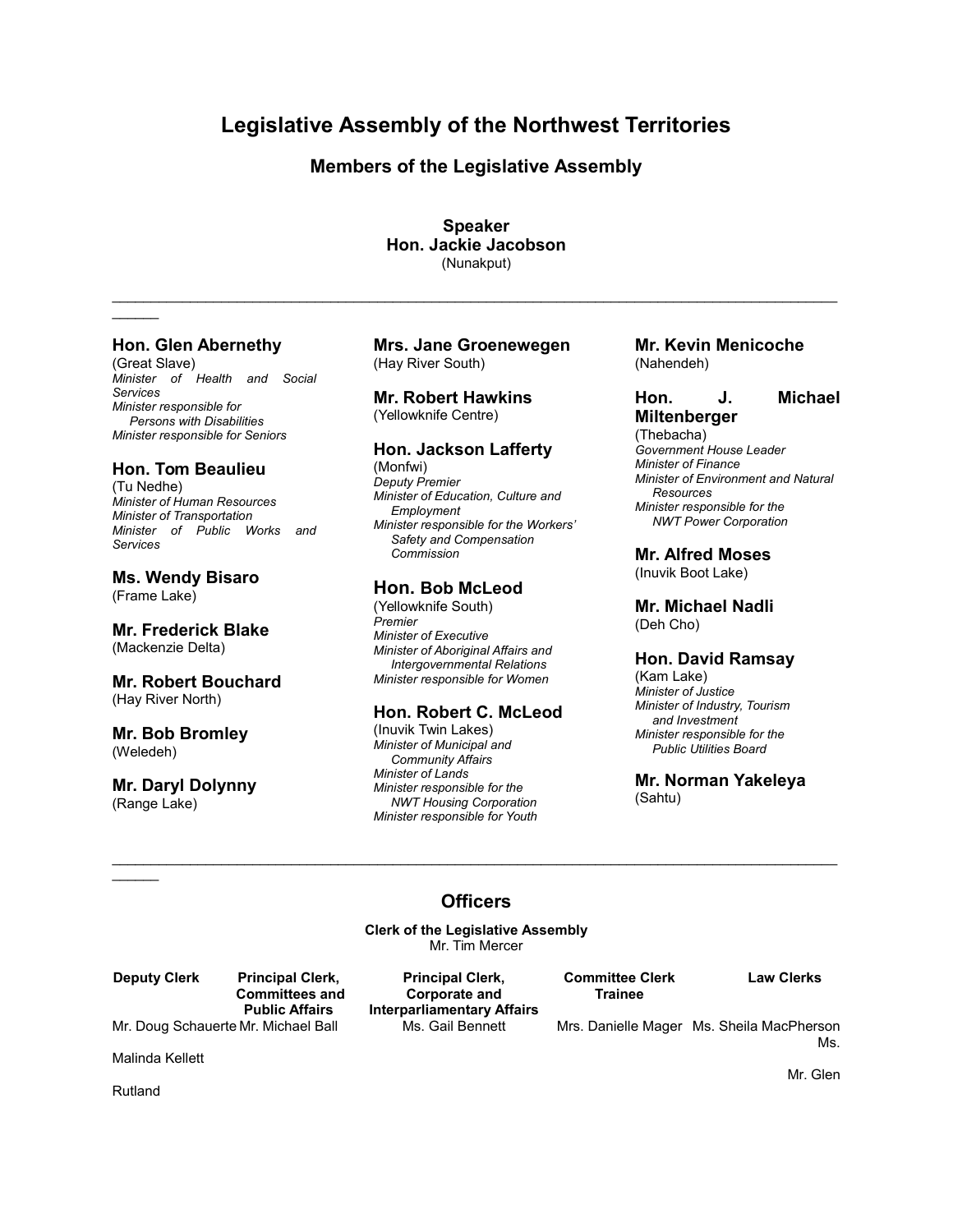# Box 1320 Yellowknife, Northwest Territories Tel: (867) 669-2200 Fax: (867) 920-4735 Toll-Free: 1-800-661-0784 http://www.assembly.gov.nt.ca

 $\mathcal{L}_\mathcal{L} = \mathcal{L}_\mathcal{L} = \mathcal{L}_\mathcal{L} = \mathcal{L}_\mathcal{L} = \mathcal{L}_\mathcal{L} = \mathcal{L}_\mathcal{L} = \mathcal{L}_\mathcal{L} = \mathcal{L}_\mathcal{L} = \mathcal{L}_\mathcal{L} = \mathcal{L}_\mathcal{L} = \mathcal{L}_\mathcal{L} = \mathcal{L}_\mathcal{L} = \mathcal{L}_\mathcal{L} = \mathcal{L}_\mathcal{L} = \mathcal{L}_\mathcal{L} = \mathcal{L}_\mathcal{L} = \mathcal{L}_\mathcal{L}$ 

 $\frac{1}{2}$ 

Published under the authority of the Speaker of the Legislative Assembly of the Northwest Territories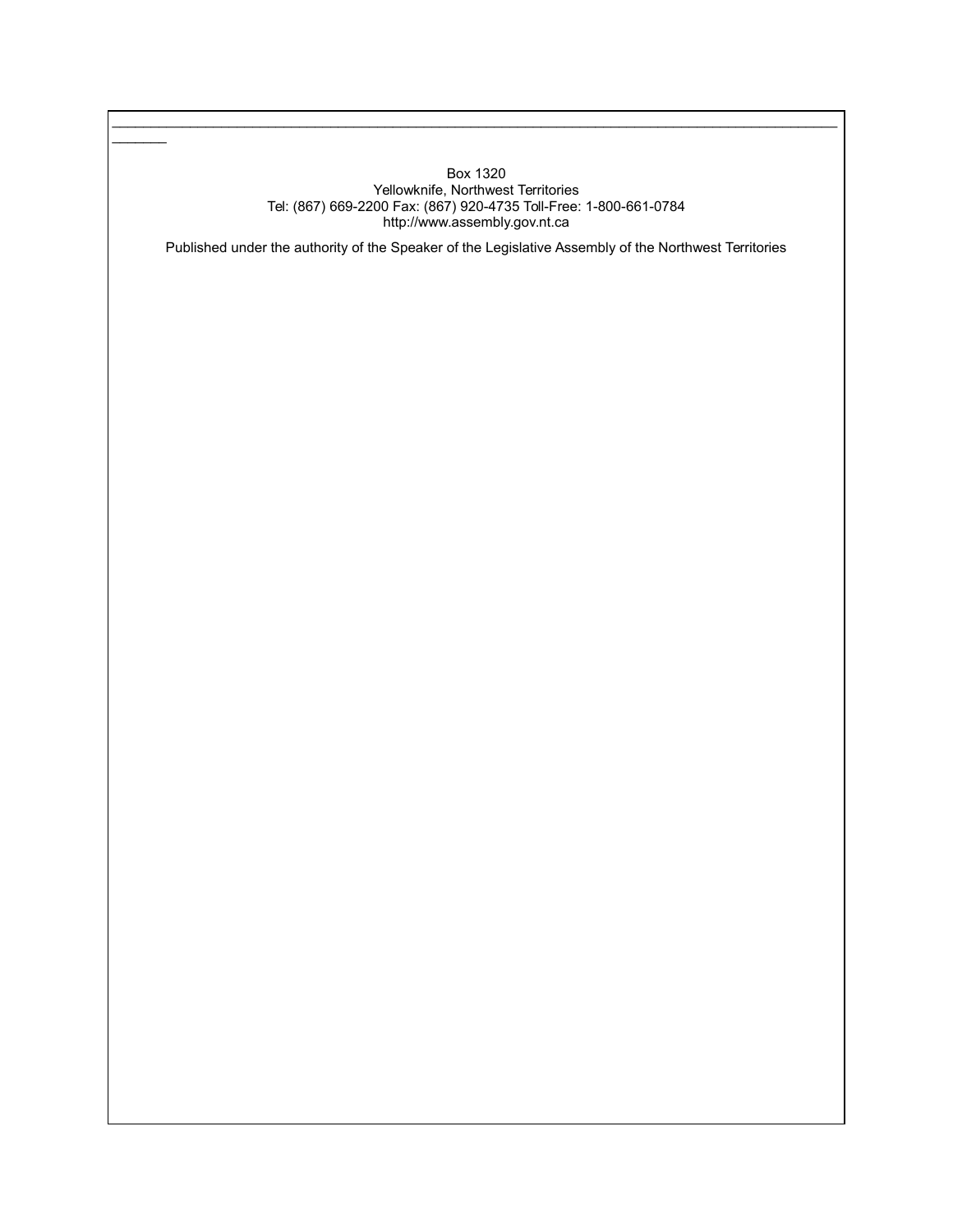# **TABLE OF CONTENTS**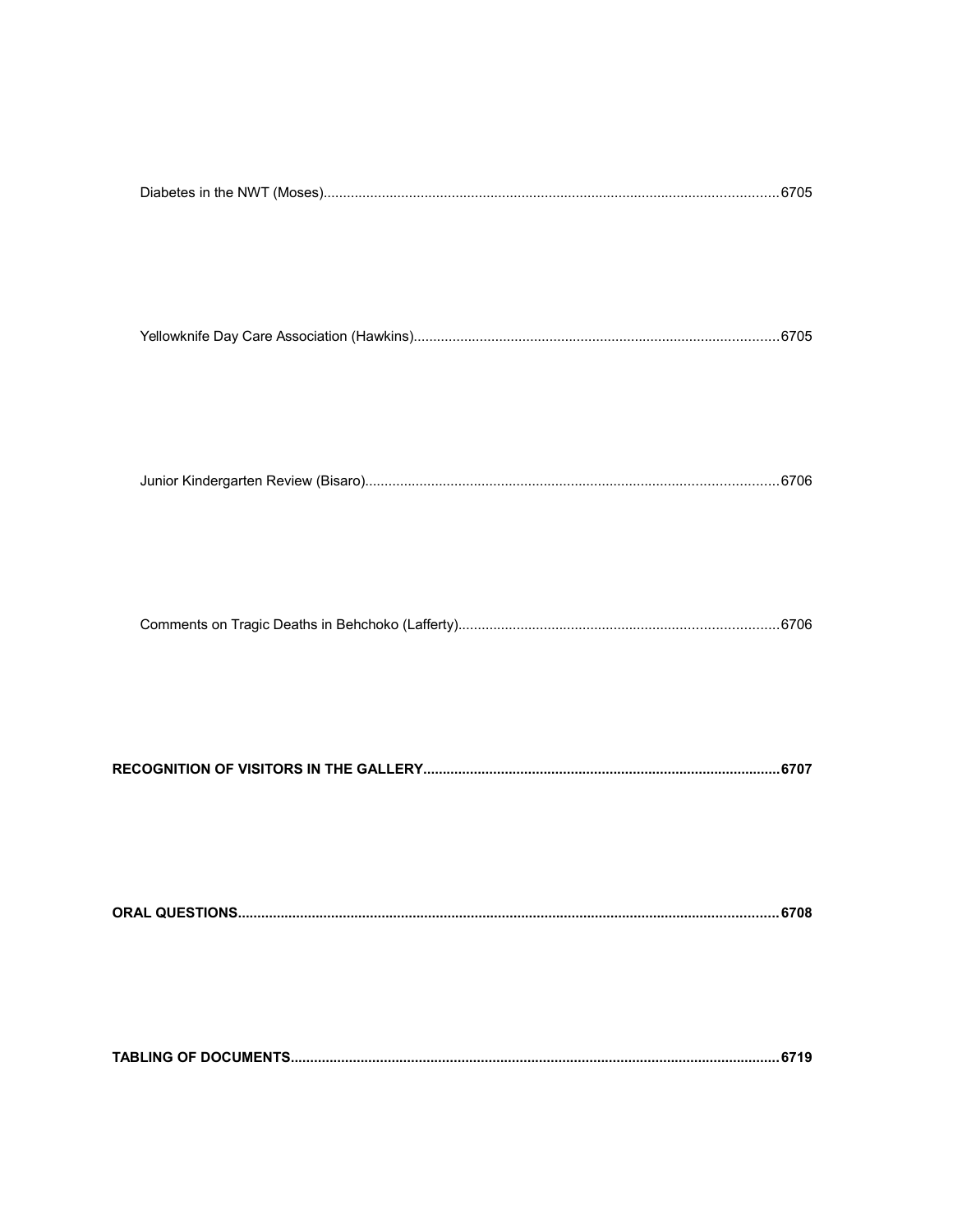Motion 51-17(5) – Appointment of Chair to the

Northwest Territories Honours Advisory Council (Bouchard).........................................6720

Motion 52-17(5) – Appointment of Languages Commissioner (Blake)........................................................6720

Motion 53-17(5) – Language Training for Senior GNWT Managers (Yakeleya)..........................................6720

Motion 54-17(5) – Climate Change Planning (Bromley).............................................................................6720

|--|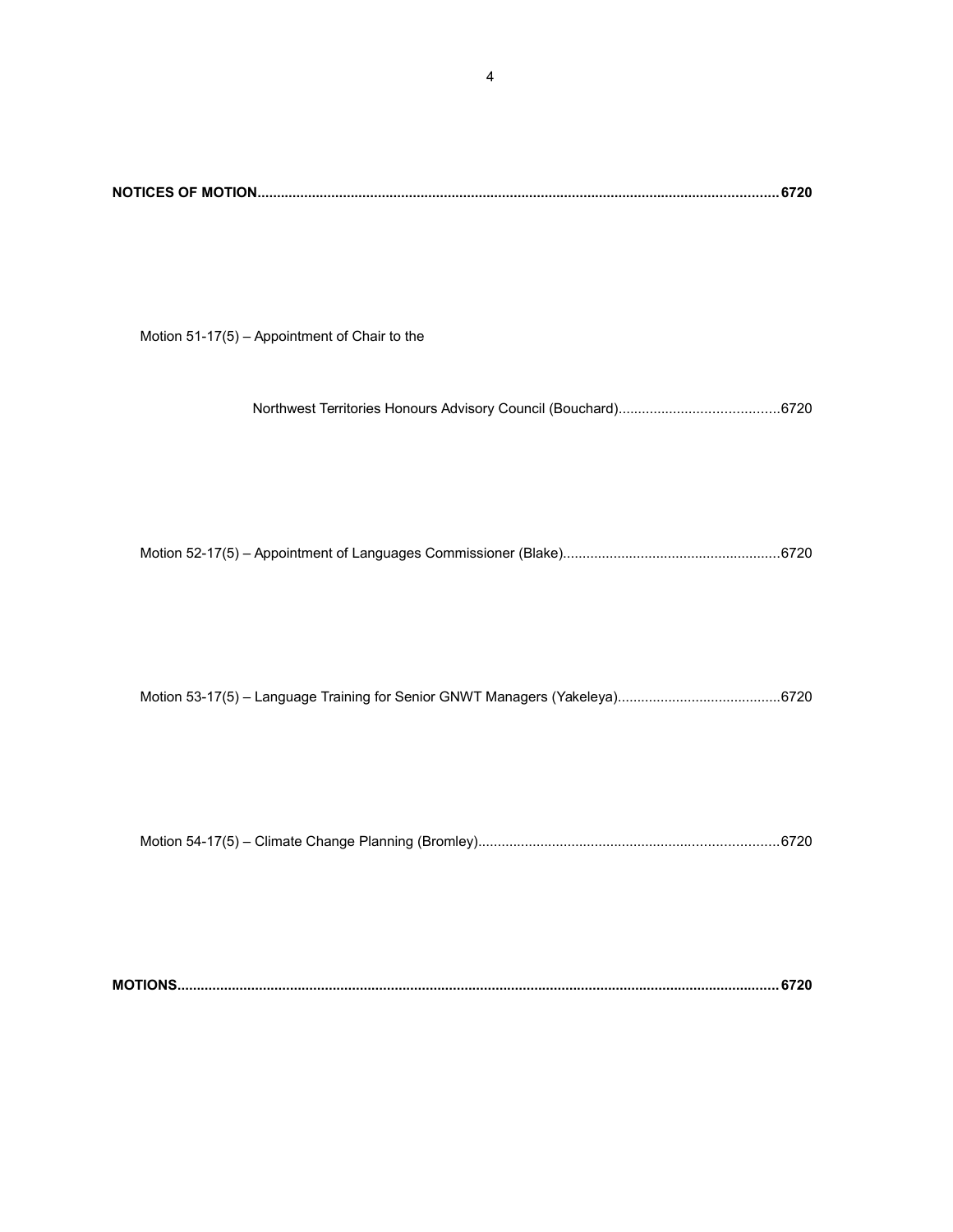**FIRST READING OF BILLS..............................................................................................................................6721**

Bill 71 – Supplementary Appropriation Act (Infrastructure Expenditures), No. 3, 2015-2016......................6721

|--|

Bill 71 – Supplementary Appropriation Act (Infrastructure Expenditures), No. 3, 2015-2016......................6721

**CONSIDERATION IN COMMITTEE OF THE WHOLE OF BILLS AND OTHER MATTERS............................6721**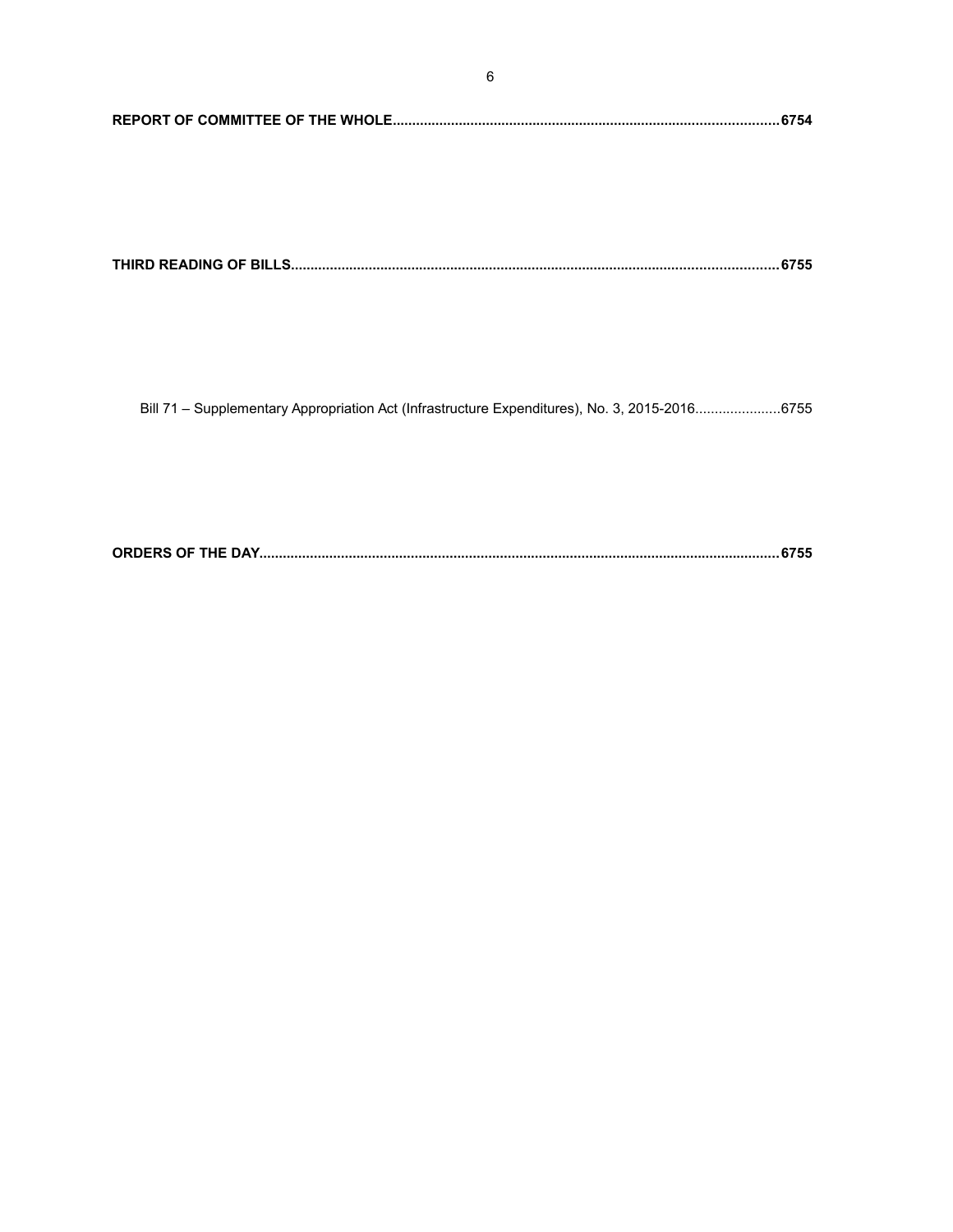# **YELLOWKNIFE, NORTHWEST TERRITORIES**

# **Tuesday, October 6, 2015**

# **Members Present**

Hon. Glen Abernethy, Hon. Tom Beaulieu, Ms. Bisaro, Mr. Blake, Mr. Bouchard, Mr. Bromley, Mr. Dolynny, Mrs. Groenewegen, Mr. Hawkins, Hon. Jackie Jacobson, Hon. Jackson Lafferty, Hon. Bob McLeod, Hon. Robert McLeod, Mr. Menicoche, Hon. Michael Miltenberger, Mr. Moses, Mr. Nadli, Hon. David Ramsay, Mr. Yakeleya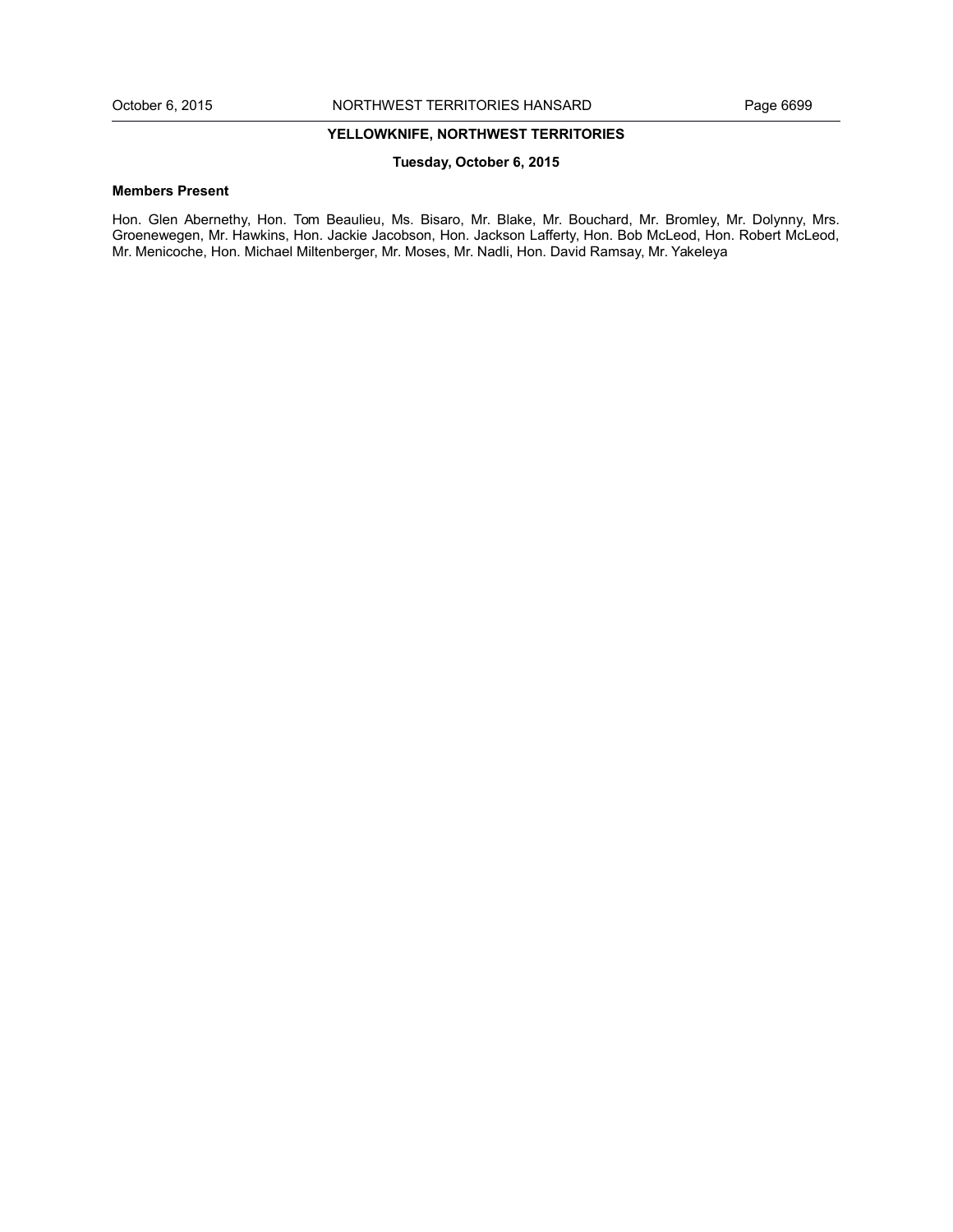The House met at 1:31 p.m.

# **Prayer**

---Prayer

**SPEAKER (Hon. Jackie Jacobson):** Good afternoon, colleagues. Item 2, Ministers' statements. Minister of Justice, Mr. Ramsay.

# **Ministers' Statements**

#### MINISTER'S STATEMENT 236-17(5): NEW WOMEN'S CORRECTIONAL FACILITY FOR FORT SMITH

**HON. DAVID RAMSAY:** Mr. Speaker, Fort Smith has a long history of supporting correctional facilities located within their community. As a result, inmates in these facilities have had the benefit of community acceptance as they work through their rehabilitation process and make plans for release. For the adult female offenders housed in Fort Smith, this community support has been especially beneficial in their rehabilitation process.

The current building housing adult female offenders has been used as a correctional facility since 1991. Prior to this it was a youth group home, originally constructed in the late 1960s. It has clearly outlived its usefulness as a correctional facility. The  $17<sup>th</sup>$ Legislative Assembly has approved the funding necessary to construct a new facility. This is a commitment to territorial adult female inmates and the people of Fort Smith.

In August we were pleased to be able to announce that the tender for the design and construction of the new facility has been awarded to C.A.B. Construction of Fort Smith with a successful proposal of just over \$23.5 million. The new facility will have capacity for 23 women and will be located on MacDougal Road next to the existing facility for male inmates.

While the women's building will be completely separate from the men's unit, using this location will allow the Department of Justice to maximize efficiencies through shared food services, utilities, program and administrative supports. Additionally, the department will be able to retain and build on the skills of the experienced staff members currently employed at the facility. This is an approach that both

meets program requirements and lets us continue pursuing this Assembly's goal of effective and efficient government.

This project is now in the design phase and we anticipate construction to begin in the spring of 2016.

Best practices will be used in this facility supporting a residential style of housing for inmates as well as spirituality and special traditional programming areas. The building will meet all necessary and appropriate security requirements, from construction materials through to the outfitting of interior rooms. As well as meeting current needs, the design will allow for easy expansion of the building should we require more space in the future.

Mr. Speaker, I would like to thank the community of Fort Smith for their continued support. It is important to have women serve their sentences close to their families and support networks, while remaining in the Northwest Territories. It is imperative to the success of the Northwest Territories and its people, socially, culturally, economically and spiritually, that healing of our northern women offenders takes place.

When the current territorial women's facility was opened in Fort Smith, the main goal was to help female inmates address the needs that led to their incarceration in a supportive and culturally appropriate environment. This new facility will continue this legacy in keeping with the department's goal to support the healing and rehabilitation of offenders. Thank you, Mr. Speaker.

**MR. SPEAKER:** Thank you, Mr. Ramsay. Minister of Health and Social Services, Mr. Abernethy.

# MINISTER'S STATEMENT 237-17(5): NORTHWEST TERRITORIES CANCER STRATEGY

**HON. GLEN ABERNETHY:** Mr. Speaker, the number of new cancer cases in the Northwest Territories is expected to rise dramatically by 2030. According to Canadian Cancer Statistics 2015, a report released by the Canadian Cancer Society earlier this year, the number of new cancer cases in all of the territories will increase by approximately 60 percent within the next 15 years, largely due to an anticipated increase in the seniors population.

To guide our planning for this increase in cases, the Department of Health and Social Services has developed the NWT's first 10-year Cancer Strategy, Charting Our Course: Northwest Territories Cancer Strategy 2015-2025, which I will be tabling later today.

Charting Our Course outlines the GNWT's commitment to improving the cancer patient experience, including planning and coordination at all levels of prevention, care and support.

Our Cancer Strategy sets out five distinct areas of focus: cancer prevention; early detection and screening; continuity of care; communication and information flow; and the quality of life of cancer patients, their families and caregivers, and cancer survivors.

Cancer care and support services must address the diverse needs of people and our communities. Our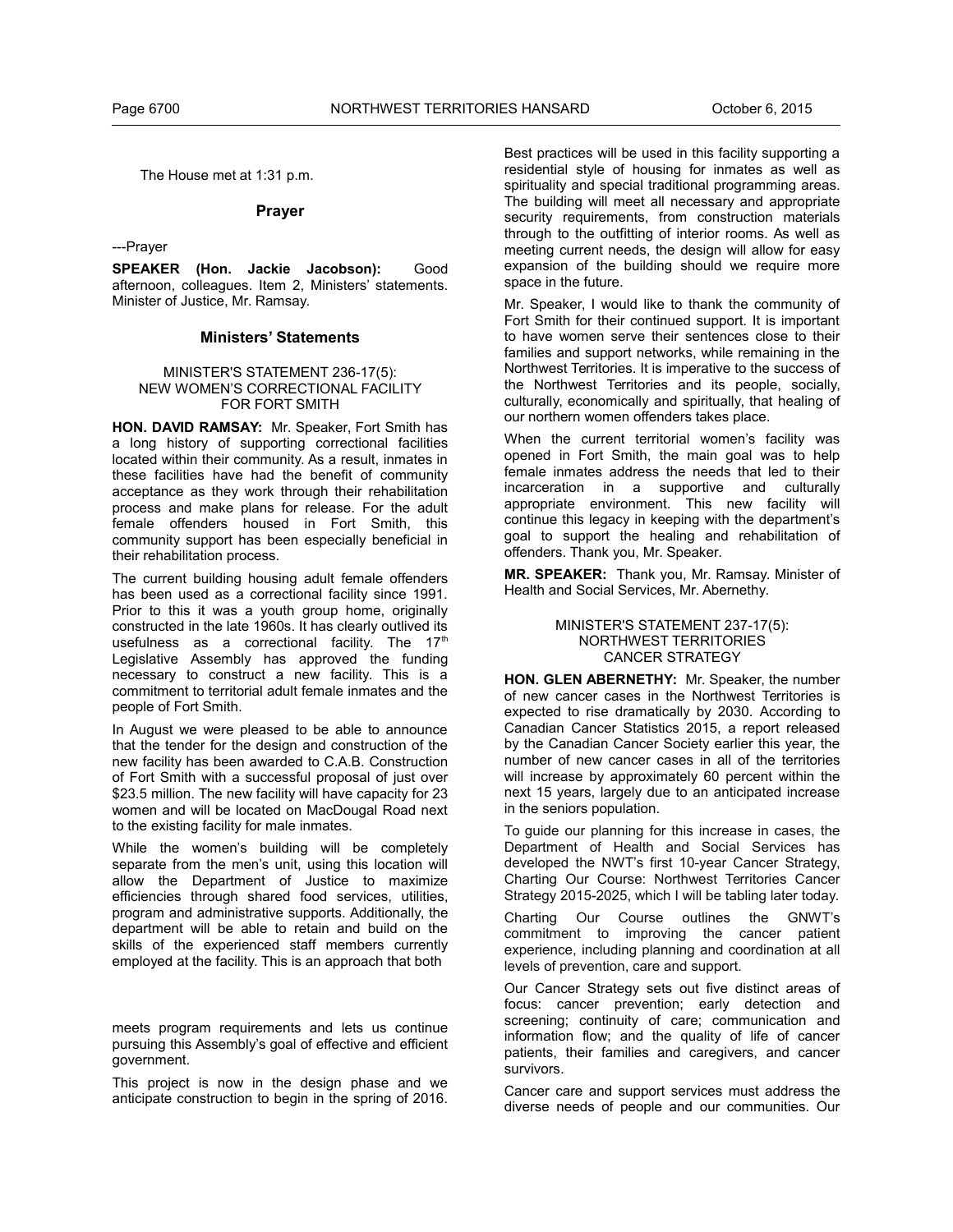Cancer Strategy is the result of research and consultation with many partners including Aboriginal governments, regional health and social services authorities, elders, and individuals and families whose lives have been affected by this disease. The strategy, which was directly informed by our conversations with these partners, reflects our most urgent priorities over the next 10 years.

The strategy combines clinical evidence with community knowledge, including lessons shared by cancer survivors, to lessen our cancer burden and reduce inequities in cancer care.

Charting Our Course promotes a circle of care model where the patient is at the centre, surrounded by a team of health professionals – physicians, nurses, social workers, counsellors, and dieticians – who work collaboratively toward the patient's holistic health and wellness.

Mr. Speaker, opening a dialogue among all NWT residents, especially between patients and care providers, is at the very core of this strategy. We can learn from one another, ease fear, reduce stigma and ultimately support healing.

We all have a personal responsibility for maintaining our own health. I cannot emphasize enough the need for each of us and for every resident of the NWT to live a healthy lifestyle. By eating healthy food, getting regular exercise and by reducing alcohol consumption and not smoking, the chances are reduced that we will develop cancer and other chronic diseases as we and the population age.

Knowing your cancer risk and getting regular, early screening is also essential. This ensures that we are able to catch the disease early, should it appear, and have a better chance of treating it successfully.

Implementation of the strategy will have a lasting, better beneficial impact on our residents and will guide our efforts and interventions to ensure that we are providing best health, best care and a better future to cancer patients and their loved ones.

I would like to acknowledge our partnership with the Canadian Cancer Society, which is an important component of our work to reduce cancer in the NWT, and the input provided by the Canadian Partnership against Cancer, the Breast Health/Breast Cancer Action Group, the Stanton Elders Council, community leaders, and the many residents who gave us wisdom and insight into their healing journeys through sharing circles held across the NWT.

Our next step will be to develop a social marketing campaign built around this need for open dialogue and support. By encouraging learning and discussion about cancer prevention, early detection, and supporting one another in making healthy choices, we hope to contribute in a meaningful way to individual and community-level change for healthier living. Thank you, Mr. Speaker.

**MR. SPEAKER:** Thank you, Mr. Abernethy. Minister of Education, Culture and Employment, Mr. Lafferty.

# MINISTER'S STATEMENT 238-17(5): NWT CULTURE AND HERITAGE

**HON. JACKSON LAFFERTY:** Mr. Speaker, the North has a long history and a rich heritage with numerous languages and cultures. Our people work to preserve, revitalize and celebrate all aspects of their cultures and languages, which continually grow and evolve.

In 2014 the Department of Education, Culture and Employment began work on a government-wide 10 year Culture and Heritage Strategic Framework. This framework aligns the existing culture and heritage work of the government around a shared vision, goals and priorities. It is a cultural lens and guide for government initiatives until 2025.

We reviewed the work undertaken in other jurisdictions. We also reached out to residents to help develop the framework and received responses from people in 28 communities. We held 31 focus groups, meetings, home visits and workshops across the NWT. A wealth of information was provided by Aboriginal governments; arts, culture, and heritage organizations; cultural groups, including francophone groups, immigrants, foreign-born NWT residents and newcomers to Canada; elders; youth; communities of various sizes and GNWT advisory groups. I will be tabling the framework later today.

Mr. Speaker, languages are a vital part of this framework and are important to our people. For a year we were without the largest broadcaster of Aboriginal languages. CKLB, the broadcasting arm of the Native Communications Society, experienced some operational challenges resulting in discontinued live broadcasts. This government provided an additional \$400,000 to CKLB, enabling them to resume the live broadcasting our community residents enjoy. CKLB is a critical part of preserving and promoting diverse language use across the NWT and we commend them for the excellent job they do.

The primary hub of our history and heritage is the Prince of Wales Northern Heritage Centre. The centre showcases NWT culture through beautiful and informative in-house exhibits. This past Saturday a new three-year collaborative exhibit This Land Is Our Home, Wıilıideh Yellowknives Dene*,* opened to great success. The centre also creates travelling exhibits and educational resources that circulate around the territory. It houses the NWT archives that care for our historical and government records, which are available to the public. The centre also conducts research to identify and preserve our archaeology and cultural places. We are continually striving to learn about, foster and protect our culture and heritage.

Mr. Speaker, earlier yesterday we celebrated the  $5<sup>th</sup>$ Annual Minister's Culture and Heritage Circle ceremony. This was created in 2011 to recognize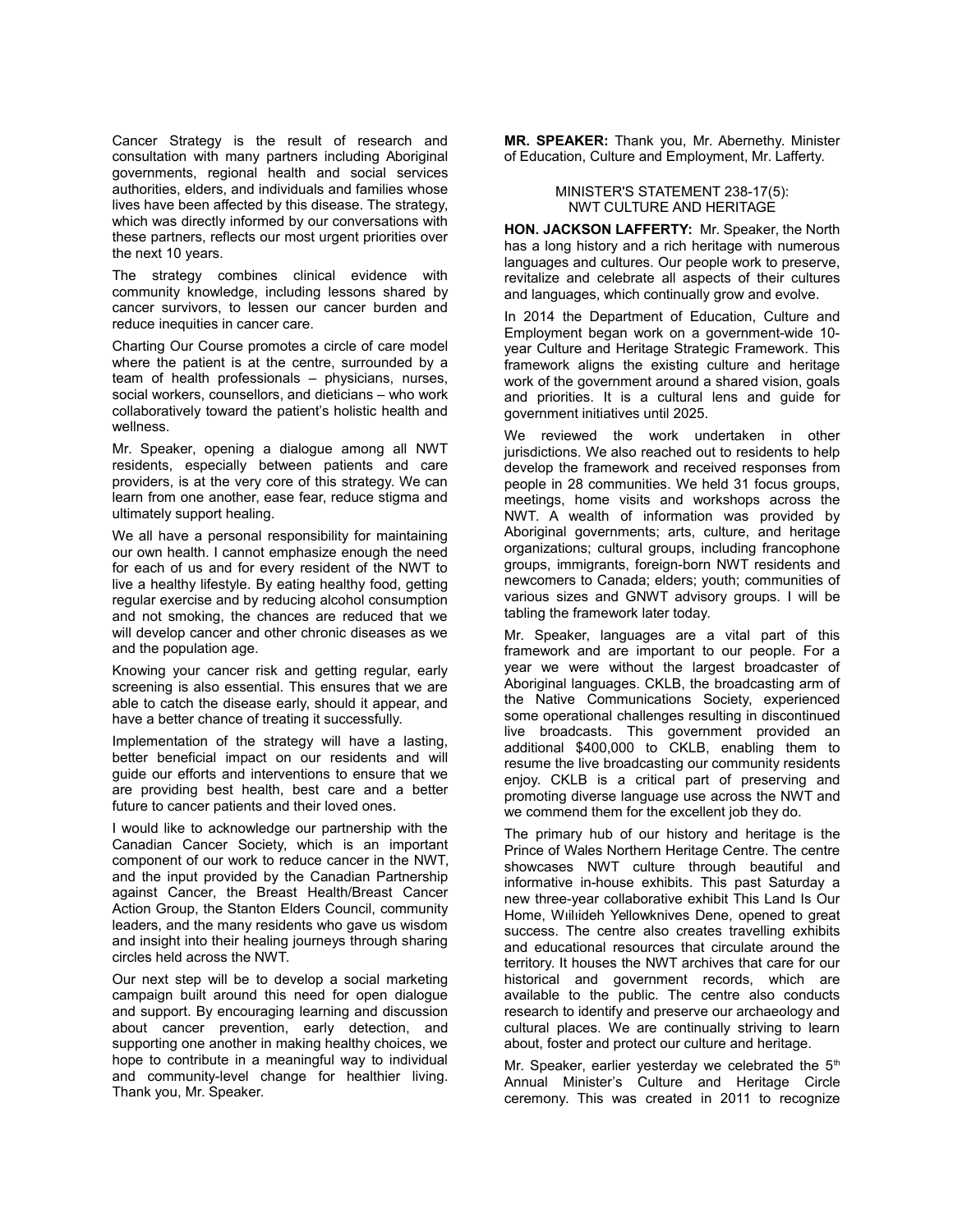those who have contributed to preserving and promoting the arts, cultures and heritage in our territory. Our recipients this year were the Yellowknife Ukrainian Association for the Group category; the 2015 Pan Am and Parapan Am Games NWT Youth Ambassadors for the Youth category; Berna Beaulieu of Behchoko in the Individual category and Jeanna Graham of the Hay River Reserve for the Elder category. The Minister's Choice Award went to Vivian Edgi-Manuel of Fort Good Hope. Please join me in congratulating these tremendous role models for their work promoting the cultural diversity of the North.

Mr. Speaker, we are all stewards of our culture and heritage. We have the tools, information, technology and, most importantly, the will to ensure our diverse northern heritage is protected, taught and celebrated for generations to come. Mahsi, Mr. Speaker.

**MR. SPEAKER:** Thank you, Mr. Lafferty. Item 3, Members' statements. Member for Mackenzie Delta, Mr. Blake.

# **Members' Statements**

#### MEMBER'S STATEMENT ON BARRIERS TO POST-SECONDARY EDUCATION

**MR. BLAKE:** Thank you, Mr. Speaker. Education is so important. We need to encourage students to graduate and go on to college and university. That is the message we give our Grade 12 graduates when we speak at their high school ceremonies.

It's a huge transition for our young adults to make the big decision to leave home to further their education and to step up in life. They are continuing to grow and shape their future. We give them advice, we wish them well and we encourage them to do their very best, and at the same time, they are afraid. They are scared and feel alone.

One of my constituents went to Aurora College in Inuvik to attend the Access Program. It's my understanding that the Access Program is to prepare students to enter the program of their choice, whether it be nursing, teaching or renewable resources. This student, a high school graduate and ready to venture out on his own, was told on the first day that he was not eligible for the Access Program. Staff told him to withdraw and to let the residence manager know that he will be leaving the residence.

This young adult made every attempt on his own to apply to college, apply to SFA and for any bursaries available to him, and he was successful. He was out on his own and was excited about a new career, a new opportunity, just to be told, basically, to go home.

Our college should have encouraged this student to stay and study. Our college should have given advice, encouragement and prepared him, or even given options of what can be done. Stay here and we will prepare you. Instead, we tell him to go home. This

young man has no desire to go back to school after being told you're not good enough. We need to open doors. We need you as a model. Thank you, Mr. Speaker, and I'll have questions later today.

**MR. SPEAKER:** Thank you, Mr. Blake. Member for Hay River South, Mrs. Groenewegen.

# MEMBER'S STATEMENT ON NWT ADDICTIONS TREATMENT SERVICES

**MRS. GROENEWEGEN:** Thank you, Mr. Speaker. Our days in this House are drawing to a close. I want to speak about something today that's still very, very important in the Northwest Territories and that is the subject of addictions. I don't think anybody who works for this government around this table could say that we have anything less than an epidemic proportion of problems with addictions, and we also know that it affects every aspect of life in the Northwest Territories, whether it's justice, education, health, or just the wellbeing and safety of our communities.

So, as a government, we look for ways to address addictions, and I do commend the government for things like community counselling programs; the NWT Helpline; the Matrix program, which I just saw an ad in the Fort Smith newspaper for a Matrix program which outlined it all – it looks amazing – withdrawal management; on-the-land healing programs; and then also there are the residential treatment centres. We do not have a residential treatment centre in the Northwest Territories at this time, but we were told that with the money that was saved from the closure of Nats'ejee K'eh that clients who needed residential treatment could be referred to southern institutions and that this process would be streamlined, so we took that as something to be encouraged by, but still today we know that it is not easy for people to find treatment that want treatment.

In my constituency I was approached by a constituent, and I'll make this story short, but this individual was going to the family counselling services and he hit rock bottom. He was faced imminently with the loss of his job – which was a very good job – with the loss of his family, with the loss of his home, and this person took matters into his own hands. They got out their credit card and they got themselves to treatment because they knew they were at that crossroads of absolute loss of everything they valued. So they got themselves to residential treatment in the South, on their credit card, and I want to say, happily, the treatment was fantastic, it helped so much. They returned to their community, to their job, to their family, to their life, and to this day remain sober, and this was many, many months ago that they did this. But the fact is that they had to do that on their own dime and that debt still remains now a cloud hanging over that family.

This is a compassionate government. I have gone to these Ministers before with one-offs and unusual circumstances and they have been compassionate.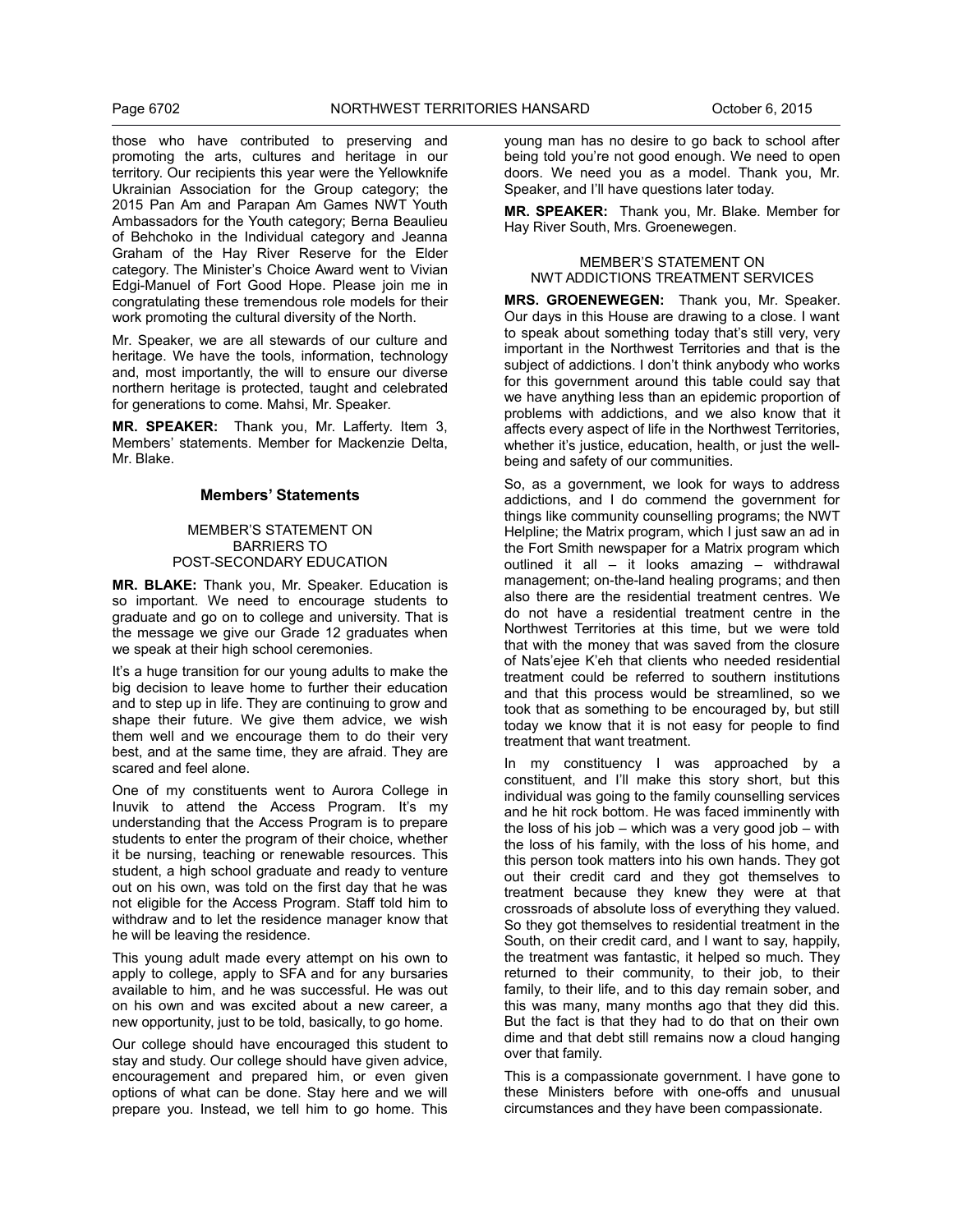Mr. Speaker, I'd like to seek unanimous consent to conclude my statement.

---Unanimous consent granted

**MRS. GROENEWEGEN:** So, although we can say that we have a streamlined process, there are these one-offs and these unusual circumstances which do occur at times. For this particular case, I am asking this government, again appealing to these Ministers for discretionary latitude to help this family out now with this debt that remains for an initiative that they took to get the treatment that they needed and are now living a happy and healthy life. Thank you, Mr. Speaker.

**MR. SPEAKER:** Thank you, Mrs. Groenewegen, Member for Nahendeh, Mr. Menicoche.

# MEMBER'S STATEMENT ON HIGHWAY NO. 7 RECONSTRUCTION

**MR. MENICOCHE:** Thank you very much, Mr. Speaker. As my colleagues know, two of my favourite words in this Legislature are Highway 7. I cannot let the  $17<sup>th</sup>$  Assembly draw to a close without saying them for the  $150<sup>th</sup>$  time. This time it's a pleasure to say positive things about the work being done on the reconstruction of this highway, which is an important lifeline for the people of the communities I represent.

As I mentioned in March 2014, the renewed funding from the federal government under the new Build Canada Plan and the Department of Transportation's Corridors for Canada III has allowed critical reconstruction work to continue. It was a beautiful summer in Nahendeh and nice, dry weather led to work great work on the highway. People were happy with the rehabilitation work done on Fort Liard Highway No. 7, which included great repairs, surfacing, safety improvements, 20 of the 30 kilometres were chipsealed from the BC border to Fort Liard, and the dip at kilometre 169 was fixed and for the first time in years, the road ban was lifted in June.

I am pleased to see that reconstruction work is scheduled for the next four years in the Department of Transportation's capital plan. I wanted to thank the Minister of Transportation and his department for the great work and look forward to reconstructing the rest in the years to come.

Premier McLeod and Minister Ramsay travelled with me on August 27<sup>th</sup> to Fort Liard. The conditions of the road were very good, but constituents were telling the Premier about it. In fact, he was chiding me and asking me what I was complaining about. All kidding aside, there's much work yet to be done so that the travelling public and businesses can really enjoy the Deh Cho Trail, the road connection from the Alberta border all the way through to the BC border and then on to the Alaska Highway. Mahsi cho, Mr. Speaker.

**MR. SPEAKER:** Thank you, Mr. Menicoche. Member for Range Lake, Mr. Dolynny.

#### MEMBER'S STATEMENT ON FISCAL PERFORMANCE AND ACCOUNTABILITY – FINAL REPORT CARD

**MR. DOLYNNY:** Thank you, Mr. Speaker. Today marks the final leg of my journey to a tabled document brought before the House on September 29, 2015, called Measuring GNWT Fiscal Performance and Accountability.

Public reporting, by all accounts, is the last measure of fiscal performance, because if you can't show your work or report your work properly, then really who cares? So, reporting should be timely, clear and comprehensible to the average person. Although there has been some general improvement over the years, in 2015 the C.D. Howe Institute sums it up best in saying, "On the quality of reporting scale, the Northwest Territories earns a grade of D plus. Although the PSAB-consistent public accounts save the Northwest Territories from getting outright failing grades, its budgets would bewilder our idealized reader with multiple presentations of revenue and spending figures that no non-expert could possibly reconcile with the headline figures in their public accounts."

To that end, I cannot argue with C.D. Howe Institute, and I also give the McLeod government an equal D plus grade when it comes to public reporting.

There you have it, Mr. Speaker. A complete six-day review of the McLeod government as it pertains to measurables of their fiscal performance and accountability. So, to recap the McLeod government report card: operational and capital growth spending, B minus; on taxation management, A; on population growth management, C; on debt and borrowing capacity, C; on workforce growth management, B minus; finally, on public reporting, D plus.

Again, I want to thank all resource staff for their report and fact-checking all my numbers. Bringing this much needed public information in an easier to understand document was a goal for me in my first year of office and I was glad I was able to fulfil that task.

It is my hope this formal evaluation format will be used by future Assemblies as a means to measure our fiscal performance and accountability for the people we serve. Thank you, Mr. Speaker.

**MR. SPEAKER:** Thank you, Mr. Dolynny. Member for Sahtu, Mr. Yakeleya.

#### MEMBER'S STATEMENT ON NEW SCHOOL CONSTRUCTION IN COLVILLE LAKE

**MR. YAKELEYA:** Thank you, Mr. Speaker. If I Had a Million Dollars was a song sung by the Barenaked Ladies. However, I'm not going to say anything to that, Mr. Speaker.

Mr. Speaker, if I had a million dollars I would pursue with the people of Colville Lake and this government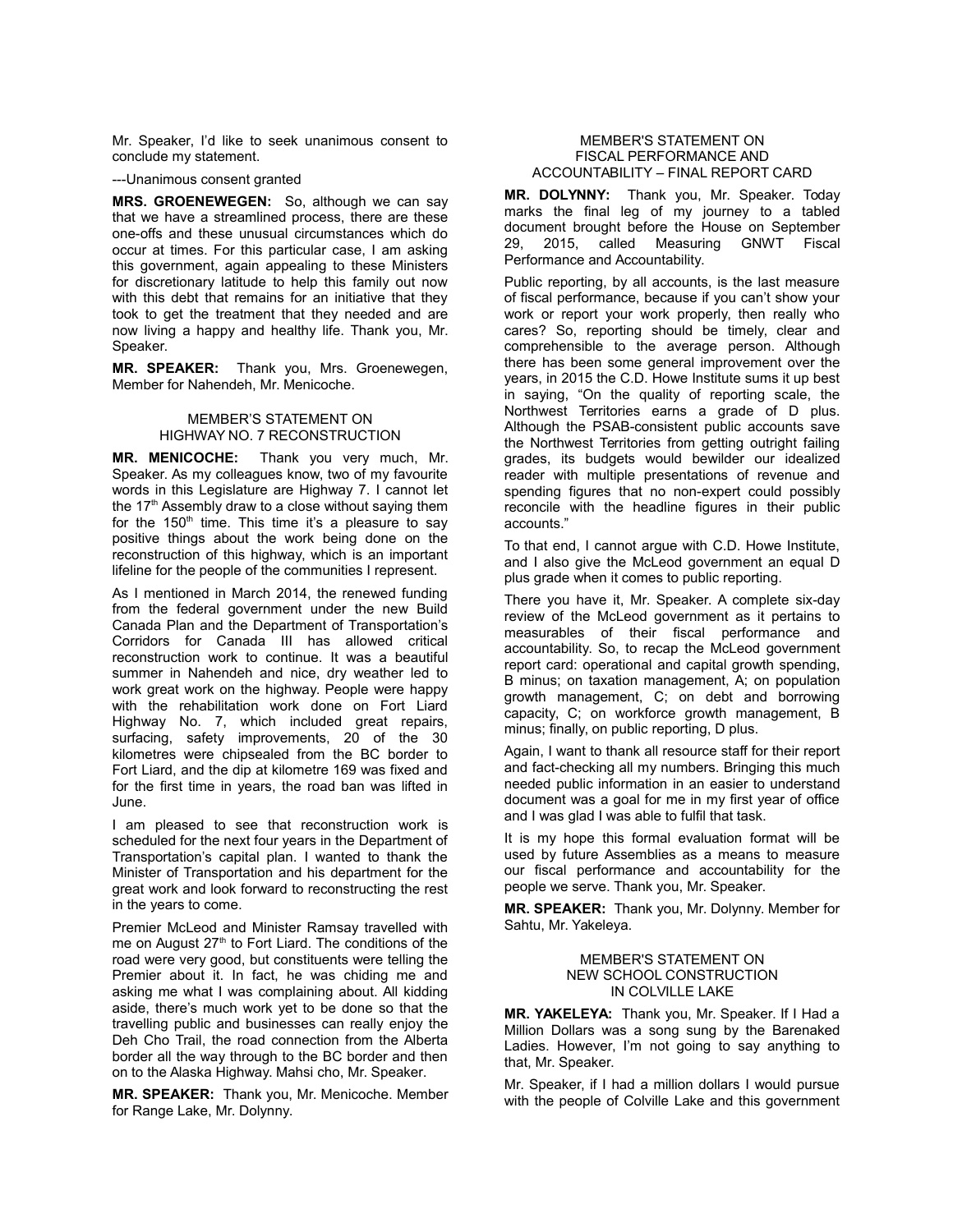to develop a strong partnership with the Department of Education, Culture and Employment to begin planning to build a new school. …(inaudible)…,says the movie. If you build it, they will come.

This issue is so important that it was raised with the Premier and the Cabinet on September  $24<sup>th</sup>$  in meetings with SSI and our government. The people came, they met, and now they wait to see if this partnership can become a reality.

Colville Lake is a traditional community, and as we know, both sizes of these traditional communities have very limited infrastructure, such as the basic essentials of a health centre without a full-time nurse, or having fly-in RCMP services, and they have one room with multi-grade classrooms together with only partitions separating them. There is no standard-size school gym. In this day and age, it's unbelievable with all the money we spent on other infrastructures that we cannot get a school together for Colville Lake.

Over the years Colville Lake has made great strides to have their students begin and finish and to graduate at home. I have a note that says there were 10 students who dropped out of school this year because there's no high school program in Colville Lake.

It's been noted, for the record, that the people in Colville Lake built their own airport, a gold standard airport. In fact, the Premier's Award of Excellence awarded this community and the people and this government. Partnerships work. It's been proven and there's solid evidence. This award was given because of the partnership between this government and the Colville Lake people.

To establish a partnership that works, partners needs to sit down together, and the Colville Lake people want this…

I seek unanimous consent to conclude my statement.

---Unanimous consent granted

**MR. YAKELEYA:** I urge this government to build upon the partnership that they have with Colville Lake and make this a reality. It's been proven already. I urge this government to continue this initiative and pass it on to the next government. Colville Lake recognizes our goal set out in the  $17<sup>th</sup>$  Legislative Assembly and we must walk our talk and commit ourselves to partnerships that will see a new school in Colville Lake

**MR. SPEAKER:** Thank you, Mr. Yakeleya. The Member for Hay River North, Mr. Bouchard.

#### MEMBER'S STATEMENT ON SUPPORT FOR NORTHERN BUSINESSES

**MR. BOUCHARD:** Thank you, Mr. Speaker. My statement today will be on business. As you all know, throughout this Assembly I've made a lot of statements on business and some of the issues that we're having with our government and their lack of

support and their difficulty supporting northern business.

Our Business Incentive Policy has got a bunch of flaws in it. Our Public Works and Services shared services has flaws in it. We continue to have issues with the government and the bureaucracy having the thought process of supporting northern businesses as opposed to finding a way to support southern businesses. I equate it to a map that we often see of NTCL where they are actually from the North Pole looking south. South should be down there. We shouldn't be focused on how do we do business, and we should make sure that southern businesses can bid up here. We should be working on how we can get northern companies jobs and business in the Northwest Territories.

I've had numerous occasions where departments give the specs and certifications to a southern company saying we need a fire pit that's power coated. Nobody in the Northwest Territories power coats. We got it from some other southern firm that gave us a quote. We're buying mobile homes throughout the Northwest Territories. We don't build mobile homes in the Northwest Territories. Why aren't we doing that?

Again, we just put out four tenders for plow trucks. Again, Kingland Ford, second in bid, but the low bidder is going to build everything in Quebec and Ontario. Nothing is going to be done in the Northwest Territories. We're selling to a northern company but all the work is being done in the South. We know that in a lot of Kingland's, they're putting 51 percent, over \$100,000 worth of work, thousands of hours of work into these projects.

Our government has been partnering up. We looked at 802 airplanes instead of partnering with businesses that wanted to extend the life of some of the equipment we currently have. We have the electrical business where we didn't even talk to the current electrical provider, NUL. Our Cabinet felt that they didn't need to do that.

We've got to stop looking at the South and saying they're the way to go. We need to support northern businesses in the North.

**MR. SPEAKER:** Thank you, Mr. Bouchard. The Member for Weledeh, Mr. Bromley.

# MEMBER'S STATEMENT ON TERRITORIAL MIDWIFERY PROGRAM

**MR. BROMLEY:** Thank you, Mr. Speaker. We have been talking about a territory-wide midwife program for a long time now. Originally we had programs in Fort Smith and Yellowknife, but the Yellowknife program was dropped with a plan to beef up the program in the Minister's home community of Fort Smith.

The plan was to expand the Fort Smith program to Hay River, the Beau-Del, Behchoko and Yellowknife. A start was made and we have since seen progress in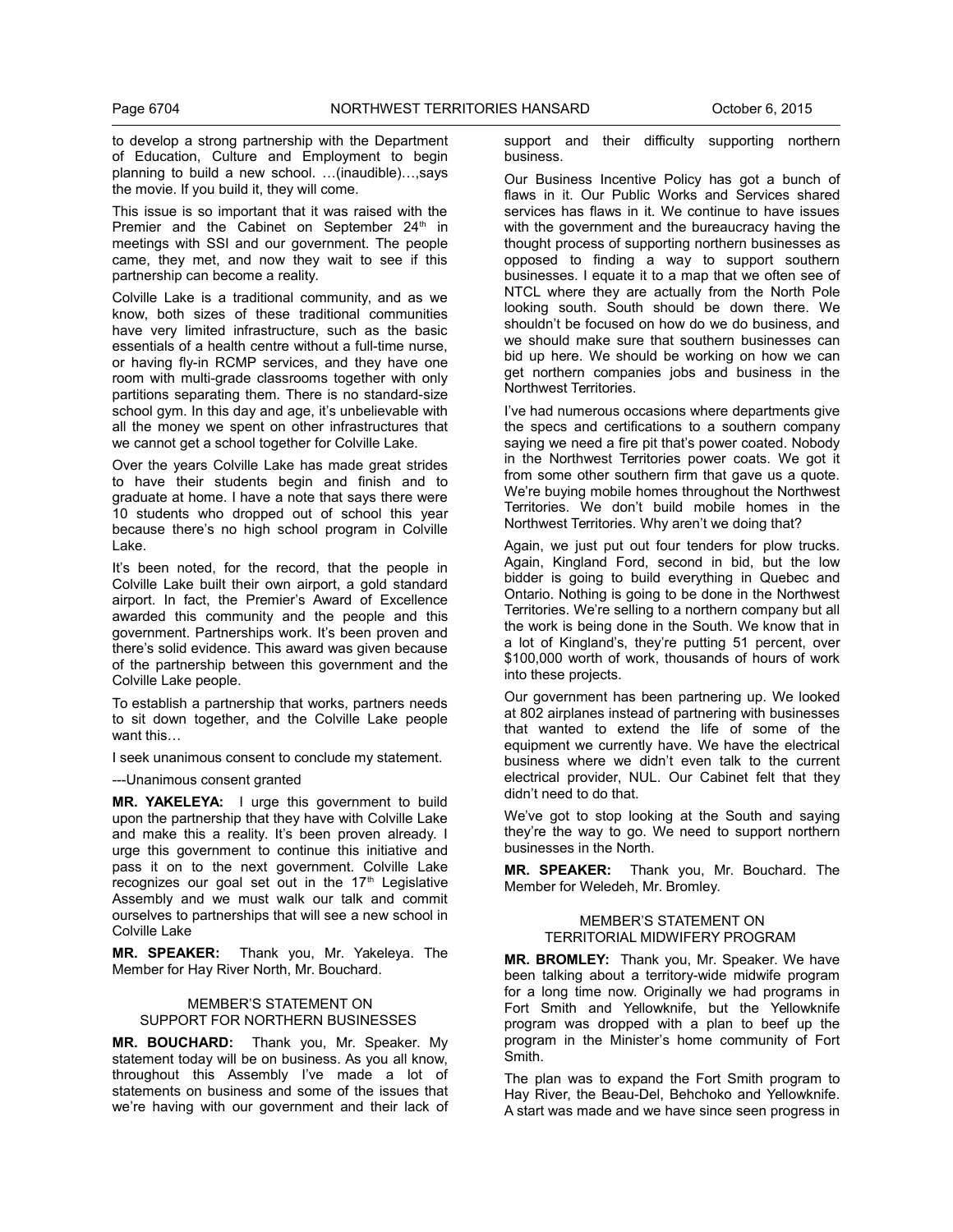Hay River and Fort Smith. However, the Minister reports that the health authorities in the Beau-Del decided that instead of a midwifery program they would maintain general practitioners' obstetrics skills complemented by community health workers and nurse practitioners.

This past July the Minister said that the next goal was to develop a territorial midwifery service based in Yellowknife and to expand the program into the regions, starting with the Deh Cho region and Behchoko. We have not heard about how and when the program will roll out here in Yellowknife.

A local mother-to-be recently asked if she could count on having her next baby with the assistance of a midwife in Yellowknife. She was told, "There is much work to be done, including seeking funding for this proposed program." When did this become a proposed program and when did we lose the money for it? The Minister stated in July that he was still committed to move forward with a territorial model based out of Yellowknife in 2015-16 so that the full rollout could be done in 2016-17. Positions for midwives elsewhere have been funded for some time, though the positions have languished unfulfilled.

We have a midwife coordinator position. In fact we have two now, but it would seem that it would be a good thing to have some midwives to coordinate. There seems to be little commitment by the government to fulfill their promise of a timely territorial Midwifery Program serving all of the regions of the NWT.

With the sporadic and conflicting information out there, there is public concern and confusion about where we are headed with this program. The apparent lack of progress or even that we might be moving backwards with this program has people asking a lot of questions. I urge the Minister to set their minds at ease and reassure the mothers-to-be across the territory who want such services that they will be able to have their babies with the assistance of well-trained midwives who are supported by a comprehensive, stable, well-funded Midwifery Program in any of our regional centres across the NWT.

For the sake of our young families, I hope the Minister will confirm real progress and certainty on moving forward with territorial midwifery.

**MR. SPEAKER:** Mr. Bromley, your time for your Member's statement has expired.

**MR. BROMLEY:** Mr. Speaker, I seek unanimous consent to conclude my Member's statement.

---Unanimous consent granted

**MR. BROMLEY:** For the sake of our young families, I hope the Minister will confirm real progress and certainty on moving forward with territorial midwifery in Yellowknife soon. I will have questions. Mahsi.

**MR. SPEAKER:** Thank you, Mr. Bromley. The Member for Deh Cho, Mr. Nadli.

# MEMBER'S STATEMENT ON DEH CHO DENE ZHATIE GRADUATES

**MR. NADLI:** Thank you, Mr. Speaker. Today I want to talk about the exciting partnership that is benefitting the people of the Deh Cho. Aboriginal language revitalization is an award-winning and accessible fouryear certificate program taught out of the University of Victoria but based here in the NWT. It pairs fluent speakers with adult students interested in learning Dene Zhatie, also known as South Slavey. I wanted to take the opportunity to briefly say something in my language as well.

[English translation not provided.]

This program is innovative because, unlike a traditional classroom setting, students get the opportunity to speak their language frequently, and not just when they are in class. Students must put in 100 hours of conversation with their mentors over the duration of the program with no English allowed. The groundbreaking program was featured earlier this year on CBC, at which time 17 students were participating.

This language program is being hosted by the Deh Gah School in Fort Providence in collaboration with the University of Victoria. I think it is a great program to preserve an Aboriginal language. I want to congratulate this year's graduates and encourage anyone who wishes to learn or improve their Dene Zhatie to consider this exciting program.

Student Dahti Tstetso says…[English translation not provided]…anything is possible, one day I will speak really good Dene. Mahsi cho.

**MR. SPEAKER:** Thank you, Mr. Nadli. The Member for Inuvik Boot Lake, Mr. Moses.

#### MEMBER'S STATEMENT ON DIABETES IN THE NWT

**MR. MOSES:** Thank you, Mr. Speaker. The main cause of death, disease and disability in Canada and the Northwest Territories today are chronic diseases and injury. However, a large proportion of chronic diseases, disabilities and injuries can be prevented or their onset can be delayed.

Today I'd like to speak to one particular chronic disease that we have in the Northwest Territories and that's diabetes. Anybody that knows anybody who has diabetes or has suffered from diabetes knows that it can lead to such things as kidney failure, blindness, lower limb amputations as well as risk of heart disease.

Currently, there are about 2,900 NWT residents in the Northwest Territories who are living with diabetes and every year it's expected that 200 new diagnosis will happen. We do have a high prevalence, and with the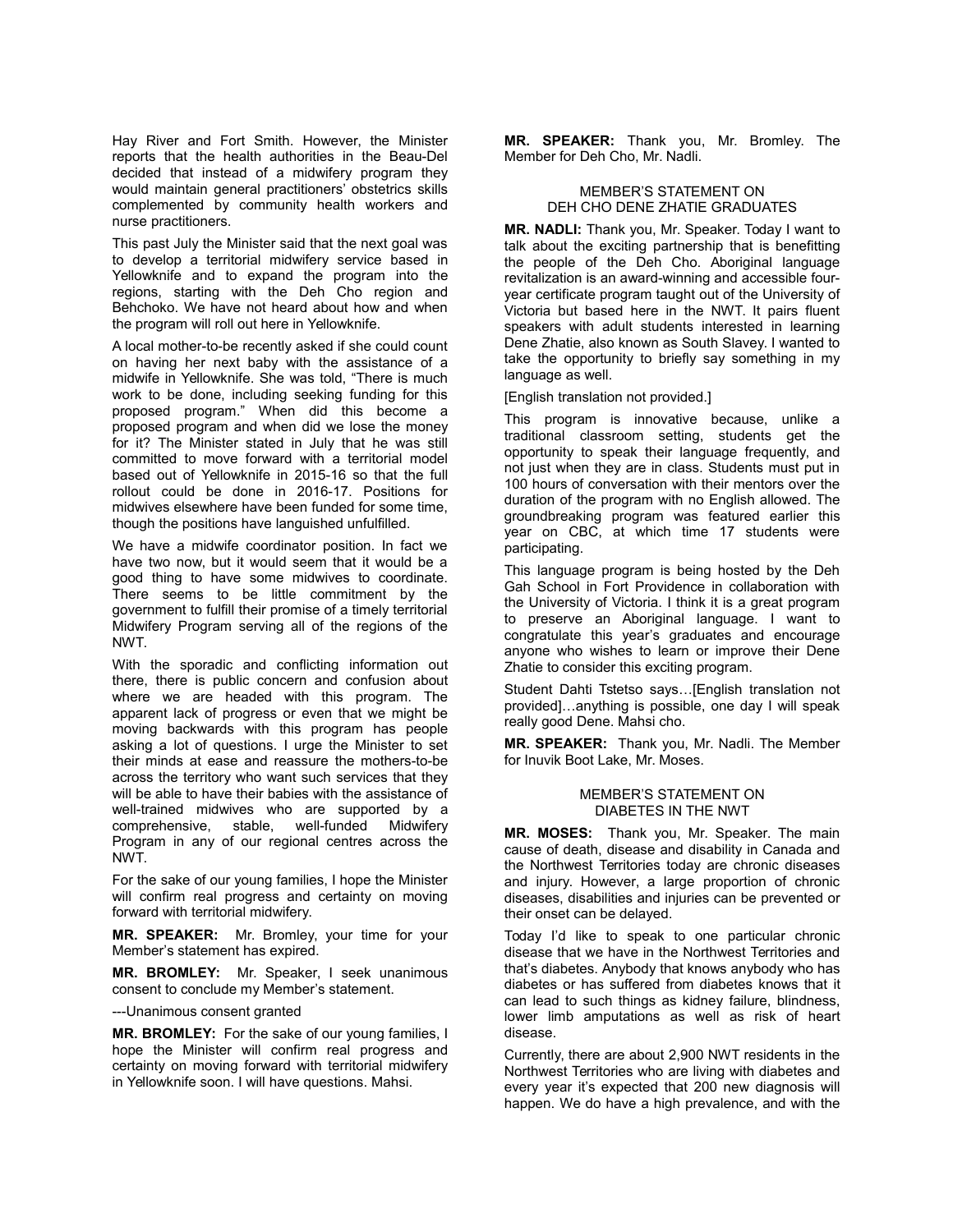increase in childhood obesity as well as obesity throughout our NWT residents, it only puts more people at risk. As well as the personal lifestyle choices that residents of the Northwest Territories have for themselves it also puts them at risk of developing type 2 diabetes.

The Canadian Diabetes Association recommends that diabetes care is patient-centred and is delivered by a multi-disciplinary team with specific training in diabetes, and focuses on such things as prevention, effective screening and management.

The Canadian Diabetes Association also recommends things such as a Pharmacare program so that people living with diabetes can access medications, devices and supplies they need to manage their disease. They also talked about possibly putting a sugar-sweetened beverage tax on such things as sports drinks, pop, diet pop, juices and, something that we see more prevalently, energy drinks. There is a clear connection between the high consumption of these drinks and the development of type 2 diabetes.

As I mentioned earlier, we do have a lot of NWT residents living with the disease. It's very prevalent in the Northwest Territories.

I will be asking questions of our Minister of Health today how we're treating the people with diabetes, but how we're trying to prevent it and promote the education and awareness. Thank you, Mr. Speaker.

**MR. SPEAKER:** Thank you, Mr. Moses. Member for Yellowknife Centre, Mr. Hawkins.

# MEMBER'S STATEMENT ON YELLOWKNIFE DAY CARE ASSOCIATION

**MR. HAWKINS:** Thank you, Mr. Speaker. For the past 35 years, the Yellowknife Day Care Association has been providing quality daycare services in a downtown GNWT-owned building, but now they've reached the absolute critical impasse and they need our help more than ever.

ECE has come to the strange decision that it is now time that the daycare has to go, and they've given them their notice. That's right. Minister Jackson Lafferty is telling these kids it's time to go. So, as each kid, as the daycare starts the day by turning on the lights and they get the important services of child care up and running for 55 kids, those kids will now have to find a new home.

The Yellowknife Day Care Association is a treasure to the downtown. They provide quality, reliable, affordable options for parents. But Minister Lafferty has determined as of July 31, 2016, that'll be their last day. That's right, Mr. Speaker. Next summer these kids will be kicked to the streets. Why? Well, I can only speculate as to why, but the truth is we haven't really heard a solid or honest answer why they need to be rushed out the door. To be fair, the YK Day Care

knows and certainly agrees that the building that they're in is coming to the end of its useful life.

So while the smiles and laughter may be singing away in the air of the daycare each and every day, it's true that building may be tired, but there are no, and I repeat there are no health and safety issues with that particular building, even the GNWT's own studies say that that's true. Yes, it has gone along and its useful life may be coming near the end, and the building may be older, true, but by seniors' standards, it barely is a senior. It's not that old. So why now? Why rush the daycare out the door before it's ready to take the plunge in the open market and buy their own building?

They have been saving money for years, but they don't quite have enough yet to do it on their own. So, if Minister Lafferty would support this daycare so they could get set up right, they would be in a position to succeed, but not just that, they could also expand a desperately needed area such as a daycare our community needs.

Let me remind Minister Lafferty that this daycare offers 55 child care spaces each and every day. The Minister personally knows about children and how important they are. He's got a lot of kids, for goodness sakes. He should know. All I can tell you is that we have 12 out of the 24 licenced spaces allotted for children between the ages of one and…

**MR. SPEAKER:** I'm sorry, Mr. Hawkins, your time for Member's statement has expired.

**MR. HAWKINS:** Thank you, Mr. Speaker. I was just trying and squeeze in the last couple of words before I asked. I seek unanimous consent to conclude my Member's statement.

---Unanimous consent granted

**MR. HAWKINS:** What I was trying to say is this daycare has 12 out of the 24 licenced allotted spaces for children in Yellowknife between the ages of one and two years old. Those are precious spaces because they're critical so parents can go back to work, otherwise what would they do? So I'm asking the Minister to stop and think about what they're doing before they kick the kids to the street.

There are solutions. This government has given money to other daycares. A couple years ago, our government gave \$1 million to one that needed it desperately. So the fact is there are solutions out there and we have to stop trying to make them all fit the same mold.

In closing, the solution would be less than half a kilometre of highway, and I choose the kids over the highway. The last thing I'll say is the Minister knows how much he loves his picture in the paper with kids each and every time. Perhaps we should get a picture of the kids from this daycare on the street with their lunch bags and their little suitcases with nowhere to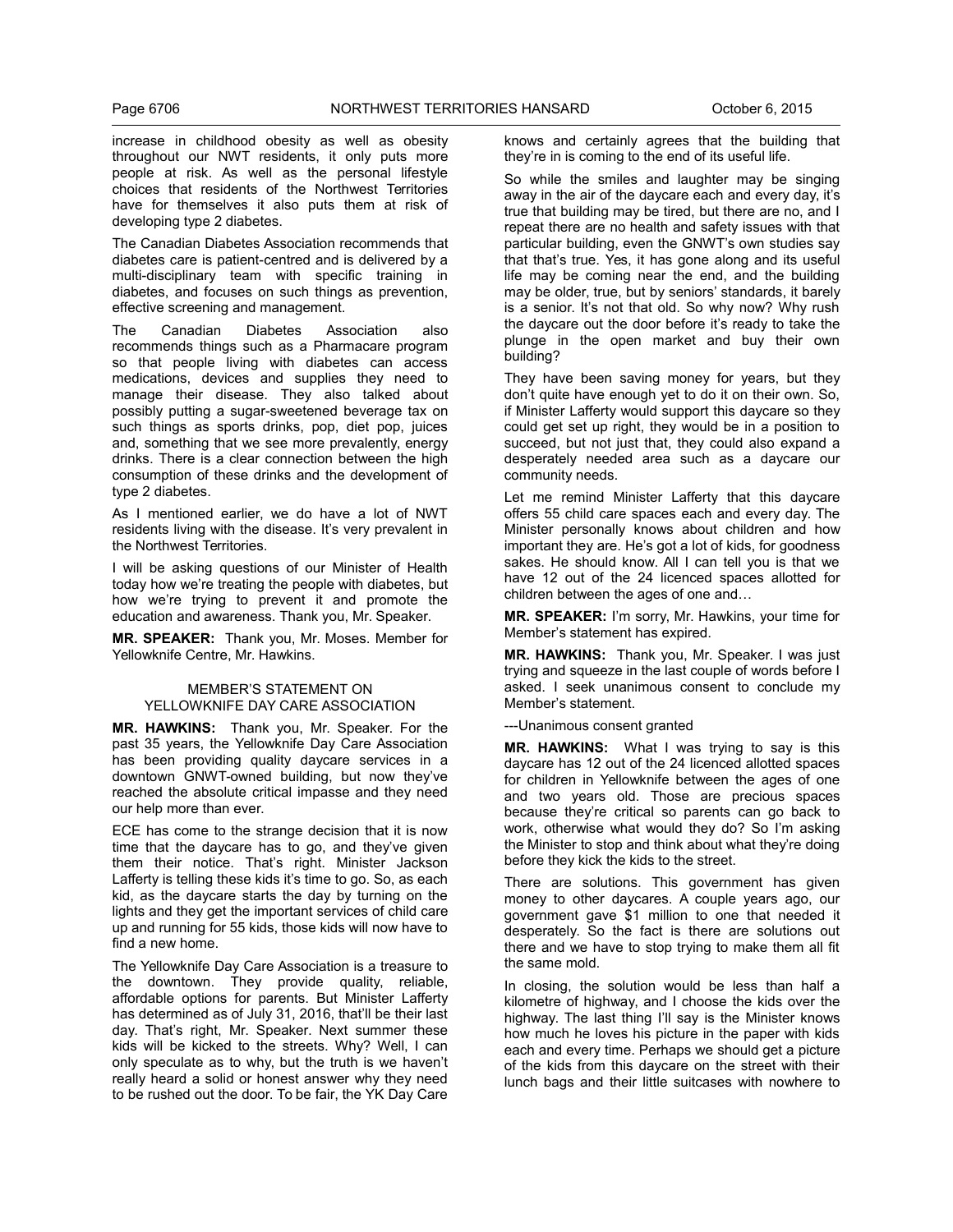go and we can shame this Minister into doing something. Thank you, Mr. Speaker.

**MR. SPEAKER:** Thank you, Mr. Hawkins. Member for Frame Lake, Ms. Bisaro.

# MEMBER'S STATEMENT ON JUNIOR KINDERGARTEN REVIEW

**MS. BISARO:** Thank you, Mr. Speaker. About 12 months ago the Minister of Education, Culture and Employment promised, in this House, a review of the Junior Kindergarten program. Oh, that phrase sounds kind of familiar. Promised in this House. I've heard that before.

The Junior Kindergarten review was to be in done in July of 2015, and at the time of the announcement, I thought it was an ambitious timeline. Education, Culture and Employment has had a very full plate the last couple of years with Education Renewal Initiative and all the other reviews that they have been, and are, doing. But I took the Minister at his word and waited for notice of completion of the Junior Kindergarten report.

With all ECE is doing these days, when July came and went and there was no indication to either committee or Regular Members that a report was coming, I wasn't surprised. I heard rumours suggesting the report might be done by the end of August, then the end of September. Well, we're into October now and still no sign that a Junior Kindergarten report is on the horizon.

Obviously, the expected report is not going to have any impact on junior kindergarten operations for this school year. Obviously, there's not going to be an opportunity for this Assembly to see the report and comment on it before the 2015 election, and that's too bad. The 17<sup>th</sup> Assembly Standing Committee on Social Programs and several other Members invested considerable time, effort, thought and advice to government on the subject of junior kindergarten. All that experience will now be lost when it comes time to review the promised Junior Kindergarten review report, if it ever comes.

I know departments are busy. I know this report was intended to be comprehensive and so would take more than a bit of time. But the government should not make promises it cannot keep. I sincerely hope that Minister Lafferty's promise is not as hollow as that made for the Deh Cho Bridge Project review.

I will have questions for the Minister at the appropriate time. Thank you.

**MR. SPEAKER:** Thank you, Ms. Bisaro. Mr. Lafferty.

# MEMBER'S STATEMENT ON COMMENTS ON TRAGIC DEATHS IN BEHCHOKO

**HON. JACKSON LAFFERTY:** Mahsi, Mr. Speaker. [English translation not provided.]

Mr. Speaker, I realize there is no Tlicho interpretation, so I seek unanimous consent to conclude my statement in English.

---Unanimous consent granted

**HON. JACKSON LAFFERTY:** Mahsi, Mr. Speaker. As Members are aware, there has been a real tragedy in the Tlicho region; more specifically, in the community of Behchoko. There have been three tragic incidents with three family members involved that also brought us together as a community the last two days. I've been a witness to that. I participated. I supported the family which brought us together as a community to discuss what's been happening in our community.

Not only that, there's been some of the family of the victims and the family of the accused in one building. There has been a lot of emotion and discussion, lots of grieving. At the same time, there has been overwhelming support from family members. They forgave each other, the family members that were most impacted. That provided opportunity for the community to be united once again, and this is the opportunity for communities to move forward.

We've been told by elders; elders made some statements in the cultural centre that this is a time to reflect on what's happening in our Tlicho nation, how can we move forward. We need to have gatherings such as this very important gathering. As we move forward, we need to continue the dialogue, stand united, come up with some solutions to deal with our tragic loss in the communities.

My heart goes out to the family members, and our prayers as well. We just recently, as late as yesterday, lost an elder, Mary Rose Charlo. She was an elder parliamentarian in this House two years ago. It is a huge loss for the community, a very well-respected elder. Our prayers go out to her family. There has been a gathering all this week, as well, and it will continue until Thursday. I just wanted to say that so the Members are aware of what's happening in this House. Mahsi.

**MR. SPEAKER:** Thank you, Mr. Lafferty. Thoughts and prayers go to the community of Behchoko from the House.

Item 4, reports of standing and special committees. Item 5, returns to oral questions. Item 6, recognition of visitors in the gallery. Mr. Beaulieu.

# **Recognition of Visitors in the Gallery**

**HON. TOM BEAULIEU:** Thank you very much, Mr. Speaker. Today I would like to take this opportunity to recognize a student action group from Yellowknife's St. Patrick High School called Students Against Drinking and Distracted Driving.

---Applause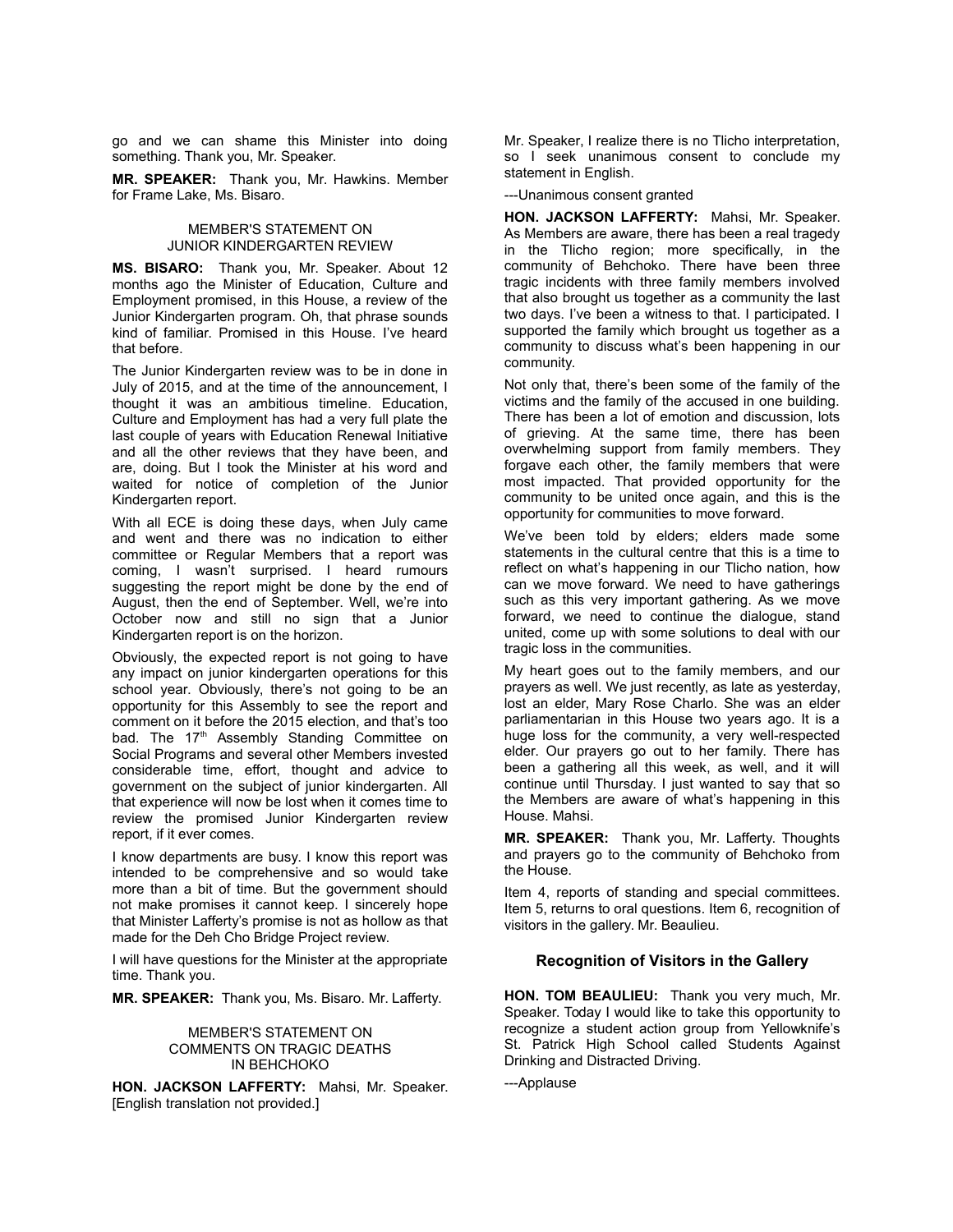Originally, the focus of the student organization was on impaired driving. Now students are also working to prevent destructive decisions, with a focus on making impaired driving and distracted driving socially unacceptable. The students are here in the gallery today to support Bill 60, An Act to Amend the Motor Vehicles Act, No. 2. The bill includes several provisions meant to reduce distracted driving.

I welcome the 30-or-so students and I offer them my best wishes in the coming academic year as they plan events and activities to promote safe and positive choices.

**MR. SPEAKER:** Thank you, Mr. Beaulieu. Mr. Abernethy.

**HON. GLEN ABERNETHY:** Thank you, Mr. Speaker. In the gallery today I would like to recognize Ms.<br>Fernanda Martins, relationship development Fernanda Martins, relationship development coordinator; and Nikki Groebbecker, the revenue development coordinator with the Alberta/NWT Division of the Canadian Cancer Society and I'd like to thank them and the society for their ongoing advocacy and support of people with cancer. Thank you so much. Welcome to the gallery.

**MR. SPEAKER:** Thank you, Mr. Abernethy. Mr. Bromley.

**MR. BROMLEY:** Thank you, Mr. Speaker. I'd like to welcome and recognize a bunch of young constituents and future leaders from the school in Ndilo, the K'alemi Dene School, and I wonder if they could stand up as I mention their names. We have here David Sangris, D.J. Drygeese, Aurora Fraser, Kaiya Goulet, Amy Betsina, Devon Vogel, Justin Lafferty, Cheyenne Lafferty, Stefon Franki, Nick Beaulieu, Kaydens Abel, Dakota Mackeinzo, Donovan Black Quitte, Riel Komrie, and they are accompanied by Tiffany Smith, education assistant; and teacher Anna Hernandez.

I'd like to just mention, when I asked this bunch of young folks if they like to read, just about everyone put their hands up. These are a literate bunch and they're bound for great destinations, so I appreciate them being in the House today.

Thank you very much. I'd also like to recognize the Students Against Drunk Driving, the St. Pat's School and Weledeh School in the Weledeh riding. Thanks very much for all the work that they do. Very good stuff. Mahsi.

**MR. SPEAKER:** Thank you, Mr. Bromley. Mr. Hawkins.

**MR. HAWKINS:** Thank you, Mr. Speaker. Minister Beaulieu did a good job introducing the SADD group we have here in the gallery and I, too, wish to add my support and accolades to the work they do. MLA Dolynny and I have spent many a cold morning waving with them, bringing in hot chocolate and donuts, and they always have our full support anytime the school needs. As well as with the SADD group is

the ever-amazing Michelle Thoms. She's the teacher/advisor to the group. I know she doesn't do it alone, but she certainly deserves a great pat on the back. She's certainly the driving force of this organization, I'm sure, and I want to thank the school and the school district.

I also want to recognize, forgive me, I'm not going to recognize every student up there, but if the House would allow me to recognize my own son, who is a Member of the SADD group. So, McKinley Hawkins, thanks for coming along, buddy, glad you joined SADD.

Just to finish off the SADD issue before I recognize the other constituents, I just want to say that the Minister mentioned 30 constituents. That's a demonstration of great leadership. Under Mildred Hall we have two Pages here today, Carter Yakeleya and Ryan Lafferty. I want to thank them both for participating here today, and from my hometown of Fort Simpson I want to acknowledge the students who are participating here today. So, thank you very much.

**MR. SPEAKER:** Thank you, Mr. Hawkins. Mr. Yakeleya.

**MR. YAKELEYA:** Thank you, Mr. Speaker. I want to recognize all the students here in the gallery from the schools. I want to say something to the students. Never give up on your dreams. One day you could be down here too. So keep up what you're doing, set your goals high and work hard together. Thank you for the good work that you're doing. I'm hoping that we can get a chapter like this in the Sahtu region, also, for the same message.

I also want to recognize my little nephew. He's here, Carter, and I'm very surprised to see him. He's come into his own world, a young man. He's come a long way since he was a little baby when I first picked him up, and I want to recognize him. I'm so proud of him.

Lastly, I want to recognize your family members who are here with you, Mr. Speaker. Thank you.

**MR. SPEAKER:** Thank you, Mr. Yakeleya. I would like to welcome my daughter Kirstin here today. It's always good to have family and to see everybody from across the Territories once they get a chance to come. So, welcome to the House and thank you for taking interest in our proceedings here today.

Item 7, acknowledgements. Item 8, oral questions. Member for Hay River South, Mrs. Groenewegen.

# **Oral Questions**

# QUESTION 931-17(5): PERSONAL COSTS ASSOCIATED WITH ADDICTIONS TREATMENT

**MRS. GROENEWEGEN:** Thank you, Mr. Speaker. I'm not sure who I should direct my question to today, but as I said in my Member's statement, I have a constituent who took the matter of their own well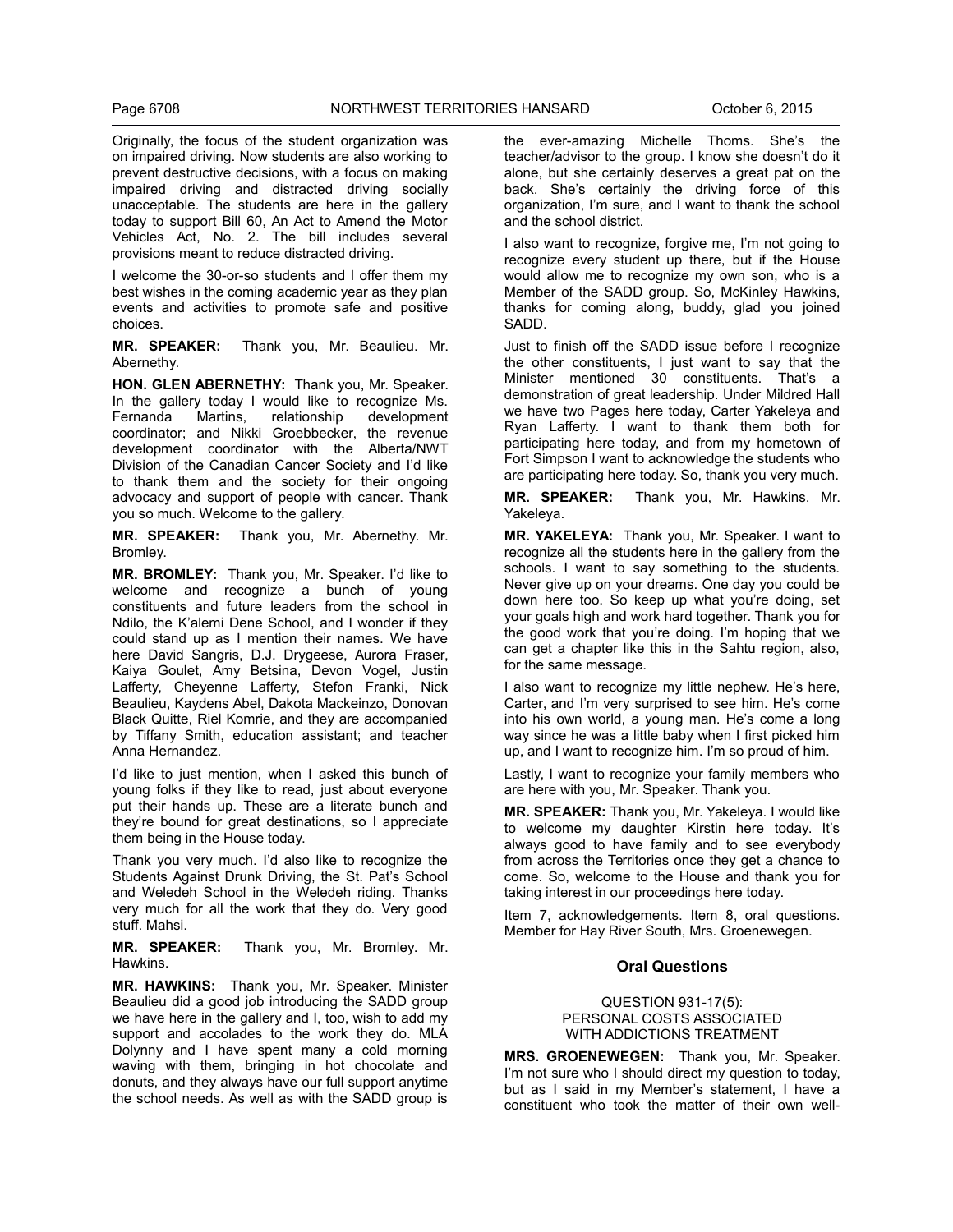being, their own welfare, into their own hands and took the initiative to get themselves to a residential treatment program in the South, was granted the time off from work, works for the government, and the results of that treatment were highly successful, and now, though, looms the debt that was incurred.

So, Mr. Speaker, I don't know who to direct this question to. Okay. Now, Mr. Speaker, I am asking for a discretionary approval on compassionate grounds for this young family to have these costs covered, and I want to say that the cost incurred is no greater than what it would have been had this government referred them out for treatment. So, it's no extra cost. Thank you.

**MR. SPEAKER:** Thank you, Mrs. Groenewegen. Minister of Finance, Mr. Miltenberger.

**HON. MICHAEL MILTENBERGER:** Thank you, Mr. Speaker. I'm aware of the circumstances that the Member has raised and I will commit that we will make sure that we have the appropriate discussion with HR, the Minister of HR, especially if there are employee benefits that may be accessed. Thank you.

**MRS. GROENEWEGEN:** Thank you, for that commitment. Thank you.

**MR. SPEAKER:** Thank you, Mrs. Groenewegen. Member for Mackenzie Delta, Mr. Blake.

# QUESTION 932-17(5): BARRIERS TO POST-SECONDARY EDUCATION

**MR. BLAKE:** Thank you, Mr. Speaker. In follow-up to my Member's statement, I have questions for the Minister of Education, Culture and Employment. We must find out why this student had already moved to Inuvik before the college advised him he was not eligible for the Access Program of his choice. This is one of our future leaders.

Will the department work with the college to review its administration and advising procedures? Thank you, Mr. Speaker.

**MR. SPEAKER:** Thank you, Mr. Blake. Minister of Education, Culture and Employment, Mr. Lafferty.

**HON. JACKSON LAFFERTY:** Mahsi, Mr. Speaker. As you know, there are upwards of 1,600 students in the Northwest Territories who are attending college and universities. This particular case file, I'm not too familiar with. We're already seeking, and I'll also ask some questions of the college, to provide detailed information on this particular case and how we can move forward on it. Mahsi.

**MR. BLAKE:** The access programs are designed to help students transition into college programs, but these won't work if students can't access and use these programs.

What mechanisms are in place to help students transition into and through these access programs?

**HON. JACKSON LAFFERTY:** We honour a certain process that needs to happen once the student applies for a particular program, such as the Access Program and through SFA program and other scholarships that may be available to them, then those are the processes that we've always encouraged our students to apply. If there are challenges or issues in the Member's riding, the college would need to sit down with the student to find out what's really happening and what's missing, what piece of information is missing. Those are the discussions that we are currently having, as we speak, with the college to find out a bit more detailed information, because we want every student to succeed and this is what our goal is with this particular student. Mahsi.

**MR. BLAKE:** What department programs currently exist to help students, especially in our small communities, to transition into post-secondary education and skills training?

**HON. JACKSON LAFFERTY:** We do have a variety of programs. We just expanded and enriched our SFA programming, and on the particular Access Program, there is a variety of funding through the college, through our department, and there's also federal funding as well. So, again, depending on the program the individual is taking, we need to gather more information and have the college sit down with the student before the student quits or walks out of the college. We need to resolve this issue. We are, again, dealing with upwards of 1,600 students, so we have to be mindful of when they applied. If they are late in applying, there are processes in place. Mahsi, Mr. Speaker.

**MR. BLAKE:** How does the department reach out to prospective students, especially in our small communities, Mr. Speaker?

**HON. JACKSON LAFFERTY:** There are processes in place where we have a Board of Governors representing the regions. We have one in the Beaufort-Delta that is accessible by students. They know by names as well. That information, if it's not available to the particular student, the college will be fully aware of it and get as much information to this particular student and other students as well.

We are a public government. The college falls under us and this information should be publicly accessible to them. Thank you, Mr. Speaker.

**MR. SPEAKER:** Thank you, Mr. Lafferty. Final, short supplementary, Mr. Blake.

**MR. BLAKE:** Thank you, Mr. Speaker. I think the department should contact this student and apologize for the situation he's been put through. We have to do a better job of encouraging our students to stay in school and we have to find ways to accommodate them. Thank you, Mr. Speaker.

**HON. JACKSON LAFFERTY:** That's why we're trying to find out what truly happened here. There's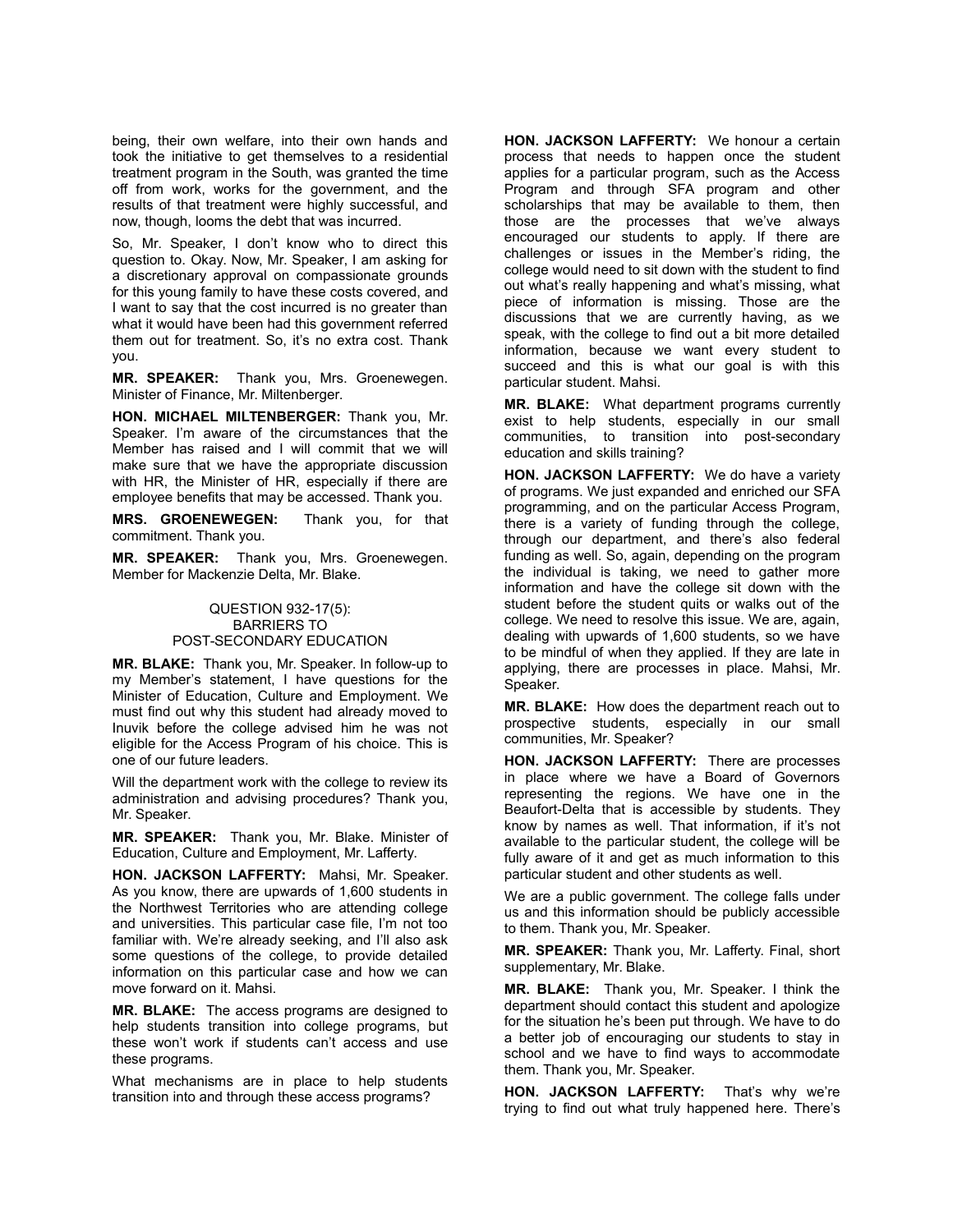always two sides of the story. We need to gather the facts so this student can move forward. Mahsi, Mr. Speaker.

**MR. SPEAKER:** Thank you, Mr. Lafferty. Mr. Menicoche.

# QUESTION 933-17(5): CONTRACT RELATED TO THE DEH CHO BRIDGE CONSTRUCTION

**MR. MENICOCHE:** Thank you very much, Mr. Speaker. It is with dismay and frustration that I stand before you today to say there is unfinished business with the Deh Cho Bridge. Yesterday I tabled, in the House, the Referee Claim Review, the interim and phase two reports of the Deh Cho Bridge between Rowe's, ATCON and DOT. I would like to ask the Minister of Transportation a few questions about the referee report. Most particularly, the unfinished business is Rowe's Construction. An NWT company was the only contractor not paid when this bridge was completed. I would like to ask the Minister about that, Mr. Speaker. Thank you.

**MR. SPEAKER:** Thank you, Mr. Menicoche. Minister of Transportation, Mr. Beaulieu.

**HON. TOM BEAULIEU:** Thank you, Mr. Speaker. The company had chosen to use a political process to get the money from the Government of the Northwest Territories in the work that they did for a company that initially went bankrupt and was no longer working on the bridge. The original contract, whether it be verbal or in writing, was between the company that that Member refers to and the former company that was ATCON. Once that company went bankrupt, another company came in to finish the bridge. So, legally their dealings would be with the company.

What happened was that the bankrupt company was supported by the Government of New Brunswick. We needed to prove to the Government of New Brunswick that that money that was held by them or their support for the company that went bankrupt would be money that would be used to finish the bridge and complete all the efficiencies on the bridge. That's what we have the money for. Thank you.

**MR. MENICOCHE:** Certainly, the Minister covered some of the details, but he didn't cover all the details like when the bridge failed in 2010, the government came to this House for a further \$15.9 million and once again came to this House for another \$10 million. Yet, we can't pay for unfinished business from our contractors. Once again, I make the case that Rowe's Construction was the only contractor not paid as a result of ATCON failing. I'd like to know why and I'd Iike to ask the Minister what the department is going to do about it.

**HON. TOM BEAULIEU:** I don't have the list of all of the contractors that were paid. Anybody that was paid from this \$13.6 million that was given to us by the Government of New Brunswick, all of the payments

that were made from that account were something that would be supported by the Government of New Brunswick. We would have to provide the appropriate documentation to indicate that that was a valid payment and there was a contract between two companies, there was a contract that was left over, that where there was documentation, and based on documentation, we made the payment. It was then approved by the Government of New Brunswick. If we made payments that the government does not agree with, then we would be coming back to this House for additional dollars to make those payments. We were hoping that we would make all the payments and we feel that there's enough money in this fund to finish the deficiencies on the bridge at this point, and that's what we're endeavouring to do.

**MR. MENICOCHE:** The Minister doesn't address why they weren't paid. He says everybody else has been paid, and that's a well-known fact, but the referees that analyze this situation, look at all the claims – there were, I think, about seven or eight of them – and for the most part there were only two acceptable, and those are the referee's recommendations.

I'd like to ask the Minister to seriously consider these recommendations despite keep going back to the books of a failed company, ATCON. The government took over the project and came to this House for more money. Why can't we pay all the contractors that are due?

**HON. TOM BEAULIEU:** The report looked at five different claims by this company. The referee indicated that two of the five claims had technical merit, meaning that he felt that Rowe's Construction had done the work, so he priced out what he thought had technical merit. Technical merit doesn't mean that the Government of the Northwest Territories has a legal obligation to pay. It just says that he believes that Rowe's did the work.

**MR. SPEAKER:** Thank you, Mr. Beaulieu. Final, short supplementary, Mr. Menicoche.

**MR. MENICOCHE:** Thank you very much, Mr. Speaker. Yes, Rowe's did the work, and like any other contractor agreement, even if it's verbal, they should be paid. That's what I'm asking the Minister. Why have they not been paid to date?

**HON. TOM BEAULIEU:** As much as I've answered, we are still continuing to work with the company and also with the Government of New Brunswick. As I indicated, Rowe's has a claim. Two of the five claims add up to approximately what's left in the budget, and it also adds up to approximately how much deficiencies will cost to complete all of the deficiencies. We would like to have had enough money to pay everyone. Go to New Brunswick. If they had the documentation that we felt that that government would support, then we would have paid it, filed it with the government and had confidence that the money would have been paid. The problem is we needed to prove to that government and the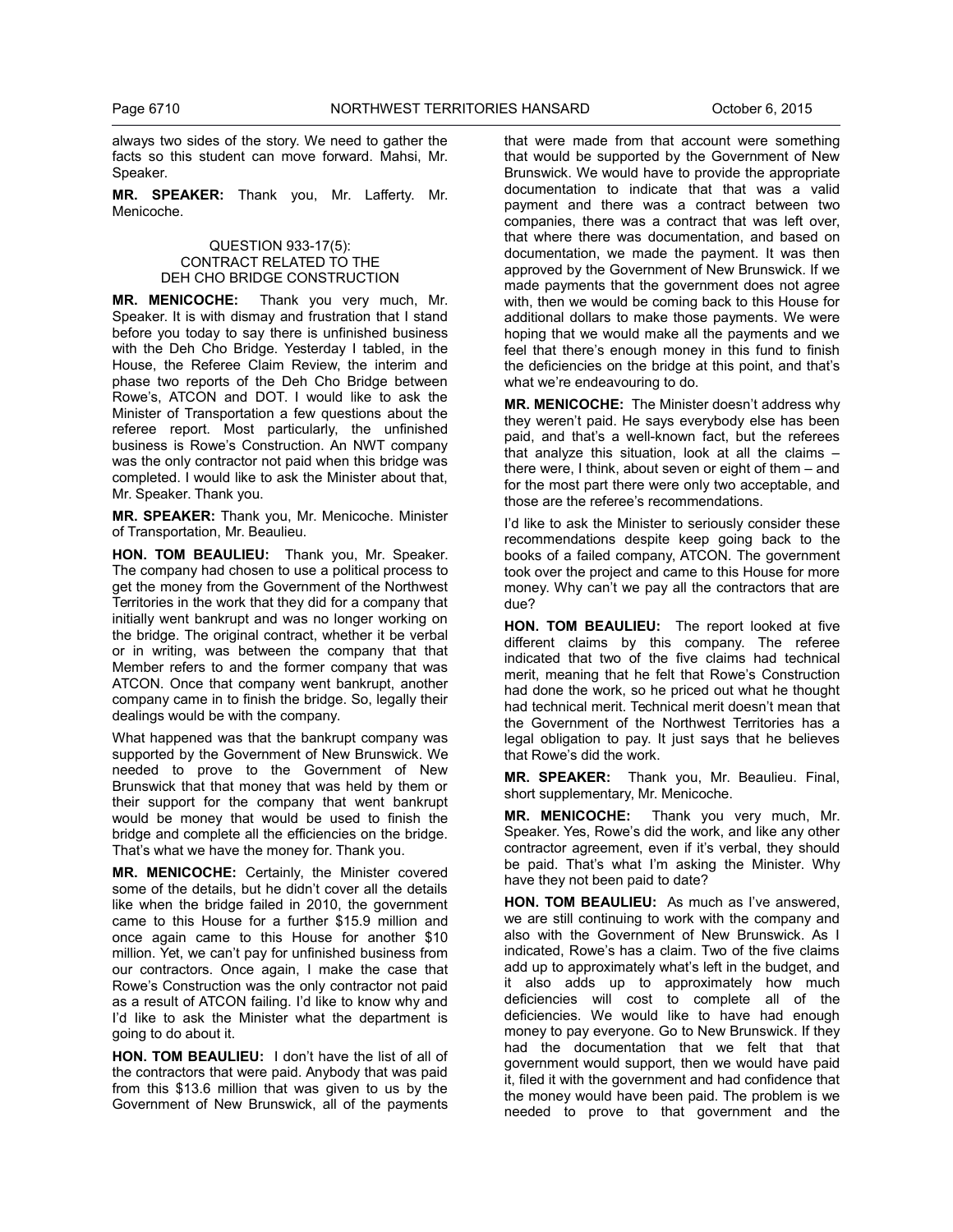government was going to approve the payment after we made it. Had they not made the approved payment and we didn't have the proper documentation to make the payment then we would be paying it from this House.

**MR. SPEAKER:** Thank you, Mr. Beaulieu. The Member for Range Lake, Mr. Dolynny.

# QUESTION 934-17(5): DEH CHO BRIDGE REFEREE CLAIM REVIEW

**MR. DOLYNNY:** Thank you, Mr. Speaker. I'm going to chime in here with my colleague Mr. Menicoche. What we're hearing here today is absolutely hogwash. We've got a northern contractor here, the only northern contractor left that has yet to be paid for the work and services they did on the bridge, and we've got a referee program that we've clearly documented and the government has said we agree with the terms, we just don't have the money left.

What kind of message are we telling our contractors out there? Please do the work for the government and we'll pay you when we think or when we feel?

The Minister talks about ATCON and monies left over. Let's talk about the facts. I've got correspondence from June  $26<sup>th</sup>$  sent to my office from the department that clearly says that the terms of the agreement with the Government of New Brunswick, who secured the ATCON letter of credit, that these funds were to be used for deficiencies in the project caused by ATCON. From the Minister's own words to my office, we have an amount of \$690,707. Why isn't the Minister using those funds and putting a little pressure on New Brunswick to pay our bills?

**MR. SPEAKER:** Thank you, Mr. Dolynny. The Minister of Transportation, Mr. Beaulieu.

**HON. TOM BEAULIEU:** Thank you, Mr. Speaker. The deficiencies, I think that seems to be the key here. The work was done by ATCON. The money given to us from the New Brunswick government was to clean up the deficiencies. There are deficiencies on the work that Rowe's had performed for ATCON, as well, and that's part of the work that we are doing. But the deficiencies to finish the bridge, we have about \$700,000 to \$800,000 worth of deficiencies still on the bridge. We have about \$750,000 in that account. We want to use that money to finish the deficiencies.

**MR. DOLYNNY:** Let's actually speak about all the numbers, shall we, because we're kind of dancing and skirting around the issue. As I said, ATCON has a holdback of \$696,707, plus this government has a holdback with Ruskin and ATCON for over \$958,000. Clearly, we've got two pots of money here that could be used to pay the bills that are outstanding to the project. Will the Minister commit to paying this bill?

**HON. TOM BEAULIEU:** No. Not in this forum.

**MR. DOLYNNY:** Can the Minister indicate why?

**HON. TOM BEAULIEU:** Because we need to provide the documentation to the Government of New Brunswick that will validate the payment. This is not exactly what we got the money for. We got that money to do the deficiencies on the bridge, pay for the deficiencies on the bridge. There is more work to be done on the bridge. There are more deficiencies. This money wasn't given to us so that we could pay companies that didn't get all of the payments for the work that they've done with a company that went bankrupt.

**MR. SPEAKER:** Thank you, Mr. Beaulieu. Final, short supplementary, Mr. Dolynny.

**MR. DOLYNNY:** Thank you, Mr. Speaker. It's clear this government expects private industry to pay our financing for projects, and this is unacceptable.

As we said clearly, we went to an arbitrator, we agreed with the arbitration that we owe this contractor money. We've got two pots of money that are clearly in detail to use for such things as a payment back to a contractor. We've got holdbacks. We've got workings with the government. Again, this is a perfect, clear-cut case that we should be paying our bills.

Why is this Minister, why is this Cabinet, why is this government refusing to support local businesses and why aren't they paying this bill?

**HON. TOM BEAULIEU:** This government supports lots of local and northern businesses. This is an issue where we need to have the proper documentation and we need to have the legal grounds to pay out of what is not considered to be exactly the reason that we got money. We weren't given the mandate to just spend the money wherever we felt, wherever we felt pressure, wherever we felt that individuals were coming and trying to present this from a political perspective. We have a referee's report, number one, and number two, the referee's report said two of those had technical merit, that they felt that two of those claims were work that was actually done by Rowe's but they weren't necessarily deficiencies that are left on the bridge.

**MR. SPEAKER:** Thank you, Mr. Beaulieu. The Member for Hay River North, Mr. Bouchard.

# QUESTION 935-17(5): DEH CHO BRIDGE REFEREE CLAIM REVIEW

**MR. BOUCHARD:** Thank you. I'll chime in, as well, and I think this is exactly what I was talking about in my Member's statement about us working with businesses in the Northwest Territories.

The Minister indicated we were working with the company, yes, and that's the problem. We were working with the company on a whole bunch of different problems and it's taken four years with me as an MLA to get this to the floor of the House. The company has been very leery to take it to the House because they want to deal with the Department of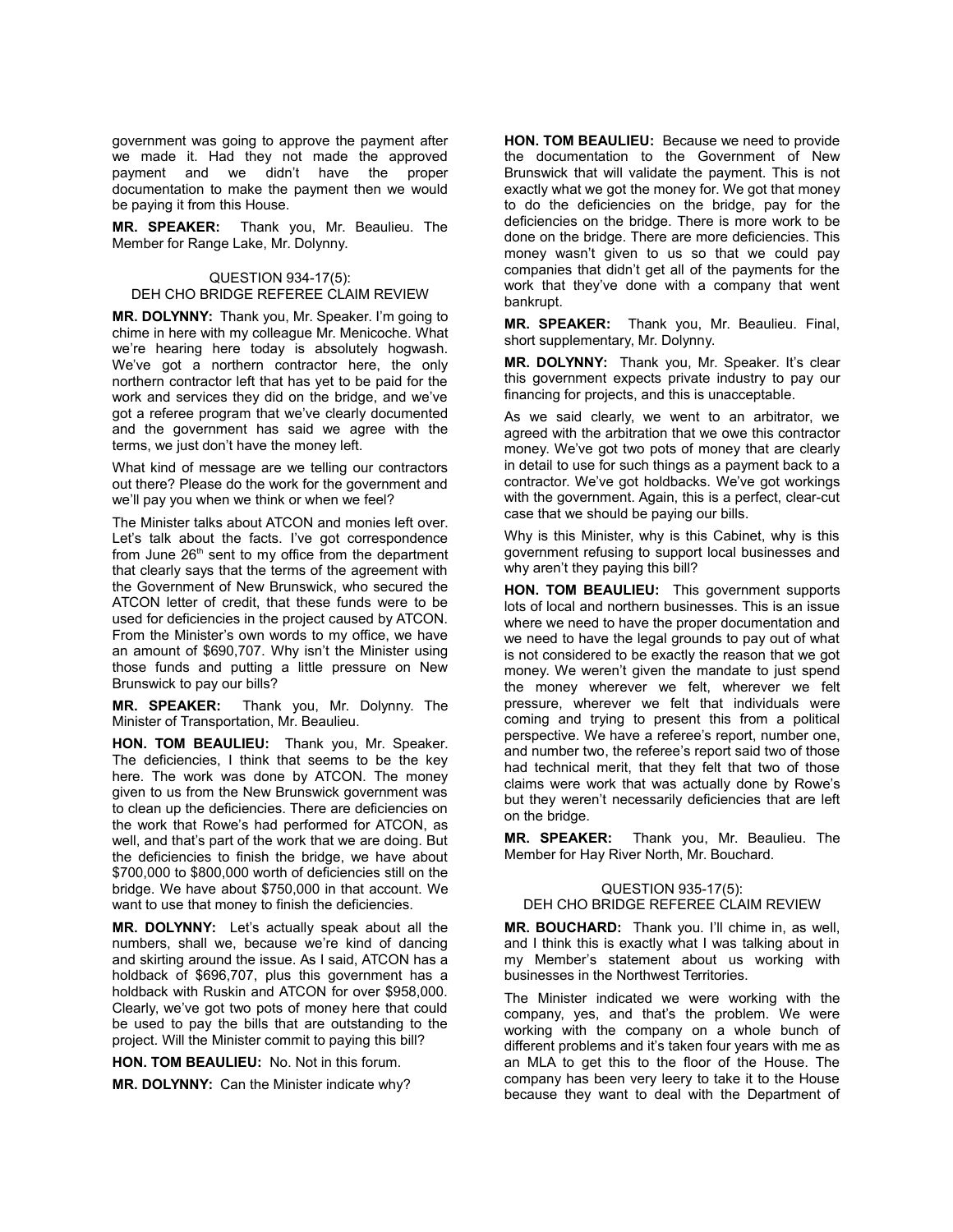Transportation. They have many contracts with them. We have them over a barrel. We paid out Ruskin.

Why did we pay out Ruskin and now are not willing to pay out Rowe's?

**MR. SPEAKER:** Thank you, Mr. Bouchard. Mr. Beaulieu.

**HON. TOM BEAULIEU:** Thank you, Mr. Speaker. Ruskin built a bridge for us. We had to pay them. Thank you.

**MR. BOUCHARD:** I am referring to Ruskin was on the job before ATCON started. We paid them out. We paid out several contractors that were doing work for ATCON that they held us accountable for the bridge. Rowe's didn't have that leverage. Why did we pay all those other contractors and we're not paying Rowe's?

**HON. TOM BEAULIEU:** As I indicated in one of the responses, I don't have the list of individuals that were paid out or the circumstances surrounding the payout. What I'm dealing with is the payout of a company, Rowe's Construction, at this point. What we're indicating is that we have the money to finish the bridge, clean up all the deficiencies. If we're going to pay over and above that, if we're going to pay for a deal that somebody made with another company that went bankrupt on the job, then we'd have to come back to the House for more money. It's that simple. We can't take money out of there and then pay somebody and then come back in here and say we need more money for deficiencies.

**MR. BOUCHARD:** We know and the government is willing to say we're using ATCON, a company that's no longer there, using them as leverage. But when the government has inspectors in the project, they inspect the whole process. We had a whole bunch of stuff that was outside of the scope of the project. We hauled a whole bunch more rock from a longer distance. The Department of Transportation knew that. They gave approval to it and Rowe's did that work.

Again, the Minister is indicating that there's a merit there. Why are we not paying the bills based on a merit that we've given?

**HON. TOM BEAULIEU:** We're not paying it because we don't have the proper documentation indicating that there was a contract between Rowe's Construction and we're not paying it because the money that we got was not for this. The money that we got from the New Brunswick government was to pay for the deficiencies of the bridge, not to cover unfinished business by ATCON that wasn't paid out. We don't have any written authorization from ATCON. We don't have any documentation. There is really nothing there other than the discussions that Mr. Rowe has been having with DOT, and based on that we are continuing to work on solutions. Thank you.

**MR. SPEAKER:** Thank you, Mr. Beaulieu. Final, short supplementary, Mr. Bouchard.

**MR. BOUCHARD:** Thank you, Mr. Speaker. The Minister keeps talking about we're not done the bridge, and I'm not sure when we're going to get that done. We know we've added stuff to the contract. We know we've added guardrails. We know we've added telephones to the system. Now we're spending more money and the reason that this is on the floor today is because now we're going to spend another 12 to 30 million dollars on the Tuk-Inuvik Highway. We're willing to stroke a cheque for them, but when a contractor that's done the work and has been talking to this government – and not only the Minister, the Premier, Members of the Cabinet all know the situation that's going on here – we are not paying the bill.

The question is why, with all the extras that we're adding on to it, why haven't we paid Rowe's for the stuff that they've already done on the bottom of this bridge, and now we're adding stuff on the top? Thank you.

**HON. TOM BEAULIEU:** There's not a whole bunch of reasons why we're not paying. It's documentation, it's the agreement that we had between another government and ourselves. So I can only answer this in one way, that this money that we got from another government was not there to pay for this work. It was there to cover the deficiencies. We still had deficiencies on the bridge. We have approximately the same amount of money left in the fund that there are deficiencies on the bridge. Thank you.

**MR. SPEAKER:** Thank you, Mr. Beaulieu. Member for Sahtu, Mr. Yakeleya.

# QUESTION 936-17(5): NEW SCHOOL FOR COLVILLE LAKE

**MR. YAKELEYA:** Thank you, Mr. Speaker. My questions are for the Minister of Education, Culture and Employment. Currently, in Colville Lake there are 45 to 50 students enrolled this year. About 10 of those students have dropped out for one reason or another. They are citing that the fact that they cannot concentrate in the small building shared by all grades, considering that kindergarten and Grade 1 are housed in a separate building.

So, imagine the size of this room. You have well over 40 students all trying to reach their grade potentials. This is why Colville Lake is asking for partnership with this government so that they can build a new school, a proper school so that we do not see more than 10 students dropping out of school this year. That's a crisis. We should be stepping up, letting the community know that we care, going to that community and stopping the students from dropping out. Unbelievable.

Is the Minister willing to work with the community in a partnership to see how we can stop students from dropping out but, more importantly, to see how they can build a new school in Colville Lake?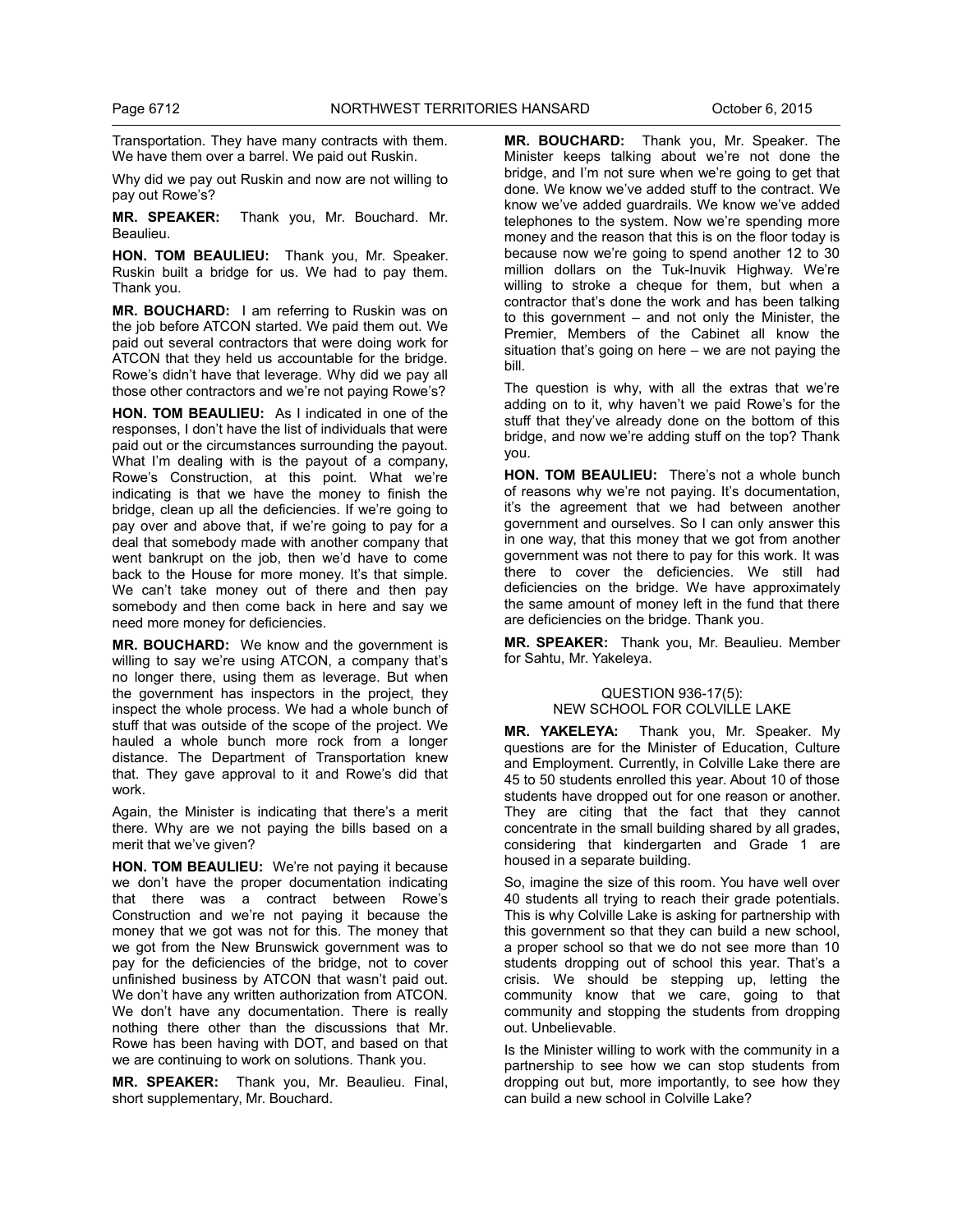**MR. SPEAKER:** Thank you, Mr. Yakeleya. The Minister of Education, Mr. Lafferty.

**HON. JACKSON LAFFERTY:** Mahsi, Mr. Speaker. The community of Colville Lake, the leadership have met with my staff as well. The band requested assistance from ECE to provide a class D estimate for a larger school to be completed with a full-size legal gym. So that's an area that we are working on with the community. There's also a request for full O and M costs to run the expanded facility.

As I stated, there's been follow-up from my department on August 17, 2015. The Colville Lake leadership met with my staff to talk about a P3 partnership. We're in support, in principle, of how it's going to look. Whenever a proposal comes in on a P3 project, I would have to present it to my Cabinet colleagues. That is part of the process that we use, and once that happens, then I'll notify the Member that we are moving forward on this. Mahsi.

**MR. YAKELEYA:** The families of the students that have dropped out of school for one reason or another are saying that the small building that is shared by all the grades, they cannot concentrate in that school. Colville Lake is looking for a solution. This should be up there and making the headlines. Ten students or more have dropped out of Colville Lake's school, citing that the building is not adequate. These are the results of the situation in Colville Lake.

How can this Minister, since we have 20 days or so left in our government, move this to the next government citing this as an emergency crisis situation in Colville Lake and that they need to have a new school as soon as possible and start building their partnerships with Colville Lake?

**HON. JACKSON LAFFERTY:** First and foremost, I have to commend Colville Lake leadership exploring options on how they can build the new school. Obviously, we are very interested. There has been a process that we go through with any capital infrastructure here in the Northwest Territories. Part of that is Colville Lake. The Member has been asking questions in the House, as well, and I'm fully aware of that. There are pressing issues, as well, that we are faced with, but this is an area that we are currently exploring with the leadership of Colville on how the P3 can work.

Once a proposal is submitted, then we need to discuss that as Cabinet and how we can push that forward. We are always exploring and encourage business partners to provide some business opportunities such as this particular P3 project that we are currently discussing within my department.

**MR. YAKELEYA:** One of the factors of these 10 or more students who have dropped out for one reason or another in Colville Lake could be because we don't have a proper school to educate them. Because of this situation and working with Colville Lake, the Colville Lake Education Council and the Sahtu Board

of Education have cut this year's budget by cutting out high school teachers. There are no high school teachers in Colville Lake. This is why the community, chief and council are pushing strong that they get a proper school in Colville Lake. This has to stop, Mr. Speaker.

What is the Minister going to do within the life of this government to push this initiative into the next government?

**HON. JACKSON LAFFERTY:** That is information that we are either waiting for or is arriving on my desk on the Colville Lake P3 project. We have met with the Sahtu leadership. The chief of Colville was obviously part of the process, as well, on having a new school identified for Colville Lake. I'm focusing on how we can move forward. Once a proposal is submitted to my attention, then an immediate discussion needs to happen on how we can move forward on that. Mahsi, Mr. Speaker.

**MR. SPEAKER:** Thank you, Mr. Lafferty. Final, short supplementary, Mr. Yakeleya.

**MR. YAKELEYA:** Thank you, Mr. Speaker. I want to ask this Minister, given the situation in Colville Lake where 10 or more students have dropped out citing their own reasons, within the life of this government is he seeing this as a crisis in Colville Lake? Can the Minister commit to going to Colville Lake with officials and the Sahtu Education Board to stop the students leaving the school by the time this government is finished? Can the Minister commit to going to Colville Lake to say he's going to do something? Is that something I can look forward to from this Minister?

**HON. JACKSON LAFFERTY:** Obviously, my department needs to work very closely with the Sahtu Education Council as well. We have been working with them and the Colville Lake School. This is not new to us. We are fully aware of it. I will commit to getting back to the Member as soon as we have that information and we have deliberations. The next step, once that occurs, I will immediately follow up with the Member.

Again, the Sahtu leadership and the representatives have been working very closely with Colville Lake along with my department. We are going to push them forward as well. Thank you, Mr. Speaker.

**MR. SPEAKER:** Thank you, Mr. Lafferty. Mr. Hawkins.

# QUESTION 937-17(5): YELLOWKNIFE DAY CARE ASSOCIATION

**MR. HAWKINS:** Thank you, Mr. Speaker. In my Member's statement today, I raised the issue of the Yellowknife Day Care situation here that's in a GNWTowned building. I want to ask the Minister of Education, Culture and Employment about why he's forcing them out of that particular building by July  $31<sup>st</sup>$ of next year. Furthermore, what is in there in terms of flexibility considering the circumstance of the single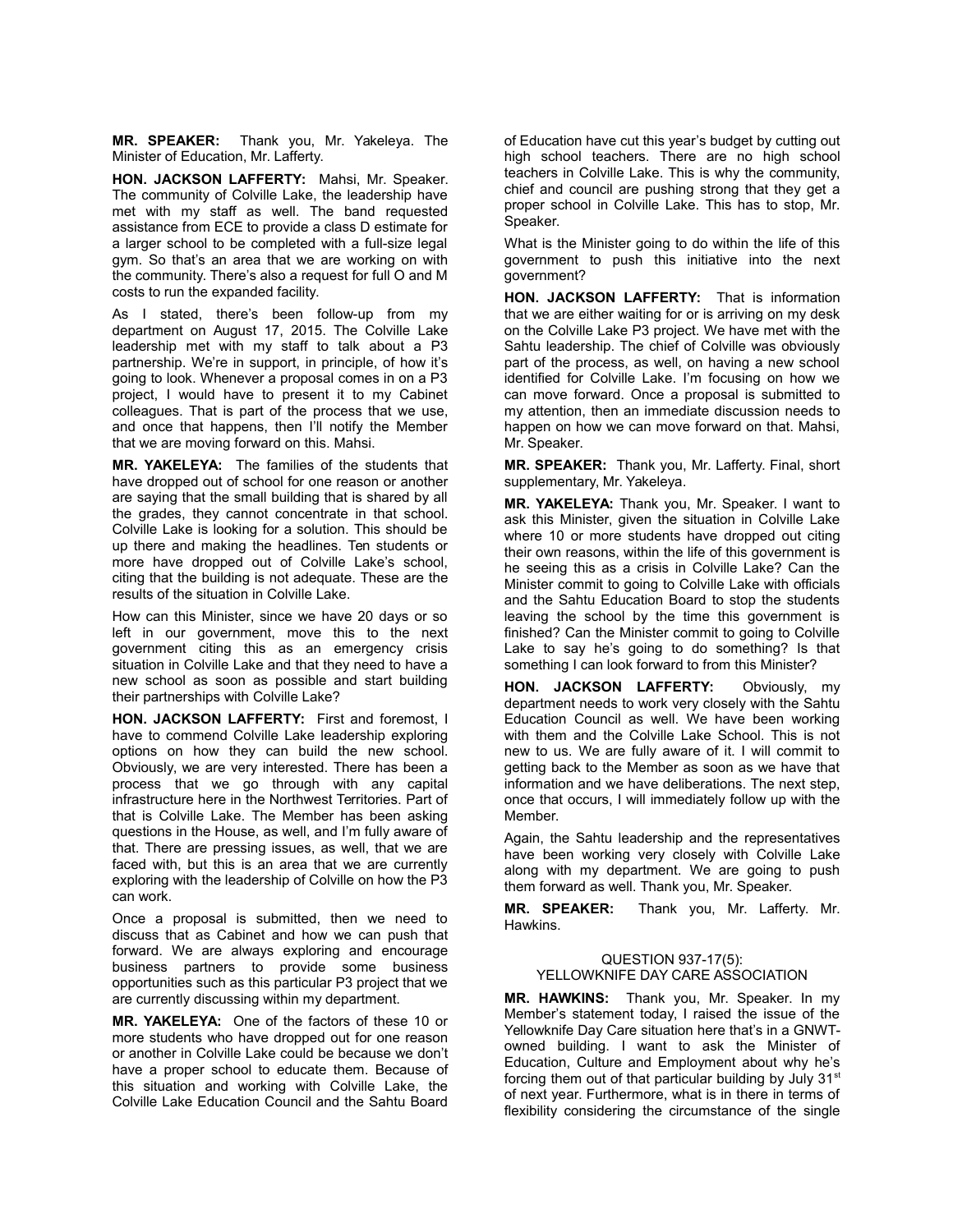point that 55 children have nowhere to go? That also means it impacts the parents as well as the more than dozen staff that work there. I want to first start off with why is the department forcing this daycare to find somewhere else to operate?

**MR. SPEAKER:** Thank you, Mr. Hawkins. Mr. Lafferty.

**HON. JACKSON LAFFERTY:** Mahsi, Mr. Speaker. This Yellowknife Day Care Association has been given a minimal of two years' notice of the particular building. In mid-2014, ECE indicated to the daycare<br>that they needed to consider alternative that they needed to consider alternative accommodation because of the age of the building. Also, in mid-2015, just recently my department also met with the daycare again to get an update of their efforts to find an alternative accommodation. On July 31, 2016, that's when we are giving them a date to find an alternative solution. They are expeditiously looking for options as well. My department has been working very closely with them and we will continue to push that forward.

**MR. HAWKINS:** Well, let's go down that little path about his office diligently working with them. They only received formal notice a couple days ago on this particular initiative. They've been approached even not that long ago to say, well, let's kick them out in March, but I think someone understood that little kids walking with small lunch bags and suitcases and maybe boxes that are probably bigger than them looking for a place to go is probably not the right public image they want.

In short, the daycare says no one from ECE is working with them. They've said, "Hey, July 31, there's the door, be out, find your own place." What is the department really doing when he says they're doing something, because they don't know, nobody there knows. We need real facts, not just platitudes about we care about kids, we'll do stuff about kids. I want to see actions and results.

**HON. JACKSON LAFFERTY:** That's absolutely not true. My department has been meeting with the Yellowknife Day Care Association on numerous occasions. Since mid-2014, we've been meeting with them, giving them options to consider and working with them. We have provided some assistance from my department so they can explore other options as well. We will continue, again, working with the organization to find an alternative solution as well.

**MR. HAWKINS:** I could go on at length how the president of the association had told me how the old DM and the present DM met with them and told them they're out the door and they have to figure it out on their own. But you know what? If all we're going to do here is point fingers, we haven't solved a darn thing about the daycare spaces that will be in serious crisis about it.

Let's go to the next problem, which is what is the department really going to do to help them? Can they

help them in the same way we helped the folks in Inuvik, who deserved and needed good help? This government has been known to provide lease money. It's been known to provide mortgage money. Heck, we could even extend the building lease or we could even give them the building lease. Wait a minute. I'm doing all the job for the Minister here. Somebody on that side of the House needs to provide solutions to the daycare. Please, give me some solutions.

**HON. JACKSON LAFFERTY:** I'm just reiterating that it's been two years in the making. I have stated that July 2016 is the date that has been given to them. Two years in the making. Within that two years there have been several meetings where the Member may not be fully aware of. I have the facts. I have the information here that I can share with the Member if he wishes. These are the dates that I have that my department has met with them. Again, we are working with them. We just met with them last week to try and find some alternative solutions. My department is working with the YK Daycare Association and will continue to do so.

**MR. SPEAKER:** Thank you, Mr. Lafferty. Final, short supplementary, Mr. Hawkins.

**MR. HAWKINS:** Thank you, Mr. Speaker. The Minister has done nothing but cause frustration with me. That is because all he's talked about is, sure, we've met with them and I can provide you the dates and good things like that. I keep wanting to know what are you going to do. The daycare, yesterday, I believe, sent out an e-mail to all their parents. I believe they, as they do in daycare, they put the letter in the bag for the kids to make sure they take it home so the parents aren't surprised. All those parents have been informed. Fifty-five parents have been informed that this daycare's history, life story and journey is coming to an end.

I want to hear what the Minister is going to do, not talk about meeting, meeting, meeting. I think we are all getting tired of that answer.

Is the Minister working to provide a location, money, lease guarantees, mortgage guarantees, to help these kids out? Mr. Speaker, two daycares are the same. We have to make sure this doesn't hit a crisis. Thank you.

**HON. JACKSON LAFFERTY:** I have already answered. We are working with the YK Day Care Association to find an alternative solution. Mahsi.

**MR. SPEAKER:** Thank you, Mr. Lafferty. Member for Weledeh, Mr. Bromley.

# QUESTION 938-17(5): TERRITORIAL MIDWIFERY PROGRAM

**MR. BROMLEY:** Thank you, Mr. Speaker. My questions are for the Minister of Health and Social Services following up on my Member's statement. We have been waiting for several years for the longpromised territory-wide midwife program. People are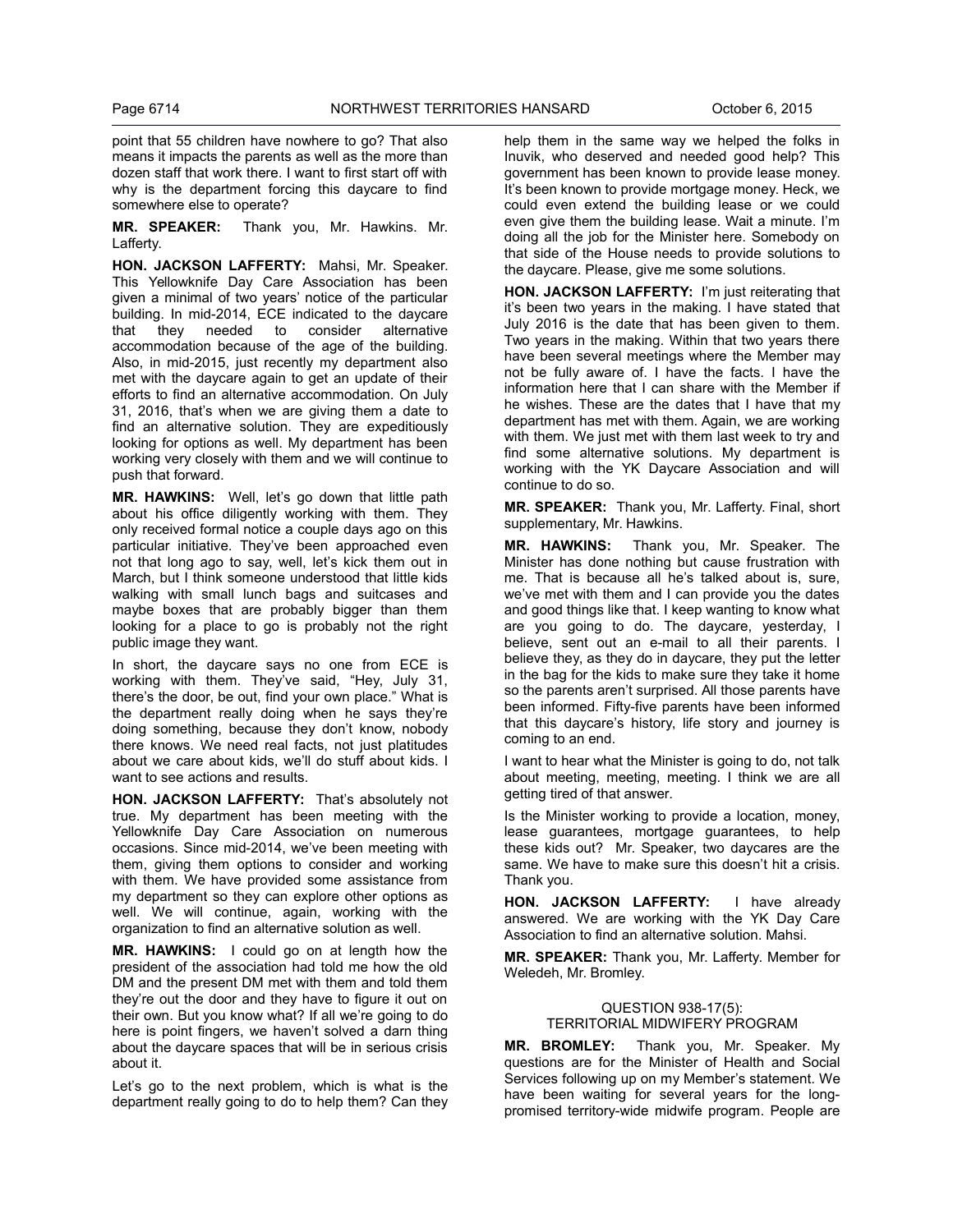starting to question whether this government is really serious about implementing one. We get assurances, but so far little action. We do not have any idea what this territorial program is currently looking like. I want to ask the Minister, to start with, what is the status of the program and where are we in the process to implement it? Mahsi.

**MR. SPEAKER:** Thank you, Mr. Bromley. Minister of Health, Minister Abernethy.

**HON. GLEN ABERNETHY:** Thank you, Mr. Speaker. For the 2015-16 fiscal year, \$1.97 million in core funding was allocated for midwifery services in the Northwest Territories. Of that \$1.97 million, it funds two midwifery positions in Fort Smith – both of which are now full – and the program costs. It also funds two midwifery positions in Hay River and also the program costs. Those positions are also full.

It also funds an NP position which is providing midwifery-type services for pre-birth throughout the region through community health nurses who is part of the MORE OB program up in the Beaufort-Delta. It was a desire of the region and of the people to move in that particular direction, recognizing the award winning MORE OB program in the Beaufort-Delta. That left some money available to move forward with the territorial Midwifery Program of the \$1.97 million. This fiscal year, we got permission from committee to use \$453,000 of that to move forward with the development of a human tissue and organ donation registry with the Government of Alberta. We are continuing to move on that.

The rest of the money for this fiscal year, 2015-16, was intended to be used to hire some midwifery consultants in the department to actually begin a design. Unfortunately, Mr. Speaker, it took longer than had been hoped to find the midwifery staff who can actually do that work. But I am happy to say we have now filled both of those consultant positions. Now that we have those positions filled, meetings with the NWT Advisory Committee on Midwifery are going to be resuming this month and the design is going to continue to move forward with a territorial program that will be based here in Yellowknife. Thank you, Mr. Speaker.

**MR. BROMLEY:** Thanks to the Minister for providing that clarification. The original midwifery report, NWT report, identified Inuvik as one of the four locations of interest, but Health has now decided to support doctors with obstetric skills instead, plus the one position. I am hearing concern about lack of consultation leading up to this decision in the Beaufort-Delta. It seems prudent to ask the public for their opinion before opting for a very different model that does not include midwives.

I ask the Minister who was consulted in the Beau-Del and what public engagement was conducted before the decision to scrap the midwife program in that region. Mahsi.

**HON. GLEN ABERNETHY:** When that number or that decision to put a midwifery program in the Beaufort-Delta was originally decided or originally included in the report, a number of realities were quite different. We actually didn't have stable physicians in the Beaufort-Delta providing birthing services. They had not implemented the MORE OB program in that particular region and the birth numbers were quite high.

Since that time and prior to this decision, birthing rates in the Beaufort-Delta had stabilized. We had fulltime, stable physicians in the community who had actually gone out and put in the MORE OB program in the Beaufort-Delta. It's actually a recognized and award winning program in the Beaufort-Delta.

Based on discussions with the physicians, practitioners in the community and some other stakeholders who had a vested interest, it was determined, given the low number of births and the desire of the physicians to still be involved in birthing that it would be more appropriate to focus on the front end part of the Midwifery Program, which is the education and working with the community health nurses. As a result, the Beaufort-Delta decided to take a slightly different direction, where they brought in a nurse practitioner to work as part of the MORE OB team to provide some of the pre-birth work that a midwife would actually do. Thank you.

**MR. BROMLEY:** Thanks to the Minister. Yellowknife had a midwife before we embarked on a territory-wide program. Now we don't, but we now have two coordinator positions apparently with a goal of developing a territorial Midwifery Program based in Yellowknife and expanding into areas such as the Deh Cho and Behchoko.

I'm wondering: how does this affect the future of having practicing midwives in Yellowknife for Yellowknife, Ndilo, Detah and this region given the need for program delivery staff who support the territorial model. Mahsi.

**HON. GLEN ABERNETHY:** The Member has been around long enough to remember that the midwifery position that was at the Yellowknife Health and Social Services was a completely unfunded position. There were no dollars allocated to that midwifery position. The Member should also remember that the authority chose to put in a Midwifery Program with one NP, which is basically a recipe for failure. There's no way that one incumbent can actually provide midwifery services given that it's a 24/7 operation. As a result, the incumbent did choose to leave.

Moving forward, we have the money that will not be utilized in the Beaufort-Delta for their program. They are still requiring some funds, of course, but we anticipate creating a territorial Midwifery Program based out of Yellowknife and the expectation is although they're providing consultation, advice and support to regions that don't have midwives, they will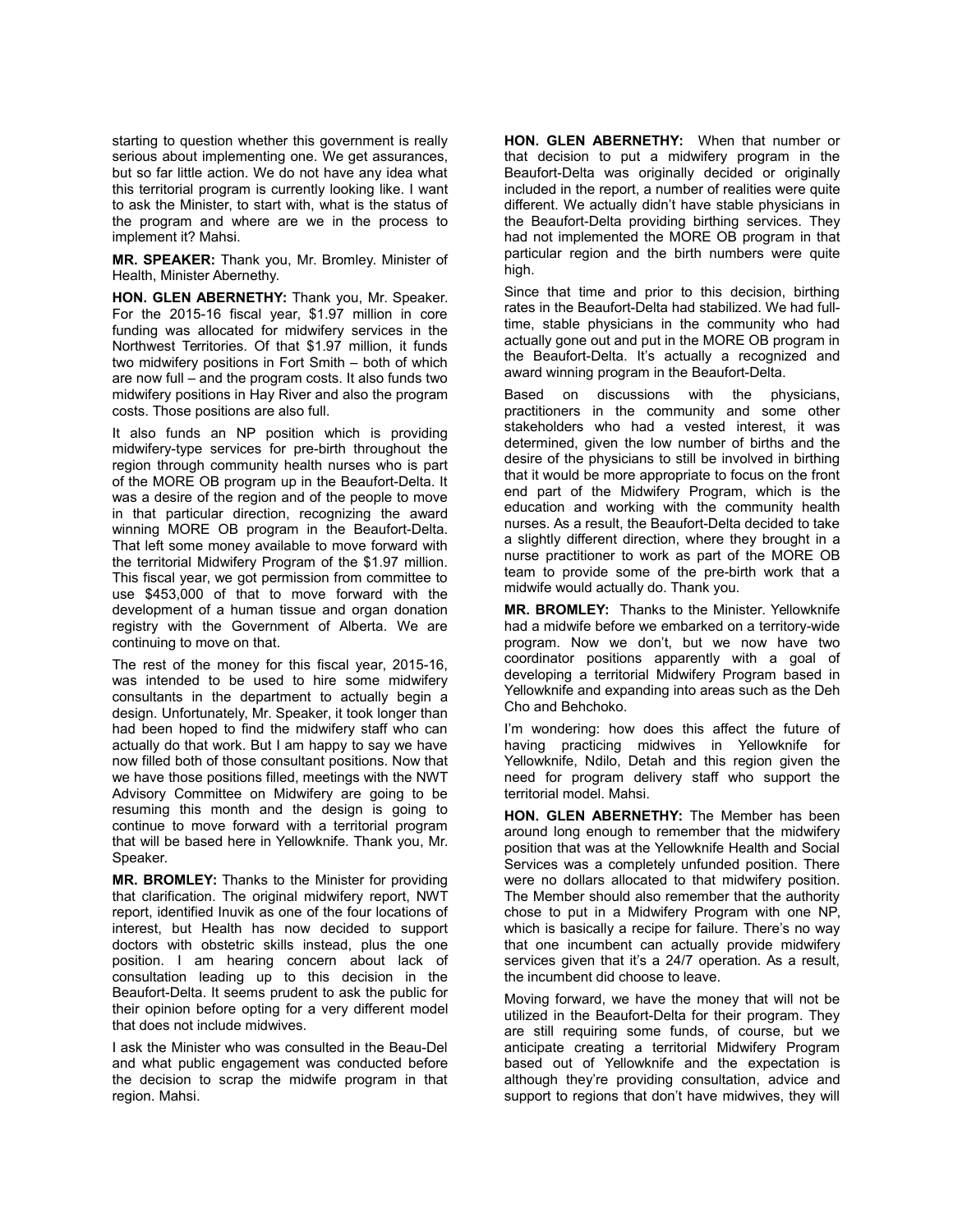also be able to facilitate some midwife-supported births here in Yellowknife. Thank you.

**MR. SPEAKER:** Thank you, Mr. Abernethy. Final, short supplementary, Mr. Bromley.

**MR. BROMLEY:** Thank you, Mr. Speaker. Thanks to the Minister. So, when will consultations start here? When will we see midwifery here and what the heck is the NWT Advisory Committee on Midwifery? Thank you.

**HON. GLEN ABERNETHY:** Midwifery services, as I indicated in the business planning process and the budget planning process, there will be planning that will take place during the '15-16 fiscal year and into the '16-17 fiscal year. We're hoping by the end of the '16-17 fiscal year we should be in a position to have a real solid plan of how many midwives we need and begin the staffing process. Thank you.

**MR. SPEAKER:** Thank you, Mr. Abernethy. The Member for Frame Lake, Ms. Bisaro.

> QUESTION 939-17(5): REVIEW OF JUNIOR KINDERGARTEN PROGRAM

**MS. BISARO:** Thank you, Mr. Speaker. My questions today are addressed to the Minister of Education, Culture and Employment. I'd like to follow up on my statement. In my statement I referenced a review of the Junior Kindergarten Program that was to have been completed in July of this year. There's been no indication that that report is anywhere near completion.

I would first of all like to ask the Minister if he could provide an update to me and to the House with an update on the review of the Junior Kindergarten Program and when we might expect to see it. Thank you.

**MR. SPEAKER:** Thank you, Ms. Bisaro. The Minister of Education, Mr. Lafferty.

**HON. JACKSON LAFFERTY:** Mahsi, Mr. Speaker. It was agreed upon in this House in October 2014 where GNWT Members agreed to put the JK rollout on hold until such a review was undertaken, which is before us now, and that it will be brought back to the 18<sup>th</sup> Assembly. So that's what we're doing. We're at the final stages of the review and it will be brought forward to the 18<sup>th</sup> Assembly government. Mahsi.

**MS. BISARO:** In October of '14, we were advised that the report would be completed in July of 2015, which gave the current  $17<sup>th</sup>$  Assembly Members, particularly the Standing Committee on Social Programs, an opportunity to review that report.

I'd like to ask the Minister, when was it decided that this would be punted to the  $18<sup>th</sup>$  Assembly? This is news to me. I had fully expected to see this report before the end of this Assembly. Thank you.

**HON. JACKSON LAFFERTY:** Mahsi. The decision that was made in October 2014 by this government and also Assembly Members that we were going to put on hold the JK programming rollout until such a comprehensive review was undertaken, which, again, is happening now. At that time the decision was made that the comprehensive review will be undertaken by the 18<sup>th</sup> Assembly government, which we are doing. We are at the final stages. Mahsi.

**MS. BISARO:** I'm laughing because it's ridiculous that a report generated by the  $17<sup>th</sup>$  Assembly has been delayed almost by three months now, such that anything that's in that report is now being sent off to the next Assembly. In my mind it's ludicrous. That's why I'm laughing. I'm not quite sure where to go from here.

To the Minister: If this is being sent off to the  $18<sup>th</sup>$ Assembly, what does he expect in terms of an impact on the Junior Kindergarten Program? Not the details, but when does he think there's going to be any kind of an impact on the Junior Kindergarten Program? Obviously, not for the school year '15-16, but is he expecting impacts in the school year '16-17? Thank you.

**HON. JACKSON LAFFERTY:** Mahsi. The Member is asking for my opinion. That will be up to the  $18<sup>th</sup>$ Assembly government. Mahsi.

**MR. SPEAKER:** Thank you, Mr. Lafferty. Final, short supplementary, Ms. Bisaro.

**MS. BISARO:** Thank you, Mr. Speaker. I guess I can't go there. When this report comes out, I'd like to ask the Minister, if it's going to go to the  $18<sup>th</sup>$ Assembly, will it be made public? Will it be available to the teachers' union, the NWTTA? Will it be available to Members of this House, or is it simply going to be a report that is going to sit in the department? Thank you.

**HON. JACKSON LAFFERTY:** The final report, we're at the final stages of a comprehensive report that Members of this House, this government agreed to. We are preparing that for the  $18<sup>th</sup>$  Assembly government.

I can't speak for the 18<sup>th</sup> Assembly government. We are the 17<sup>th</sup> Assembly government. We're doing our due diligence. We're providing the document as a recommendation to the 18<sup>th</sup> Assembly government for them to decide. So if they decide it is going to be public information, by all means the  $18<sup>th</sup>$  Assembly government will decide. Mahsi.

**MR. SPEAKER:** Thank you, Mr. Lafferty. The Member for Inuvik, Boot Lake, Mr. Moses.

# QUESTION 940-17(5): CHRONIC DISEASE MANAGEMENT - DIABETES

**MR. MOSES:** Thank you, Mr. Speaker. I have questions following up to my Member's statement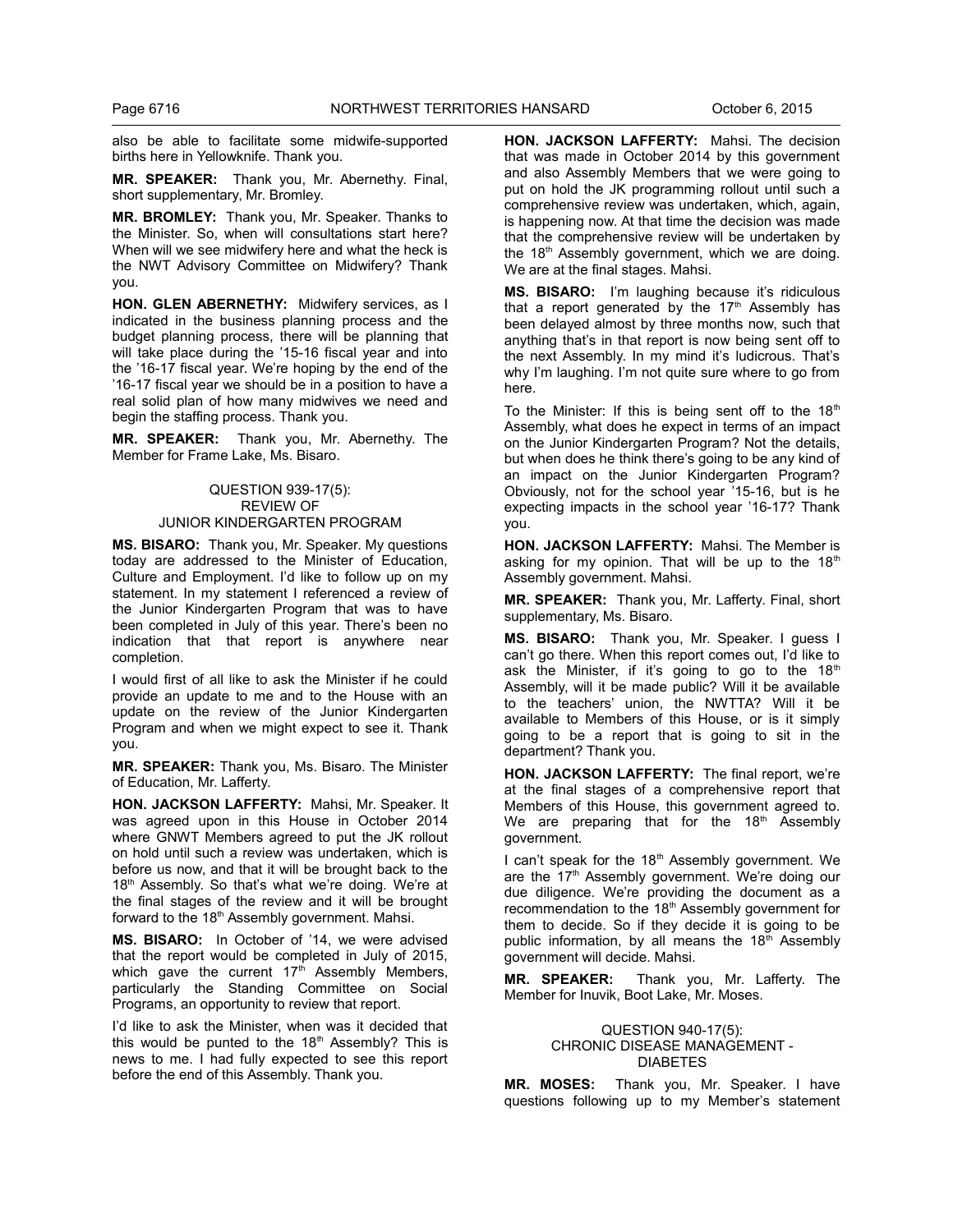earlier dealing with chronic disease management specifically around the diabetes. I had mentioned there is an expected 200 new diagnosis every year of diabetes in the Northwest Territories. So, under our watch for the 17<sup>th</sup> Legislative Assembly, we had about 800 residents, NWT residents who were diagnosed with diabetes that could have been prevented under our watch of this government. Moving forward, when the  $18<sup>th</sup>$  Assembly gets up and running, you've got to give them the tools, the knowledge and everything in order that we don't have 800 more residents or 200, even, in the first year being diagnosed with diabetes.

I'd like to ask the Minister, what's his strategy in terms of diabetes prevention, management and screening going into the 18<sup>th</sup> Assembly? What are we currently doing right now? Thank you.

**MR. SPEAKER:** Thank you, Mr. Moses. The Minister of Health, Mr. Abernethy.

**HON. GLEN ABERNETHY:** Thank you, Mr. Speaker. Before I get into some of the things that we're doing. I just want to make sure that we understand that the expected 200 per year increase is still just a preliminary number. We're actually working on a prevalence study right now that's going to help us have better numbers and feel more confident in the numbers. It could be higher, it could be lower, but I just wanted to be clear that that's still just a preliminary number.

We are doing a number of different things. With respect to prevention, we're focusing on education in two streams. We're trying to get information out there. We've actually, through the BETTER project, developed a number of videos that we have sent out throughout the Northwest Territories, talking about food, exercise and other issues to encourage people to understand and become aware of healthy eating and healthy living to help prevent diabetes. We have, also, with respect to effective screening, put in the new Diabetes Screening Tool Diagnosis Clinical Practice Guidelines and those have been spread out throughout the Northwest Territories to our practitioners, and our practitioners are using those now. We're getting really positive feedback from the practitioners and the people who have been assessed. That's one of the ways that we're helping to do effective screening.

With respect to management, some of it is still one on one because every case is unique and every case is different, but we are working closely with patients to manage them through their process and ensure that they are getting the treatment that they deserve. Thank you.

**MR. MOSES:** As I recall, we used to have a really effective Diabetes Program here within the department. It did a lot of work, a lot of outreach work, mobile work in prevention, education, did the screening, actually. From what I understand, the program isn't up and running to the full potential that it once was.

I'd like to ask the Minister, what are his plans for this Diabetes Education Program that we used to have at the Department of Health and Social Services that did a lot of good work throughout the Northwest Territories and whether the full support is going to go back into that program. Thank you, Mr. Speaker.

**HON. GLEN ABERNETHY:** As I indicated, through BETTER project we've developed these motivational videos. We've been working with Education, Culture and Employment that has a project called Screen Smart, which is introduced in NWT schools to help children who may be obese to pursue healthy living so they don't develop type 2 diabetes later in life. I'm not 100 percent sure; I can't remember the exact program the Member is referring to with respect to diabetes education, but we are, through our public health unit, getting information out there on diabetes to make sure people are as informed as possible. If the Member wants to tell me what specific program he's referencing, I'd be happy to look into that. Thank you, Mr. Speaker.

**MR. MOSES:** I think it was more of a special diabetes clinic that did a lot of work. I understand the Minister talking about the videos and Screen Smart. As I mentioned, the CDA, Canadian Diabetes Association, recognizes that for diabetes care, it's patient-centred and delivered by a multi-disciplinary team.

What specific training do they have in diabetes? Not videos or the Screen Smart assessment. You need that one on one. You need that interaction between somebody who's trained.

What is the Minister's plan to create a multidisciplinary team that's going to go to the communities to get this information out to the residents? Thank you, Mr. Speaker.

**HON. GLEN ABERNETHY:** The multi-disciplinary team is more focused on the effective screening and management. The promotion and education can be done through schools, can be done through many different providers out there. We are working with many different groups to get the information out there.

With respect to effective screening and management, we do have the Type 2 Diabetes Screening and Diagnostic Clinical Practice Guidelines. These were developed in conjunction with the CANRISK questionnaire. These were all introduced in the fall of 2014. It is expected that they would be applied at every NWT adult recommended age range, so individuals who may be at risk for diabetes who present to health centres throughout the Northwest Territories, whether it's in a small community or whether it's in one of our larger clinics in Yellowknife, our staff are trained. They can go through the questionnaires and they can work with other practitioners who can help manage diabetes, whether it's dieticians or other services that may be available in different locations within the Northwest Territories. Thank you, Mr. Speaker.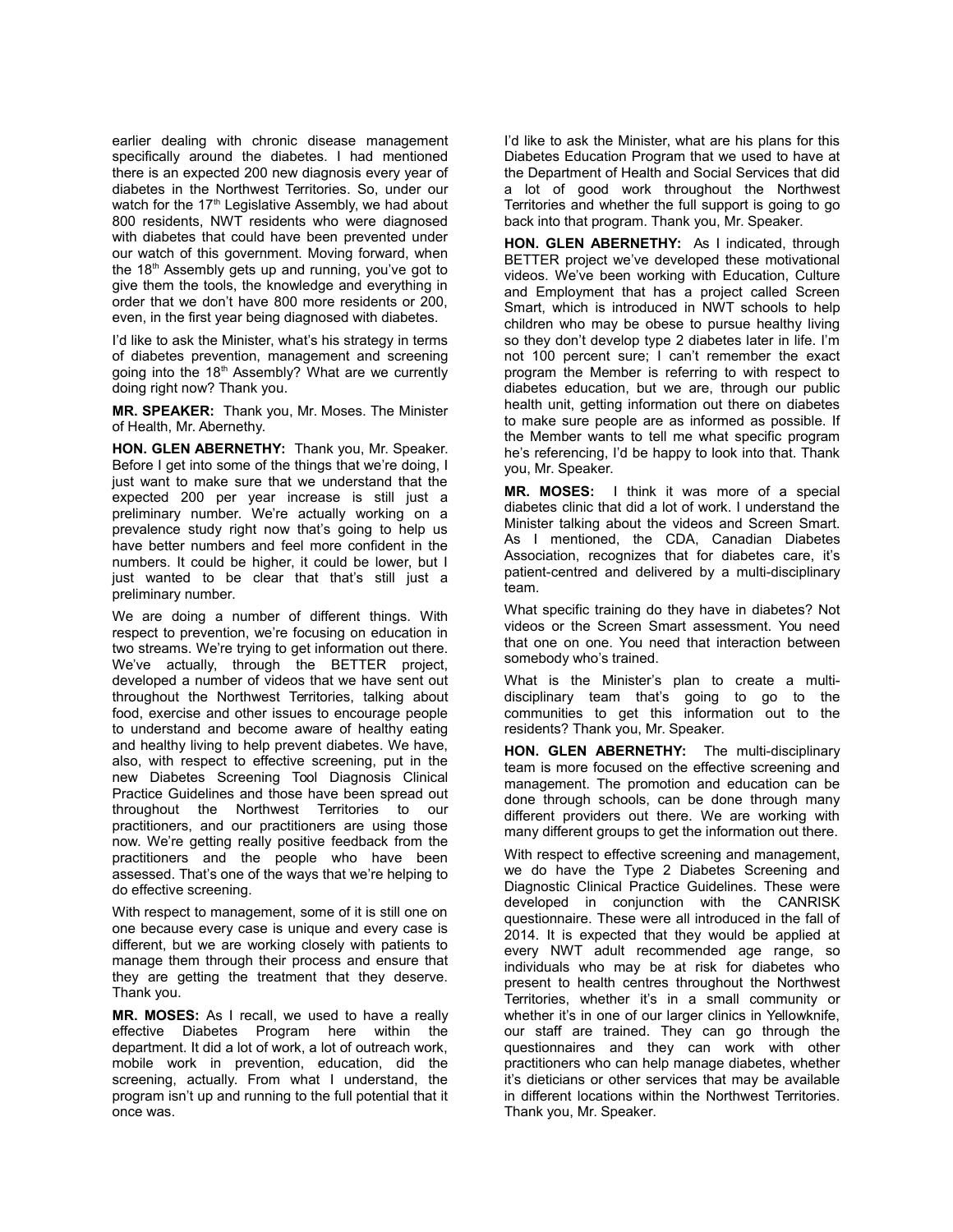**MR. SPEAKER:** Thank you, Mr. Abernethy. Final, short supplementary, Mr. Bouchard.

**MR. MOSES:** Thank you, Mr. Speaker. As I mentioned earlier, there are complications that arise from diabetes. I mentioned earlier proposing a tax on sugary drinks to offset the costs of more hospital visits, more dental appointments, more medication. To put that into perspective, I would like to ask the Minister if he knows what it costs for an individual in the Northwest Territories to deal with people who have diabetes in the Northwest Territories should they have to go through appointments for blindness, heart disease, kidney failure, lower limb amputations.

What are the overall costs to this government for people living with diabetes? Thank you, Mr. Speaker.

**HON. GLEN ABERNETHY:** That question is kind of impossible to answer standing up here today. Every individual is different and every situation is different. Not all individuals end up having an amputation; not all individuals end up blind. We want to manage diabetes with the patients to avoid having to go down that particular road.

We also know that diabetes is often complicated with other conditions, so how do you determine whether it's strictly diabetes or another condition that has actually resulted in the particular amputation or blindness? It would be very difficult for us to actually quantify what is actually diabetes related and what might be related to other causes or other conditions.

I do know there are 2,900 individuals in the Northwest Territories with diabetes and that number is growing. It takes physicians' time; it takes dieticians' time and community health rep time to deal with all these issues, so the costs can be quite high. Thank you, Mr. Speaker.

**MR. SPEAKER:** Thank you, Mr. Abernethy. Mrs. Groenewegen.

# QUESTION 941-17(5): DEH CHO BRIDGE REFEREE CLAIM REVIEW

**MRS. GROENEWEGEN:** I'm going to join my colleagues on this side of the House today and also weigh in on this issue of the Deh Cho Bridge. I haven't talked about the Deh Cho Bridge for a long time, and I'm going to direct my questions to the Premier, if I may, today.

We're aware of the situation with the Deh Cho Bridge. It was fraught with challenges and setbacks and change in contractor and all kinds of things. Everybody was out there on the job doing their best to ensure the delivery of this bridge project as close to on schedule and on budget as possible. It is not a perfect science. Construction is not a perfect science, so when it became apparent that some of the scour rock had to be hauled from a further distance. There is such a thing as agreements between contractors and subcontractors. They aren't always signed out there on the workplace, but the work gets done and it's done in good faith. That's what I want to say.

Now we have a situation here where we have a couple pots of money. We have money for deficiencies, we have money for holdbacks, and we have a northern contractor that was really owed about \$1.3 million and that amount has now been written down to \$373,000. You can see, the Cabinet can see, the Premier can see from the support on this side of the House that Rowe's Construction is a territorial company, a long-standing territorial company that has come to the aid of the GNWT on many projects, because projects run into problems. It's not a perfect science. Rowe's has been, I think, a very good corporate citizen in the contracting that they have done for this government.

Now we have the situation before us today where we're talking about \$373,000. I'd like to ask the Premier: Is there money in any of the pots of money either from holdbacks or deficiencies that could allow us to pay this northern contractor? Everyone else has been paid. The Minister of Transportation has said we had to pay Ruskin, they built us a bridge. They didn't build a bridge without the subcontractors there to help them and support them to get the job done.

**MR. SPEAKER:** Thank you, Mrs. Groenewegen. The honourable Premier, Mr. McLeod.

**HON. BOB MCLEOD:** Thank you, Mr. Speaker. This is a bit of a drawn out story, but as everybody knows, Rowe's was working as a subcontractor to ATCON, who was the contractor to the Deh Cho Bridge Corporation, and when ATCON went into bankruptcy, Rowe's submitted five claims to the receiver and also to the Department of Transportation. The receiver who was looking after ATCON's bankruptcy action did not evaluate Rowe's Construction claims as there was no evidence of a formal contract between ATCON and Rowe's. The legal review by DOT and our legal division concluded that the Government of the Northwest Territories was not liable for any of the claims that were submitted. However, Rowe's Construction is pursuing a political solution, so our government reached an agreement with the principals of Rowe's Construction to hire a referee to independently review the claims and make a recommendation, so I think all our stories are coinciding.

The first report prepared by the referee noted that the GNWT probably has no legal liability to pay the Rowe's claim, but if there is surplus funding available after all deficiency work is paid for, there could be a possibility of paying. Also, they noted that there were deficiencies in work that was done by Rowe's, and if there was any work that had to be done to fix deficiencies, those should be offset against those claims.

There was a second report filed by the referee, who concluded that two out of the five had merit, so that both claims came up to about \$722,000. The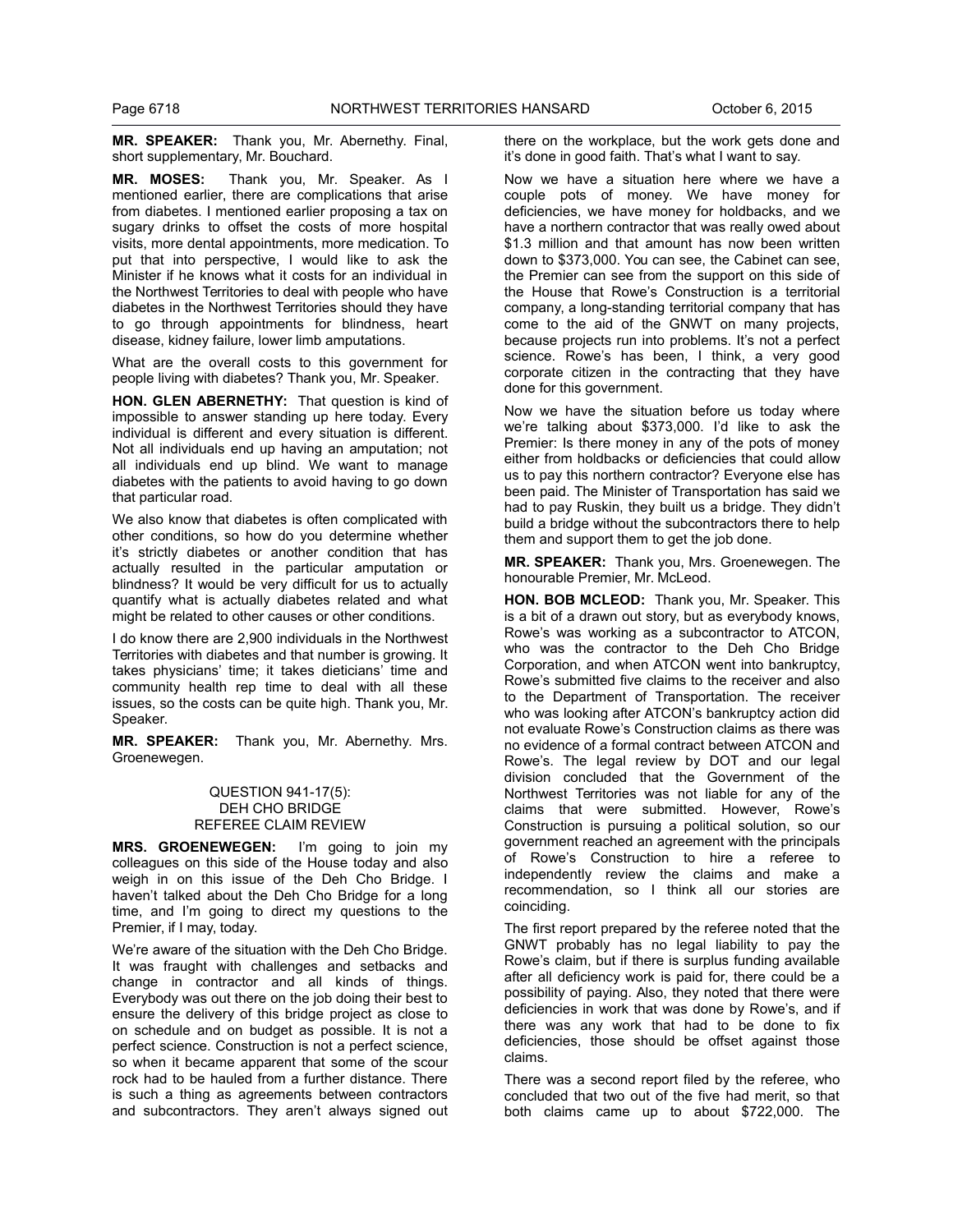deficiency fund, backed up by the Government of New Brunswick, was to fix deficiencies, and any, the referee concluded again in the second report, that there should be a set off for any deficient work, and a condition that if there is going to be any payment to Rowe's that there be unspent funds in the ATCON deficiency fund. They also recognized that there is at least one other company that is in the same situation. There is approximately \$700,000 to \$800,000 left in the deficiency fund. I am not aware of any other holdbacks for the bridge.

**MRS. GROENEWEGEN:** The Premier and the Minister previously have spoken about legal liabilities. Again, this project is not without its challenges and difficulties, but the government and Rowe's agreed to a referee arbitrator. In the arbitrator's report it says I believe Rowe's is entitled to a part of all of the money still owing to them up to the amount of the funds available under the credit agreement. I mean, these are nonbinding decisions of the arbitrator but the government and Rowe's came together to go choose somebody to look at this whole situation and now here we are today and we're just talking about the absolute legal liability.

I say this government has a moral liability, in the interest of good business and good business practices, to support a northern contractor who in good faith performed work for which they have not been paid. As I said, that amount has been written down substantially to take into account any of those questionable things that the Premier has made reference to. I think, like I said, you're hearing pretty clearly from a number of Members on this side of the House that we are interested in seeing Rowe's paid this \$373,000. I'd like to ask the Premier, how can we get that done?

**HON. BOB MCLEOD:** I should point out that a fair and reasonable resolution process is still underway involving the Department of Transportation and Rowe's Construction. We still don't have any evidence of any formal contracts. We also know that there are deficiencies in some of the work that was done that we have to reach agreement on, so there is still ongoing work to be done. I expect that it will continue into the 18<sup>th</sup> Assembly in order to look for a resolution.

**MRS. GROENEWEGEN:** I would like to ask the Premier if it is within his purview to instruct someone within the Department of Transportation to meet expeditiously with the Rowe's to see this matter brought to a conclusion.

I am led to believe that there may be people in the Department of Transportation who are not as willing as perhaps their political masters or their political bosses would be to see this matter resolved, and I would like to see it resolved. If it takes political intervention, I'm asking for political intervention. Does the Premier have it within his ability to ask someone in the Department of Transportation, in the next short while, to meet with the Rowe's, representatives of Rowe's to find a solution to this situation?

**HON. BOB MCLEOD:** Between myself and the Minister of Transportation, I'm sure that we can find a way to meet with the principals. The problem is going to be finding a legal way if there is going to have to be some financial restitution because of the fact that we're in an election process. That's why I'm saying it would have to be looked at as part of the 18<sup>th</sup> Assembly. But we are quite prepared to meet with Rowe's Construction. We have said that, and as I said, there is still an ongoing process.

**MR. SPEAKER:** Thank you, Mr. McLeod. Final, short supplementary, Mrs. Groenewegen.

**MRS. GROENEWEGEN:** Thank you, Mr. Speaker. I'm glad to hear that the matter is not concluded and that the Premier has expressed a willingness today to meet with the principals of Rowe's Construction to see this matter brought to a satisfactory conclusion, understanding the challenges of the election period and so on. But I understand that Ministers will stay in their capacity and in their roles until after new Ministers or a new Cabinet has been elected and appointed, so I would still ask the Premier if this could be done still yet prior to that during the  $17<sup>th</sup>$ Assembly?

**HON. BOB MCLEOD:** After all, we are a responsible, transparent government, so we would be very pleased to do that.

**MR. SPEAKER:** Thank you, Mr. McLeod. Time for oral questions has expired. Item 9, written questions. Item 10, returns to written questions. Item 11, replies to opening address. Item 12, petitions. Item 13, reports of committees on the review of bills. Item 14, tabling of documents. Mr. Abernethy.

# **Tabling of Documents**

TABLED DOCUMENT 337-17(5): CHARTING OUR COURSE: NWT CANCER STRATEGY 2015-2025

TABLED DOCUMENT 338-17(5): MEASURING SUCCESS AND FOCUSING ON RESULTS: NWT HEALTH AND SOCIAL SERVICES SYSTEM 2014-2015 ANNUAL REPORT

**HON. GLEN ABERNETHY:** Mr. Speaker, I wish to table the following two documents, entitled "Charting Our Course: NWT Cancer Strategy 2015-2025," and "Measuring Success and Focusing on Results: NWT Health and Social Services System 2014-2015 Annual Report." Thank you, Mr. Speaker.

**MR. SPEAKER:** Thank you, Mr. Abernethy. Mr. Ramsay.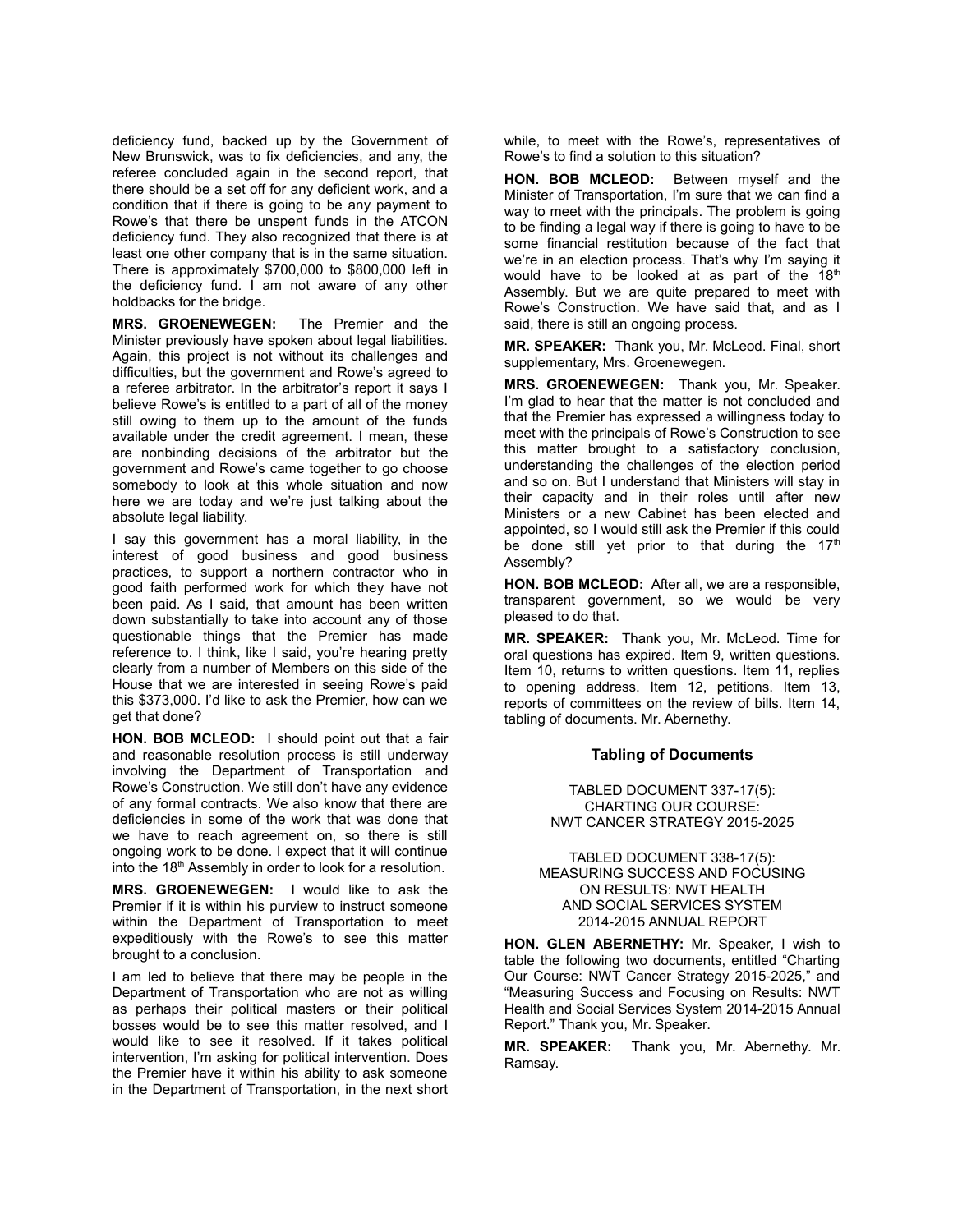# TABLED DOCUMENT 339-17(5): 2014-2015 GRANTS AND CONTRIBUTIONS RESULTS REPORT, OCTOBER 2015

# TABLED DOCUMENT 340-17(5): NORTHWEST TERRITORIES COMMUNITY FUTURES PROGRAM 2013-2014 ANNUAL REPORT

**HON. DAVID RAMSAY:** Thank you, Mr. Speaker. I wish to table the following two documents, entitled "2014-2015 Grants and Contributions Results Report, October 2015," and "NWT Community Futures Program 2013-2014 Annual Report." Thank you.

**MR. SPEAKER:** Thank you, Mr. Ramsay. Mr. Lafferty.

TABLED DOCUMENT 341-17(5): STRONG CULTURES, STRONG TERRITORY: GOVERNMENT OF THE NORTHWEST TERRITORIES CULTURE AND HERITAGE STRATEGIC FRAMEWORK 2015-2025

**HON. JACKSON LAFFERTY:** Mahsi, Mr. Speaker. I wish to table the following document, entitled "Strong Cultures, Strong Territory: GNWT Culture and Heritage Strategic Framework 2015-2025." Mahsi, Mr. Speaker.

**MR. SPEAKER:** Thank you, Mr. Lafferty. Mr. Hawkins.

# TABLED DOCUMENT 342-17(5): EDUCATION, CULTURE AND EMPLOYMENT ADVERTISEMENTS

**MR. HAWKINS:** Thank you, Mr. Speaker. In my Member's statement I pointed out that I had a couple documents that I would table, pictures of the Minister smiling with kids. The first document is Northern Journal, dated Tuesday, August 26, 2014, and the second item is from the NWT Literacy Week 2015, September 21-28, and the Minister again is smiling with kids. Thank you.

TABLED DOCUMENT 343-17(5): ANNUAL REPORT OF THE EQUAL PAY COMMISSIONER FOR THE NORTHWEST TERRITORIES FOR THE PERIOD JULY 1, 2014, TO JUNE 30, 2015

**MR. SPEAKER:** Thank you, Mr. Hawkins. Colleagues, pursuant to Section 40.23 (2) of the Public Service Act, I wish to table the Annual Report of the Equal Pay Commissioner for the Northwest Territories for the period of July 1, 2014, to June 30, 2015.

Item 15, notices of Motion, Mr. Bouchard.

# **Notices of Motion**

# MOTION 51-17(5): APPOINTMENT OF CHAIR TO THE NORTHWEST TERRITORIES HONOURS ADVISORY COUNCIL

**MR. BOUCHARD:** I give notice that on Thursday, October 8, 2015, I will move the following motion: now therefore I move, seconded by the honourable Member for Mackenzie Delta, that Mr. Paul Delorey of Hay River be appointed as chair of the Northwest Territories Honours Advisory Council.

**MR. SPEAKER:** Thank you, Mr. Bouchard. Mr. Blake.

#### MOTION 52-17(5): APPOINTMENT OF LANGUAGES COMMISSIONER

**MR. BLAKE:** Mr. Speaker, I give notice that on Thursday, October 8, 2015, I will move the following motion: now therefore I move, seconded by the honourable Member for Hay River North, that pursuant to Section 15 of the Official Languages Act of the Northwest Territories, that Ms. Shannon Gullberg of Yellowknife be appointed as Languages Commissioner for a term of four years;

And further, that the appointment be effective immediately.

Thank you, Mr. Speaker.

**MR. SPEAKER:** Thank you, Mr. Blake. Mr. Yakeleya.

# MOTION 53-17(5): LANGUAGE TRAINING FOR SENIOR GNWT MANAGERS

**MR. YAKELEYA:** Mr. Speaker, I give notice that on Thursday, October 8, 2015, I will move the following motion: now therefore I move, seconded by the honourable Member for Range Lake, that the Legislative Assembly strongly recommends that the GNWT consider development and coordination of government-wide programs to teach official languages of Northwest Territories to senior managers of the GNWT departments as appropriate to the regions which they are responsible;

And further, that the government provide a comprehensive response to this motion to the  $18<sup>th</sup>$ Legislative Assembly by June 2016.

Thank you, Mr. Speaker.

**MR. SPEAKER:** Thank you, Mr. Yakeleya. Mr. Bromley.

> MOTION 54-17(5): CLIMATE CHANGE PLANNING

**MR. BROMLEY:** Thank you, Mr. Speaker. I give notice that on Thursday, October 8, 2015, I will move the following motion: now therefore I move, seconded by the honourable Member for Frame Lake, that the Legislative Assembly strongly recommends that the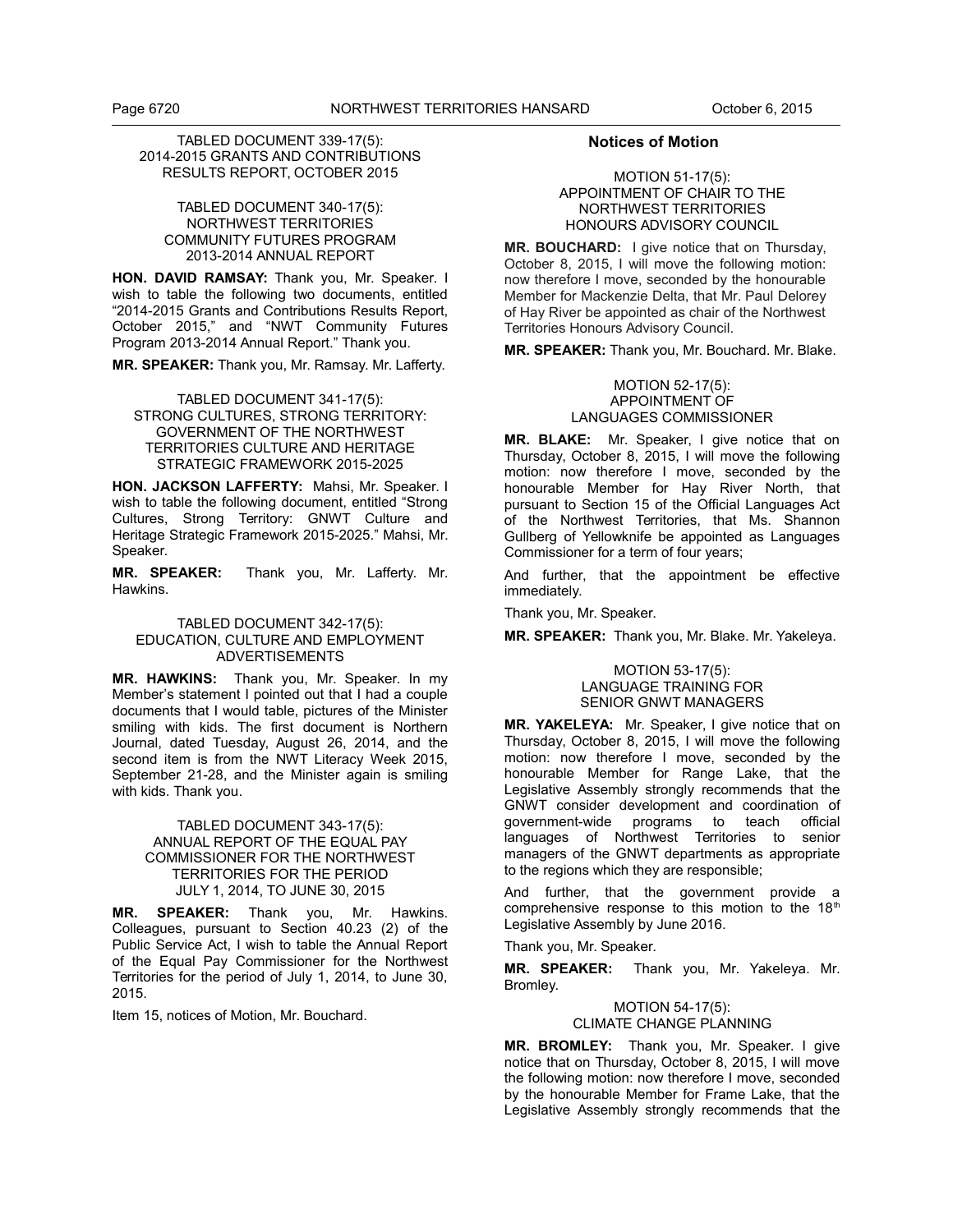Government of the Northwest Territories develop a comprehensive and long-term climate change mitigation and adaptation plan in anticipation of the projected effects of climate change;

And further, that this action plan include a strategy for shifting the Northwest Territories from fossil fuels to renewable energy sources, including targets recommended by the Intergovernmental Panel on Climate Change to reduce greenhouse gas emissions by 25 percent to 40 percent from by 2020, and by 80 percent by 2050, each from 1990 levels;

And furthermore, that the government provide a comprehensive response to this motion to the  $18<sup>th</sup>$ Legislative Assembly by June 2016. Mahsi.

**MR. SPEAKER:** Thank you, Mr. Bromley. Item 16, notices of motion for first reading of bills. Item 17, motions. Mr. Yakeleya.

#### **Motions**

# MOTION 49-17(5): DISSOLUTION OF THE 17<sup>TH</sup> LEGISLATIVE ASSEMBLY, CARRIED

**MR. YAKELEYA:** WHEREAS under Section 11(1) of the Northwest Territories Act (Canada), the Commissioner may dissolve the Legislative Assembly;

AND WHEREAS under Section 11(2) of the Northwest Territories Act (Canada), writs for the election of Members of the Legislative Assembly are to be issued on the Commissioner's instructions;

AND WHEREAS under Section 3 of the 2015 Polling Day Act, the Legislative Assembly may, subject to the power of the Commissioner to dissolve it under subsection 11(1) of the Northwest Territories Act (Canada), continue until October 26, 2015;

NOW THEREFORE I MOVE, seconded by the honourable Member for Thebacha, that this Legislative Assembly request the Commissioner of the Northwest Territories to dissolve the 17th Assembly of the Northwest Territories on October 25, 2015, to permit polling day for a general election to be held on November 23, 2015;

AND FURTHER, that the Speaker transmit this resolution to the Commissioner.

Thank you.

**MR. SPEAKER:** Thank you, Mr. Yakeleya. The motion is in order. To the motion.

**SOME HON. MEMBERS:** Question.

**MR. SPEAKER:** Question has been called.

---Carried

**MR. SPEAKER:** Item 18, first reading of bills. Mr. Miltenberger.

# **First Reading of Bills**

BILL 71: SUPPLEMENTARY APPROPRIATION ACT (INFRASTRUCTURE EXPENDITURES), NO. 3, 2015-2016

**HON. MICHAEL MILTENBERGER:** Thank you, Mr. Speaker. I move, seconded by the honourable Member for Monfwi, that Bill 71, Supplementary Appropriation Act (Infrastructure Expenditures), No. 3, 2015-2016, be read for the first time. Thank you.

**MR. SPEAKER:** Thank you, Mr. Miltenberger. To the principle of the bill.

**SOME HON. MEMBERS:** Question.

**MR. SPEAKER:** Question has been called. Motion is carried.

---Carried

Bill 71 has had first reading. Item 19, second reading of bills, Mr. Miltenberger.

#### **Second Reading of Bills**

BILL 71:

SUPPLEMENTARY APPROPRIATION ACT (INFRASTRUCTURE EXPENDITURES), NO. 3, 2015-2016

**HON. MICHAEL MILTENBERGER:** Thank you, Mr. Speaker. I move, seconded by the honourable Member for Monfwi, that Bill 71, Supplementary Appropriation Act (Infrastructure Expenditures), No. 3, 2015-2016, be read for the second time.

This bill makes supplementary appropriations for infrastructure expenditures for the Government of the Northwest Territories for the 2015-2016 fiscal year. Thank you.

**MR. SPEAKER:** Thank you, Mr. Miltenberger. To the principle of the bill.

**SOME HON. MEMBERS:** Question.

**MR. SPEAKER:** Question has been called. Motion is carried.

---Carried

Bill 71 has had second reading. Thank you. Item 20, consideration in Committee of the Whole of bills and other matters: Bill 45, An Act to Amend the Workers' Compensation Act; Bill 49, An Act to Amend the Deh Cho Bridge Act; Bill 54, An Act to Amend the Forest Management Act; Bill 56, Miscellaneous Statute Law Amendment Act, 2015; Bill 59, Estate Administration Law Amendment Act; Bill 60, An Act to Amend the Motor Vehicles Act, No. 2; Bill 61, An Act to Amend the Public Airports Act; Bill 62, An Act to Amend the Coroners Act; Bill 63, An Act to Amend the Victims of Crime Act; Bill 64, An Act to Amend the Co-operative Associations Act; Bill 65, An Act to Amend the Safety Act; Bill 68, An Act to Amend the Child and Family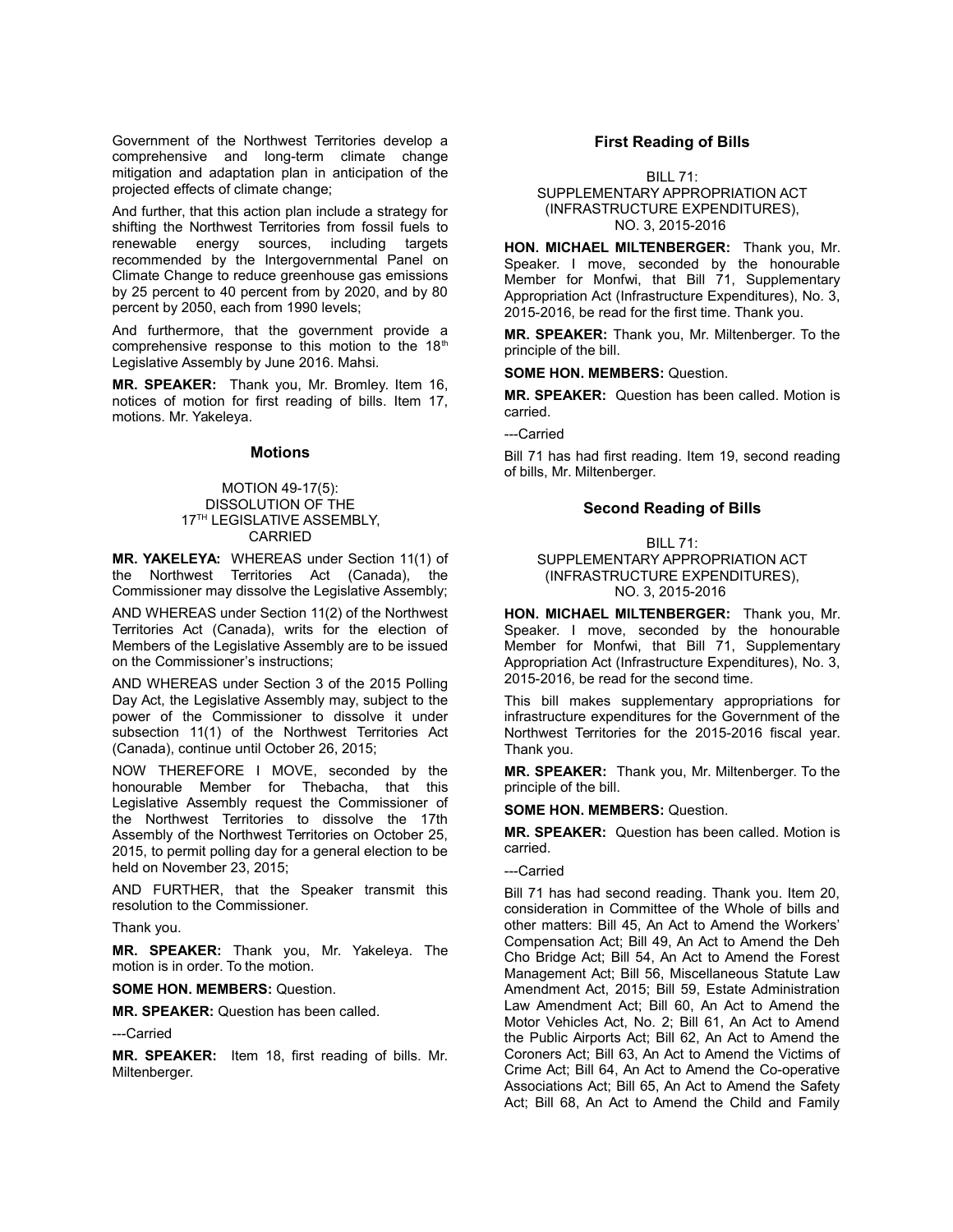Services Act, No. 2; Bill 69, An Act to Amend the Legislative Assembly and Executive Council Act, No. 2; Minister's Statement 221-17(5), Sessional Statement; and Tabled Document 324-17(5). Statement; and Tabled Supplementary Estimates (Operations Expenditures), No. 2, 2015-2016; and I will put you in extended hours today. Yes, I will.

---Laughter

I want you working until 10 o'clock tonight, with Mrs. Groenewegen in the chair.

# **Consideration in Committee of the Whole of Bills and Other Matters**

**CHAIRPERSON (Mrs. Groenewegen):** I'd like to call Committee of the Whole to order for today. What's the wish of the committee, Ms. Bisaro?

**MS. BISARO:** Thank you, Madam Chair. We'd like to continue with Tabled Document 324-17(5) and then the bills as listed in the order on the Order Paper: 56, 59, 62, 63, 64, 69, 45, 49, 60, 61, 65, 68.

**CHAIRPERSON (Mrs. Groenewegen):** Thank you, Ms. Bisaro. Does committee agree?

**SOME HON. MEMBERS:** Agreed.

**CHAIRPERSON (Mrs. Groenewegen):** Agreed. We'll commence with that after a brief break. Thank you.

#### ---SHORT RECESS

**CHAIRPERSON (Mrs. Groenewegen):** I would like to call Committee of the Whole back to order. When we adjourned yesterday, we were dealing with Supplementary Estimates (Operations Expenditures), No. 2, 2015-2016. At this time, before we resume with page 6, I would like to ask Minister Miltenberger if he would like to bring witnesses into the Chamber.

**HON. MICHAEL MILTENBERGER:** Yes, I would, Madam Chair. Thank you.

**CHAIRPERSON (Mrs. Groenewegen):** Thank you, Minister Miltenberger. Sergeant-at-Arms, please escort the witnesses to the table.

I would like to welcome back Deputy Minister Mike Aumond and Deputy Secretary to Cabinet Sandy Kalgutkar with the Minister here today. As I said, we left off on page 6. I will read it out. Finance, deputy minister's office, not previously authorized, \$22.129 million. Total department, not previously authorized, \$22.129 million. Yesterday I still had on my list Mr. Bouchard and I had Mr. Bromley. On the matter of the \$22 million, if Mr. Bouchard is ready. No? I will go to Mr. Bromley, thank you.

**MR. BROMLEY:** Thank you, Madam Chair. I want to follow up a little bit on Ms. Bisaro's comments. This is primarily motivated by low water which is causing the need for diesel power generation in lieu of not having any other green energy generation capability at this moment in time. I guess I'll start by saying this is shameful to me, given that the same thing happened

last year. I spoke very clearly on this, both in the media and in the House and to the Minister, and yet, exactly the same thing happened again this year.

I am happy that committee is now committed to beginning work on this, albeit belatedly and modestly. But, again, just to follow up with Ms. Bisaro's comments about the need to bring this into our fiscal planning and so on. Just with a couple of minutes of thinking, looking at the costs of climate change, and these are impacts that are consistent with climate change, extreme events that we have not seen before. Last year we had \$60 million for fire suppression costs, through the roof. We had the Inuvik Airport, Hay River Airport, we had Highway No. 3, the Dempster. We had power generating costs of \$20 million, or \$15 million actually. Five million dollars went into this fiscal year and now we're proposing another \$22 million for this fiscal year, so that would \$27 million.

Really, we're talking now about hundreds of millions of dollars, and I know it's affecting our fiscal planning. We can't have those sorts of unplanned for costs without that. It's exacerbated, of course, because of our low net fiscal benefit compared to our predictions during the devolution negotiations.

I'm wondering: has the Minister sat down to try and summarize and collect and do a financial accounting of impacts that are pretty directly related to climate change in the last few years.

**HON. MICHAEL MILTENBERGER:** We had those discussions with Finance. The costs are all there, separating out what we want to attribute directly to weather and climate change versus the more normal occurrence. We're looking at that. But clearly, as I said yesterday, there is a need for us to capture that more accurately so that it doesn't overpower or blur into other areas of normal government operations, and it is, as the Member has pointed out, getting to be a fairly high number.

**MR. BROMLEY:** I'm disappointed that we, as a government, are not on top of that equation, and we should have been for the last several years. We heard just a month or so ago about the storm surges and whatnot in Tuktoyaktuk that left some government buildings hanging over the water, oil tanks suspended or lost into the sea and so on. We're losing, in some areas, 10 metres of coastline per year there. I'd say the writing is on the wall for that community.

We're looking at \$22 million here on top of the \$32 million for the fire suppression this year. Have we estimated the cost? Are we planning on what to do or what it's going to take to move the community of Tuktoyaktuk? The writing is clearly on the wall there. I would think the Minister would recognize that.

**HON. MICHAEL MILTENBERGER:** That work is underway. Senior officials have been up to the community, along with the regional staff, to look at what's necessary. All the efforts to hold back the rising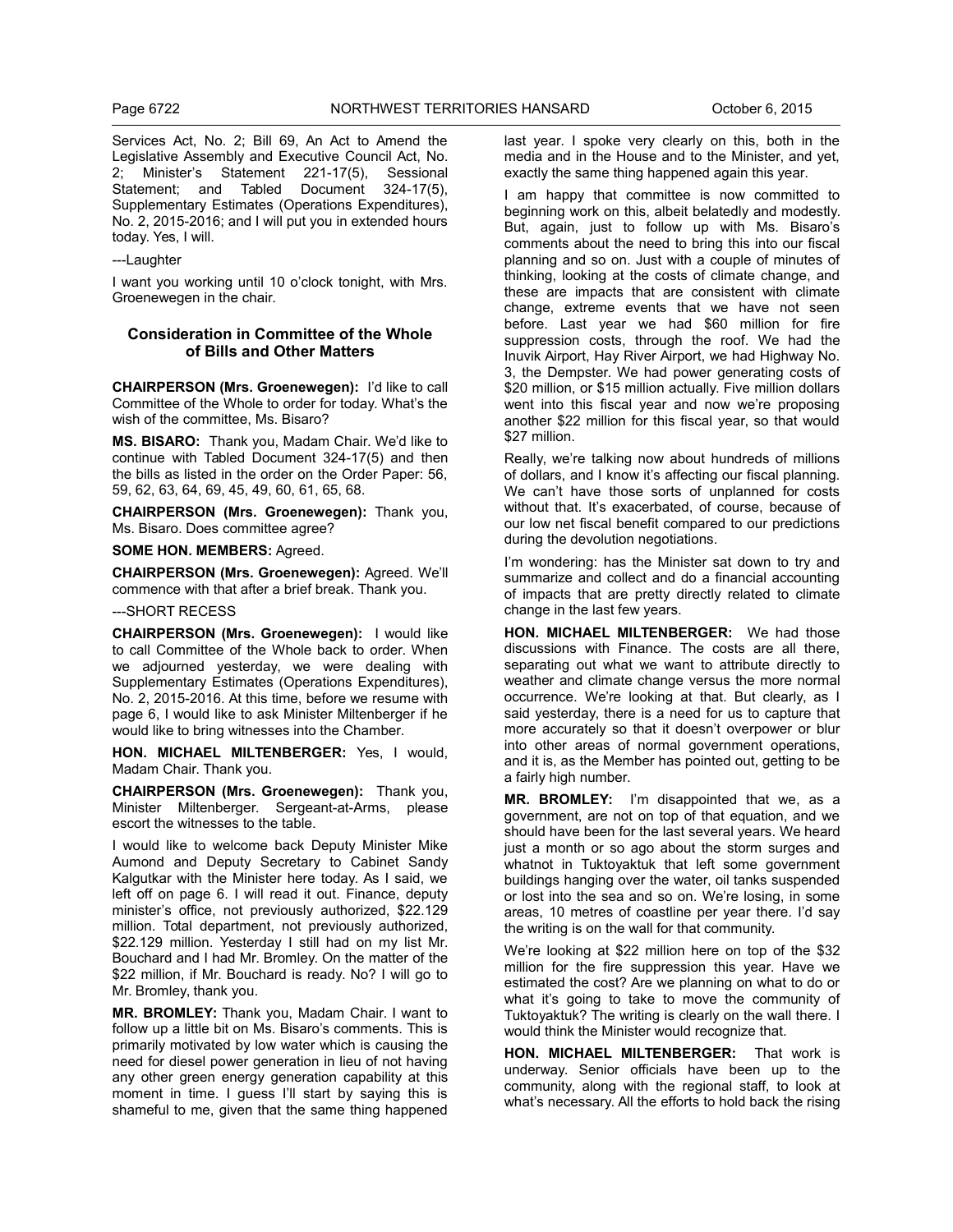waters and the storm surges have proven fruitless, the amount of money spent on gravel and big rocks and it just gets washed away.

The issue of relocation is one that is clearly the most viable option that is being looked at and that work is underway.

**MR. BROMLEY:** Just for perspective here, would the Minister agree we'd be talking probably in the tens of millions of dollars for that exercise?

**HON. MICHAEL MILTENBERGER:** It's early days, but absolutely we're going to be spending in the many millions of dollars as we get started, and if it's the whole community, all the low-lying areas, the relocation, the lock, stock, and barrel relocation of the community would be very expensive.

**MR. BROMLEY:** We're spending now \$50 million over the last 12 months and planning for the next eight or ten months so that people that could experience high power rates would be protected from those. The latest information shows that we're talking billions of dollars for public infrastructure and damages over the next 15 years. Then we have private, commercial and institutional infrastructure. Are we planning on bailing out all of those to protect our public from the costs of climate change in this manner?

**HON. MICHAEL MILTENBERGER:** We place a high priority on the cost of living. We will do the things we can, like what's before the House right now in terms of mitigating those high costs. If these extreme weather events continue to drive our costs then there are going to be some significant hard decisions that are going to have to be made on how we manage our way through that.

**MR. BROMLEY:** I agree with the Minister there. Would the Minister agree that comprehensive planning can help mitigate what the costs will be without planning?

**HON. MICHAEL MILTENBERGER:** As we have discussed over the years, we have to do both. The mitigation initiatives that we have to reduce our carbon footprint to get off fossil fuels will help do our part in terms of lessening the pressure on the climate change and warming temperatures, but we also know that those types of activities don't bear fruit for 30 to 40 years. We're also going to be spending more immediately and more greatly on the adaptation that's going to be required with things like erosion, permafrost, the money we've spent in our lifetime here just on replacing failed piles and all those other related costs. We have to do both.

**MR. BROMLEY:** We have to do both and to do it effectively, it takes planning. I think the Minister would agree with that. How, in what modest way, are we planning to use some of this \$22 million to do both?

**HON. MICHAEL MILTENBERGER:** As I laid out in my comments, after a good discussion with committee, initiated by Member Bouchard, we are going to look at taking 10 percent of that money and putting it in towards efforts that are going to, hopefully, or help, diminish some of the demand through things like speeding up whatever streetlights need to get done to LEDs, and we're going to put some more money into Arctic Energy Alliance and work with them to beef up their rebate programs, their incentive programs for people to switch to more energy efficient equipment or solar and those types of things. But I'd ask the deputy minister if he could walk us through the details.

**CHAIRPERSON (Mrs. Groenewegen):** Thank you, Minister Miltenberger. Mr. Aumond.

**MR. AUMOND:** As the Minister stated, it would be about \$2.2 million provided to enhance alternative energy uptake. About \$400,000 of that right now is charted for the Northwest Territories Power Corporation of which about \$300,000 is looking toward switching out streetlights to more efficient LED lights, particularly in Behchoko and Detah.

We're also looking at some solar in Fort Liard and in Wrigley and then about a \$1.8 million enhancement to Arctic Energy Alliance to help beef up some of those programs that are currently oversubscribed so that we can get more people to uptake those programs than presently have the ability to do that today.

We're also looking at some special projects such as community LED swap-outs where we'll provide energy-efficient lights in communities and looking at some partnerships with community governments and NWTAC around some solar projects and around also looking at what AEA can achieve, in partnership with Public Works and Services, around alternative energy such as solar. Thank you.

**CHAIRPERSON (Mrs. Groenewegen):** Thank you, Mr. Aumond. Anyone else? Mr. Yakeleya.

**MR. YAKELEYA:** Thank you, Madam Chair. The initiatives that Mr. Aumond has just spoken about, I'll get back to them, but I want to ask the Minister in regards to the low water. Are we expecting, in the upcoming years in the next government, that will continue? Is there any type of prediction as to the low water that we're dealing with in the Bluefish Hydro area that this government is going to be expected or asked to forecast a huge amount of dollars to offset the high cost of having that facility operate? The way I guess I understand it is that the whole Northwest Territories is paying for this expenditure. Is there any type of forecast that this is going to continue on, year after year we're going to be baling out the hydro energy use used by people in this area? Thank you.

**CHAIRPERSON (Mrs. Groenewegen):** Thank you, Mr. Yakeleya, Minister Miltenberger.

**HON. MICHAEL MILTENBERGER:** Thank you, Madam Chair. The hydrological prediction and looking into the future is not an exact science. It's tied to many variables that you don't know from year to year.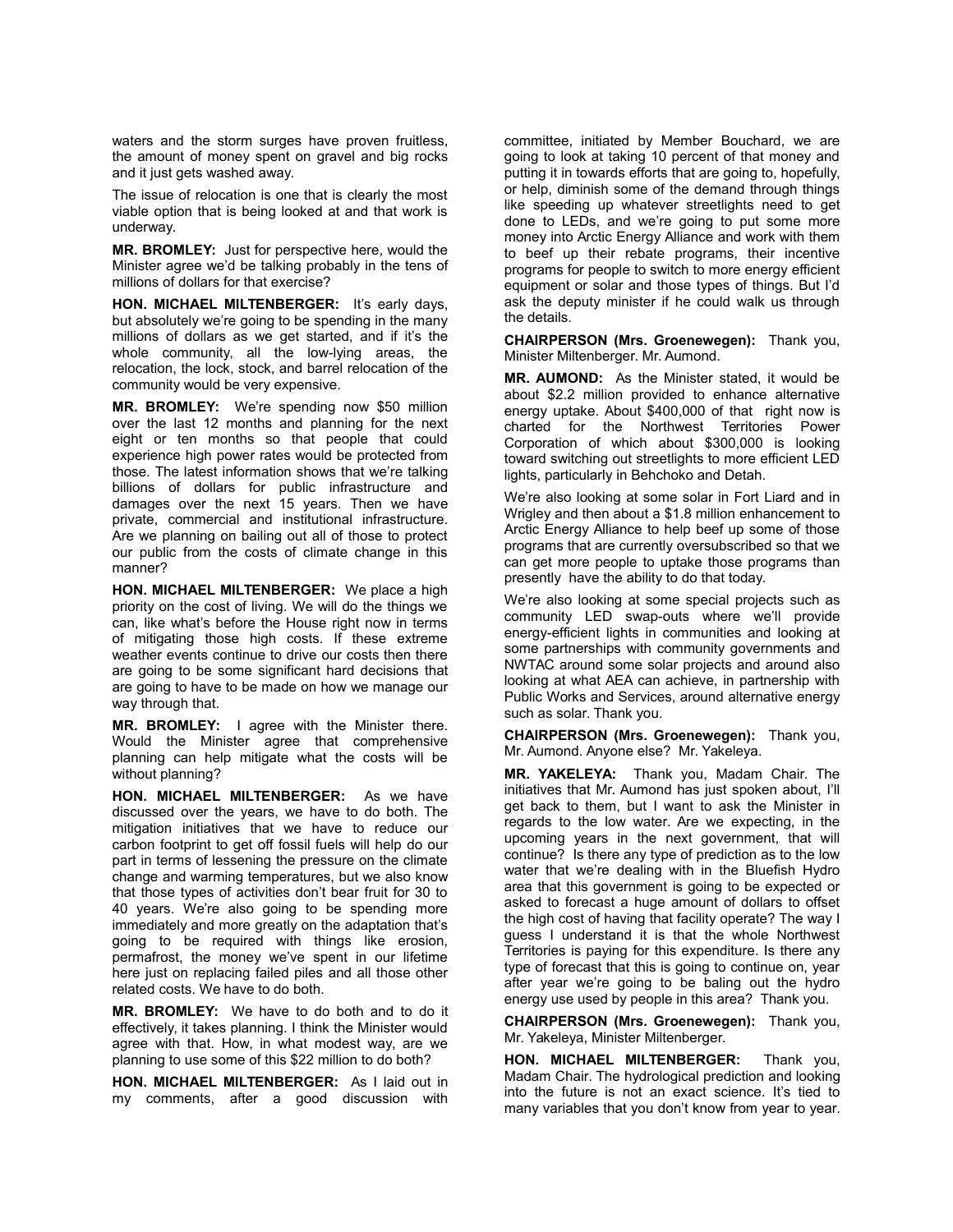What we do know is that over the years the snowpack has diminished, the glaciers are melting, the rainfall patterns are changing and we're now into year four of a drought. Around the world what used to be reliable weather patterns have now disappeared, so we are anticipating this is the second year, which is why we're doing things like putting out the expression on solar and wind and we're working to invest to get off of fuel. Here, the prediction on the water, I am anticipating we're still going to be on low water next year unless we get what they say is going to be a warm winter with lots of snow. But at this point that's a prediction and we don't know if it's going to come to pass.

We have a Fuel Stabilization Fund that's set up to level out the impacts of these types of occurrences across the whole territory so that no one area has to pick up the tab if something goes wrong in their particular region. The Fuel Stabilization Fund doesn't have the resources, so the options are fairly simple: we either just keep raising rates or we, as a government, step in to try to make sure that we don't drive up those rates to make it unaffordable to live here. Thank you.

**MR. YAKELEYA:** The Minister's quite correct in terms of predictions of the future. Maybe down in this area here the water is low, but I know that up in our area the water is quite high. You know there's lots of water in the mountains for the fall hunt, lots of water the people say when they go up to the Keele River to do their fall hunt. There's lots of water up there. So we have to be very specific, not to generalize too much to scare off people here.

Now, the Minister has talked about a very interesting point on the future energy of the Northwest Territories. I sit in a region where there's lots of natural gas and we have a potential for some hydro initiatives. Our studies show that we're not in a good place for any type of wind energy, plus we could do some more work in the solar energy, but we've got a lot of fuels in the woods, in woodstoves and burning wood. I haven't seen any type of creative thought to having wood as a source of energy for people in our small communities, not even to look at the possibility of tapping into Norman Wells natural gas to fuel our communities or even to go forward with the Hay River run-of-the-mill hydro. We see lots of initiatives south of Wrigley in spending dollars but we don't look at the smaller communities, except we're looking at Colville Lake. Actually, the world's looking at Colville Lake at the solar panel and the diesel. Other than that, nothing in Good Hope except Good Hope has made some strong initiatives to bring woodstoves in and put them in the housing, or Tulita or Deline.

I think we're a little frightened to look at the natural gas in Norman Wells. There could be a business case with ITI to look at how we cap in with the natural gas in Norman Wells to link up to our communities. It's clean energy, it's cheap and it could bring down the energy use and also there's an abundance of that. Oil under the ground, the National Energy Board has estimated over 200 billion barrels of oil. Let's not be afraid of these types of potential in our region.

I wanted to state to the Minister that we have these projects going around the communities but I have not seen much other than to have the solar panels. I've seen them. I drove up to Colville Lake and I saw them. They looked quite impressive. Test that out to see if it's working well and the cost of their energy is going to go down, but other than that I haven't heard anything from this government as to how they're going to work with the community of Deline on their run-of-the-mill hydro plant. Nothing concrete, it's sitting there and there are no dollars going towards that initiative to get it going. Look at the possibilities of a hydro transmission line from Deline to small communities. You can have pretty well one cent a kilowatt if you have that operation going over a long period of time.

So, Madam Chair, our region is sitting on billions and billions of barrels of oil. We've got to do something with that, even having a case built with this government to see if we can tap into the natural gas. Things like that. One of the ones that I think could fly, and I've heard it before, was to use wood as a source of energy in our communities with woodstoves, and that can benefit a lot of people, benefit our communities. So we've got to do something in that area. So, I wanted to remind the Minister, when you look at the additional dollars, to look at the communities that can benefit quite a lot and let's use what we have.

**HON. MICHAEL MILTENBERGER:** The Member raises good points. What was once old is new again. I mean. I've been a homeowner for just about 40 years and I've had a woodstove from the very first time I set up housekeeping with my expectant wife. Now, it's been rediscovered and it's like a technology or a skill that people have lost and have to relearn. Yes, we do sit in the heart of the Boreal Forest.

We're also, in Norman Wells, for example, building up something of a biomass industry where they're bringing in pellets. Businesses and homes are converting. The Power Corporation is still on natural gas. Everybody else has been given their notice and we're making the switch. The thing about natural gas is it's demonstrated to be somewhat cheaper than diesel, about 20 to 25 percent cheaper. When the price of oil was a bit higher, the difference with biomass was about 30 to 40 percent. Plus it's a renewable resource. A lot of it is locally harvested and just about all of it will be once the pellet mill gets put in place.

In terms of the power, we're looking at about \$30 million for one megawatt. Lutselk'e, when the studies were done, and we invested hundreds of thousands of dollars with Deline to prove that out, and if they want to go bigger and put in a transmission line for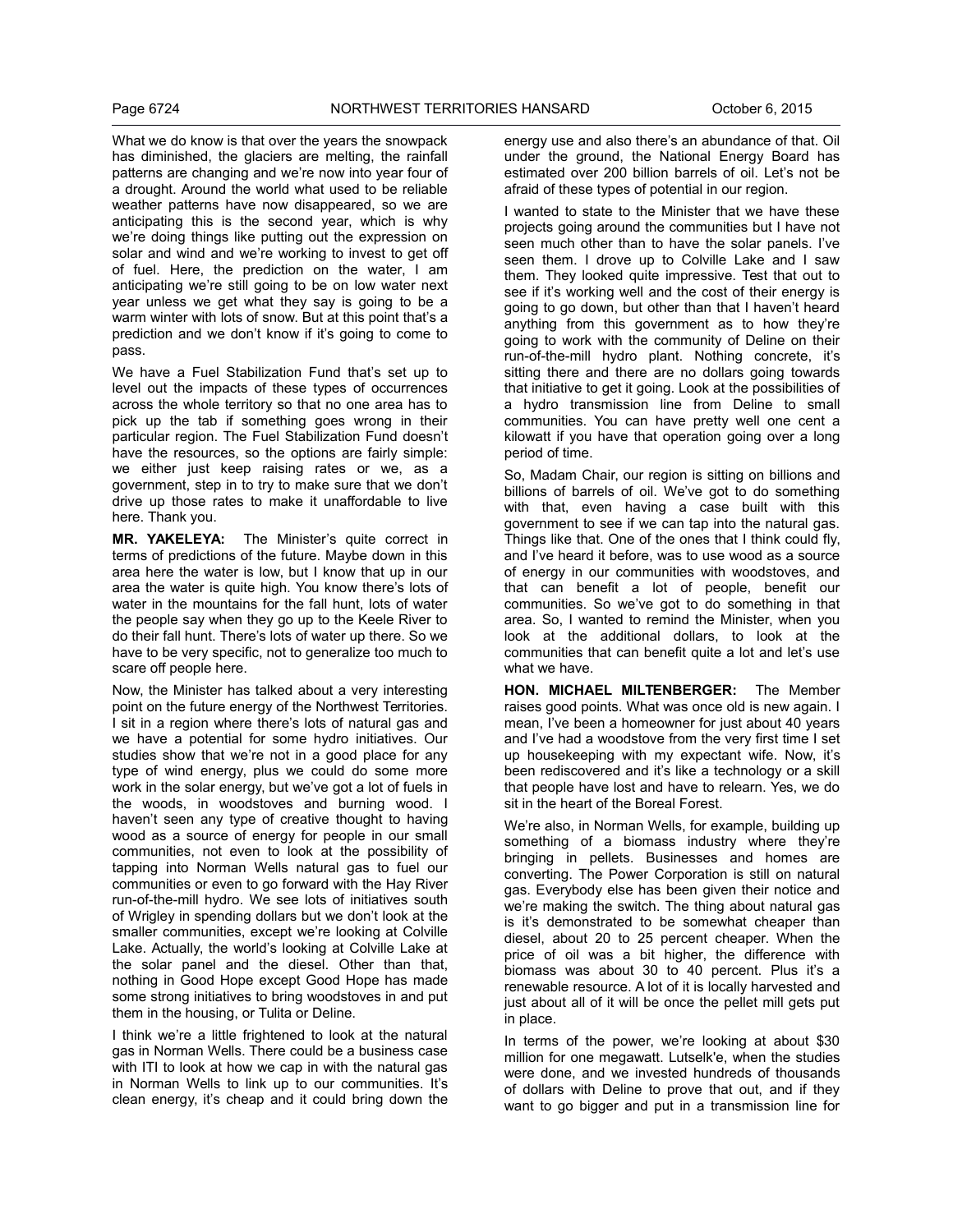two other communities and it's more than one megawatt, then that price of that hydro dam would increase accordingly and it would be a bigger impact.

There are, in my mind, with today's technology some better investments. For example, I've mentioned Lutselk'e where we have a power purchase agreement with the Lutselk'e community and Bulldog Power for a power purchase agreement, and they've put up, I think, 35 kilowatts of power and it's feeding into the grid.

There are some that would say it's just for show, it doesn't really work. But what the solar people have shown us is that you get seven months of good solar here and if you can cut all your other energy requirements for seven months and then only get a marginal solar output and have to use other types of backup, you're better off than just say, ah, it's not worth it and just keep burning diesel. As we know here in Yellowknife, burning diesel is not an option.

We have intentions in the coming years to go across the territory. For example, all the thermal communities, especially the small ones, have all been changed out with LED streetlights to cut the demands. The money that we're putting in that Deputy Minister Aumond talked about is going to be available there to all the communities. We are, in the  $18<sup>th</sup>$  Assembly, those of us who come back, are going to have to look at some significant investments in Yellowknife, up in Inuvik, where you could put in nine megawatts of power that would cut the diesel consumption in the Northwest Territories for generation in half, which would be a cost savings as well as huge impact on our carbon footprint.

We have lots of work to do. We've come a long way in the last four or five years, but clearly, there are a lot of things to do in terms of the energy sources that we use and the affordability.

**MR. YAKELEYA:** I'm certainly looking and being very optimistic as to the solar project in Colville Lake. People up there are looking forward to seeing the benefits. It could certainly reduce the cost of their consumption. There is a lot of money spent on energy, especially with their small co-op store that has a huge power bill every month. We're certainly looking forward to that project and hopefully that will be duplicated in the other communities.

That's the goal. Really, it's the goal for the homeowner either living in public housing or their own private housing is to get a cheap power bill. A lot of complaints from my communities is the amount of money that we spend on good, reliable energy. We want that. When we flick our light, we want to make sure it goes on and stays on. That's what we pay, the cost, and that's where I'm wanting to use some of my comments here is to look at ways that we could have ultimately clean energy.

Hydro is one of the cheapest and cleanest energy other than natural gas or things like that. But we have a lot of natural gas in our area. The Norman Wells oilfield burns off a lot of natural gas every day. That flare stack is going off a lot, steady and constant since the '30s. I guess that's my point, is that can we tap into the natural gas and to look at those other customers. If not, have we looked enough with the hydro in Deline? Have we explored it aggressively and persistently to see if this is a possibility with the money that we have?

Certainly, the Minister is correct. You and I and other Members had this discussion on the old becoming new. Going out there and harvesting wood for ourselves and making sure that people in the communities through no matter what can have a wood burning option, a wood stove, a good wood stove, and cut wood, that would certainly cut down a lot of other issues. Do we have that type of incentive so if people want to get out and say yes, I'll cut a cord of wood? There's an incentive to go out there to get the wood and to burn it and decrease their use of diesel fuel, because the fuel that we get is coming from outside the Territories, sometimes even outside of Canada, while at the same time we're sitting on huge reservoirs of oil and gas and we're not doing too much about it. That's crazy thinking, I think. Why not use our own resources? Let's look at that. Let's not be scared of it and fear, fear itself. Let's see what we can do for ourselves.

That's where I want to end, with these energy types of discussions. Let's start looking at our own resources and not be dependent on foreign oil or foreign gas here.

**CHAIRPERSON (Mrs. Groenewegen):** Thank you, Mr. Yakeleya. Your 10 minutes was already up, but I looked at the clock and it said 4:43, and I thought you had four minutes and 43 seconds, so that was a bonus, okay? So I'll take that as a comment. Thank you. We'll move on. I'm going to call the page again and people can still put their hand up and speak to it. This is detail remember. This is not general comments anymore.

Finance, deputy minister's office, not previously authorized, \$22.129 million. Total department, not previously authorized, \$22.129 million. Mr. Bromley.

**MR. BROMLEY:** Thank you, Madam Chair. I just had one other set of questions here. I'm wondering when the Minister will be purchasing the \$20 million worth of diesel fuel for this purpose.

**CHAIRPERSON (Mrs. Groenewegen):** Thank you, Mr. Bromley. Mr. Aumond.

**MR. AUMOND:** Thank you, Madam Chair. The fuel services division for the Department of Public Works and Services is the supplier for the Power Corp of the diesel and they are looking at all sorts of avenues, including perhaps even hedging the price to lock it in. But there is only so much storage capacity at the Jackfish facility. The fuel will go in as required, but they are looking at opportunities for the amount of fuel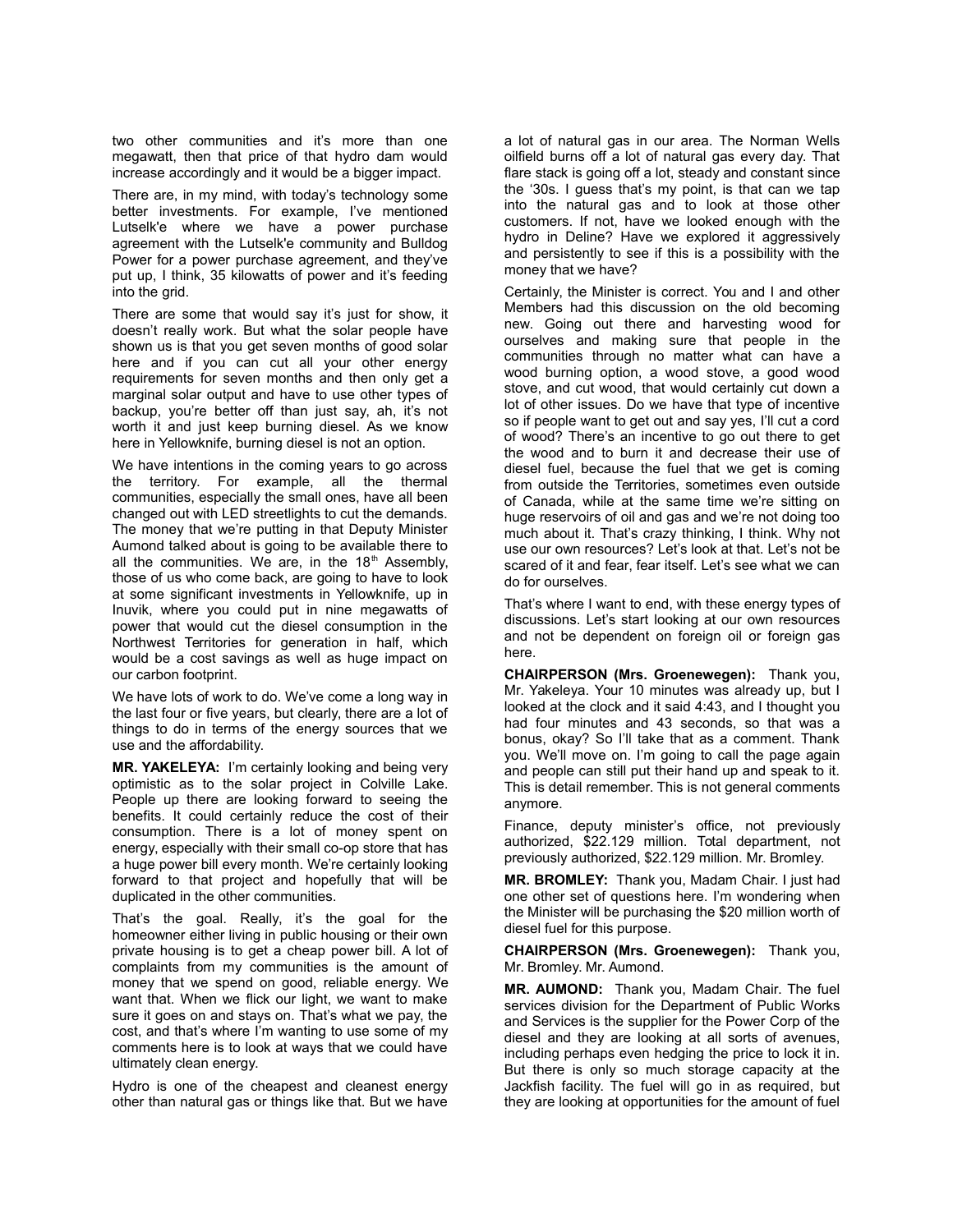that they'll need over the coming months and locking that into a price if they and the Power Corp determine that that's an acceptable price to pay for the duration of the time that they'll need it. Thank you.

**CHAIRPERSON (Mrs. Groenewegen):** Thank you, Mr. Aumond. Mr. Bromley.

**MR. BROMLEY:** Thanks to the deputy minister for that response. I know he's aware that some of the conventional authorities are forecasting \$20 a barrel of oil. Certainly the price is dropping and it's anticipated to continue to drop. I believe we budgeted about \$1 per litre and I'm wondering, if that's so, what are the potential savings on this purchase?

**CHAIRPERSON (Mrs. Groenewegen):** Thank you, Mr. Bromley. Minister Miltenberger.

**HON. MICHAEL MILTENBERGER:** Thank you, Madam Chair. The most immediate one is the 10 percent we've talked about and taking advantage of what was budgeted and what we anticipate or know we are going to be paying here in the foreseeable future, leaving us enough room should there be any kind of subsequent increase. If we budget a dollar and we get it at 80 cents a litre, I'd have to ask Mr. Kalgutkar to do the math for me to give us an idea, or Mr. Aumond, to give us an idea, but this is how we've accommodated putting this money into conservation was on that gap.

**CHAIRPERSON (Mrs. Groenewegen):** Thank you, Mr. Minister. Mr. Aumond.

**MR. AUMOND:** Thank you, Madam Chair. Currently pricing is coming in around 75 or 74 cents per litre as opposed to the dollar that was budgeted. We have \$2.2 million of that in savings, so that will equate to savings of about 6.4 if the price stays steady. As the Member said, the price could go down. There were reports today that the price of fuel is up today and as the price goes down, demand goes up. Again, we are trying to be prudent and cautious about that, but I don't think anybody has been all that accurate lately at predicting about where the price of fuel is going to go. Thank you, Madam Chair.

**CHAIRPERSON (Mrs. Groenewegen):** Thank you, Mr. Aumond. Mr. Bromley.

**MR. BROMLEY:** Thank you, Madam Chair. The deputy minister mentioned 25 percent savings, 75 cents instead of a dollar. Just to help the Minister out with that complex math, with a dollar a litre and it's 80 percent, then that's 20 percent savings and we're putting 10 percent into these other initiatives. I guess I'd like to ask the Minister to commit, should these savings be realized, that he bumps up any savings in this amount committed and allocated to renewable energy and energy efficiency such as we're doing with the 10 percent we are very sure we're going to get, really make that commitment. Thank you.

**CHAIRPERSON (Mrs. Groenewegen):** Thank you, Mr. Bromley. Minister Miltenberger.

**HON. MICHAEL MILTENBERGER:** Thank you, Madam Chair. The potential for possible savings, I know it's 20 percent. I just wasn't quite sure it would be of \$2.2 million. We are going to be putting out expressions of interest to do five and 10 megawatts of power here. To actually put the solar on the ground is probably \$35 million or so. So we are going to be committing to some very serious investments here in Yellowknife in the coming years as we are going to be up and down the valley as we move to make these critical investments managing our debt limit and those types of things. Yes, there is going to be continued commitment to invest major dollars. I would suggest far and above savings we might realize from this particular low water surcharge. Thank you.

**CHAIRPERSON (Mrs. Groenewegen):** Thank you, Minister Miltenberger. Mr. Bromley.

**MR. BROMLEY:** Thank you, Madam Chair. I don't want to spend any more time on this, Madam Chair, but we've been interested before and an expression of interest is not a commitment. An expression of interest is curiosity. We need commitment. We have passed over and over again the opportunity to put in renewable energy to avoid these costs. We could do a much more significant effort here had we taken the sufficient funds last year to put in five megawatts that would have handled at least a third to a half of the monthly demands now forecasted in materials the Minister has provided us with from the Power Corporation and reduced the need for those dollars this year, so we cannot keep doing that. That's just a comment. I'm happy to leave it at that.

**CHAIRPERSON (Mrs. Groenewegen):** Thank you, Mr. Bromley. Finance, deputy minister's office, not previously authorized, \$22.129 million. Total department, not previously authorized, \$22.129 million. Agreed?

**SOME HON. MEMBERS:** Agreed.

**CHAIRPERSON (Mrs. Groenewegen):** Agreed. Thank you. Moving on to page 7, Health and Social Services, administrative and support services, not previously authorized, \$302,000. Community health programs, not previously authorized, \$30,000; nursing inpatient services, not previously authorized, \$1.023 million. Total department of Health and Social Services, not previously authorized, \$1.355 million. Mr. Bouchard.

**MR. BOUCHARD:** Thank you, Madam Chair. I had a question about the nursing inpatient services operation for the Hay River Health Centre. Obviously, I'm pleased to see some of the dollars for this new facility, but I know the demand and the request for a substantial amount more. Can the Minister elaborate on why those positions weren't approved that we were asking for?

**CHAIRPERSON (Mrs. Groenewegen):** Thank you, Mr. Bouchard. Minister Miltenberger.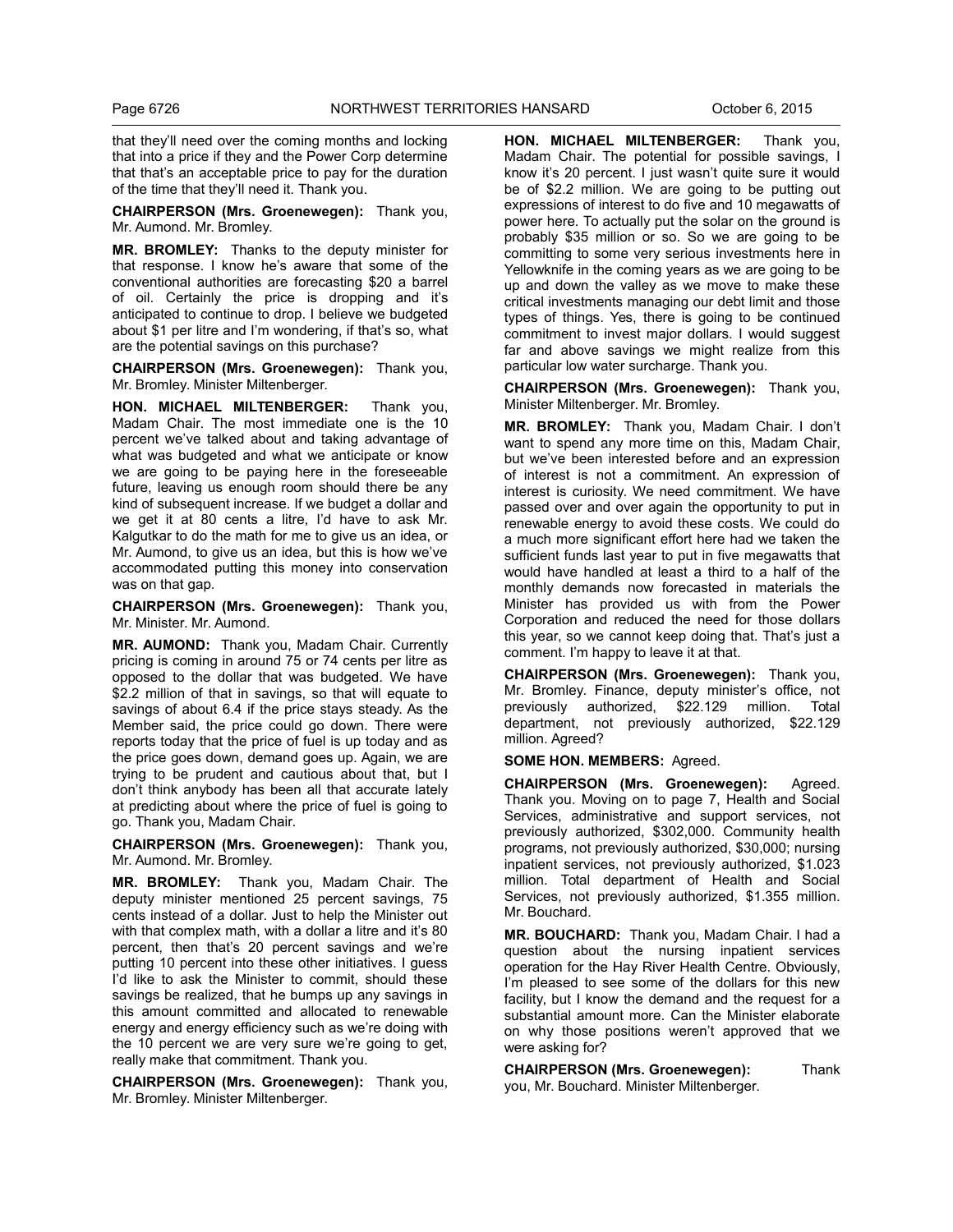**HON. MICHAEL MILTENBERGER:** Thank you, Madam Chair. There was a hard look taken at this, as there are a lot of our expenses as we look at our fiscal challenges, and it was determined that what is before the House is what the Hay River Hospital could make work with the resources that are available. Thank you.

**CHAIRPERSON (Mrs. Groenewegen):** Thank you, Mr. Miltenberger. Mr. Bouchard.

**MR. BOUCHARD:** Madam Chair, in the process here we've heard some stories of reports from the Hay River Health Centre or healthy authority that have a request for up to 33 positions. I think that was narrowed down to 21 and now has been approved for about 11.

I'm wondering if the Minister has any of the backup information on those positions and how we dwindled down from 33 to 11.

**CHAIRPERSON (Mrs. Groenewegen):** Thank you, Mr. Bouchard. Minister Abernethy.

**HON. GLEN ABERNETHY:** Thank you, Madam Chair. We were talking about a similar situation the other day with respect to Stanton and new facilities. When it comes to Hay River, when the building began construction the Hay River authority was tasked with figuring out how many positions would be required to properly run that facility. I think, as in most cases, there was the "I would love to have" list, the "absolutely need" list and the "I would like to have" list. The 32 was the dream list of adding programs, enhancing some services and doing some things slightly different. But given the mandate of the project, it wasn't about expanding programs or adding new programs, so we were able to bring the list down a little bit as a result.

Then they provided a secondary list that included 21 positions, and some of these positions are absolutely required, but some of them need more justification and we won't be able to justify that we actually need some of those positions until we actually get into the facility and run it for a while and can then clearly articulate the demand. Those positions were not supported through this process.

The positions that were identified, the 11 and a half additional positions plus and 3.15 relief, are essential to the operations of the new facility, given its size, the modification of how they're providing programs. So, the 11.5 full time and the 3.15 relief are mandatory. The rest would have been nice to have, and given time, we may be able to justify that we actually need them, but we need to get into the facility first.

**CHAIRPERSON (Mrs. Groenewegen):** Thank you, Mr. Abernethy. Mr. Bouchard.

**MR. BOUCHARD:** Thank you, Madam Chair. I understand that explanation; I'm just wondering if there is any report or any kind of a briefing note that I can get from how we got from 32 to 21 down to 11, just so I know what the potential could have been,

what the likes that we would like to have are and then what we actually got as far as positions and stuff like that. I know that's been discussed between the department and the Hay River Health Authority and it's been kind of a confidential document. But now that it's been tabled today so now it's open for discussion and it's open for us to get that information, can I get that commitment? Thank you, Madam Chair.

**HON. GLEN ABERNETHY:** Madam Chair, the wish list of positions was informal; it was never really submitted. As far as the other positions, I can provide the Member with the list of positions that are approved and we could put together some general terms of the types of positions that we need to continue to justify. It might take us a bit of time to be able to justify that. I don't want to leave the impression that the positions that weren't approved will be approved, because every position needs to go through a formal process and we must determine that they're mandatory, that they're needed to operate that facility, and we probably won't be in a position to justify that until at least a year after the opening of the facility, to give us a chance to run it for a while and see what's needed. So I can share the list of the types of positions, but I just want to be clear that it doesn't guarantee that those positions are in fact necessary. It's a "nice to have" list.

**MR. BOUCHARD:** Yes, these are questions that came before our constituency meeting. Obviously, the department and health administrators typically meet and have those discussions without the interference of MLAs. Obviously, we're wanting to get that information so that we can answer to the public the questions of where we went and how we got from a certain number to a different number to even a lesser amount. So, any information like that that the Minister can provide will give us way more ammunition for discussion. Thank you.

**HON. GLEN ABERNETHY:** I'll just repeat the same thing. I mean, we have the list of positions that have been approved, including the full-time and the relief, and those were deemed to be essential for opening the new facility and running the new facility. There were a number of other positions and many of them are, like, point five of a position or point 25 of a position. It was very difficult to provide a sound justification without actually being able to get into the facility to open it.

I'm happy to share some of those numbers with the Members from Hay River, but I do want to be clear that that does not mean that we have been able to justify that those positions are in fact necessary. We likely won't be able to determine whether they're necessary or not until we've been in that facility for up to a year operating to see where some of the pressures truly are. So, I don't want to leave a false impression that those positions are real or are justified in any way, but I'm happy to share the list.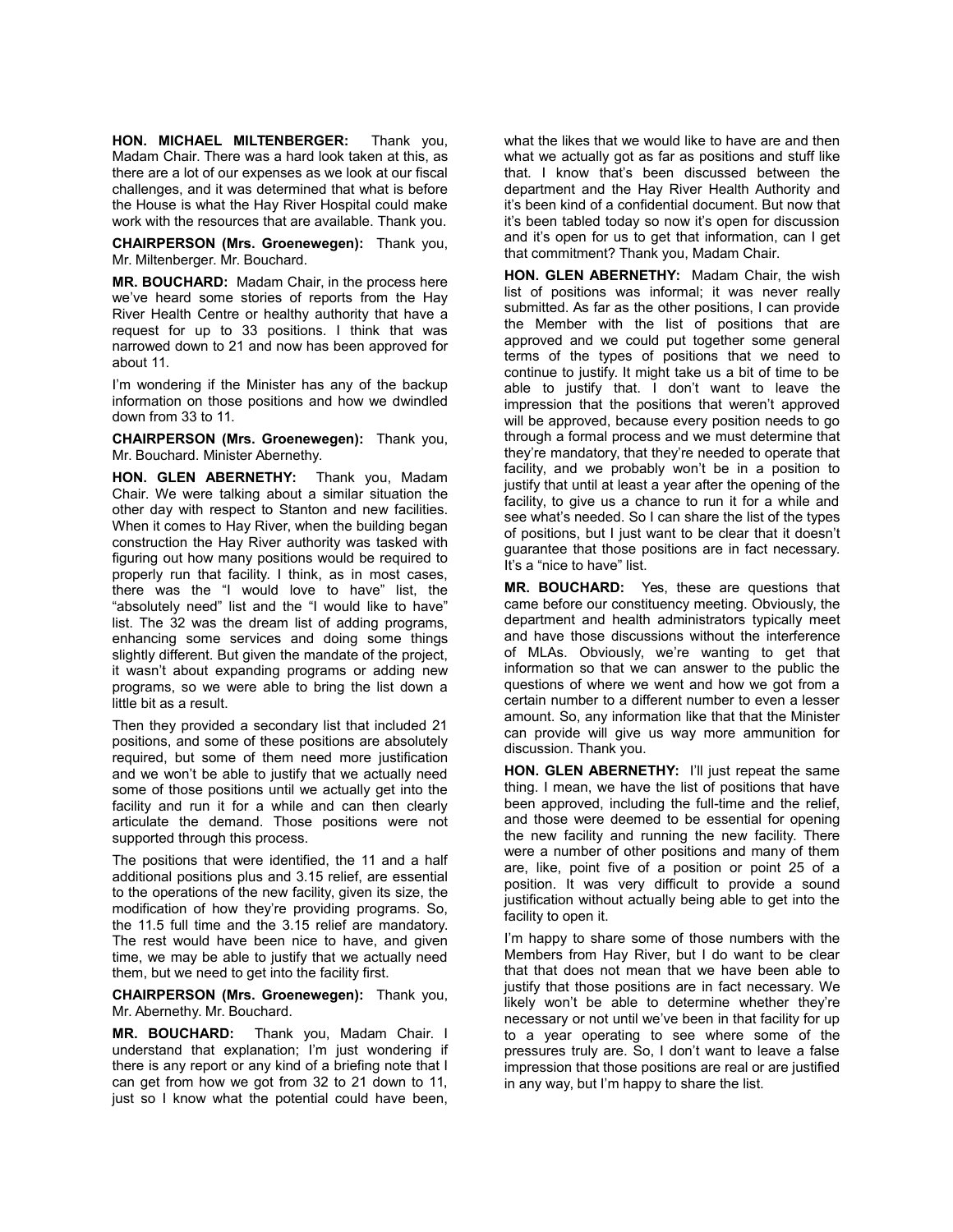**CHAIRPERSON (Mrs. Groenewegen):** Thank you, Minister Abernethy. Health and Social Services. Mr. Yakeleya.

**MR. YAKELEYA:** Madam Chair, the question is to the Minister on this supp here. Couldn't this be requested in the operation of this money? Why does it have to come into a supp? Are other facilities in the same situation as the Hay River Hospital in terms of the positions that are required? I know we have a unit, a wellness centre coming up in Norman Wells. Could they be in the same position? Thank you.

**CHAIRPERSON (Mrs. Groenewegen):** Thank you, Mr. Yakeleya. Minister Abernethy.

**HON. GLEN ABERNETHY:** Thank you, Madam Chair. The reason we have to do this now is because the health centre is nearing full completion and we anticipate that we're going to be moving in during this fiscal year. In order to ensure that facility can operate properly when it opens, recognizing that it's designed differently, its set up differently, it's going to have a slightly different model of care. Not an expansion of programs but a slightly different model of care. There's going to be an emergency unit, an acute care unit and an ambulatory unit. It does require a slight different make-up of staff. So, we need to do that now and be ready for the opening of that facility.

The same will be true of Norman Wells, depending on what the completion date is and when the opening date is. We're in the process now of looking at what the requirement for positions for Norman Wells will be, and we know it will be a significant increase over what is there today because it will have a long-term care facility in that building, which does not currently exist. So we will be having to have some discussions, or rather, the future government will need to be having some discussions about the number of positions required to safely and effectively operate the Norman Wells Health Centre and long-term care facility.

**MR. YAKELEYA:** Thank you, Minister, for the explanation. This request, in the previous discussions, could not have been foreseen that we're going to be coming back to this Assembly to ask for a supp for the additional support that's going to be needed for the opening of the Hay River health facility. So, hypothetically, the Norman Wells Health Centre could be in the same situation in regards to a supp because the planners didn't sign this. If they would have, they would have put the money and it would have been done, already put in with the plan, the whole design here. But something happened that they said we need a few more dollars here to support the facility that's going to be operated. I'm just trying to look at precedents being set, or has been set already and that the facility in Norman Wells could possibly, theoretically, be in the same type of situation where future government may have to look at a possible supp in regards to supporting that type of facility at the time that it opens. Thank you.

**HON. GLEN ABERNETHY:** I would like to say that we won't have to come forward for a supp for Norman Wells because I'm hoping that the department and FMB and the Department of Finance are able to finalize what is actually required and included in the business planning process so we don't have to come forward for a supp. But, at the same time, I do recognize that some of this stuff is fluid and we are doing the planning but we don't know the exact opening date of the Norman Wells facility so there are still a couple of ifs in the air. But I would like to say that hopefully we won't have to come forward for a supp. Hopefully, we included it in the business planning process, but I am cautious because things may change as we're getting closer.

**MR. YAKELEYA:** Well, certainly I agree with the Minister that we surely hope that the Norman Wells facility would be staffed sufficiently when it opens. You know, we didn't think this back a year ago with the Hay River centre; we didn't know this. Now that we know that they're asking for an extra million dollars to provide the facility with the support that's going to be needed and with the planners that they had in FMBS that you weren't asking for this additional dollars, and the Minister is correct because things do change over time and I just want to make sure that the facility, such as Norman Wells, will also have this type of flexibility when they open up in the 18<sup>th</sup> Assembly, other than to say sorry, missed the boat, can't do it, do without, do with less. You know, have that type of openness in the 18<sup>th</sup> and I would support that operation and not revert to, well, we don't have the money, whatever, whatever. I'll leave it at that, Madam Chair.

**CHAIRPERSON (Mrs. Groenewegen):** Thank you, Mr. Yakeleya. Minister Miltenberger.

**HON. MICHAEL MILTENBERGER:** Just very quickly to provide reassurance to the long-time serving Member who knows we have a rigorous process here and we pride ourselves on trying to be fair and evenhanded across the North. The requirements for Norman Wells, when those facilities proceed, will be given the same kind of consideration that all facilities are given to make sure that the qualities of service are there. Thank you.

**CHAIRPERSON (Mrs. Groenewegen):** Thank you, Mr. Miltenberger. Anything further, Mr. Abernethy?

**HON. GLEN ABERNETHY:** Thanks, Madam Chair. I was going to say basically the same thing. When the facility opens in Norman Wells, it will have the staff required to operate that facility. That number is still yet to be determined. Hopefully, it will be done through the business planning process.

**CHAIRPERSON (Mrs. Groenewegen):** Thank you, Minister Abernethy. Page 7, Health and Social Services, administrative and support services, not previously authorized, \$302,000. Community health programs, not previously authorized, \$30,000. Nursing inpatient services, not previously authorized,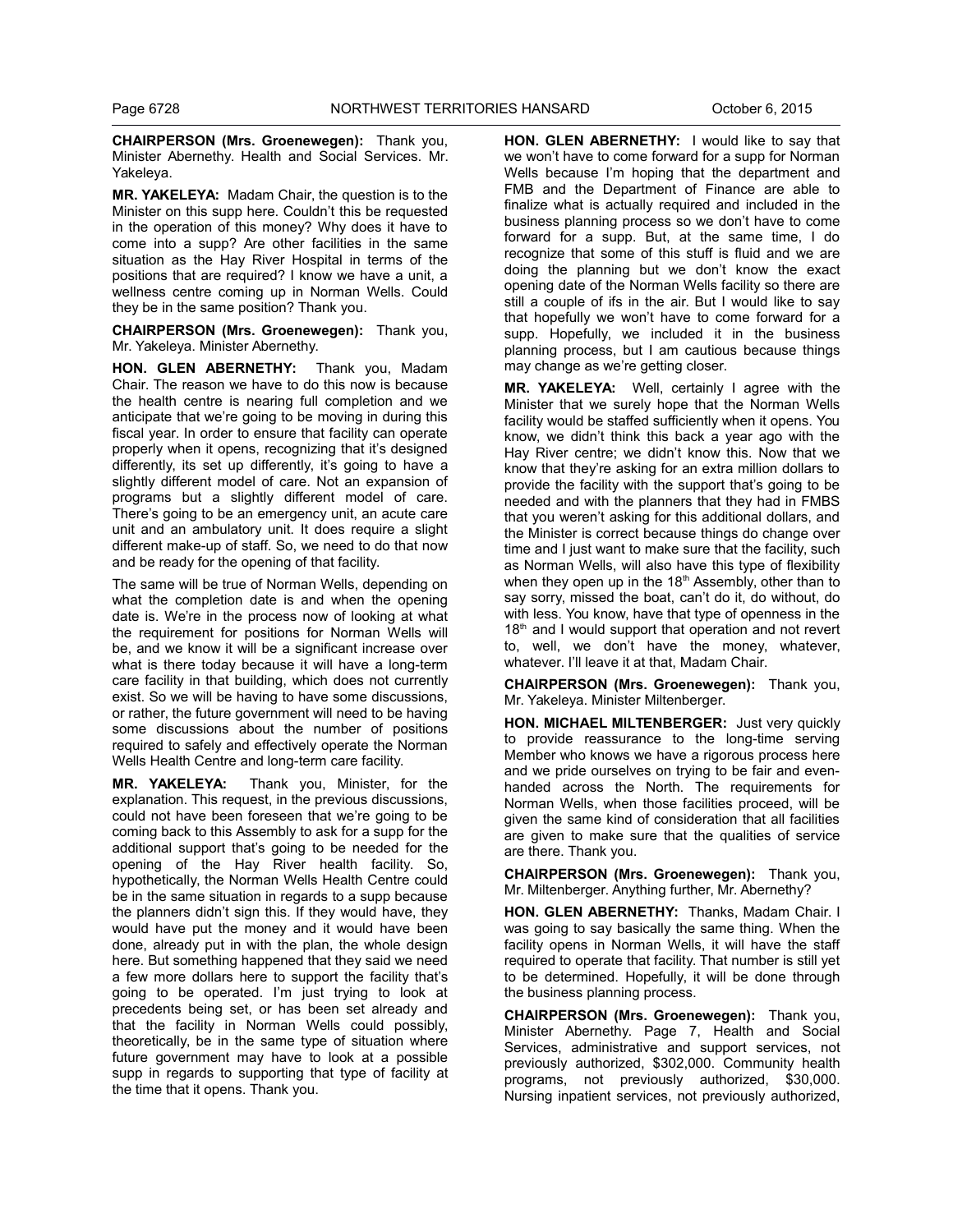\$1.023 million. Total department, not previously authorized, \$1.355 million. Agreed?

# **SOME HON. MEMBERS:** Agreed.

**CHAIRPERSON (Mrs. Groenewegen):** Thank you. Moving on to page 8, Department of Justice, corrections, not previously authorized, \$111,000. Policing services, not previously authorized, \$1.045 million. Total department, not previously authorized, \$1.156 million. Agreed?

# **SOME HON. MEMBERS:** Agreed.

**CHAIRPERSON (Mrs. Groenewegen):** Thank you. Does committee agree that we have concluded consideration of Tabled Document 324-17(5)?

#### **SOME HON. MEMBERS:** Agreed.

**CHAIRPERSON (Mrs. Groenewegen):** Agreed. Thank you. Ms. Bisaro.

#### COMMITTEE MOTION 142-17(5): CONCURRENCE OF TABLED DOCUMENT 324-17(5): SUPPLEMENTARY ESTIMATES (OPERATIONS EXPENDITURES), NO. 2, 2015-2016, CARRIED

**MS. BISARO:** Thank you, Madam Chair. I move that consideration of Tabled Document 324-17(5), Supplementary Estimates (Operations Expenditures), No. 2, 2015-16, be now concluded and that Tabled Document 324-17(5) be reported and recommended as ready for further consideration in formal session through the form of an appropriation bill. Thank you, Madam Chair.

**CHAIRPERSON (Mrs. Groenewegen):** Thank you, Ms. Bisaro. The motion is being distributed. The motion is in order. To the motion.

#### **SOME HON. MEMBERS:** Question.

**CHAIRPERSON (Mrs. Groenewegen):** Question is being called. The motion is carried.

#### ---Carried

We should move on to Bill 56 now, Miscellaneous Statute Law Amendment Act, 2015, and I'll ask Minister Ramsay if he has opening comments.

**HON. DAVID RAMSAY:** Thank you, Madam Chair. I am pleased to be here today to discuss Bill 56, Miscellaneous State Law Amendment Act, 2015.

The purpose of Bill 56 is to amend various statutes of the Northwest Territories for which minor changes are proposed or errors or inconsistencies have been identified.

Each amendment included in the bill had to meet the following criteria:

- a) It must not be controversial.
- b) It must not involve the spending of public funds.
- c) It must not prejudicially affect rights.

d) It must not create a new offence or subject a new class of persons to an existing offence.

Departments responsible for the various statutes being amended have reviewed and approved the changes.

The amendments proposed in Bill 56 are minor or non-substantive, and many consist of technical corrections to a statute. The amendments are of such a nature that the preparation and legislative consideration of individual bills to correct each statute would be time consuming for the Government of the Legislative Assembly.

I would like to thank the Standing Committee on Social Programs for its review of Bill 56 and would be pleased to answer any questions Members may have regarding the bill. Thank you, Madam Chair.

**CHAIRPERSON (Mrs. Groenewegen):** Thank you, Minister Ramsay. Does the chair of the standing committee have comments regarding the bill? Mr. Moses.

**MR. MOSES:** Thank you, Madam Chair. The Standing Committee on Social Programs conducted its public review of Bill 56, Miscellaneous Statute Law Amendment Act, on September 15, 2015. A clauseby-clause review was conducted the same day. The committee thanks the Minister and his staff for presenting the bill.

Bill 56 corrects inconsistencies in various statutes of the Northwest Territories and deals with other matters of a minor non-controversial nature. Following the committee's review, a motion was carried to report Bill 56, Miscellaneous Statute Law Amendment Act, to the Assembly as ready for consideration in Committee of the Whole.

This concludes the committee's opening comments on Bill 56. Individual Members may have additional questions or comments as we proceed. Thank you, Madam Chair.

**CHAIRPERSON (Mrs. Groenewegen):** Thank you, Mr. Moses. At this time I'll ask the Minister if he would like to bring witnesses into the Chamber. Minister Ramsay.

**HON. DAVID RAMSAY:** Thank you, Madam Chair. Yes, I would.

**CHAIRPERSON (Mrs. Groenewegen):** Thank you, Minister Ramsay. Does committee agree?

**SOME HON. MEMBERS:** Agreed.

**CHAIRPERSON (Mrs. Groenewegen):** Agreed. Thank you. I'll ask the Sergeant-at-Arms to please escort witnesses to the table.

Minister Ramsay, for the record, could you please introduce your official.

**HON. DAVID RAMSAY:** Thank you, Madam Chair. Yes, to my right is Ms. Kelly McLaughlin, director of legal division.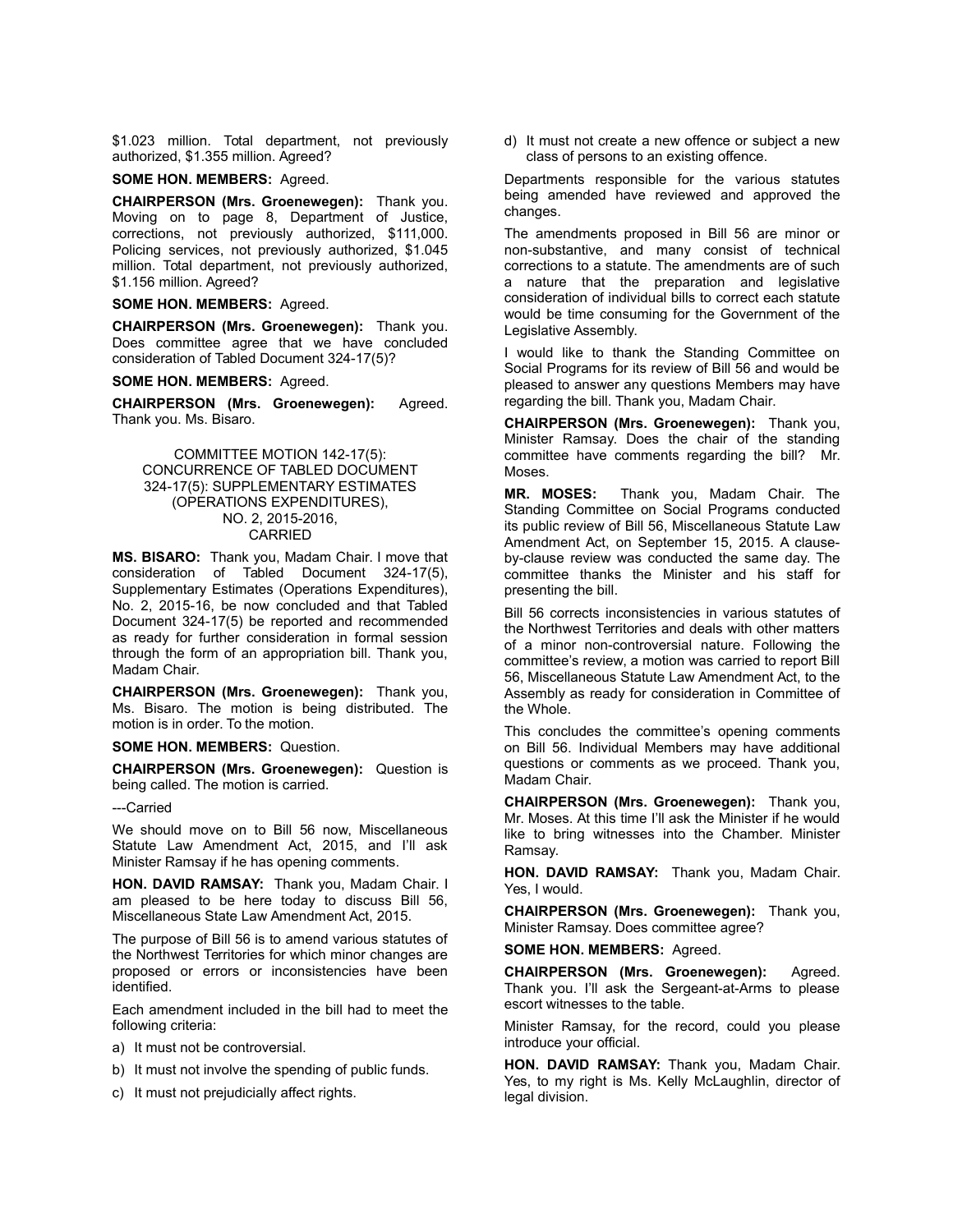**CHAIRPERSON (Mrs. Groenewegen):** Thank you, Minister Ramsay. At this time I'll ask if there are any general comments by Members with respect to Bill 56. Not seeing any general comments, are we ready to move into detail?

#### **SOME HON. MEMBERS:** Agreed.

**CHAIRPERSON (Mrs. Groenewegen):** Bill 56, Miscellaneous Statute Law Amendment Act, 2015. Clause 1.

---Clauses 1 through 9 inclusive approved

**CHAIRPERSON (Mrs. Groenewegen):** Thank you, committee. To the bill as a whole.

**SOME HON. MEMBERS:** Agreed.

**CHAIRPERSON (Mrs. Groenewegen):** Agreed. Does the committee agree that Bill 56 is ready for third reading?

**SOME HON. MEMBERS:** Agreed.

**CHAIRPERSON (Mrs. Groenewegen):** Agreed. Thank you. Bill 56 is now ready for third reading and I'd like to thank Minister Ramsay and Ms. McLaughlin for your attendance here today. I'll ask the Sergeantat-Arms to please escort the witness from the Chamber.

If committee agrees, we'll move on to Bill 59.

**SOME HON. MEMBERS:** Agreed.

**CHAIRPERSON (Mrs. Groenewegen):** Agreed. Thank you. Then we will ask Minister Ramsay if he has opening comments on Bill 59. Minister Ramsay.

**HON. DAVID RAMSAY:** Thank you, Madam Chair. I am pleased to appear before the committee today to assist in your review of Bill 59, Estate Administration Law Amendment Act.

The Estate Administration Law Amendment Act is an omnibus bill that would amend four separate acts that deal with estate administration: the Children's Law Act, the Guardianship and Trusteeship Act, the Intestate Succession Act and the Public Trustee Act.

A primary focus of the proposed amendments is the changes necessary to ensure that existing legislation is consistent with the new Estate Administration Rules of the Supreme Court of the Northwest Territories. Those rules will replace the current Probate Rules, which have been in place for many years. The rules have been under development by a drafting committee, led by the Supreme Court, since September 2009 and are expected to be completed later this year. Bill 59 will eliminate references to the Probate Rules and add regulation-making authorities to address requirements relating to the filing of accounts by trustees. The bill also includes amendments that will increase the amounts that may be paid on behalf of a child where there is no appointed guardian, increase the entitlement a spouse receives where the deceased has surviving children, and allow the Office of the Public Trustee to

administer an estate having a value less than \$75,000 without obtaining a grant of probate or administration.

The department consulted on the proposed amendments with the Law Society of the Northwest Territories and the Supreme Court of the Northwest Territories. The department also consulted with the public guardian with the Department of Health and Social Services.

I would like to thank the Standing Committee on Social Programs for its careful review of Bill 59, and I am pleased that a motion resulting from that review will be brought forward this afternoon to help improve the bill. I would be happy to respond to any questions Members may have. Thank you.

**CHAIRPERSON (Mrs. Groenewegen):** Thank you, Minister Ramsay. At this time I'll ask the chair of the Standing Committee on Social Programs that reviewed the bill to offer their comments. Mr. Moses.

**MR. MOSES:** Thank you, Madam Chair. The Standing Committee on Social Programs conducted its review of Bill 59, Estate Administration Law Amendment Act, on September 15, 2015. A clauseby-clause review was conducted the same day. The committee would like to thank the Minister and his staff for presenting the bill.

Bill 59 is an omnibus bill that amends four separate statutes related to estate administration: the Children's Law Act, the Guardianship and Trusteeship Act, the Intestate Succession Act and the Public Trustee Act.

A primary intent of the proposed amendments is to coordinate provisions of these acts with the new Estate Administration Rules of the Supreme Court of the Northwest Territories.

During the course of the review, the Minister agreed to consider the committee's request for a motion to be drafted to amend the bill. The intent of the motion is to repeal and replace Section 50 of the Children's Law Act to clarify the intent of this section and to make some modest wording revisions to improve the text.

It was agreed that this motion will be moved later today during our Committee of the Whole consideration of the bill. This was done to exponentially allow the standing committee clause-byclause review to proceed at the September 15th meeting without causing any undue delays.

Following the committee's review, a motion was carried to report Bill 59, Estate Administration Law Amendment Act, to the Assembly as ready for consideration in Committee of the Whole.

This concludes the committee's opening comments on Bill 59. Additional Members may have additional questions or comments as we proceed. Thank you.

**CHAIRPERSON (Mrs. Groenewegen):** Thank you, Mr. Moses. Minister Ramsay, would you like to bring witnesses into the Chamber?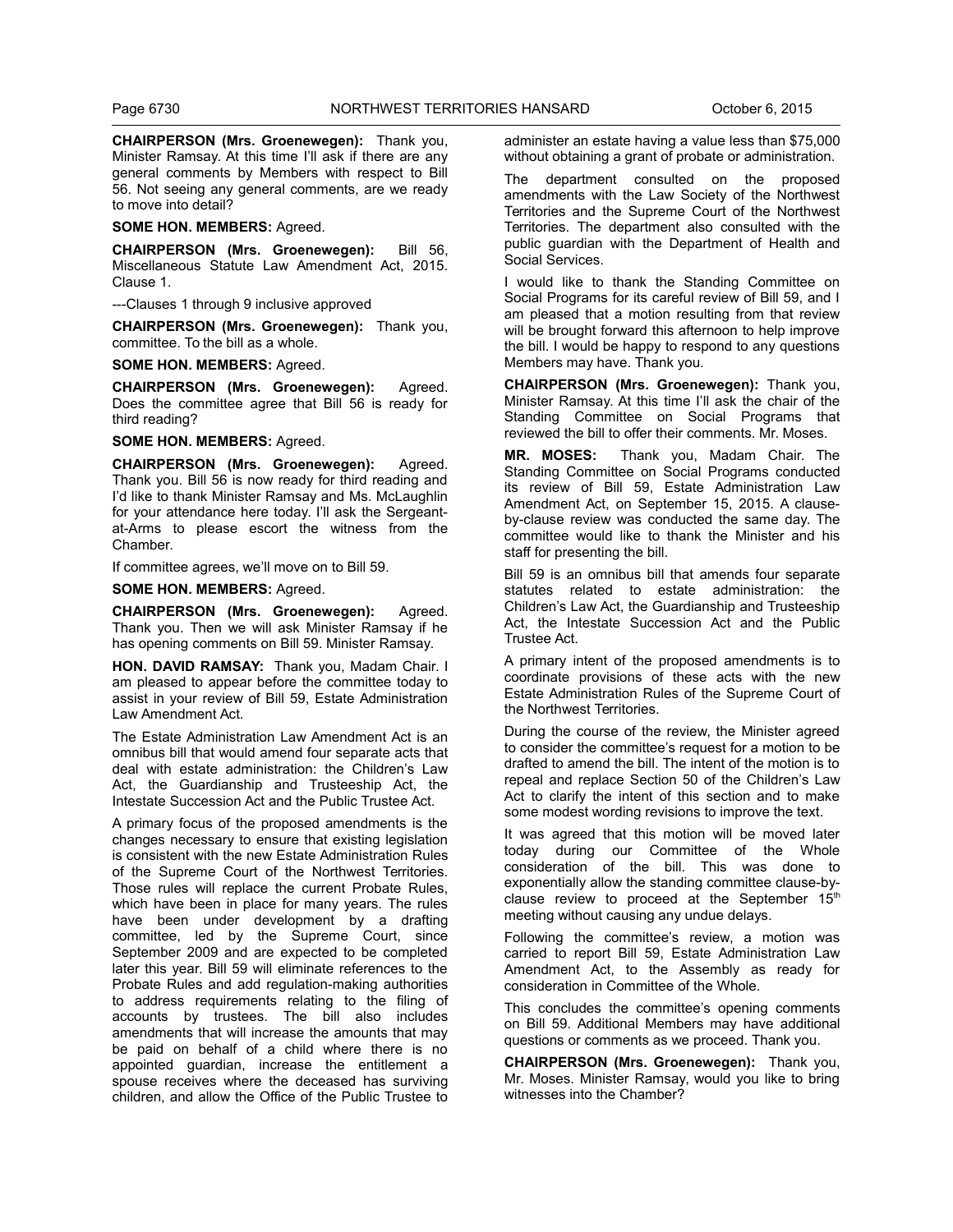**HON. DAVID RAMSAY:** Yes, Madam Chair. Thank you.

**CHAIRPERSON (Mrs. Groenewegen):** Thank you, Mr. Ramsay. Does committee agree?

**SOME HON. MEMBERS:** Agreed.

**CHAIRPERSON (Mrs. Groenewegen):** Agreed. Thank you. I'll ask the Sergeant-at-Arms to please escort the witnesses to the table.

Minister Ramsay, for the record of our proceedings today, could you please introduce your witnesses.

**HON. DAVID RAMSAY:** Thank you, Madam Chair. To my right is Mr. Mark Aitken, assistant deputy minister, Attorney General's office. To my left is Brian Asmundson, public trustee, Northwest Territories.

**CHAIRPERSON (Mrs. Groenewegen):** Thank you, Minister Ramsay. Are there any general comments on Bill 59? Mr. Dolynny.

**MR. DOLYNNY:** Thank you, Madam Chair. I'd like to welcome the Minister here today, and the witnesses. Just some points of clarification here so I can understand fully about the ramifications of the changes that we have before us on estate administration.

In the Minister's opening comments, he claims that these will replace current probate rules and then there's much reference to the new probate rules that are in the bill. It's an issue of cost.

Is there going to be a huge cost to the court system to administer these new rules in terms of finding judgment, or person power, investigative powers, use of people and lawyers' times to rectify estates that have no wills? Thank you.

**CHAIRPERSON (Mrs. Groenewegen):** Thank you, Mr. Dolynny. Minister Ramsay.

**HON. DAVID RAMSAY:** Thank you, Madam Chair. We're looking at modernizing the rules that do date back to the 1970s. We're not anticipating any additional costs or court time with this in our efforts to modernize. Thanks.

**CHAIRPERSON (Mrs. Groenewegen):** Thank you, Mr. Ramsay. Mr. Dolynny.

**MR. DOLYNNY:** Thank you, Madam Chair. When committee was first brought forward this bill, committee did write, at that time, to the Government House Leader to indicate in terms of the type of information and consultation that went on behind the scenes in preparation for this. The committee was led to believe that there was very little consultation with the Law Society or the Supreme Court of Canada or the Seniors' Society. Since then, I know there has been some communication back and forth, but maybe the Minister can give us an update to make sure those three entities have had some input and we have a clear conscience that we have the blessing of, again, the Law Society, the Supreme Court and the Seniors' Society. Thank you.

**CHAIRPERSON (Mrs. Groenewegen):** Thank you, Mr. Dolynny. Mr. Aitken.

**MR. AITKEN:** Thank you very much, Madam Chair. We did undertake consultation with the Law Society. There was consultation on several occasions in different contexts with the Supreme Court of the Northwest Territories. As well, the public guardian was consulted both with respect to the original proposal for the bill and with respect to the bill itself. We did not go out to the seniors' societies. It had not been contemplated at the time.

One thing I would note is that there's nothing in this bill that does not bring the Northwest Territories either up to standards of elsewhere in Canada or that could otherwise have an adverse effect in any way on seniors. So that was part of the reason we kept the consultation to the entities that we did. Thank you.

**CHAIRPERSON (Mrs. Groenewegen):** Thank you, Mr. Aitken. Mr. Dolynny.

**MR. DOLYNNY:** Thank you, Madam Chair. The reason why I brought up the Seniors' Society is committee has been well versed and has indicated also to the department that we have a number of seniors out there that, for whatever reason, whether it's cost or not understanding, whether it's language barriers, a lot of our seniors and elders do not have wills in place. So, some of these changes could have an impact to them. Again, the more we talk about this when we look at legislation, it brings the overarching question of will preparation and preparation for estate planning. Again, we felt that the Seniors' Society would have been a great opportunity for the department to consult in preparation for this bill and hence my question.

We know that within the confines of this legislation it proposes different actions between two different types of estates, and these estates are put in values. One value, estates under \$35,000 where there is no will, and estates under \$75,000 where there is no will.

How are these two sections, as amended in the act, how are they going to work together and is it going to be difficult to establish evaluation of estates given very small thresholds here between \$75,000 and \$35,000?

**CHAIRPERSON (Mrs. Groenewegen):** Thank you, Mr. Dolynny. Mr. Asmundson.

**MR. ASMUNDSON:** Thank you, Madam Chair. What we anticipate is with respect to the estates under \$35,000, if the public trustee is handling them, we will not be required to do an accounting to the court, but we will do an accounting to the court for estates between \$35,000 to \$75,000. As well, there will be, in the estate administration rules, a small estate rule that will allow people to simply get a court order for estates under \$35,000, so it should be a little bit easier for somebody to administer an estate under \$35,000 when the new estate administration rules are passed by the judges.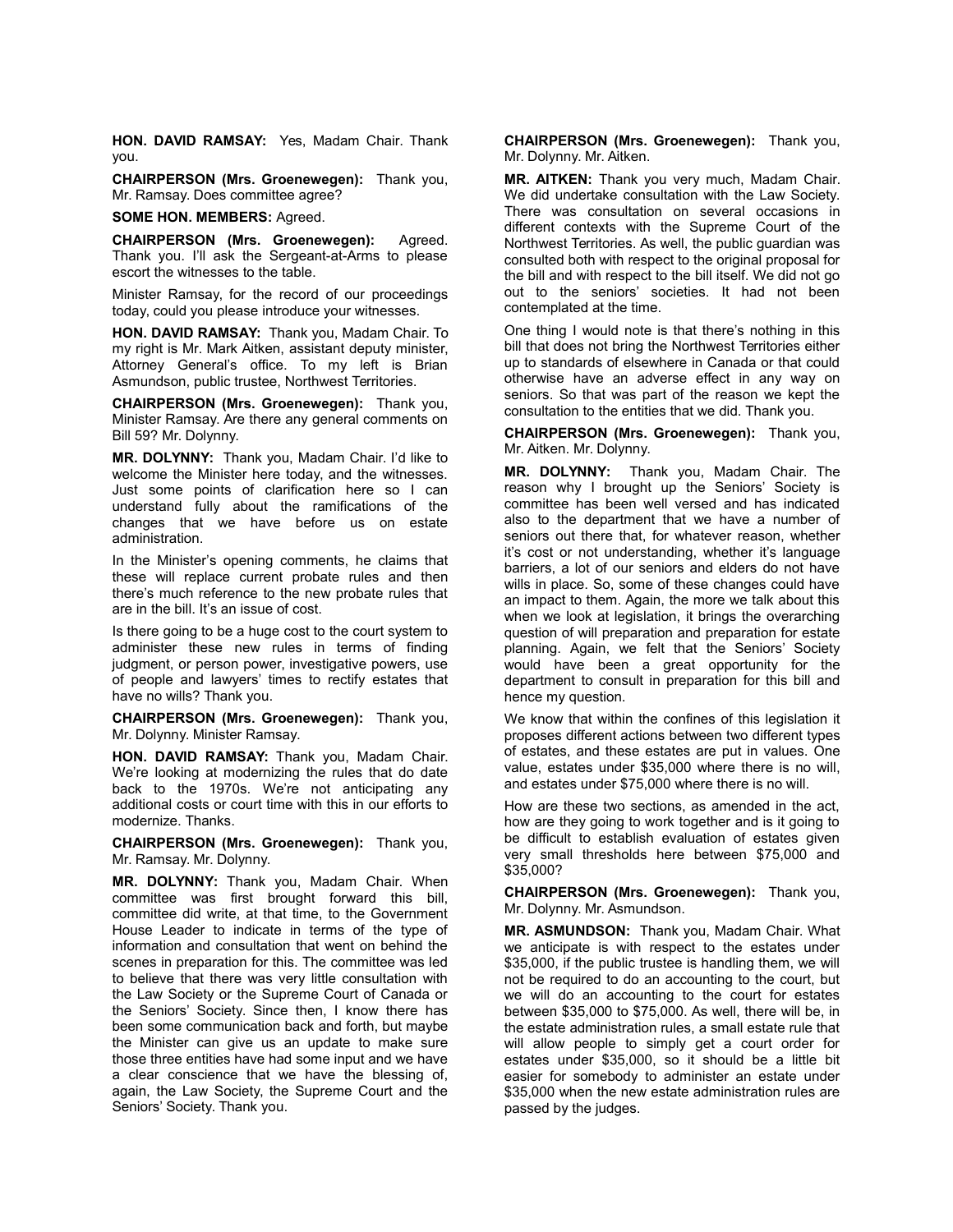**MR. DOLYNNY:** In the event of a family dispute over an estate, how does this act change the perspective of the public trustee gaining a higher priority in the administration of that said estate?

**MR. ASMUNDSON:** If there is a public dispute or a dispute between the beneficiaries before we start administering, that would be a factor in deciding whether or not we would be in a position to administer an estate. Normally, the public trustee has been quite successful in administering estates where there are family disputes because we are usually dealing with smaller estates and can usually reason with the parties. I don't think things will really change under the new set of rules. It will probably be much the same as normal.

**MR. DOLYNNY:** When we reviewed the state administration rules, within the legislative proposal there was a component where exercise of that power could be subject to court supervision. The question is: How does this act empower the court to exercise that supervisory role where the public trustee has to intervene with their authority?

**MR. ASMUNDSON:** That's a bit of a difficult question to answer in the abstract without knowing what the dispute is, but basically there is provision for the court to intervene and there's also provision in here that the court can revoke the public trustee's appointment if it's requested. Those are both possibilities that the court might do if it's satisfied that somebody else should be eligible to receive the grant.

**MR. DOLYNNY:** Finally, any time we change laws with respect if there's controversy, the issue of dispute resolution is always something I look at. Where are the powers in here for someone who has a problem with a public trustee in terms of their power or the management of an estate? What is the dispute resolution that is being offered to family members who may feel that the estate is not being managed in the appropriate manner?

**MR. ASMUNDSON:** There is a provision that the court, on hearing an application, can revoke a grant, which I've just sort of referred to. Apart from that, if the public trustee, myself, has been doing something inappropriate, a court application could be taken or potentially a political complaint could possibly be made, but there is always the possibility of a court application, which would probably be the most appropriate venue.

**MR. DOLYNNY:** So what we're saying here is if there is a dispute, I have to take my dispute to the courts. I may have to go even as high as the Supreme Court of the NWT to lodge a complaint, which could be very costly to the plaintiff in the event of a dispute.

Does the department consider or will they consider anything that will actually assist a dispute resolution with respect to probate?

Probates become very complicated. They become very emotional and sometimes you have to have

safeguards to protect the estate, family members are usually involved and a public trustee is put in a position of power. Again, has there been thought about putting safeguards as some type of resolution or dispute resolution mechanisms to support this act?

**MR. ASMUNDSON:** Well, we haven't actually had as many estate disputes as you might think. Usually it's fairly easy to identify who the beneficiaries are, and in the case where this is not a will, the Intestate Succession Act is usually fairly clear on who the beneficiaries are, so we haven't had a lot of disputes. But the court is still the mechanism that would have to be satisfied. I mean, we do try and resolve it within our office and within the beneficiaries, but often it's a zero sum game where if somebody's getting less, somebody's getting more, but the estate will be distributed fully in the end.

**CHAIRPERSON (Mrs. Groenewegen):** Thank you, Mr. Asmundson. Are there any other general comments on Bill 59? Detail?

**SOME HON. MEMBERS:** Agreed.

**CHAIRPERSON (Mrs. Groenewegen):** Clause 1. Ms. Bisaro.

> COMMITTEE MOTION 143-17(5): BILL 59: ESTATE ADMINISTRATION LAW AMENDMENT ACT – AMENDMENT TO SUBCLAUSES 1(2) AND (3), CARRIED

**MS. BISARO:** Thank you, Madam Chair. I move that subclauses 1(2) and (3) of Bill 59 be deleted and the following substituted:

(2) Section 50 is repealed and the following is substituted:

Money and property owed to child

50. (1) If a guardian has not been appointed for a child, a person who is obligated to pay money or to deliver personal property to the child may, in any year, pay not more than \$4,000 or deliver personal property having a value not exceeding \$4,000, to

- (a) the child, where the child has a legal obligation to support another person,
- (b) a parent with whom the child resides, or
- (c) a child who has lawful custody of the child,

and that payment or delivery discharges the obligation to the extent of the amount paid or the value of the personal property delivered.

Responsibility for money or property

(2) A parent or other person who has lawful custody of a child who receives and holds money or personal property under subsection (1), has the responsibility of a guardian for the care and management of the money or personal property.

**Nonapplication**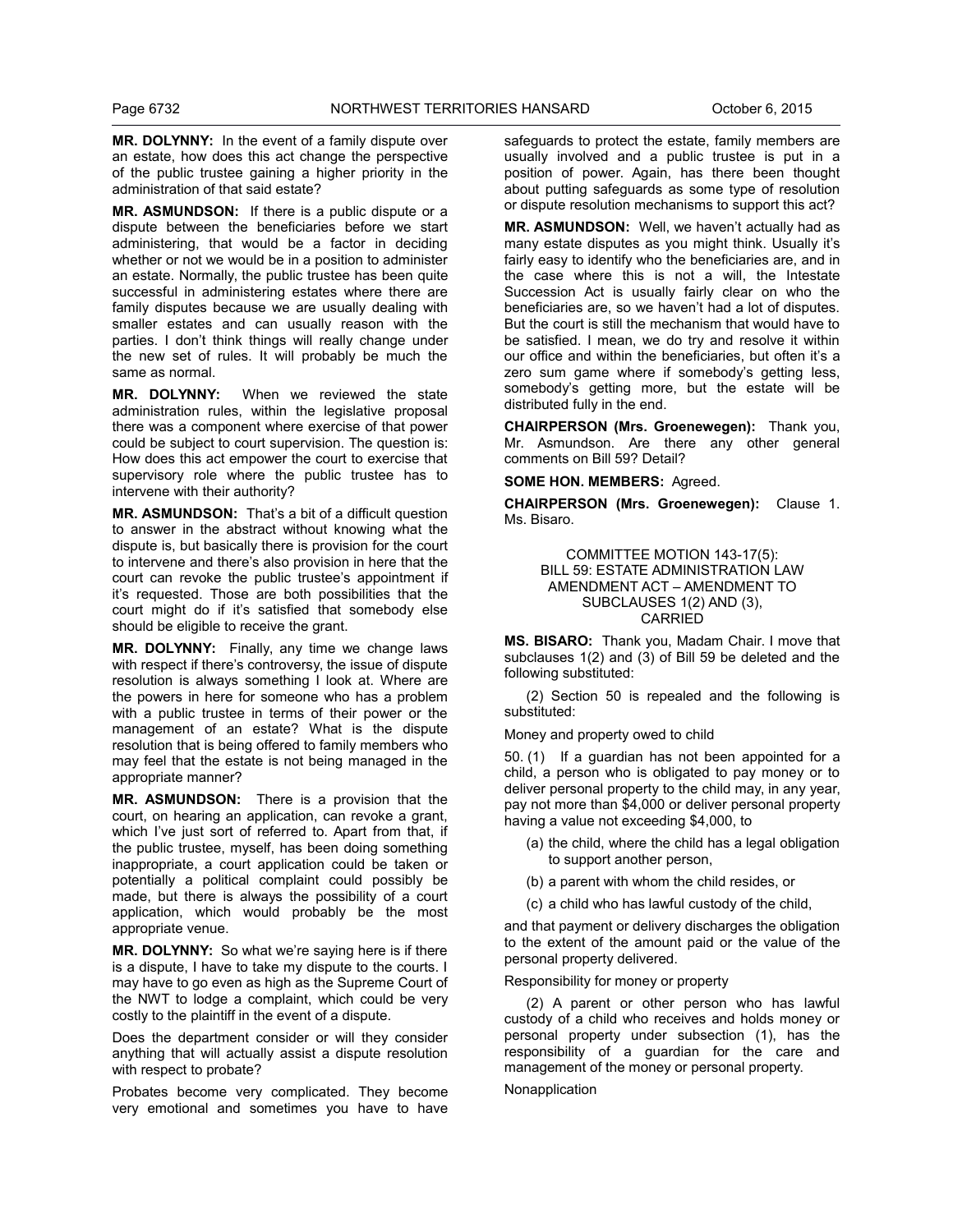- (3) This section does not apply in respect of
- (a) wages and salary owing to a child; or
- (b) an amount payable or personal property that is to be delivered under a judgment or court order.

**CHAIRPERSON (Mrs. Groenewegen):** Thank you, Ms. Bisaro. The motion is in order. To the motion.

**SOME HON. MEMBERS:** Question.

**CHAIRPERSON (Mrs. Groenewegen):** Question is being called. The motion is carried.

---Carried

Clause 1 as amended.

---Clauses 1 through 7 inclusive approved

**CHAIRPERSON (Mrs. Groenewegen):** To the bill as a whole.

**SOME HON. MEMBERS:** Agreed.

**CHAIRPERSON (Mrs. Groenewegen):** Agreed. Thank you. Does committee agree that Bill 59 is ready for third reading as amended?

# **SOME HON. MEMBERS:** Agreed.

**CHAIRPERSON (Mrs. Groenewegen):** Agreed. Thank you. Bill 59 is now ready for third reading as amended. I'd like to thank Minister Ramsay and his officials for their attendance here today and I'll ask the Sergeant-at-Arms to please escort the witnesses from the Chamber.

Does committee agree to move on to Bill 62, An Act to Amend the Coroners Act?

#### **SOME HON. MEMBERS:** Agreed.

**CHAIRPERSON (Mrs. Groenewegen):** Agreed. Thank you. I'll ask Minister Ramsay, please, if he would provide his opening remarks on Bill 62. Minister Ramsay.

**HON. DAVID RAMSAY:** Thank you, Madam Chair. I am pleased to be here today to talk to you about Bill 62, An Act to Amend the Coroners Act. I would like to thank the Standing Committee on Social Programs for its careful review of the bill.

Bill 62 will amend the Coroners Act to create consistency in the powers that are afforded to coroners in the NWT and in other Canadian jurisdictions. The amendments will also:

- expand the investigative powers of coroners;
- expedite the investigative process where possible, in the interest of returning bodies to families in a more timely manner;
- clarify what personal information can be disclosed; and
- make minor improvements to various provisions of the act.

Delays in completing investigations can prove to be a hardship on the family of the deceased. The proposed amendments will help to strengthen the response times for those who need answers to provide closure.

In developing this bill, the department undertook consultations with the chief coroner, the Department of Health and Social Services and the NWT Information and Privacy Commissioner. The thoughtful input we received is much appreciated, as it helped to improve the bill before you today.

I would be pleased to answer any questions that Members may have regarding this bill. Thank you, Madam Chair.

**CHAIRPERSON (Mrs. Groenewegen):** Thank you, Minister Ramsay. I'd now like to call on Mr. Moses, the chair of the Standing Committee on Social Programs, to provide the committee's remarks. Mr. Moses.

**MR. MOSES:** Thank you, Madam Chair. The Standing Committee on Social Programs conducted its public review of Bill 62, An Act to Amend the Coroners Act, on September 15, 2015. A clause-byclause review was conducted the same day. The committee thanks the Minister and his staff for presenting the bill.

Bill 62 amends the Coroners Act to enhance the powers of the coroners in conducting investigations and inquests and in disclosing information to the public. The bill also clarifies the responsibilities of others with respect to the authority of coroners under the act and makes consequential amendments to the Motor Vehicles Act and the Vital Statistics Act.

Following the committee's review, a motion was carried to report Bill 62, An Act to Amend the Coroners Act, to the Assembly as ready for consideration in Committee of the Whole.

This concludes the committee's opening comments on Bill 62. Individual Members may have additional questions or comments as we proceed. Thank you, Madam Chair.

**CHAIRPERSON (Mrs. Groenewegen):** Thank you, Mr. Moses. At this time I'll ask Minister Ramsay if he would like to bring witnesses into the Chamber.

**HON. DAVID RAMSAY:** Yes, please, Madam Chair.

**CHAIRPERSON (Mrs. Groenewegen):** Thank you, Minister Ramsay. Does committee agree?

# **SOME HON. MEMBERS:** Agreed.

**CHAIRPERSON (Mrs. Groenewegen):** Thank you. I'll ask the Sergeant-at-Arms to please escort the witnesses to the table.

Mr. Ramsay, for the record, could you please introduce your witnesses.

**HON. DAVID RAMSAY:** Thank you, Madam Chair. To my right is Mr. Mark Aitken, assistant deputy minister, Office of the Attorney General. To my left is Mr. Ken Chutskoff, legislative counsel, Department of Justice.

**CHAIRPERSON (Mrs. Groenewegen):** Thank you, Minister Ramsay. I'll now turn to Members and ask if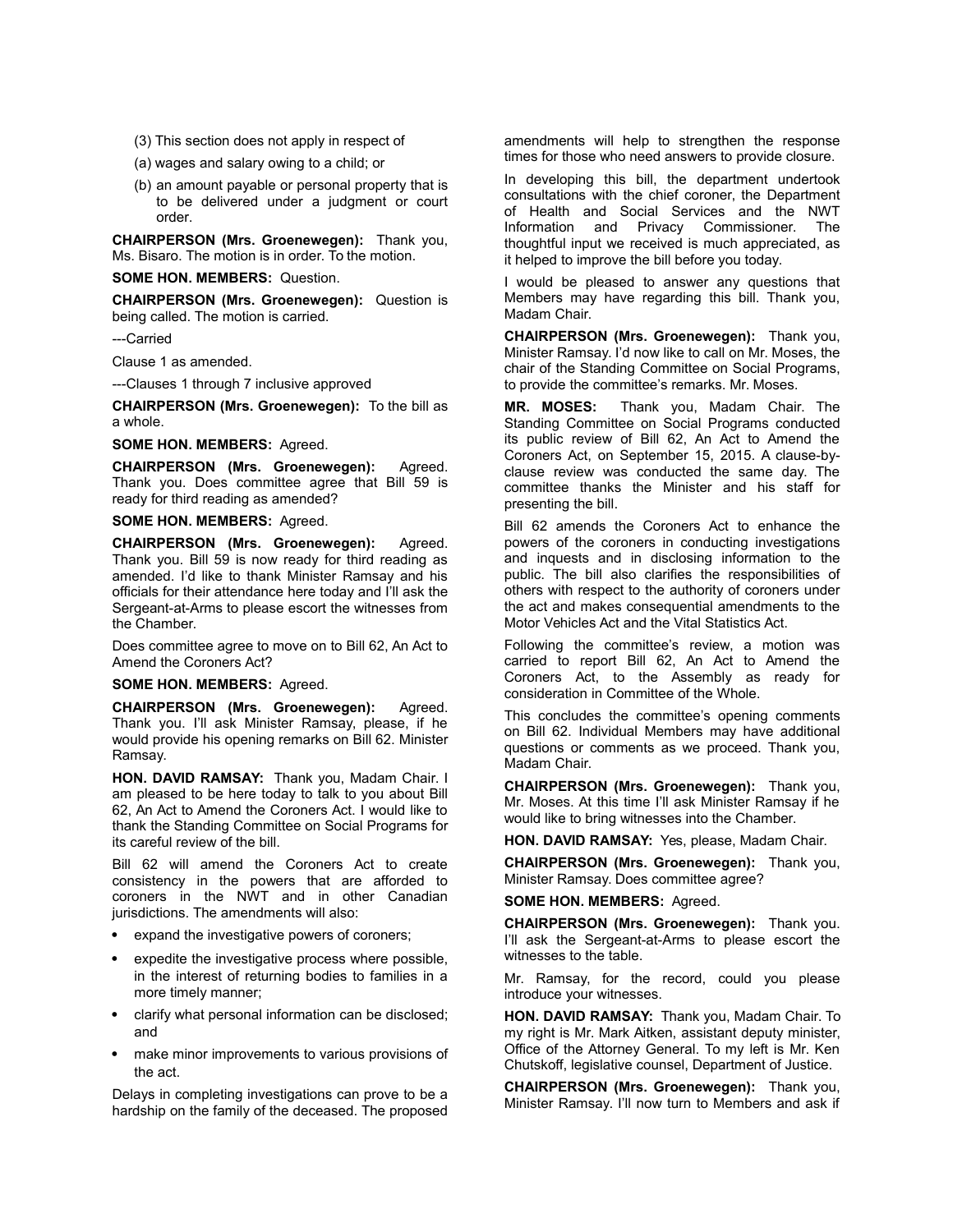there are any general comments on the bill. Ms. Bisaro.

**MS. BISARO:** Thank you, Madam Chair. Just a couple of comments here. The powers of the coroner are increased quite a bit through these amendments. I and a couple of other members on the committee had some fairly serious concerns about whether or not the powers were going a little bit too far. In discussion during the public hearing and in discussion with the Minister and his officials, I certainly was reassured that these powers are necessary for the coroner to do her job, that they are not going over and above and beyond some of the concerns which I initially had when I first read the amendments to the act.

The other concern that was raised was the issue of privacy and transmission of information from one person to another as the coroner and his or her staff did their duty. Again, my concerns there were assuaged. I feel comfortable in passing this bill as it is.

So, I just wanted to point out that we did have some concern. I certainly am okay with the bill as it is now. Thank you.

**CHAIRPERSON (Mrs. Groenewegen):** Thank you, Ms. Bisaro. Mr. Ramsay.

**HON. DAVID RAMSAY:** Thank you, Madam Chair. I want to thank the Member and thank the committee again for their input into the bill. We certainly listened intently to the questions that came up at the committee review and appreciate the Member's input into the bill you see before you.

**CHAIRPERSON (Mrs. Groenewegen):** Thank you, Minister Ramsay. General comments. Next I have Mr. Dolynny.

**MR. DOLYNNY:** Thank you, Madam Chair. Again, I'd like to welcome the department here today proposing a bill. I want to say, first and foremost, I have utmost respect for the chief coroner's office and all the people who work in the coroners division. I'm glad to see we have some stronger legislation before us to make their jobs much more enriched and much more powerful for the people that they serve.

As we heard earlier here from Madam Bisaro, this new bill expands the coroner's ability to collect information without a warrant, or what we like to call warrantless access. I know that the Information and Privacy Commissioner did have some concern. She wrote to the committee about those concerns. I know we discussed them in committee. I know there's a fine line between when a coroner ceases collecting information and notifies the appropriate authorities. But right now in the current system, in order for a coroner to satisfy a warrant, they need to go to a justice of the peace and have reasonable probable grounds to do so. So this act is going to be speeding up that process and allow a lot more wider powers of enforcement.

Again, I'm comfortable as it's written, but I think a lot of Members were still a little bit concerned that we were giving the coroner and the coroner's office high power or greater powers than that of a peace officer, so I will ask that question today here in the House.

Is this act in any way, shape or form giving the coroner's office any higher power for a warrantless seizure? Thank you.

**CHAIRPERSON (Mrs. Groenewegen):** Thank you, Mr. Dolynny. Minister Ramsay.

**HON. DAVID RAMSAY:** Thank you, Madam Chair. Most of the time the coroner would be invited into the premises. In the case that they're not, that's something that is included in the bill and can be addressed. I'm going to go to Mr. Aitken for some further detail on that.

**CHAIRPERSON (Mrs. Groenewegen):** Thank you, Mr. Ramsay. Mr. Aitken.

**MR. AITKEN:** Thank you. The point Mr. Dolynny made about whether or not the coroner has powers that exceed that of a peace officer, it's important to note that the coroner is not a peace officer. The coroner's service is not a fault-finding body. The coroner's investigation does not result in charges being laid against a party. They're merely trying to get to the circumstance of the death so that in the future, deaths can be prevented in similar circumstances.

We did a lot of research on this particular issue that Mr. Dolynny is concerned about, and one of the things that struck us was that in six coroner jurisdictions in Canada we looked at, five did not require a warrant in the circumstances Mr. Dolynny is concerned about. Thank you.

**CHAIRPERSON (Mrs. Groenewegen):** Thank you, Mr. Aitken. Mr. Dolynny.

**MR. DOLYNNY:** Thank you, Madam Chair. I appreciate that response. I know we've had that highlevel discussion already in committee.

Just for the sake of reminding me, we talked about six jurisdictions that were investigated. If we were to pass this act as is, we would probably be the sixth jurisdiction in Canada to basically appease this warrantless seizure of information.

Where are the other five jurisdictions in Canada? Which ones are they? Thank you.

**CHAIRPERSON (Mrs. Groenewegen):** Thank you, Mr. Dolynny. Mr. Aitken.

**MR. AITKEN:** Thank you. Mr. Dolynny asked the same of standing committee and I couldn't find it in my materials then and I've finally found it now after a bit of delay. The coroner jurisdictions that we looked at – and there may be others in Canada – are British Columbia, Yukon, Saskatchewan, Prince Edward Island, Ontario and New Brunswick and, in addition, the territory of Nunavut is also using the Coroners Act,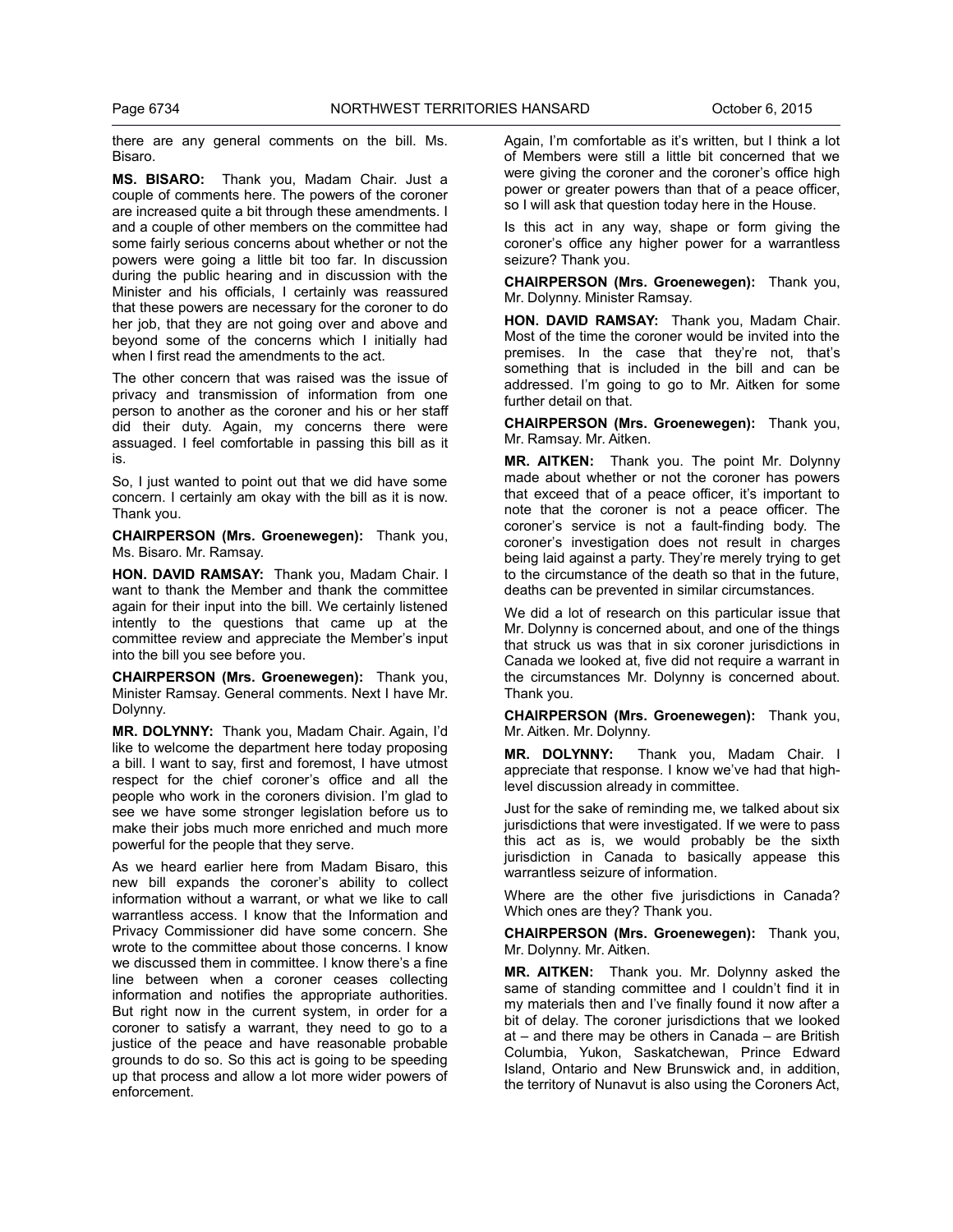but they use the same act that we have, so that would make seven. Thank you.

**MR. DOLYNNY:** Not that I want to get into specifics, but if we deal with it in general comments it will make the clause-by-clause here a lot more efficient. In Section 14 it talks about the coroner examining and cross-examining witnesses, which is basically a fairly high judicial capacity. When that occurs, are witnesses able to have, or are they offered any legal counsel? Do we supply that? Is there any type of memorandum of rights given to witnesses to have a legal counsel without delay in a cross-examination? Thank you.

**MR. AITKEN:** This provision is inserted just to permit the presiding coroner at an inquest to qualify matters for the jurors. There are times when, as a result of examination and cross-examinations of witnesses, you may have an obvious question that the jury is curious about but has not been asked and this gives an opportunity for the presiding coroner to ask those questions. There would be no more requirement for legal counsel for the witness in responding to questions of the coroner than there would be for any other questions that are asked during the course of the inquest. Thank you.

**MR. DOLYNNY:** My former question, especially going back to warrantless seizures – I'll have to take a look through my notes here – is when we look at any type of case precedent in this area the term "reasonableness" comes to the forefront each and every time when provisions are talked about in terms of warrantless search and seizures and these fall under the Charter of Rights and Freedoms. So, I guess, from the department's perspective, what legal advice can you give us as Members of the House as to what is that degree of reasonableness that would be passed to the coroner in the event of making that determination of a warrantless seizure? Thank you.

**MR. AITKEN:** The proposed act has restrictions that relate to what kind of material can be seized. In Section C it says that the coroner can seize anything that the coroner believes is material to the investigation. So there is a test, the coroner has to have a reasonable belief that it's material to the investigation. Where it relates to records, the coroner must believe it's material to the investigation. It's not a fishing expedition where the coroner can seize anything that they find in the home that's of interest to them; it has to in some way relate to the death or the circumstances of the death. Thank you.

**CHAIRPERSON (Mrs. Groenewegen):** Thank you, Mr. Aitken. Any further general comments?

**SOME HON. MEMBERS:** Detail.

**CHAIRPERSON (Mrs. Groenewegen):** Detail. If committee's agreed, we'll group the clauses for Bill 62. Clauses 1 to 5.

---Clauses 1 through 20 inclusive approved

**CHAIRPERSON (Mrs. Groenewegen):** To the bill as a whole.

#### **SOME HON. MEMBERS:** Agreed.

**CHAIRPERSON (Mrs. Groenewegen):** Agreed. Does the committee agree that Bill 62 is ready for a third reading?

**SOME HON. MEMBERS:** Agreed.

**CHAIRPERSON (Mrs. Groenewegen):** Agreed. Thank you. Bill 62 is now ready for third reading. I would like to thank Minister Ramsay and his officials for their attendance here and I'll ask the Sergeant-at-Arms to please escort the witnesses from the Chamber.

If committee is agreed, we will proceed with Bill 63, An Act to Amend the Victims of Crime Act, and I will ask Minister Ramsay if he could please provide his opening comments on Bill 63. Minister Ramsay.

**HON. DAVID RAMSAY:** Thank you, Madam Chair. I am pleased to be here today to talk to you about Bill 63, An Act to Amend the Victims of Crime Act. I would like to thank the Standing Committee on Social Programs for its review of the bill.

In 2013 the federal government gave assent to Bill C-37, Increasing Offenders' Accountability for Victims Act. As a result of those amendments, offenders are now allowed to use fine option programs to work off surcharges. In response, Bill 63 would amend the territorial Victims of Crime Act to allow offenders to resolve their surcharges by means of the NWT Fine Option Program.

These changes are especially important given that Bill C-37 doubled the existing federal surcharge and removed judicial discretion in applying the surcharge for each federal conviction an offender receives. The cumulative total owed could end up being quite significant in some cases, and many offenders have very little money. Without the ability to utilize the Fine Option Program, cumulative surcharges could be a burden.

Bill 63 will also allow the territorial victim surcharge amount or the calculation method for each offence to be set out in the Victims of Crime Regulations, allowing amounts to be updated as necessary in the future, after appropriate consultation prior to implementing any increase or decrease. This bill will also amend the Fine Option Act to permit an offender to use the Fine Option Program to discharge all or any part of the victim of crime surcharge.

I would be pleased to answer any questions that Members may have regarding the bill. Thank you.

**CHAIRPERSON (Mrs. Groenewegen):** Thank you, Minister Ramsay. We will now call on the chair of Standing Committee of Social Programs that reviewed the bill to offer the committee's remarks. Mr. Moses.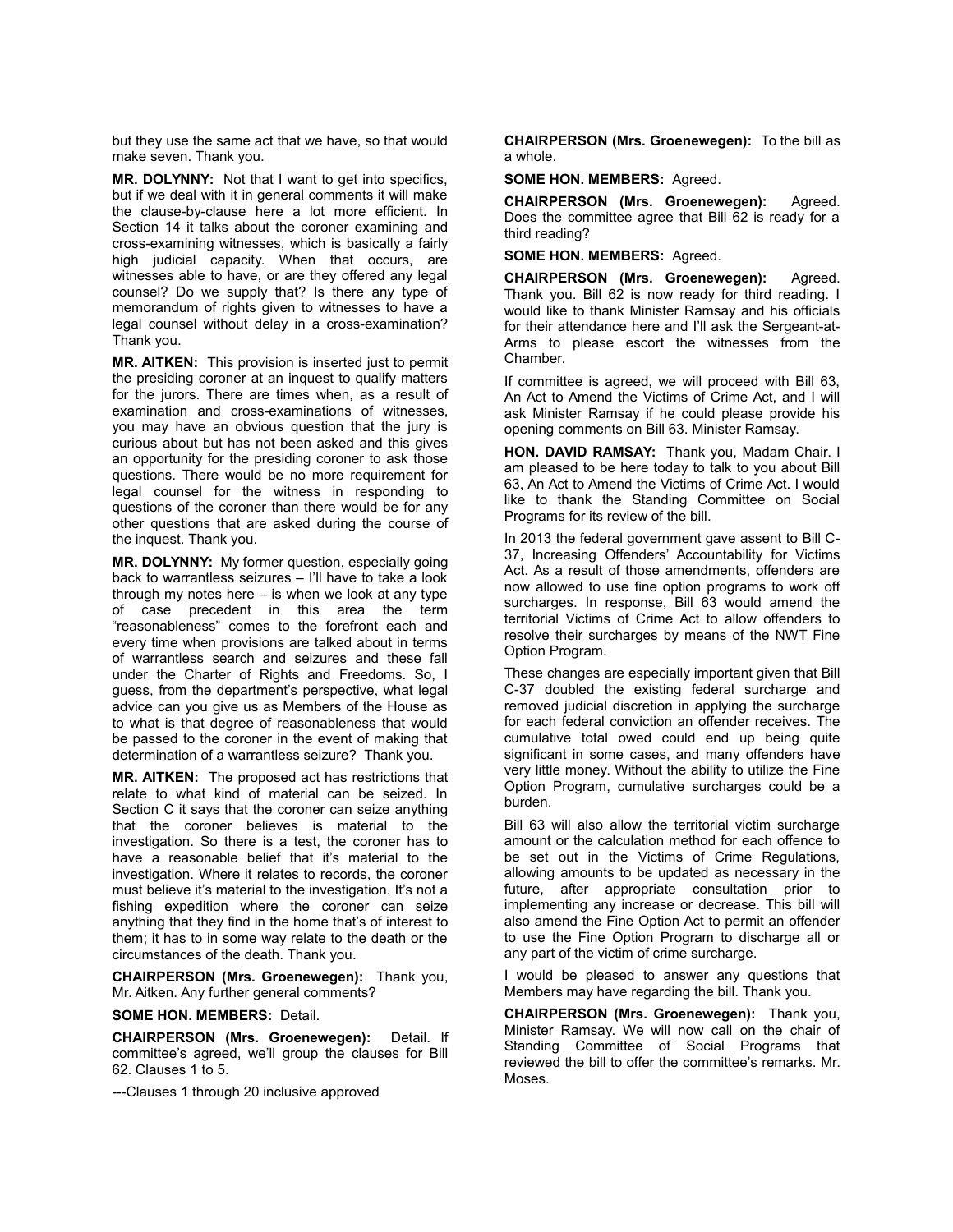**MR. MOSES:** Thank you, Madam Chair. The Standing Committee on Social Programs conducted its public review of Bill 63, An Act to Amend the Victims of Crime Act, on September 15, 2015. A clause-by-clause review was conducted the same day. The committee thanks the Minister and his staff for presenting the bill.

Bill 63 amends the Victims of Crime Act with respect to surcharges imposed and paid into the Victims Assistance Fund. The bill allows the surcharge amounts to be set by regulation and allows an offender to complete a work option program under the Fine Option Act as an alternative to incarceration for failure to pay a surcharge. The bill makes consequential amendments to the Fine Option Act.

Upon the committee's review, a motion was carried to report Bill 63, An Act to Amend the Victims of Crime Act, to the Assembly as ready for consideration in Committee of the Whole.

This concludes the committee's opening comments on Bill 63. Individual Members may have additional questions or comments as we proceed. Thank you, Madam Chair.

**CHAIRPERSON (Mrs. Groenewegen):** Thank you, Mr. Moses. At this time I would like to ask Minister Ramsay if he has witnesses he'd like to bring into the Chamber.

**HON. DAVID RAMSAY:** I do, Madam Chair. Thank you.

**CHAIRPERSON (Mrs. Groenewegen):** Thank you, Minister Ramsay. Does committee agree?

**SOME HON. MEMBERS:** Agreed.

**CHAIRPERSON (Mrs. Groenewegen):** Agreed. Thank you. I'll ask the Sergeant-at-Arms to please escort the witnesses to the table.

Once again, for the record, Minister Ramsay, if you could please introduce your witnesses.

**HON. DAVID RAMSAY:** Thank you, Madam Chair. To my right is Ms. Shirley Kemeys-Jones, assistant deputy minister, Office of the Solicitor General; and to my left, Cherie Jarock, legislative counsel, Department of Justice.

**CHAIRPERSON (Mrs. Groenewegen):** Thank you, Minister Ramsay. Are there any general comments on Bill 63? General comments. Mr. Dolynny.

**MR. DOLYNNY:** Thank you, Madam Chair. I'd like to welcome the Minister and the department here today as we review this act. I guess, first and foremost, after being well schooled on the principles of this act and the mechanism behind this act, I had a concern with the title of this act, called the Victims of Crime Act. When you look at where this money is going and how this money is collected, victims of any crime do not receive a penny of this, this actually goes to rehabilitation of inmates and so I really strongly encourage the department to consider renaming this act to clearly reflect where this money is going to give nomenclature to these acts. It's a bit of a misnomer that we're misleading the public that victims are receiving this money. So that's more of an observation as we move forward, Madam Chair.

What we have here are changes to the regulations that will follow with respect to increased surcharges, so if the department could give us a better idea and scope as to when this act, if it does pass, when will these changes take effect? Thank you.

**CHAIRPERSON (Mrs. Groenewegen):** Thank you, Mr. Dolynny. Minister Ramsay.

**HON. DAVID RAMSAY:** Thank you, Madam. I'll go to Ms. Kemeys-Jones for a more detailed response to the second part of Mr. Dolynny's question, but I just wanted to say that we're not out to try to fool the public or anything with the bill. The question about where the surcharges collected go, I can list off a few things: training to sensitize and inform community resource workers about the needs and circumstances of victims of crime; direct services that assist victims through crisis response personal support; follow-up assistance information and referrals; public awareness on the rights and responsibilities of victims; available services; the criminal justice system and its procedures or any other issues related to victims of crime; research into the needs and concerns of victims; distribution of victims' service information; and promotion of services for victims so that the surcharges that we do collect go to help victims of crime. Thank you.

**CHAIRPERSON (Mrs. Groenewegen):** Thank you, Minister Ramsay. Ms. Kemeys-Jones.

**MS. KEMEYS-JONES:** Thank you, Madam Chair. With regard to when the program would be in place, the allowing of people receiving fines to work off the surcharge to the Fine Option Act, we anticipate that will be January 2016.

**CHAIRPERSON (Mrs. Groenewegen):** Thank you, Ms. Kemeys-Jones. Mr. Dolynny.

**MR. DOLYNNY:** Thank you, Madam Chair. I do respect the Minister's response and I do not want to split hairs with the Minister or department. I just think this nomenclature that we used to define this act is a bit misleading. A true victim here is a person who has had an act against them of violence or anything against them, and in a lot of cases I don't think the victims themselves are recipients to the fines the way it's set up by the courts. So I just want to make that perfectly clear.

There's going to be a significant amount of impact and cost as these fines become higher and people or inmates are being released or being charged will be looking at the Fine Option Program to work off these debts because the fines are going to be substantially higher than the past. Which means that we're going to have a lot more manpower in play to manage and mitigate a lot of this client option program.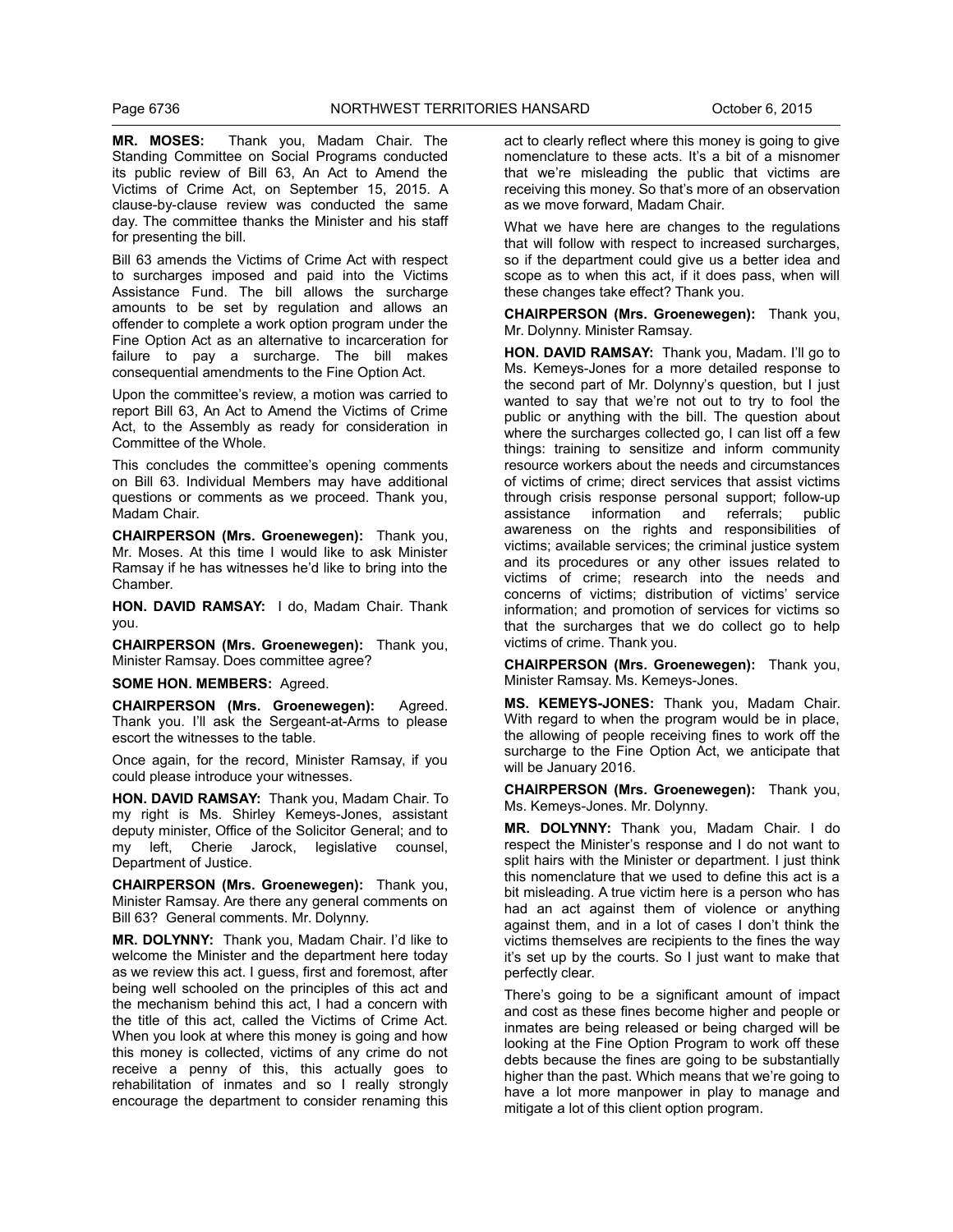What does the department expect to see in terms of costs associated with managing the influx that we may see with the Fine Option Act or a program in full effect with this act? Thank you.

**MS. KEMEYS-JONES:** Actually, the Fine Option Act has been in place for several years in the Northwest Territories and so we have been monitoring it through our probation offices and through our community justice committees and the coordinators that we have in the committees. The amendment to the act allows for, and it's correct, will allow for more people to work off the surcharge through the Fine Option Act. So we will be monitoring through those same processes and we do have resources in place across the Territories in order to do that. Thank you.

**MR. DOLYNNY:** Thank you. I appreciate the response. We heard the term monitor, which I think is of importance to Members of this side of the House. So I guess the question we should be asking is in this monitoring there must be some measurable, there must be information that would be subscribed to in terms of finding efficiencies within this Fine Option Program.

Will the department and will the Minister commit on sharing that information as this act comes on board and be able to share the success or the failures of this program as it relates to this act being passed? Thank you.

**CHAIRPERSON (Mrs. Groenewegen):** Thank you, Mr. Dolynny. Minister Ramsay.

**HON. DAVID RAMSAY:** Thank you, Madam Chair. Yes, we can do that and we will do that. Thank you.

**CHAIRPERSON (Mrs. Groenewegen):** Thank you, Minister Ramsay. Mr. Dolynny.

**MR. DOLYNNY:** Thank you.

**CHAIRPERSON (Mrs. Groenewegen):** Next for general comments I have Ms. Bisaro.

**MS. BISARO:** Thank you, Madam Chair. My concern when we discussed this act was similar to Mr. Dolynny and it was that there's an anticipation that there would be a lot more people working off their surcharges through the Fine Option Program. We asked the question and we didn't really… It was sort of the same question that was asked here already, but we didn't really get a definitive answer. The answer to Mr. Dolynny suggested to me that there's no expectation that the number of offenders working off their surcharges through the Fine Option Program is going to increase. I guess I'd like to get that confirmed. It would seem to me if we are making these amendments to the act that there's going to be a lot more offenders who will be able to work off their surcharges through the Fine Option Program.

So I guess I would like to ask the Minister and the department, do you not expect that you're going to get more people working off their surcharges and that there is going to be an impact on the correctional service? Thank you.

**CHAIRPERSON (Mrs. Groenewegen):** Thank you, Ms. Bisaro. Minister Ramsay.

**HON. DAVID RAMSAY:** Thank you, Madam Chair. No, it would be more beneficial if we had folks working off their surcharges as opposed to getting nothing. That's why it's the way it is. Thank you.

**MS. BISARO:** Thank you. I'm not suggesting it's not beneficial, but the question is are you not anticipating more offenders will be working off their surcharges through the Fine Option Program and they are going to be monitored and they're going to be supervised by corrections services staff? So do you not see that there's going to be an increase in the work involved by your corrections staff? Thank you.

**HON. DAVID RAMSAY:** Thank you. They're usually working off their fines anyway. So now they'd be having the ability to work off the surcharge as well. So we don't anticipate any further workload. Thank you.

**MS. BISARO:** Okay, thank you. So maybe I'm confused, but it begs the question to me why are we making the amendment? I thought we were making the amendment to make it easier for people to work off their fines and their surcharges and if that's the case, we're opening it up so that more offenders can work off their fines and their surcharges. Am I incorrect in that? If we have more offenders working them off is that not more work for staff? Thank you.

**HON. DAVID RAMSAY:** Thanks, Madam Chair. Prior to the amendments they didn't have the ability to work off the surcharge. That's the difference. Thank you.

**CHAIRPERSON (Mrs. Groenewegen):** Thank you, Mr. Ramsay. General comments, Mr. Yakeleya.

**MR. YAKELEYA:** Thank you, Madam Chair. Just for clarification on this bill, is it flexible enough that the offenders would be in their home communities working off their surcharge in the Fine Option Program? So a modern chain gang type of a method here.

**CHAIRPERSON (Mrs. Groenewegen):** Thank you, Mr. Yakeleya. Ms. Kemeys-Jones.

**MS. KEMEYS-JONES:** Thank you, Madam Chair. Generally if the fine is given in the community then they would be working off the surcharge in their home community. There are times when someone is incarcerated and they have a fine and a surcharge, as well, and in those circumstances people in the facility would assist the inmate to work off the fine and surcharges prior to their release.

**MR. YAKELEYA:** Thank you for the clarification, Ms. Kemeys-Jones. I want to ask about the Fine Option Program specifically in the communities that the offender then would work off their Fine Option Program through… Is it flexible enough that they could work it off through a community type of initiative? Say for example elders, they can go out to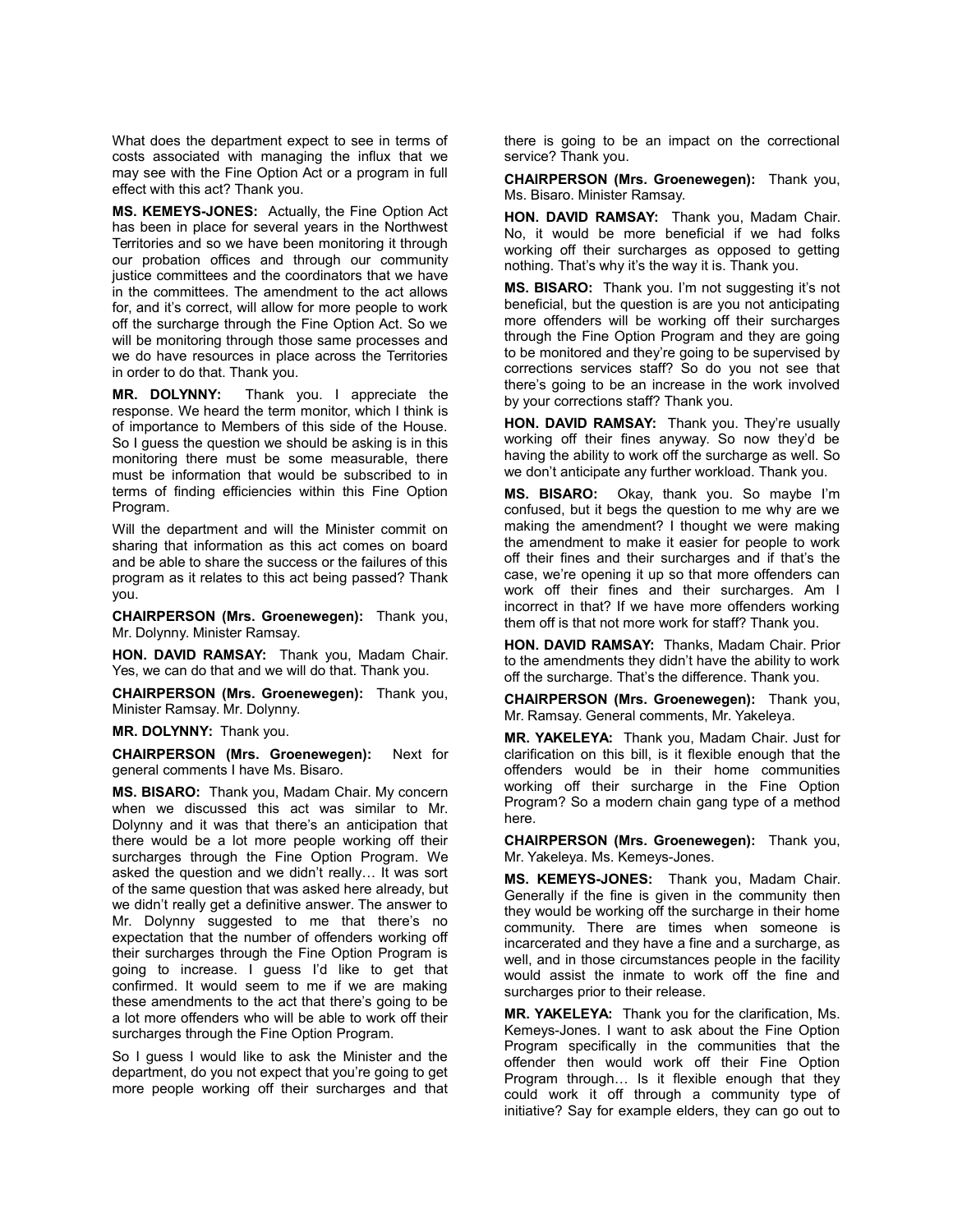a fish lake; they can set the fishnets and provide fish for some of the elders and some of the older people for that type of initiative. So they would work it off and provide to the community as a whole to pay off their fine.

**MS. KEMEYS-JONES:** Yes. The program is flexible enough to allow communities to make decisions on what they would consider to be work in the community and a lot of times it is volunteer work in the community and much of the time that's for elders.

**MR. YAKELEYA:** Thank you, Madam Chair. No more questions. Let's get this built fast.

**CHAIRPERSON (Mrs. Groenewegen):** That sounds good. Any more general comments?

**SOME HON. MEMBERS:** Detail.

**CHAIRPERSON (Mrs. Groenewegen):** Detail. Okay, thank you. If Members could refer to their clauses, clause 1.

---Clauses 1 through 5 inclusive approved

**CHAIRPERSON (Mrs. Groenewegen):** To the bill as a whole.

**SOME HON. MEMBERS:** Agreed.

**CHAIRPERSON (Mrs. Groenewegen):** Does committee agree that Bill 63 is ready for third reading?

**SOME HON. MEMBERS:** Agreed.

**CHAIRPERSON (Mrs. Groenewegen):** Agreed. Thank you. Bill 63 is now ready for third reading. Thank you, Minister Ramsay. I will turn the floor over to Minister Ramsay.

**HON. DAVID RAMSAY:** Thank you, Madam Chair. I just wanted to mention to the House that it's the last time Ms. Kemeys-Jones is going to be appearing at the witness table at the Legislative Assembly. I want to thank her for all her work and I'm sure Members join me in thanking her very much for all her years of dedicated service to the people of the Northwest Territories. Thanks.

---Applause

**CHAIRPERSON (Mrs. Groenewegen):** Thank you, Minister Ramsay. I will ask the Sergeant-at-Arms if he will please escort the witnesses from the Chamber.

At this time, committee, at the Chair's prerogative, we will have a break. Thank you.

---SHORT RECESS

**CHAIRMAN (Mr. Bouchard):** Thank you, committee. Committee has agreed to consider Bill 64, An Act to Amend the Co-operative Associations Act. I will ask the Minister responsible for the bill for introductions. Minister Ramsay.

**HON. DAVID RAMSAY:** I am pleased to appear before the committee today as you consider Bill 64, An Act to Amend the Co-operative Associations Act.

The main focus of the proposed amendments to the Co-operative Associations Act is to address existing gaps and to clarify and revise outdated provisions. This will include amendments to eliminate overlapping responsibilities of the supervisor within the Department of Industry, Tourism and Investment and the registrar with legal registries, as well as amendments to enact requirements that correspond more closely with the rules governing other businesses operating in the NWT. The bill also includes a number of non-substantive amendments to ensure consistency with current drafting standards.

The Department of Justice and the Department of Industry, Tourism and Investment consulted on the proposed amendments with Arctic Co-operatives Ltd. on several occasions, as it operates as an umbrella organization encompassing many of the retail cooperatives operating in the Northwest Territories. The departments also provided a consultation draft of the bill with an explanation of the proposed amendments to all 19 existing co-operatives.

I would like to thank the Standing Committee on Social Programs for its review of Bill 64, including very constructive feedback and identification of a number of motions that improve the bill, which will be advanced this afternoon. I look forward to responding to any questions Members may have. Thank you.

**CHAIRMAN (Mr. Bouchard):** Thank you, Minister Ramsay. Now I will turn to the chair of the Standing Committee on Social Programs, Mr. Moses.

**MR. MOSES:** Thank you, Mr. Chair. The Standing Committee on Social Programs conducted its public review of Bill 64, An Act to Amend the Co-operatives Association Act, on September 15, 2015. A clause-byclause review was conducted the same day and the committee thanks the Minister and his staff for presenting the bill.

Bill 64 amends the Co-operatives Associations Act to define the essential characteristics of the co-operative enterprise and improve procedures for incorporation, naming, amalgamation and continuance of cooperative associations. The bill clarifies the responsibilities of directors and members and streamlines the regulatory requirements.

During the course of the review, the Minister agreed to consider the committee's request for motions to be drafted to amend the bill. The intent of the motions amending each of subclause 26(3) and 34(3) is to accomplish the objective of ensuring that co-operative associations can avail themselves of the services of credit unions as well as banks.

The intent of the motion amending clause 13 of the bill provides limitations to the criteria set out in the bill under which it is permissible for directors to delay the redemption and repayment of monies owing to a person whose membership in a co-operative association is terminated. The committee felt, and the department agreed, that the addition of these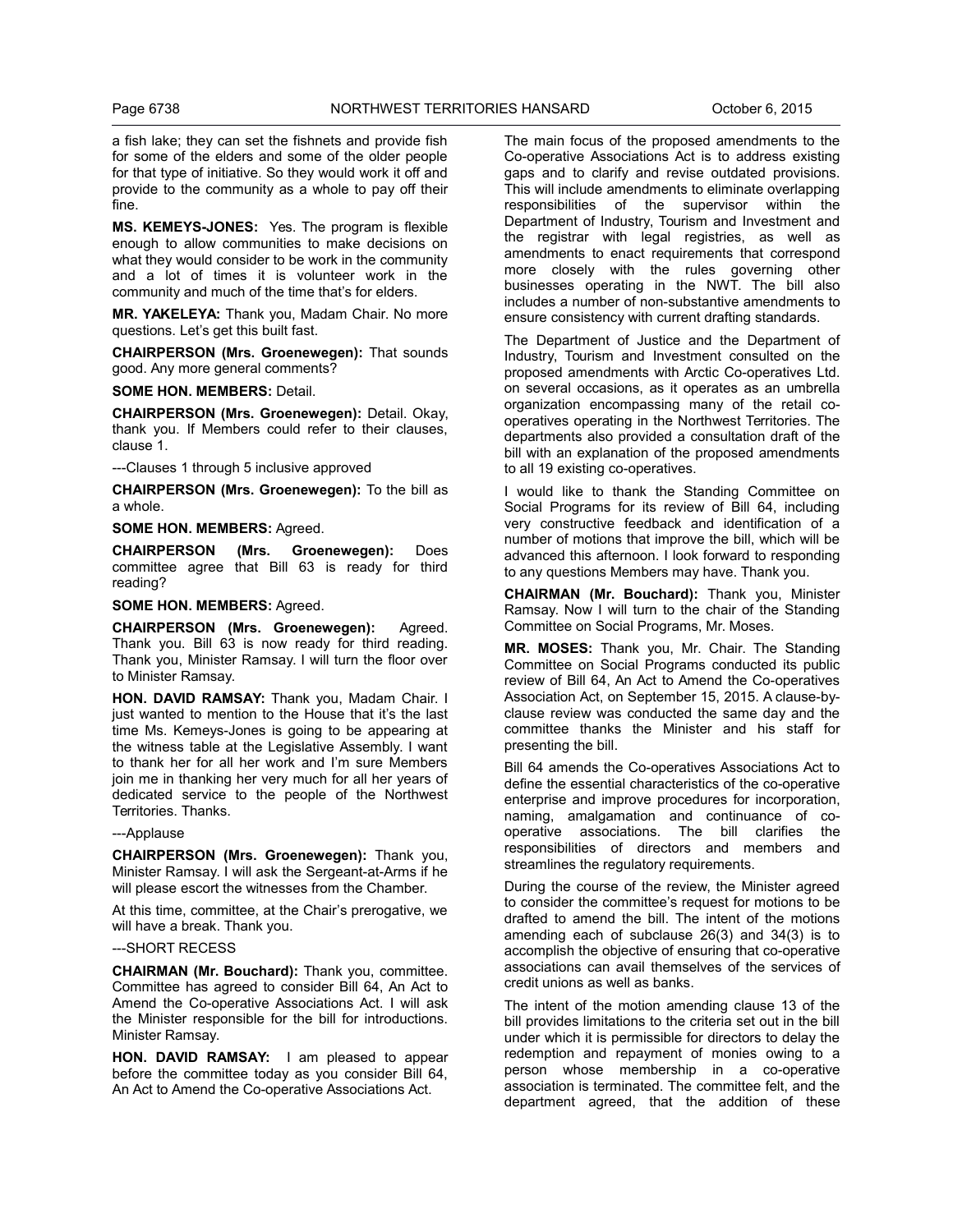limitations improved the bill by better balancing the interests of the co-operative association against those of a terminated member. It was agreed that these three motions will be moved today during our Committee of the Whole considerations of the bill. This was done to exponentially allow the standing committee a clause-by-clause review to proceed at the September  $15<sup>th</sup>$  meeting without causing any undue delays.

Upon the committee's review, a motion was carried to report Bill 64, An Act to Amend the Co-operative Associations Act, to the Assembly as ready for consideration in Committee of the Whole.

This concludes the committee's opening comments on Bill 64. Individual Members may have questions or comments as we proceed. Thank you.

**CHAIRMAN (Mr. Bouchard):** Thank you, Mr. Moses. Minister Ramsay, would you like to bring witnesses into the House?

**HON. DAVID RAMSAY:** Yes, Mr. Chairman. Thank you.

**CHAIRMAN (Mr. Bouchard):** Sergeant-at-Arms, would you please escort the witnesses into the Chamber.

Thank you. Minister Ramsay, can I get you to introduce your witnesses, please.

**HON. DAVID RAMSAY:** Thank you, Mr. Chair. To my right is Mark Aitken, assistant deputy minister, Office of the Attorney General; and to my left is Mr. Gary MacDougall with legal registries.

**CHAIRMAN (Mr. Bouchard):** Thank you, Minister Ramsay. Committee, I will open the floor to general comments on Bill 64. General comments. Does committee agree we go to detail?

**SOME HON. MEMBERS:** Agreed.

**CHAIRMAN (Mr. Bouchard):** Thank you. Does committee agree we will consider clauses in groups where applicable?

**SOME HON. MEMBERS:** Agreed.

**CHAIRMAN (Mr. Bouchard):** I will defer the bill number and title until consideration of clauses. Turn to page 1. Clauses 1 to 10.

---Clauses 1 through 12 inclusive approved

**CHAIRMAN (Mr. Bouchard):** Clause 13. Mr. Dolynny.

#### COMMITTEE MOTION 144-17(5): BILL 64: AN ACT TO AMEND THE CO-OPERATIVE ASSOCIATIONS ACT – AMENDMENT TO CLAUSE 13, CARRIED

**MR. DOLYNNY:** Thank you, Mr. Chair. I have a motion. I move that Clause 13 of Bill 64 be amended by renumbering proposed subsections 13(3) and (4) as 13(7) and (8) respectively, and adding the following before those renumbered sections:

#### Notice of delay

(4) If the directors delay the redemption or payment under subsection (2), the member affected must be notified of the reason for the delay no later than 30 days after the time for redemption where payment has elapsed.

# Continuing notice

(5) If the redemption of payment continues to be delayed, the member must be notified each six months of the reason for the continuing delay.

Payment when possible

(6) When the directors determine that the circumstances giving rise to the delay under subsection (2) no longer apply, the amounts owing to the member must be paid within 30 days after that determination.

Thank you.

**CHAIRMAN (Mr. Bouchard):** Committee, the motions are on your desk. The motion is in order. To the motion.

**SOME HON. MEMBERS:** Question.

**CHAIRMAN (Mr. Bouchard):** Question has been called. The motion has been carried.

---Carried

**CHAIRMAN (Mr. Bouchard):** Clause 13 as amended.

---Clause 13 as amended approved

**CHAIRMAN (Mr. Bouchard):** Clauses 14 to 25.

---Clauses 14 through 25 inclusive approved

**CHAIRMAN (Mr. Bouchard):** Clause 26. Ms. Bisaro.

# COMMITTEE MOTION 145-17(5): BILL 64: AN ACT TO AMEND THE CO-OPERATIVE ASSOCIATIONS ACT – AMENDMENT TO CLAUSE 26, CARRIED

**MS. BISARO:** Thank you, Mr. Chair. I move that subclause 26(3) of Bill 64 be amended by deleting "bank" in proposed subsection 33(4) and substituting "bank or credit union".

**CHAIRMAN (Mr. Bouchard):** Thank you, Ms. Bisaro. Committee, the motions are on your desk. The motion is in order. To the motion.

**SOME HON. MEMBERS:** Question.

**CHAIRMAN (Mr. Bouchard):** Question has been called. The motion has been carried.

---Carried

**CHAIRMAN (Mr. Bouchard):** Clause 26 as amended.

---Clause 26 as amended approved

**CHAIRMAN (Mr. Bouchard):** Clauses 27 to 33.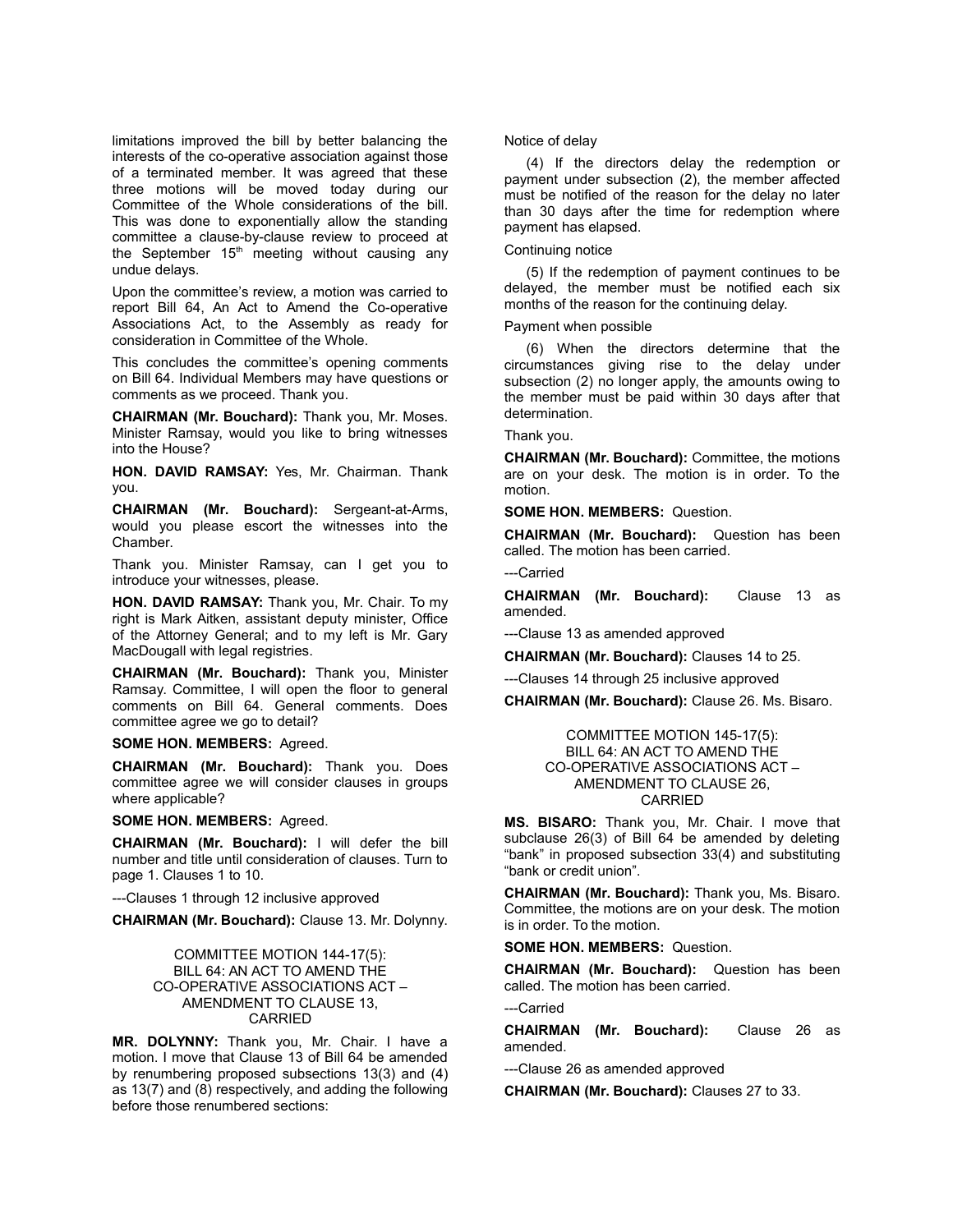#### ---Clauses 27 through 33 inclusive approved

**CHAIRMAN (Mr. Bouchard):** Clause 34. Mr. Yakeleya.

# COMMITTEE MOTION 146-17(5): BILL 64: AN ACT TO AMEND THE CO-OPERATIVE ASSOCIATIONS ACT - AMENDMENT TO CLAUSE 23, CARRIED

**MR. YAKELEYA:** Thank you, Mr. Chair. I move that subclause 34(3) of Bill 64 be deleted and the following substituted:

(3) Subsection 42(6) is amended by striking out "\$100" and substituting "\$500".

**CHAIRMAN (Mr. Bouchard):** Thank you, Mr. Yakeleya. Committee, the motions are on your desk. The motion is in order. To the motion.

**SOME HON. MEMBERS:** Question.

**CHAIRMAN (Mr. Bouchard):** Question has been called. The motion is carried.

---Carried

**CHAIRMAN (Mr. Bouchard):** Clause 34 as amended.

---Clause 34 as amended approved

**CHAIRMAN (Mr. Bouchard):** Clauses 35 to 43.

---Clauses 35 through 43 inclusive approved

**CHAIRMAN (Mr. Bouchard):** To the bill as a whole as amended.

**SOME HON. MEMBERS:** Agreed.

**CHAIRMAN (Mr. Bouchard):** Does committee agree that Bill 64, An Act to Amend the Co-operatives Associations Act, is now ready for third reading as amended and reprinted?

# **SOME HON. MEMBERS:** Agreed.

**CHAIRMAN (Mr. Bouchard):** Bill 64 is now deemed ready for third reading as amended and printed. Does committee agree this is the conclusion of Bill 64?

**SOME HON. MEMBERS:** Agreed.

**CHAIRMAN (Mr. Bouchard):** Minister Ramsay.

**HON. DAVID RAMSAY:** Thank you, Mr. Chair. We are losing employees to retirement at the Department of Justice and I also wanted to wish Mr. MacDougall well on his retirement. He has had a long and dedicated service to the government and to the people of the Northwest Territories. I know he put a lot of work into Bill 64, so I wanted to thank him and wish him well.

---Applause

**CHAIRMAN (Mr. Bouchard):** Thank you, Mr. MacDougall, for your years of service, and good luck in the future.

Sergeant-at-Arms, please escort the witnesses out of the Chamber.

**MR. CHAIRMAN (Mr. Dolynny):** Thank you, committee. We are going to carry on with House business. We're going to go to Bill 69. With that, we'll go to the Member responsible to introduce the bill. Mr. Bouchard.

**MR. BOUCHARD:** Thank you, Mr. Chair. The Legislative Assembly and Executive Council Act sets the rules for how we do business as MLAs, Cabinet and committees. At the end of each Assembly, we normally draft a bill to make various changes that are required and came to light during the previous four years.

The most important provision in this bill is a trigger clause that automatically changes the date of the General Election in the Northwest Territories from the first Monday in October to the third Monday in November in years where the campaign period for a federal election will overlap with that in the Northwest Territories.

The act makes several other housecleaning amendments to the bill. Some of these are consistent with recent changes to the NWT Act. Other minor amendments clarify existing practices.

I would be happy to respond to any questions the committee may have.

**CHAIRMAN (Mr. Dolynny):** Thank you, Mr. Bouchard. Do you have witnesses you would like to bring into the House?

**MR. BOUCHARD:** (inaudible)

**CHAIRMAN (Mr. Dolynny):** Thank you, Mr. Bouchard. Does committee agree?

**SOME HON. MEMBERS:** Agreed.

**CHAIRMAN (Mr. Dolynny):** Sergeant-at-Arms, if you could please escort the witnesses in.

Mr. Bouchard, if you'd be kind enough to introduce your witnesses to the House.

**MR. BOUCHARD:** Thank you, Mr. Chair. To my right I have Tim Mercer, Clerk of the Legislative Assembly. To my left I have the director of legislation division, Ms. Kelly McLaughlin.

**CHAIRMAN (Mr. Dolynny):** Thank you, Mr. Bouchard. Ms. McLaughlin, Mr. Mercer, welcome back to the House.

Committee, Bill 69, we're going to open up to general comments. Is committee prepared to go to detail?

#### **SOME HON. MEMBERS:** Agreed.

**CHAIRMAN (Mr. Dolynny):** Thank you, committee. If it's committee's wish, I'd like to do that in groups of five. Is committee okay with that?

#### **SOME HON. MEMBERS:** Agreed.

**CHAIRMAN (Mr. Dolynny):** Thank you, committee. We'll defer bill and the title until we're complete. Clauses 1 to 5.

---Clauses 1 through 19 inclusive approved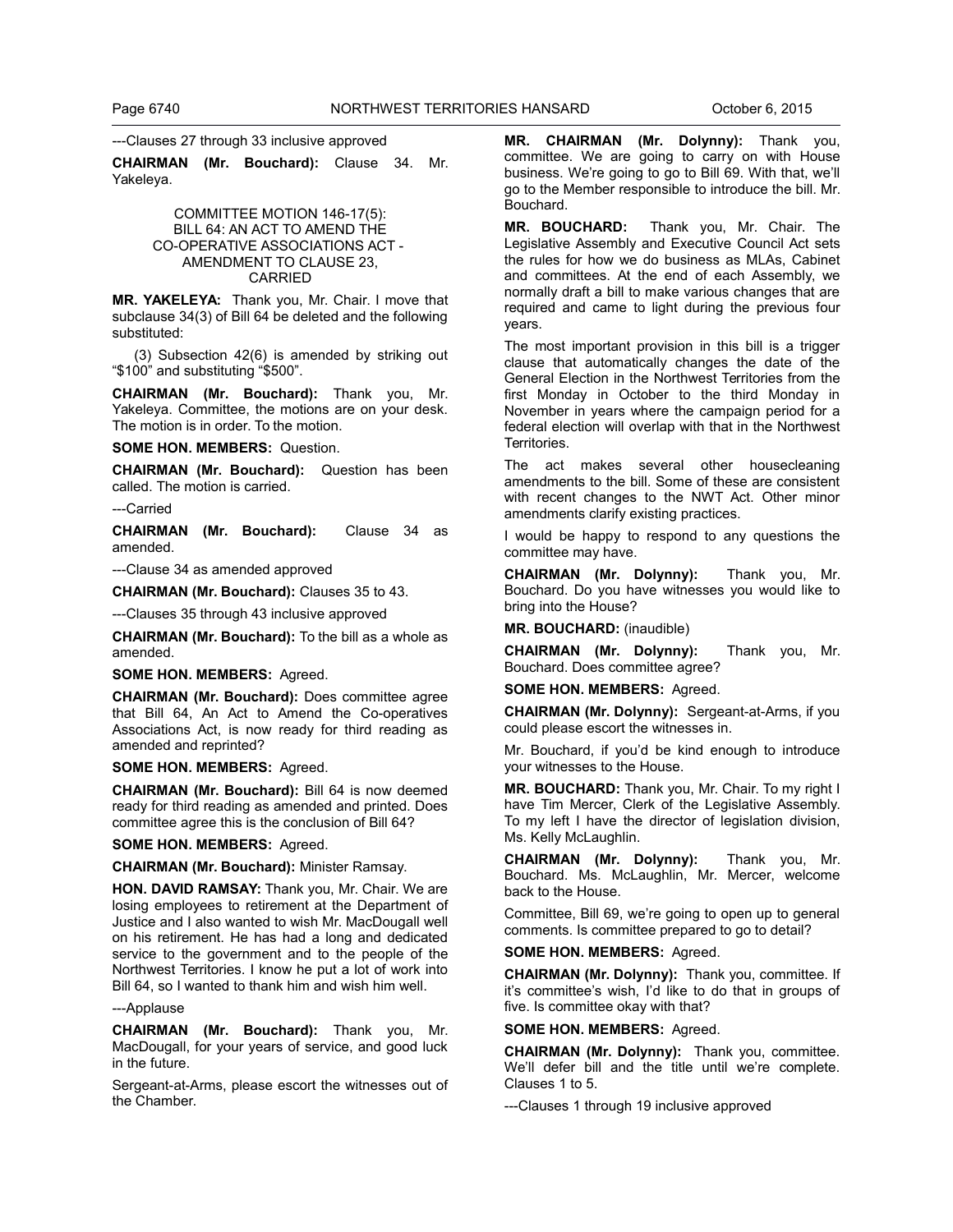**CHAIRMAN (Mr. Dolynny):** The bill as a whole.

**SOME HON. MEMBERS:** Agreed.

**CHAIRMAN (Mr. Dolynny):** Does committee agree that Bill 69, An Act to Amend the Legislative Assembly and Executive Council Act, No. 2, is ready for third reading?

# **SOME HON. MEMBERS:** Agreed.

**CHAIRMAN (Mr. Dolynny):** Thank you, committee. Thank you, Mr. Bouchard, Ms. McLaughlin and Mr. Mercer for joining us.

Sergeant-at-Arms, if you can please escort the witnesses out of the Chamber.

Continuing on with Committee of the Whole business, we're going to turn our attention now to Bill 45. With that, we'll turn it over to the Minister who is responsible for the bill. Mr. Lafferty.

**HON. JACKSON LAFFERTY:** Mahsi, Mr. Chair. I'm pleased to introduce Bill 45, An Act to Amend the Workers' Compensation Act.

Bill 45 proposes to amend the Workers' Compensation Act to add five additional forms of cancer that have been identified as occupational diseases for firefighters.

A firefighter is defined in Section 14.1(1) of the act as workers who fight fires full time, part time, or volunteer members of fire departments and do not exclusively fight forest fires are recognized in the act as occupational special risk, occupational diseases, resulting from complex chemical combinations involved in fighting urban fires.

Those diseases are defined in Section 14.1 as listed diseases. The exposure minimums or minimum period of employment for various occupational diseases are then set out in Firefighters' Presumption Regulations in the schedule.

On the passage and coming into force of this bill, we intend to enact amendments to the firefighters presumption regulations to add minimum periods of employment for the proposed additional forms of cancer listed in this bill.

Following up on the comments by some members of the Standing Committee on Economic Development and Infrastructure, I am pleased to report that members of the Workers' Safety and Compensation Commission are in contact with a representative of the Department of Environment and Natural Resources to determine if that department recognizes any special risk to forest firefighters.

I can assure this committee that if this is the case, we will seek a legislation solution to recognize such occupational risk.

I am pleased to report that the proposed legislation is supported by the International Association of Firefighters in Canada and locally by the Yellowknife Firefighters' Association.

I am pleased to answer any questions the Members may have regarding Bill 45.

**CHAIRMAN (Mr. Dolynny):** Thank you, Minister Lafferty. At this time we'll turn our attention over to the chairman of the standing committee which reviewed the bill for comments. Mr. Hawkins.

**MR. HAWKINS:** Thank you, Mr. Chairman. The Standing Committee on Economic Development and Infrastructure held its public review of Bill 45, An Act to Amend the Workers' Compensation Act, on September 17, 2015. The committee thanks the Minister and his staff for presenting the bill.

Bill 45 amends the definition of listed diseases specific to firefighters to identify five additional forms of cancer. The committee initiated one amendment of the bill which was adopted during the public hearing with the Minister's concurrence. This amendment changes the coming into force clause of the bill to March 17, 2015, to coordinate with Nunavut's equivalent bill which was enacted in March 2015.

Following the clause-by-clause review, a motion was carried to report Bill 45 to the Assembly as ready for consideration in Committee of the Whole as amended and reprinted.

This concludes the committee's general comments on Bill 45. Individual Members may have additional questions and comments as we proceed.

**CHAIRMAN (Mr. Dolynny):** Thank you, Mr. Hawkins. We'll turn our attention now to Minister Lafferty to see if he has witnesses he would like to bring in.

**HON. JACKSON LAFFERTY:** Yes, I do, Mr. Chair.

**CHAIRMAN (Mr. Dolynny):** Thank you, Minister Lafferty. Does committee agree?

**SOME HON. MEMBERS:** Agreed.

**CHAIRMAN (Mr. Dolynny):** Sergeant-at-Arms, if you could please escort the witnesses in.

Minister Lafferty, if you'd be kind enough to introduce your witnesses to the House.

**HON. JACKSON LAFFERTY:** Mahsi, Mr. Chair. To my left we have Mr. Dave Grundy. He's the president and CEO of the Workers' Safety and Compensation Commission, and Ms. Emerald Murphy, legal counsel, to my right.

**CHAIRMAN (Mr. Dolynny):** Thank you, Minister Lafferty. Ms. Murphy, Mr. Grundy, welcome back to the House.

Committee, again, we're on Bill 45. We're going to open it up to general comments. Mr. Bromley.

**MR. BROMLEY:** Thank you, Mr. Chair. I want to thank you for bringing this to our attention, and I want to thank the workers' compensation and safety organization plus the Minister and our Justice staff for the quick work on putting this bill together. I'll leave it at that.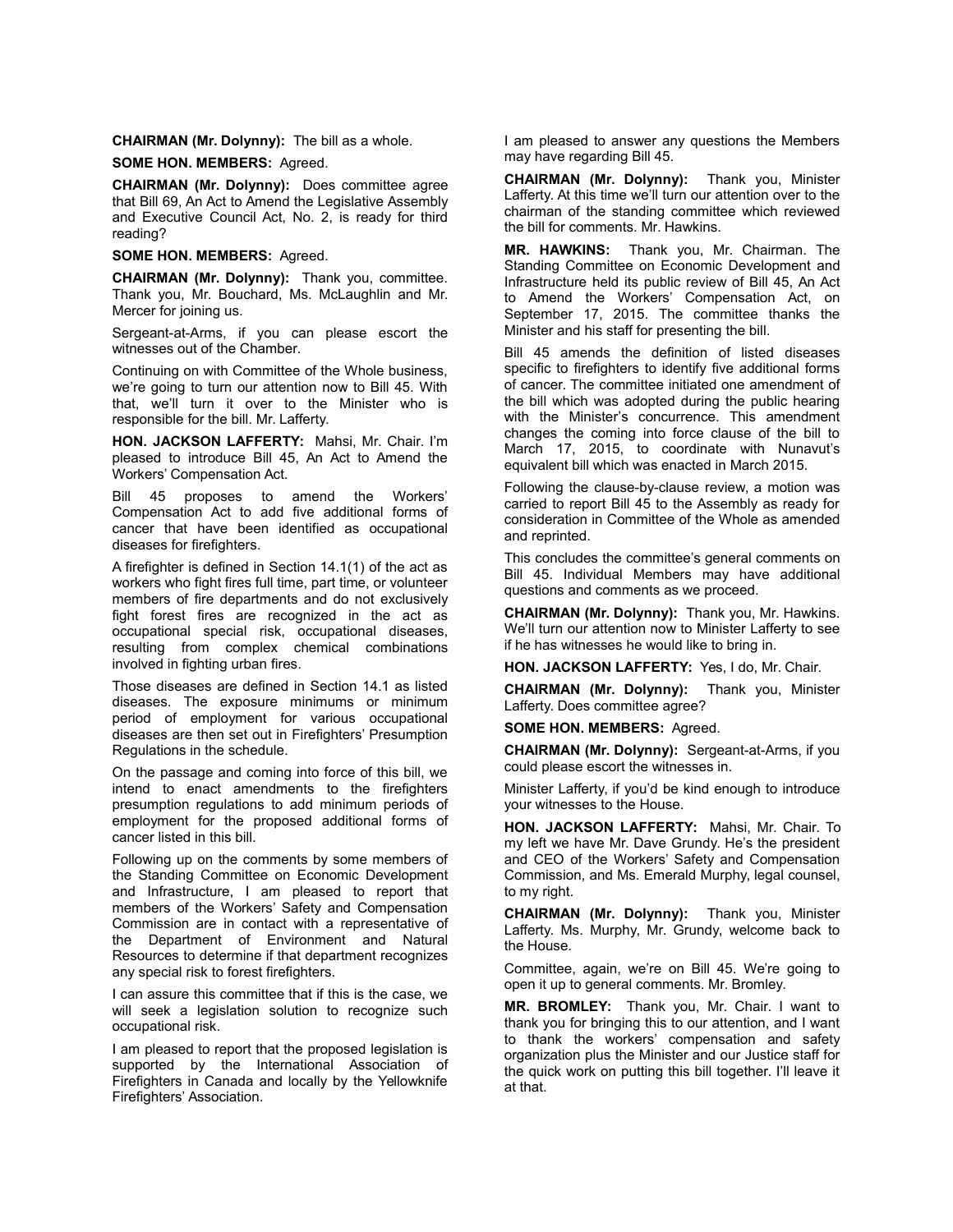**CHAIRMAN (Mr. Dolynny):** Thank you, Mr. Bromley. Mr. Hawkins.

**MR. HAWKINS:** Thanks, Mr. Chair. I just want to use the occasion to ask a similar question I posed to the Minister and certainly the department on the list of diseases that I used in committee. During Committee of the Whole I had asked and I thought it would be important to put it on the official record as well as how comprehensive or updated is this new changing to our listing of diseases for the workers' compensation to cover for full-time firefighters? I do have another couple of quick questions, but we'll start with that particular one. The reason I ask now as I asked then was to ensure that we're fully up to date with the most current sort of knowledge or understanding of the challenges that the organization, the WSCC, may face, as well as the challenges and impacts that firefighters may be facing in the perceived reasonable future.

**CHAIRMAN (Mr. Dolynny):** Thank you, Mr. Hawkins. Minister Lafferty.

**HON. JACKSON LAFFERTY:** Mahsi, Mr. Chair. We want it to be comparable to other provincial and territorial jurisdictions across Canada. We are covering the majority of diseases throughout Canada. We want to be compatible to other jurisdictions and part of the reason why, obviously, we brought forward our discussion with ENR, as I stated in my statement, is due to a fact that committee members want for us to explore further with that department to recognize forest firefighters and why they're excluded or they should be included. So, those are discussions that we've been having and if we need to make changes, we will be making those changes. Mahsi.

**MR. HAWKINS:** I thank the Minister for that answer. Were there any requested issues, such as disease, ailments, asked for by the firefighters that did not make the final cut of the lists of amendments proposed by the department? Thank you.

**HON. JACKSON LAFFERTY:** Those diseases that were identified, five categories, have been highlighted by the firefighters and they have been included into legislation and we haven't excluded any of the diseases otherwise highlighted. Mahsi.

**MR. HAWKINS:** The last question I have is, obviously, it was a collective push, certainly by the Yellowknife firefighters and the Association of Firefighters of Canada and certainly they worked, well, obviously with WSCC in order to get this on the government's agenda in order to make the amendments. My question would be when we were initially approached by this initiative. I'm just trying to get a sense of how well things worked and rolled out in the sense from the original contact we can do this and the amendment we have before us today. I'm just trying to get a sense of how responsive the WSCC had been to the particular issues presented by the firefighters. Thank you.

**HON. JACKSON LAFFERTY:** The first discussion was in March, and as a result, we've been in contact, and also vice versa, with the Manitoba Board, so the discussion took place from there. We wanted to expedite the process, so we involved firefighters to get their perspective as well. If I've missed out on the key topics or detail, I can get Mr. Grundy to elaborate more.

**CHAIRMAN (Mr. Dolynny):** Thank you, Minister Lafferty. Mr. Grundy.

**MR. GRUNDY:** Thank you, Mr. Chair. We initiated this based on, as the Minister said, the Manitoba board which contacted us and they were supportive of other boards taking the firefighters' cases on. We had initial discussions with them. We then looked at the firefighters' cases. We held a meeting here in Yellowknife with the International Firefighters' Association and the local firefighters' association and were able to agree 100 percent on what needed to be added and we are consistent with the rest of the country and they were very pleased with the cancers that are involved. As the science gets better, if there are other cancers that are identified, certainly then they would be added as well.

**CHAIRMAN (Mr. Dolynny):** Thank you, Mr. Grundy. Mr. Hawkins.

**MR. HAWKINS:** Thank you, Mr. Chairman. It's unusual to hear a criticism of timing in this regard, but that was pretty fast. It doesn't usually work that fast. Maybe more for me, as opposed to the public, but that said, it would probably help the public as well. Why so fast? It's unusual to have an amendment brought forward so quickly. Was it because it's a trend across Canada or is it because it was something you had been eyeing before or something else that came into play? I mean, to be honest, it's quite remarkable to have something proposed in March, unless it's the gravest emergency that we have to make some quick and swift changes to, so maybe someone can highlight that. Because, like I said, it's extremely unusual for us to move this quickly. Thank you.

**CHAIRMAN (Mr. Dolynny):** Thank you, Mr. Hawkins. Mr. Lafferty.

**HON. JACKSON LAFFERTY:** Mahsi, Mr. Chair. When we first heard it in March, and obviously there was a request from firefighters that this is an urgent matter that we need to deal with immediately, we listened to the firefighters. Due to the urgency of the situation, we fast-tracked it and here we are today, making those changes, adding five categories of diseases. Mr. Chair, mahsi.

**CHAIRMAN (Mr. Dolynny):** Thank you, Mr. Lafferty. Mr. Hawkins.

**MR. HAWKINS:** Thank you, Mr. Chairman. I guess the last area was concerned about timing and, again, like I say, I'm not criticizing how fast it is, it's just exceptionally unusual how swiftly it moved. Was there any particular liability issues on why it had to move so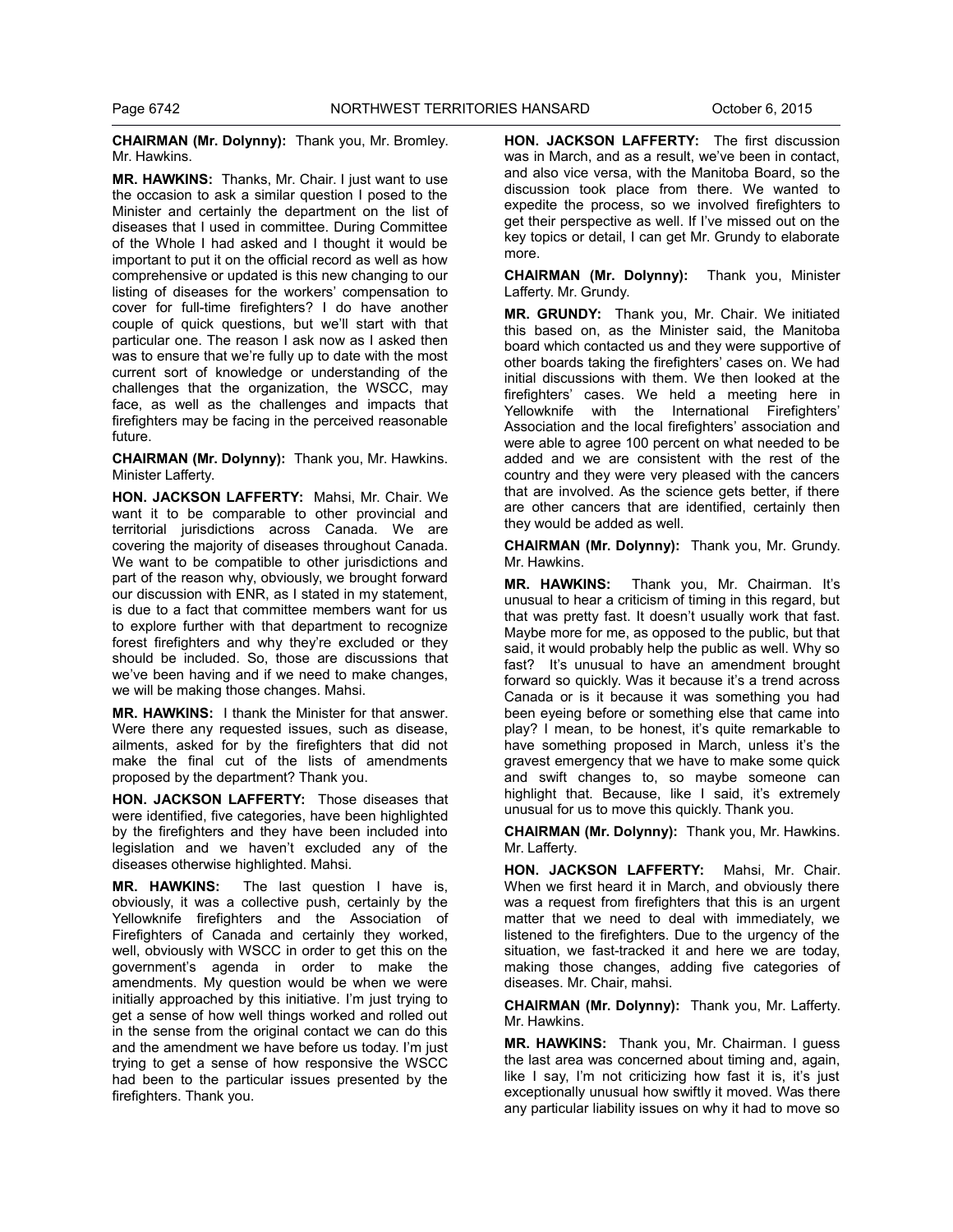quickly? Was there a legal movement swell elsewhere across Canada or some type of mechanisms of a similar nature? Again, I just find it extremely pleasing but unusual that it moved so quickly. To hear the firefighters route an important issue is not to downplay the importance of the issue or certainly the organization. I hear all the time how things are critical and important, but it's like a millstone wrapped around its neck; it just drags and moves and time goes by. So, I'm just trying to understand now any type of legal pressure or liability pressure, groundswell of some type of organization that change in the paradigm for this. Thank you.

**CHAIRMAN (Mr. Dolynny):** Thank you, Mr. Hawkins. We'll go to Mr. Grundy.

**MR. GRUNDY:** Thank you Mr. Chair. There was no pressure put on our board to do this. There was encouragement from the Manitoba board, who actually was the first board to deal with this because the International Firefighters' Association is out of that area. So, they certainly encouraged all the boards of the country to take up that and add those cancers on.

As for liabilities to the organization, we were also, at the same time, looking at our latent occupational disease liabilities which we had to add on to our bottom line from a financial accounting perspective. So, it made total sense that it would all fall in line once we got that, and it did move very quickly and they were very happy with the way it's unfolding.

**MR. HAWKINS:** I am pretty confident this will be my last question, which is the underlying cost of this situation. I've been around for some time and I've yet to hear an employer say how they enjoy paying WSCC premiums and they always say they pay too much. Whether that's true or not is not necessarily for me to say; the actuary folks make those types of decisions. They have a science behind it. Again, I'm not in the right position to say agree or whatnot. I just find it confusing and let them deal with that.

That said, I'm curious on the change and that projected cost. What is the big change right now, because obviously you can't be adding more coverage without adding a financial component to it. So, the main question really is built around how much is changing in a sense of the rates? How does this financially change the industry? Do we foresee – and I'm hopeful, but first knock on wood – that we don't get a call upon this, but what type of liability does WSCC foresee in this particular problem going forward? I think you kind of understand where I'm going so I'll leave it to you, and that's really my last area, is how much this is going to cost those who pay and certainly what does the system expect to be considered normal.

**MR. GRUNDY:** There's a cost. What happened, the change in the accounting procedures, we were advised by the Auditor General that we had to look after, we had to actually book our latent occupational diseases now. That is, like, from 50 to 60 years ago to

the miners that may have come in contact with asbestos and things like that. This was the last year we had to get that done. Fortunately, we are in a healthy position financially, and by adding all the latent occupational diseases on, plus the firefighters, that was a total cost to the system of \$25.8 million. Now, we're confident that that's on the books now and will remain there. The firefighters were actually about a \$3 million addition to the \$25 million. So, our actuaries are confident that we are not going to have to add any more money to it. This did not affect the rates at all and it won't affect the rates unless we become in a compromised position for funding, which I don't anticipate is going to happen. From an employer point of view, it didn't affect the rates and now we have everybody covered.

**CHAIRMAN (Mr. Dolynny):** Thank you, Mr. Grundy. General comments. Is committee prepared to go clause by clause?

**SOME HON. MEMBERS:** Agreed.

**CHAIRMAN (Mr. Dolynny):** Thank you, committee. Committee, I would turn your attention to the bill. The bill is only three clauses. We'll defer the bill title until the end. So, clause 1.

---Clauses 1 through 3 inclusive approved

**CHAIRMAN (Mr. Dolynny):** The bill as a whole.

**SOME HON. MEMBERS:** Agreed.

**CHAIRMAN (Mr. Dolynny):** Does committee agree that Bill 45, An Act to Amend the Workers' Compensation Act, is ready for third reading?

# **SOME HON. MEMBERS:** Agreed.

**CHAIRMAN (Mr. Dolynny):** Thank you, committee. I'd like to thank Minister Lafferty, Mr. Grundy and Ms. Murphy. Thank you for joining us this evening. If I can get the Sergeant-at-Arms to please escort the witnesses out of the House, please.

Committee, continuing on with our duties for this evening, we're going to turn our attention to Bill 49, An Act to Amend the Deh Cho Bridge Act. With that, we'll turn it over to the Minister responsible. Mr. Beaulieu.

**HON. TOM BEAULIEU:** Thank you, Mr. Chairman. I'm pleased to introduce the proposed amendments in this bill, which will help facilitate the daily administration and operation of the bridge near Fort Providence, the Deh Cho Bridge, and improve upon the enforcement of the Deh Cho Bridge Act and the regulations.

After two years of operating the bridge, the department has identified areas to improve and expand upon inspection and investigation authorities held by our highway transport officers. These proposed amendments will give our HTOs the authority to adequately enforce the act, regulations and bridge tolling system. This bill will also clarify circumstances under which drivers and owners of motor vehicles are liable for non-payment of bridge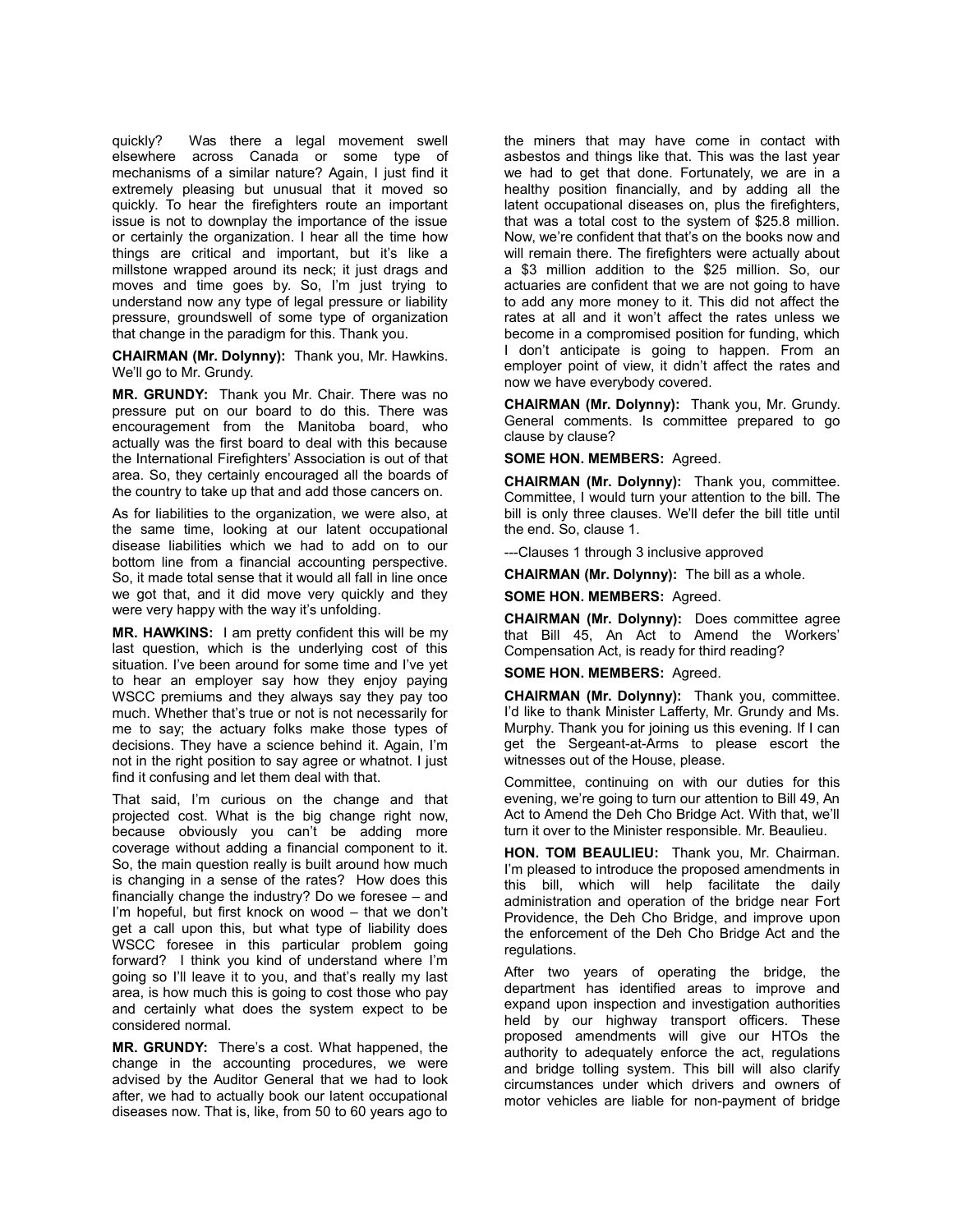toll fees. It will allow the admissibility of evidence for official documents for the toll evasion prosecution, such as photographs captured by cameras mounted on the bridge gantry. This will assist our HTOs to purse toll evasion prosecutions and will reduce court time and costs.

Rather than tabling a special report regarding the collection of bridge tolls, annual reporting requirements are proposed to be included in the department's main estimates. This will eliminate the duplication of effort and make the department's reporting requirements more efficient.

This amendment also reflects that a concession agreement for the Deh Cho Bridge is no longer in place. To improve consistency among the To improve consistency among the department's acts and regulations, the department is proposing to remove the 90-day consultation process for any significant changes to the Deh Cho Bridge regulations. As a concession agreement is no longer in place, the regulation and bridge tolls will be administered like any other regulation or fees administered by the department.

Finally, many changes will be made to the Deh Cho Bridge Act to promote consistency with the Motor Vehicles Act. Together the amendments advance our continuing goal towards a more efficient and effective government. I look forward to discussing the bill with you in detail today. Thank you.

**CHAIRMAN (Mr. Dolynny):** Thank you, Minister Beaulieu. At this time, committee, we'll turn our attention to the chairman of the Standing Committee on Economic Development for comments on the bill. Mr. Hawkins.

**MR. HAWKINS:** Thank you, Mr. Chairman. The Standing Committee on Economic Development and Infrastructure held its public review on Bill 49, An Act to Amend the Deh Cho Bridge Act, on September 16, 2015. Bill 49 amends the Deh Cho Bridge Act to streamline rules and requirements currently present in the act, clarifying enforcement powers and reducing red tape.

The committee is satisfied that the legal and fiscal responsibilities of the GNWT are satisfied by including toll reporting under the main estimates, in compliance with the Financial Administration Act.

Members were pleased that tolling revenue will continue to be clearly identified within the public accounts. Similarly, Members recognize that toll adjustments, according to the Consumer Price Index, CPI, will be undertaken in keeping with the GNWTwide direction of the Financial Management Board.

Nevertheless, Members expect that the GNWT will continue to engage residents respecting any and all changes to the management of the Deh Cho Bridge.

Finally, while the committee agrees with the department that tolling enforcement is a matter of fairness, Members also wish to express their concern

respecting individuals crossing the bridge for nonbusiness purposes, but who may be tolled due to their classification of licence plate and or vehicle's weight. Following the clause-by-clause review, a motion was carried to report Bill 49 to the Assembly as ready for consideration in Committee of the Whole.

This concludes the committee's general comments on Bill 49. Individual Members may have additional questions or comments as we proceed. Thank you, Mr. Chairman.

**CHAIRMAN (Mr. Dolynny):** Thank you, Mr. Hawkins. We'll now turn our attention to the Minister if he has witnesses to bring in the House. Minister Beaulieu.

**HON. TOM BEAULIEU:** Thank you, Mr. Chairman. Yes, I do.

**CHAIRMAN (Mr. Dolynny):** Thank you, Minister. Does committee agree?

**SOME HON. MEMBERS:** Agreed.

**CHAIRMAN (Mr. Dolynny):** Thank you, committee. Sergeant-at-Arms, if you could please escort the witnesses into the House. Minister Beaulieu, if you'll be kind enough to introduce your witnesses to the Chamber.

**HON. TOM BEAULIEU:** Thank you, Mr. Chairman. To my immediate right is Russell Neudorf, deputy minister of Transportation. To my far right, Steve Loutitt, director of road licensing and safety, Department of Transportation. To my left, Cherie Jarock, legislation division, Department of Justice.

**CHAIRMAN (Mr. Dolynny):** Thank you, Minister Beaulieu. Ms. Jarock, Mr. Neudorf, Mr. Loutitt, welcome to the House this evening folks. Okay, committee, we're on Bill 49. We're going to open up to general comments. General comments. Is committee prepared to go clause-by-clause?

**SOME HON. MEMBERS:** Agreed.

**CHAIRMAN (Mr. Dolynny):** Thank you, committee. Committee, there are only five clauses to this bill, so we're going to do one at a time. Clause 1.

---Clauses 1 through 5 inclusive approved

**CHAIRMAN (Mr. Dolynny):** To the bill as a whole.

**SOME HON. MEMBERS:** Agreed.

**CHAIRMAN (Mr. Dolynny):** Does committee agree that Bill 49, An Act to Amend the Deh Cho Bridge Act, is ready for third reading?

**SOME HON. MEMBERS:** Agreed.

**CHAIRMAN (Mr. Dolynny):** Okay, committee. Bill 49 is now ready for third reading. Thank you, committee. I'd like to thank Minister Beaulieu this evening here and I'd like to thank Mr. Loutitt, Mr. Neudorf and Ms. Jarock for joining us this evening. Sergeant-at-Arms, if you could please escort the witnesses out of the Chamber.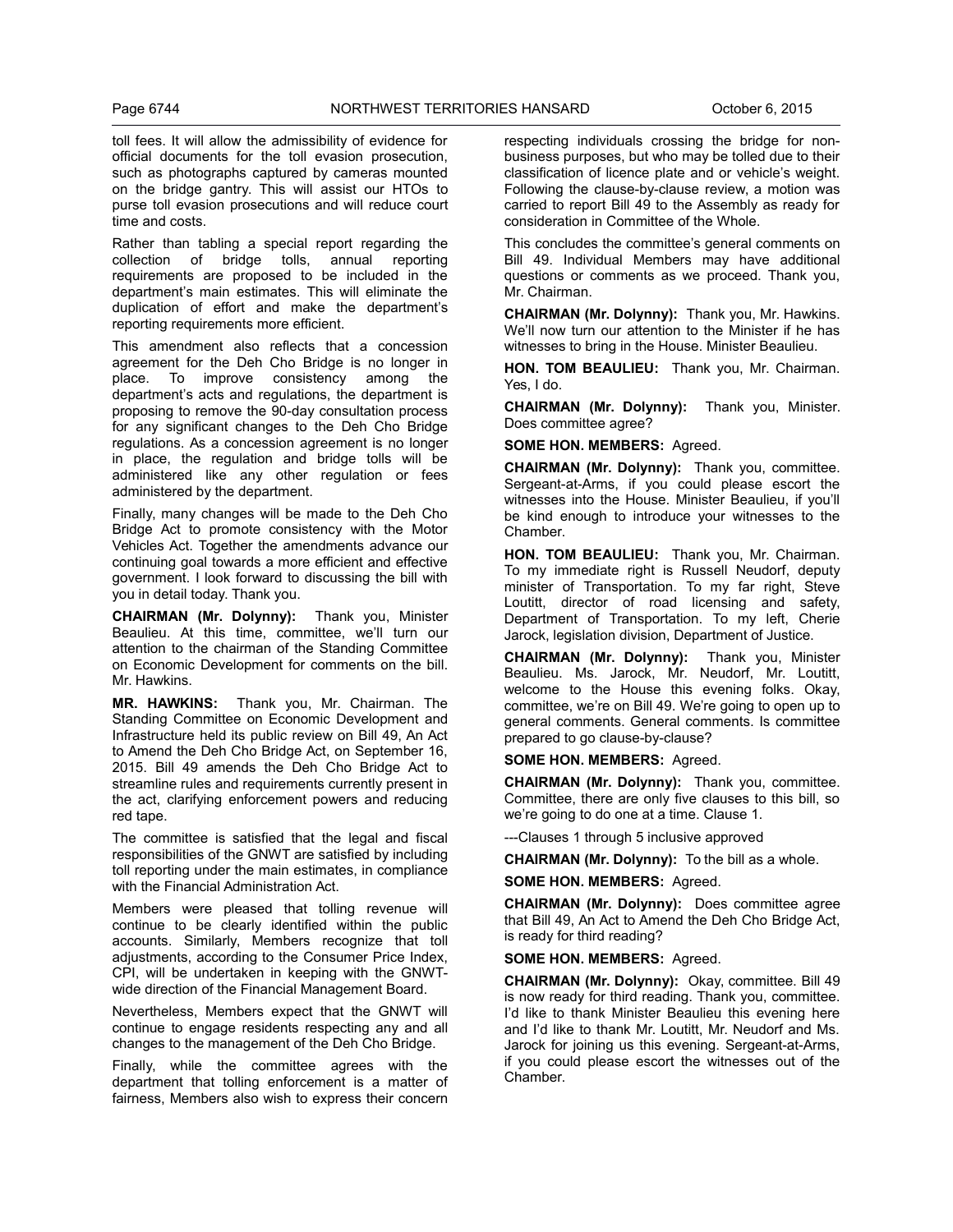Committee, we're going to continue on with our committee business here, Bill 60, An Act to Amend the Motor Vehicles Act, No. 2. With that, I'll turn it over to the Minister responsible. Minister Beaulieu.

**HON. TOM BEAULIEU:** Thank you, Mr. Chairman. The Department of Transportation has identified a number of required amendments to the Motor Vehicles Act that will increase highway safety and enable the department to implement new initiatives. Bill 60 addresses five general areas of amendment.

Validation stickers are now being completely phased out due to the introduction of online services in 2014. Validation stickers are no longer needed as clients can print their certificates of registration from the Internet. All references to validation stickers will be removed from the Motor Vehicles Act.

Abandoned and worthless vehicles across the Northwest Territories are an eyesore and have the potential to become public hazards. Proposed provisions in Bill 60 will allow the department to develop regulations to address this problem, including the processes and mechanisms to declare and dispose of abandoned vehicles.

In addition, the bill proposes to amend speeding offences such that penalties will be valued according to the driver's actual number of kilometres over the speed limit.

Distracted driving continues to be a problem across Canada, including here in the NWT. Stiffer penalties are needed to deter this dangerous driving behaviour. The department is proposing to introduce administrative licence suspensions for second, third and fourth distracted driving offences in a two-year period. The duration of these suspensions would be 24 hours, 7 days and 30 days respectively. These licence suspensions would be administered in addition to the \$322 fine.

The department is proposing a new offence for distracted driving in high foot traffic areas such as school zones and construction zones. The department would make the penalty for driving distracted in those zones higher than the current penalty for distracted driving. The term used in relation to distracted driving will also be defined.

Other amendments in the proposed bill provide for the clarification of processes in relation to drivers' medicals, such as driver medical reporting requirements. These proposed provisions clarify the registrar's authority and the responsibility of clerks in respect to medical fitness. Ensuring individuals are medically fit to drive is essential to public safety.

Finally, the proposed bill will improve readability and clarity of the Motor Vehicles Act; therefore, these amendments advance continue to improve road safety for all NWT residents and visitors to our territory. Thank you.

**CHAIRMAN (Mr. Dolynny):** Thank you, Mr. Beaulieu. At this time I will turn it over to the chairman of the Standing Committee on Economic Development for committee's comments on the bill. Mr. Hawkins.

**MR. HAWKINS:** Thank you, Mr. Chair. The Standing Committee on Economic Development and Infrastructure held its public review on Bill 60, An Act to Amend the Motor Vehicles Act, No. 2, on September 16, 2015.

Bill 60 amends the Motor Vehicles Act to eliminate references to validation stickers which are no longer used and enable the registrar to apply terms and conditions when reinstating a licence and to suspend or cancel a licence if medical examination requirements are not met, strengthen distracted driving legislation, establish unique offences for each kilometre by which a driver exceeds the maximum speed limit, create a new offence respecting parking in interference with the fighting of a fire, address the valuation and disposal of worthless vehicles, and address grammatical translation and reference errors.

One of the amendments proposed in Bill 60 would see speeding fines increase incrementally for each kilometre over the speed limit. During the public hearing, the committee expressed its concern that the proposed provision provided for drivers to be charged with multiple offenses. For example, 15 offenses for driving 15 kilometres above the speed limit; however, Members are confident of the department's assurance that the matter will be clarified in the regulations and look forward to such amendments.

The committee also welcomed amendments to respecting abandoned vehicles, a matter of continuing interest to residents and local businesses as well as the Members.

Finally, the committee wishes to briefly comment on the proposed amendments respecting distracted driving. Despite advances in legislation, enforcement and public awareness, both in the Northwest Territories and across Canada, distracted driving continues to claim lives and to be a cause of injury and damage to property. The committee commends the department's alternatives to this important road safety issue.

Members emphasized the need for consistent enforcement of the new rules also anticipate new educational initiatives. Following a clause-by-clause review, a motion was carried to report Bill 60 to the Assembly as ready for consideration in Committee of the Whole.

This concludes the committee's comments on Bill 60. Individual Members may have additional questions or comments as we proceed. Thank you.

**CHAIRMAN (Mr. Dolynny):** Thank you, Mr. Hawkins. I am going to turn it back to the Minister responsible if he has any witnesses to bring into the House. Mr. Beaulieu.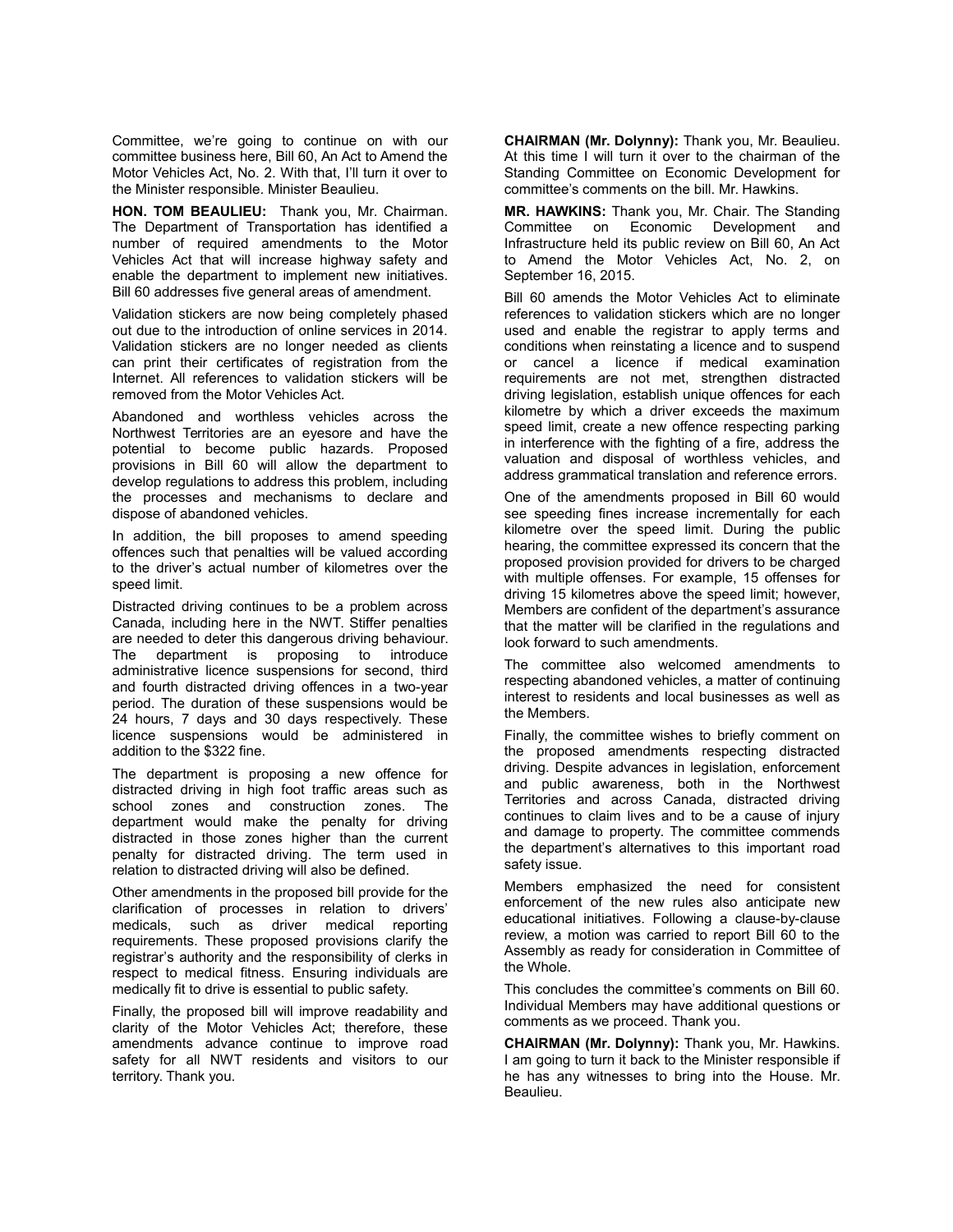**HON. TOM BEAULIEU:** Thank you, Mr. Chair. I do.

**CHAIRMAN (Mr. Dolynny):** Thank you, Minister. Does committee agree?

#### **SOME HON. MEMBERS:** Agreed.

**CHAIRMAN (Mr. Dolynny):** Thank you, committee. Sergeant-at-Arms, would you please escort the witnesses into the House.

Minister Beaulieu, if you could please introduce your witnesses to the Chamber.

**HON. TOM BEAULIEU:** Thank you, Mr. Chair. To my immediate right, Deputy Minister Russell Neudorf, Department of Transportation; to my far right, director of road licensing and safety, Mr. Steve Loutitt; and to my left, Ken Chutskoff, legislative counsel, Department of Justice.

**CHAIRMAN (Mr. Dolynny):** Thank you, Minister Beaulieu. Mr. Chutskoff, Mr. Neudorf and Mr. Loutitt, welcome back to the House.

Committee, again we are on Bill 60, An Act to Amend the Motor Vehicles Act. I will open up to general comments. Mr. Bouchard.

**MR. BOUCHARD:** Thank you, Mr. Chair. I would like to discuss some of the distracted driving enforcement and kinds of distracted driving. I know we are talking about increasing the penalties for driving distracted, if the Minister could even maybe just talk a little bit more about that. I think we are talking about even suspending licences for periods of time, how that would work as far as if you got pulled over with distracted driving and you are getting suspended for your licence, how you would basically get that vehicle back home. Some of the practical parts of the enforcement of distracted driving.

**CHAIRMAN (Mr. Dolynny):** Thank you, Mr. Bouchard. Minister Beaulieu.

**HON. TOM BEAULIEU:** Thank you, Mr. Chair. Within a two-year period, your second offence would be a 24-hour suspension. A third offense in that same period would be a seven-day suspension and a fourth offence would be a 30-day suspension. The individual, because they are not impaired, would be allowed to drive their vehicle home.

**MR. BOUCHARD:** Thank you. So, if you got pulled over with your second offence in two years, you are basically given a 24-hour suspension and the officer would tell you that you have to go home. I guess some of the questions I would have if that was me and I was in Yellowknife, obviously going home is a little shorter distance than someone driving back to Hay River. Would I have a day or two to get back home before I serve my 24-hour suspension or not? How does some of that practicality side of it work?

**HON. TOM BEAULIEU:** The suspension doesn't come into effect until 24 hours after the violation.

**MR. BOUCHARD:** I am just wondering: if it is like a demerit system, after you have done it for so long a period then it doesn't… If I get one every five years then the second one doesn't affect me after two years. Just like the demerits, it would come off the system, or can the Minister clarify that?

**HON. TOM BEAULIEU:** There are three demerits for each violation. Three demerit points and after two years, within the two-year period, if there are no additional demerits then it would come off the books.

**MR. BOUCHARD:** The Minister indicated in his opening remarks about school zones and construction zones. If it was my second offence and I was doing texting or distracted driving for the second time, would that be more than a 24-hour suspension or would it be bumped up to the three day suspension because I was in a school zone, for example?

**HON. TOM BEAULIEU:** The demerits would be the same; the suspension would be the same; the fine would be doubled from \$322 to \$644.

**MR. BOUCHARD:** I'm not disagreeable to this process. I think we need to take distracted driving out of the hands of the drivers in the Northwest Territories. My question to the department is how do we expect this to roll out and do we have a campaign or an advertising campaign to go with this so that people understand and know that there is more severity to the program than we currently have? I know we rolled it out when we doubled the fines. There was a bit of an advertising campaign and it got a little bit of play. Are we expecting that with this type of increase in the suspension area?

**CHAIRMAN (Mr. Dolynny):** Thank you, Mr. Bouchard. We'll go to Mr. Neudorf.

**MR. NEUDORF:** Thank you, Mr. Chair. We, of course, will take advantage of this opportunity to promote the dangers of distracted driving with this, assuming this legislation is passed today. We will work with law enforcement agencies to promote the new laws and then we will have a public awareness campaign as part of that as well.

We will continue with our other campaigns that we have as well. Some of those are national campaigns that we are part of and some of them are our own advertising. We'll just continue to generally promote the dangers of distracted driving.

**CHAIRMAN (Mr. Dolynny):** Thank you, Mr. Neudorf. Continuing on with general comments on Bill 60, I have Mr. Hawkins.

**MR. HAWKINS:** Thank you, Mr. Chairman. I would encourage the department to investigate certainly the right approach and certainly I would say contact someone who understands good communication when we consider an updated campaign on distracted driving.

One of the issues I notice with people is that they still tend to hold their phone in their hand, and really what I think is a bit of an issue here is people are misinterpreting, in some cases, probably a very small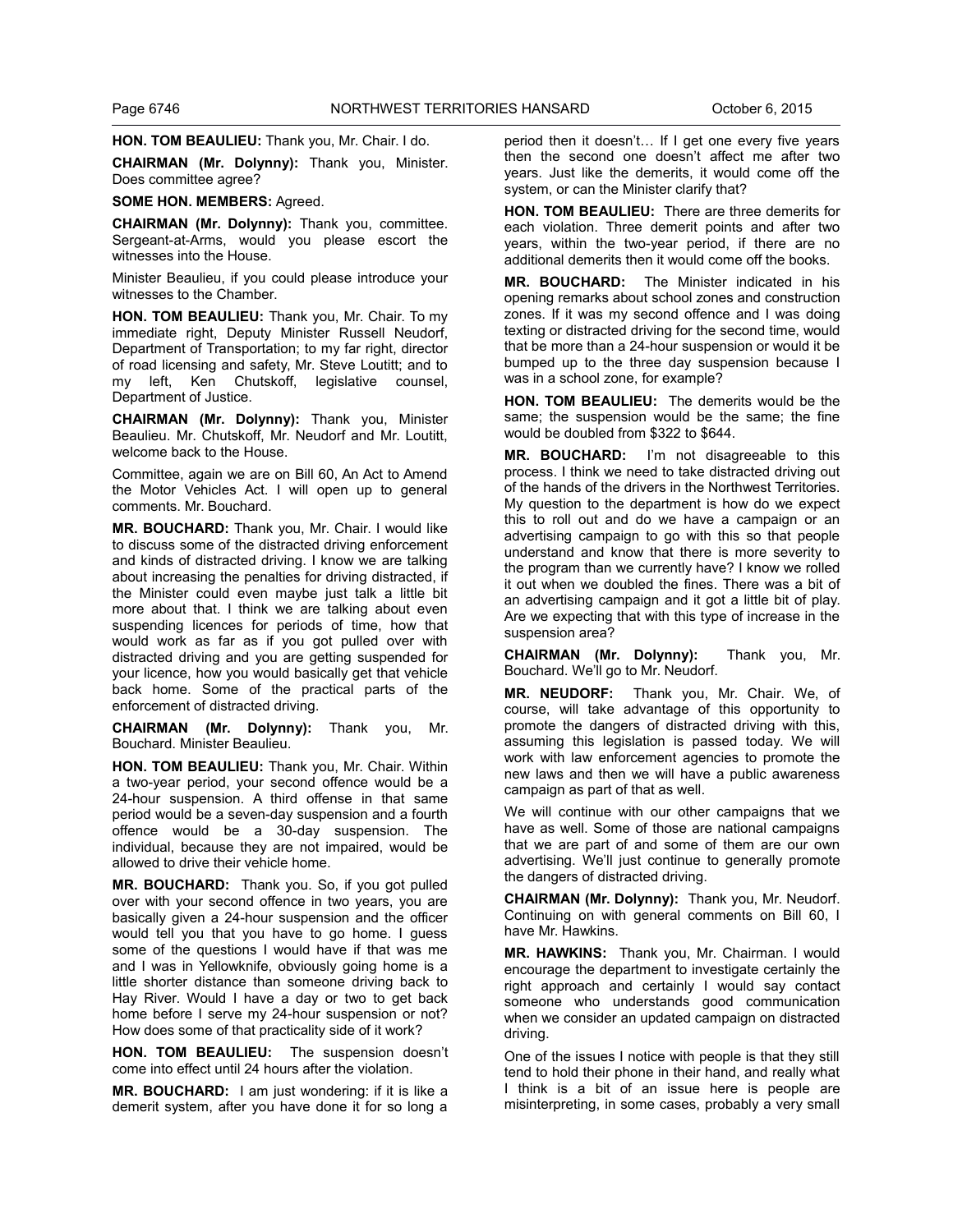percentage in all honesty, but misinterpreting what distracted driving really is.

Where people have learnt that using your cell phone is certainly holding it to your ear and talking on it normally while you're driving and you still see people doing that, but occasionally what you do, if not more often, I see people drive around and they're holding their cell phone in front of them while they're talking. I can only assume they have it on speaker phone as they're driving along and having it in front of them is best to describe it as maybe holding it in front of them in a manner that it's just above the steering wheel.

I think, really, what my suggestion would be to the department is to take these types of things into consideration and explaining and maybe through some type of advertisement on saying, well, this is what distracting is, the cell phone in your hand, type of thing, and helping folks understand that this doesn't change the argument that, well, I'm not holding it to your head now, it doesn't apply. There are a fair bit of things they need to consider that folks need to be updated and I think it could be a case of misinterpretation, the fact that they don't appreciate the complexity of it, or they don't appreciate how simple, really, that message is, which is once you have the cell phone in your hand you now fall under the umbrella of distracted driving.

I just wanted to provide some thoughts on that.

**CHAIRMAN (Mr. Dolynny):** Thank you, Mr. Hawkins. Minister Beaulieu.

**HON. TOM BEAULIEU:** Thank you, Mr. Chairman. The department is proposing to define use, so use would be holding, operating or touching a restricted electronic device.

**MR. HAWKINS:** Well, I'm glad to hear that. It doesn't surprise me from our earlier discussions, of course, that we had heard that those types of things are issues. I think I remember reading or hearing about the case in the Yukon where you're arguing definition of what distracted driving is and what constitutes on the phone and definition on there, and that's kind of what I'm really getting at, is that it's great that we have a definition on the books but sometimes folks in practical sense don't view it that way. So really what I'm suggesting is I encourage them through a public awareness campaign of some sort to show folks what's right and not right. I'll wait for the Minister's comment and then I'll change subjects.

**HON. TOM BEAULIEU:** Those are good points. I thank the Member. We will take that into consideration when we're rolling out the new act.

**MR. HAWKINS:** Thank you for that, Minister. The other area that I have concern, although I have to admit it didn't necessarily garner committee support, but it still doesn't mean it doesn't matter to me even less, which is the fact that I'm not convinced that the way we are proposing to change the distracted driving offences is the right direction when it comes to how we suspend.

I think, in my opinion, we should increase the value of the demerits, and once you've reached the limit of your demerits because these offences have now become very steep, that alone by de facto suspends your licence rather than leaving it down to judgment calls and about suspending people within a certain amount of time and telling them to give, well, you can drive home, but we're going to pursue with paperwork.

I think we should let the process decide on its own. If someone is caught, I think the demerit process is you lose three demerits if you're fined under the distracted driving, and I believe, if memory serves, you get a total of 15. If that's not 100 percent correct, it doesn't really matter, because the point I'm making is I suggest we bump it up quite a bit, because a couple fines and all of a sudden you now have to appear before a judge and explain your behaviour and why you cannot comply with the rules of the road. The way it's intended now is that, I think, after your second one all of sudden you've got some explaining to do, as they say. I look forward to how that types out in translation or in the Hansard tomorrow.

The point is that I hate the thought of the subjectivity into it. I really like the cut and dry. I know the department heard my grievance in committee that day we had had the hearing, and I know that the likelihood of that being all of a sudden, miraculously, hey, wait a minute, we should change. That isn't going to happen. I'm probably expecting a unicorn sooner to run through the Assembly any moment now and that ain't gonna happen. I just wish it was different, and in my opinion I think it's become more of an administrative issue, that it's more of a headache as opposed to the way I've suggested that it just be attached to increase.

The other thing is, in my opinion, if distracted driving really matters that much, and it does, as we've seen all the research and we hear more and more about people who can't comply, and we hear about the dangers and the type of behaviours and nightmares that it leads to, then maybe we should have the demerit points that reflects that social change.

**HON. TOM BEAULIEU:** We proposed, in the bill, suspensions because suspension and demerits go well together. In the bill, a specific offence on distracted driving will net you a suspension plus demerit points. If an individual does have a fifth distracted driving charge in a two-year period, they will be suspended indefinitely. I think they would use all their demerit points. What I can do is maybe ask Russell or Steve to add to this.

**CHAIRMAN (Mr. Dolynny):** Thank you, Minister Beaulieu. We'll go to Mr. Neudorf.

**MR. NEUDORF:** Thank you, Mr. Chair. I appreciate the comments from the Member. There were a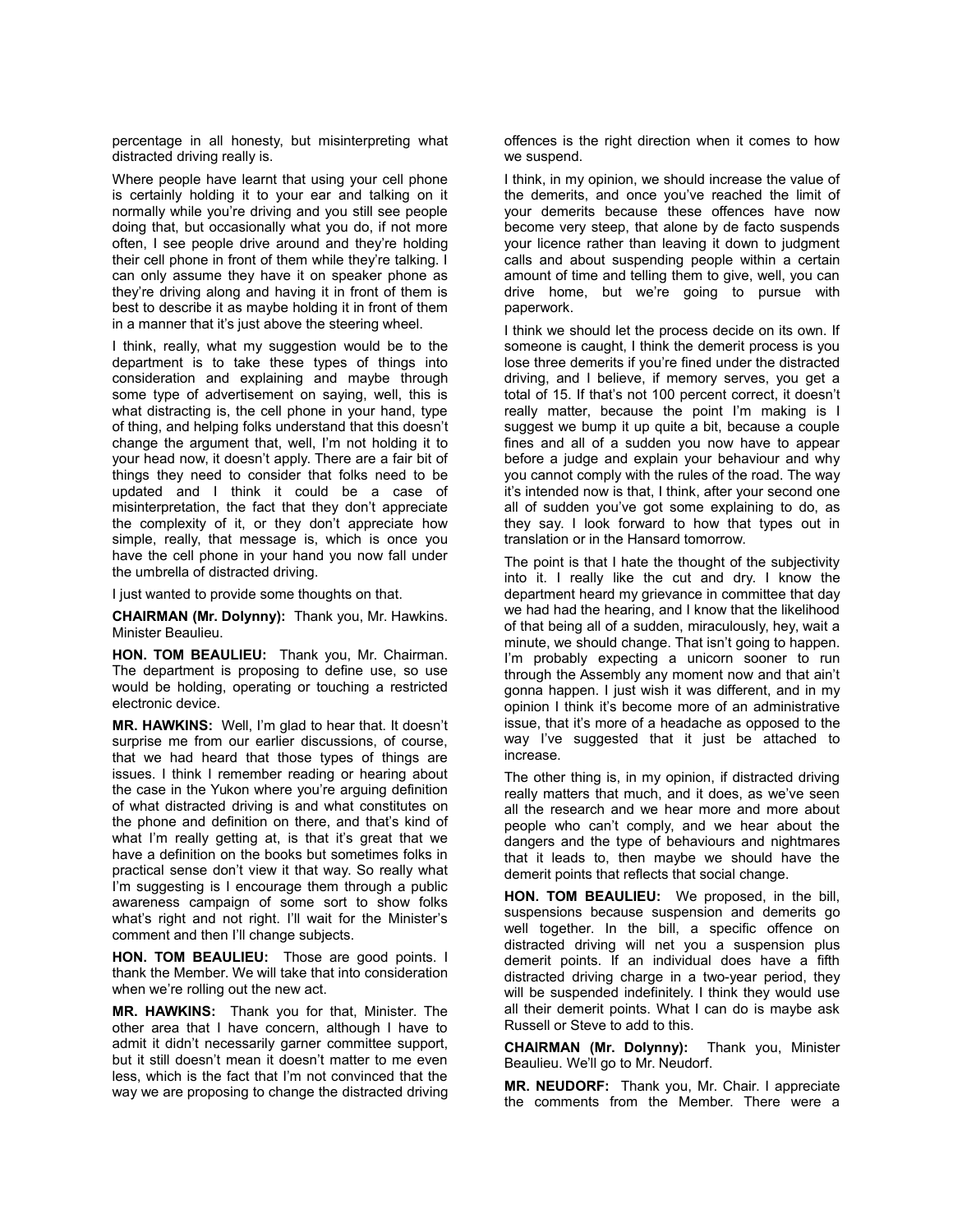number of different options and ideas that we looked at. We did look at all other Canadian provinces and into the US states and what they're doing to try to combat this problem, which rules are changing and becoming more strict, fines are increasing, suspensions, et cetera, and yet the problem still appears to be growing, so we need to be proactive to make sure that we address it as forcefully as we can.

We looked at all the different options and decided that a suspension would be the way to go for this. Working with law enforcement, we already do provide these types of suspensions related to drinking and driving, so it was appealing to the law enforcement community because they were aware of what's happening. We also like the fact that it's tied directly to the immediate conviction or the immediate problem of distracted driving, and it's not demerit points where you can get demerit points for speeding or for distracted driving or any number of things, and if you get too many then you have to get called in and go through a review. But we liked the fact that the suspension was directly related to the distracted driving offence.

**CHAIRMAN (Mr. Dolynny):** Thank you, Mr. Neudorf. Mr. Hawkins.

**MR. HAWKINS:** Thank you, Mr. Chairman. It`s not my intent to continue this all night, so I'll just be quick. I know there's no willingness on the department to make that change and we have to be very clear, distracted driving at the time is equal if not worse than drunk driving. I`m not a scientist and I`m not going to try to explain which one's worse, I'm just going to say equal, for safety's sake.

At the moment that particular individual stopped, the crime itself has been stopped, they're no longer impaired in the sense of mental impairment of driving has been taken away and I think that's probably some of the reasoning behind why they're allowed to drive home and park their car until their suspension type of thing or philosophy built behind it.

I pointed out the social ill or the nature of it is that there was a time that drunk driving was not, I'm not going to say it was okay, it didn't have the stigma it does have today. Distracted driving is the same way, it's just I'm not convinced the department sort of sees it through the demerit point process that it observes and waiting for someone to have five fines before they have to visit a judge to explain that they're driving in a manner that is just equal if not worse than drunk driving. I think my point is if the demerit points were increased, they'd be visiting them either after the second or third offence. So that's the only other thing.

The last comment I'll make very briefly because I see my time has run down, and it's not necessarily a question. I'm just glad we're giving the registrar some authorities to make some changes in regulations around abandoned vehicles. The only issue I'll raise there is that I've had people here who have had concerns about trying to repurpose, revitalize old

vehicles that have been written off, lost, found in the dump or whatnot, and for them to be able to reissue registration so they can put a little life back into a rebuilt old vehicle. The way I understood it was they would have that ability to do that. So that's the only other area of concern and I assume they'll want to reply, but unless it's earth shattering, I'd probably leave the Minister with the final comment. Thank you.

**CHAIRMAN (Mr. Dolynny):** Thank you, Mr. Hawkins. There was a bit of a question in that first part and I'll allow Minister Beaulieu to reply.

**HON. TOM BEAULIEU:** Thank you, Mr. Chairman. We would look at that. Right now we're moving forward with the three demerit points, a suspension of fines, and the main purpose of the act is to stop distracted driving. It's not to punish people, it's to stop distracted driving. So, if we had no distracted driving, the act would be a good act.

What we're doing is we're putting forward a bill that we think is going to do that at this point. If it doesn't work, then we're prepared to look at other options as well.

For the abandoned vehicles, I'll ask Mr. Loutitt to take that. Thank you.

**CHAIRMAN (Mr. Dolynny):** Thank you, Minister Beaulieu. Mr. Loutitt.

**MR. LOUTITT:** Thank you, Mr. Chair. We've looked at the abandoned vehicle problem and we've met with our stakeholders, including yourself, and took suggestions and then went to the jurisdictions and looked at what the problems were. We found this to be a fairly unique northern problem. In many jurisdictions you can call a company to come and pick up your vehicle and give you money and take it away. In the North, where these vehicles are being abandoned, we looked at this as an opportunity to not only work with the towing companies to dispose of the vehicles but also the opportunity to change the ownership so that the vehicles can be fixed up, repaired and put back on the road safely. I think it's a good example of us working with stakeholders to come up with a good solution and we're going to build a regulation around it. Thank you, Mr. Chair.

**CHAIRMAN (Mr. Dolynny):** Thank you, Mr. Loutitt, and again I congratulate your folks on doing that. Committee, general comments. I have Ms. Bisaro.

**MS. BISARO:** Thank you, Mr. Chair. I just have a brief comment that I want to make. I've been pushing for eight years, not so much lately because we've had a change to the Motor Vehicles Act, but certainly in the  $16<sup>th</sup>$  Assembly I pushed very hard to get some change to the Motor Vehicles Act relative to distracted driving and I'm very pleased to see that we are increasing the fines and adding suspensions. With the change that was originally made, it was almost as if people just totally ignored it and we had almost as many people driving distractedly as we had before we made the original amendment to the Motor Vehicles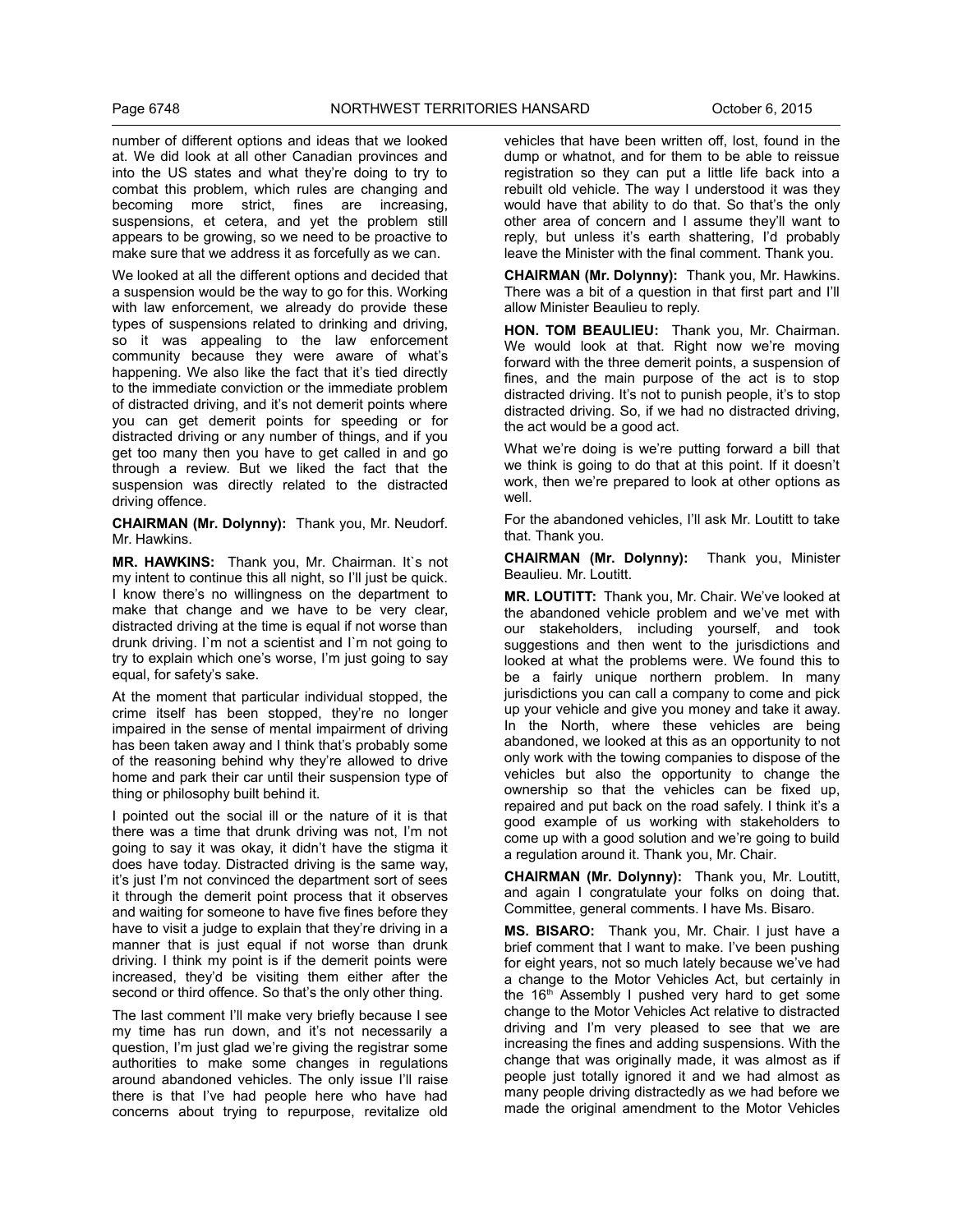Act. So, whatever we can do to bring it down the better, and I'm really pleased to see these amendments in here. Thank you, Mr. Chair.

**CHAIRMAN (Mr. Dolynny):** Thank you, Ms. Bisaro. There was more of a comment there, but I will allow the Minister a formal reply. Minister Beaulieu.

**HON. TOM BEAULIEU:** Thank you, Mr. Chairman. I would like to thank the Member as well.

**CHAIRMAN (Mr. Dolynny):** Thank you, Minister Beaulieu. General comments. Is committee prepared to go clause by clause?

# **SOME HON. MEMBERS:** Agreed.

**CHAIRMAN (Mr. Dolynny):** Committee, there are 50 clauses to this bill. Is committee prepared to take them in groups of 10?

**SOME HON. MEMBERS:** Agreed.

**CHAIRMAN (Mr. Dolynny):** Thank you, committee. I heard concurrence. Thank you, committee. Again, we're going to defer the bill title until we've finished clause-by-clause. We're going to start at clauses 1 to 10. Is committee agreed?

---Clauses 1 through 50 inclusive approved

**CHAIRMAN (Mr. Dolynny):** Does committee agree that Bill 60, An Act to Amend the Motor Vehicles Act, is ready for third reading?

**SOME HON. MEMBERS:** Agreed.

**CHAIRMAN (Mr. Dolynny):** Committee, we're going to have to do that over again because your chairman forgot the number. So, Bill 60, An Act to Amend the Motor Vehicles Act, No. 2, as a whole.

#### **SOME HON. MEMBERS:** Agreed.

**CHAIRMAN (Mr. Dolynny):** Does committee agree that Bill 60, An Act to Amend the Motor Vehicles Act, No. 2, is ready for third reading?

**SOME HON. MEMBERS:** Agreed.

**CHAIRMAN (Mr. Dolynny):** Thank you, committee. Bill 60 is now ready for third reading. Thank you, Minister Beaulieu. Thank you, Mr. Loutitt, Mr. Neudorf and Mr. Chutskoff for joining us this evening. If I could get the Sergeant-at-Arms to please escort the witnesses out of the Chamber. Thank you. Mr. Bromley.

**MR. BROMLEY:** Thank you. I move we report progress.

---Defeated

**CHAIRMAN (Mr. Dolynny):** Order, committee. Committee, we're going to continue on with House business. Bill 61, An Act to Amend the Public Airports Act. With that, we'll turn it over to the Minister responsible, Minister Beaulieu.

**HON. TOM BEAULIEU:** Thank you, Mr. Chairman. I'm pleased to introduce Bill 61, An Act to Amend the Public Airports Act, which proposes to address six areas in legislation aimed at improving how we operate airports throughout the NWT and to clarify sections of the Public Airports Act.

The bill proposes to increase the duration of leases on Commissioner's public airports land from 20 years to 30 years so tenants will be able to amortize leasehold improvements over longer periods. Such extensions will provide consistency with maximum amortization periods typically offered by lending agencies.

The bill proposes amendments that prescribe new procedures through which an airport manager would be able to take possession of unclaimed property left at airports for storage, sale or disposal.

The bill also proposes amendments to provide enforcement officers at the airport with authority similar to highway transport officers to enforce the Motor Vehicles Act, the Public Airports Act and other regulations that apply to public airport land. To achieve harmonization with the Motor Vehicles Act, the bill proposes the maximum fine for offences under the Public Airports Act to be increased from \$2,000 to \$5,000. As well, the regulation of traffic and pedestrians on public airport land will be addressed under the Motor Vehicles Act, allowing for several repetitive provisions to be removed from the Public Airports Act.

Finally, the proposed bill will improve the act's clarity and rehabilitee. Thank you.

**CHAIRMAN (Mr. Dolynny):** Thank you, Minister Beaulieu. We'll turn our attention to the chairman responsible for the standing committee for reviewing the bill. Mr. Hawkins.

**MR. HAWKINS:** Thank you, Mr. Chairman. The Standing Committee on Economic Development and Infrastructure certainly worked tirelessly on its review of the public review of Bill 61, An Act to Amend the Public Airports Act. We did that on September 16, 2015.

Bill 61 amends the Public Airports Act to increase the maximum lease duration for Commissioner's public airports land to 30 years, specified disposal procedures for unclaimed property and synchronize the regulations of traffic and pedestrians with the Motor Vehicles Act.

The bill also makes consequential amendments respecting enforcement to the Motor Vehicles Act.

The committee appreciates the amendments that align the language of the various statutes under the Department of Transportation. Members also appreciate the reduction of red tape and clarification of the department's authority. The committee looks forward to the implementation of clear and effective procedures for enforcement and for storage and disposal of unclaimed property. Following the clauseby-clause review, a motion was carried to report that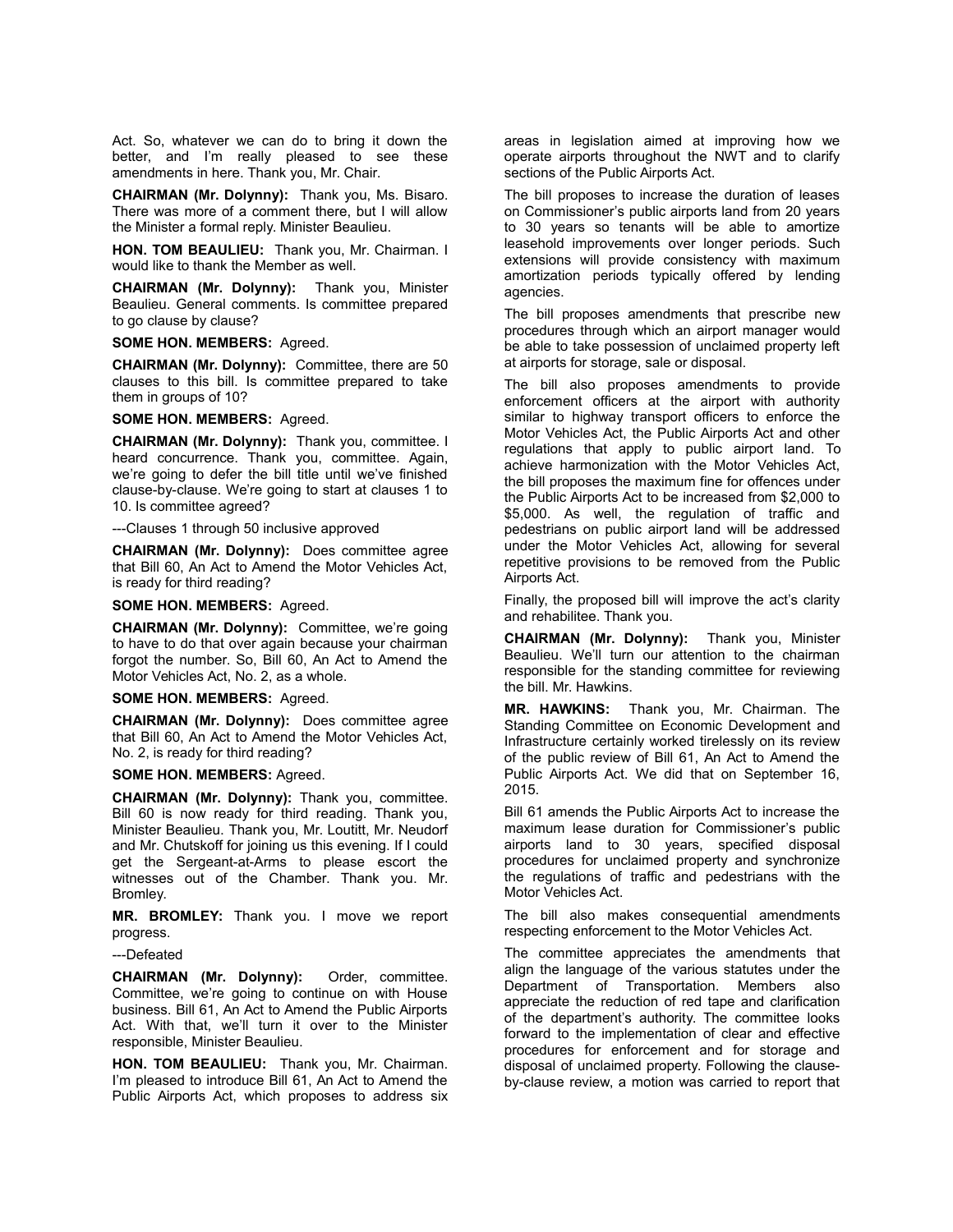Bill 61 to the Assembly as ready for consideration in Committee of the Whole.

This concludes the committee's general comments on Bill 61. Individual Members may have additional questions or comments as we proceed. Thank you.

**CHAIRMAN (Mr. Dolynny):** Thank you, Mr. Hawkins. We'll turn it over to the Minister if he has witnesses to bring into the House. Minister Beaulieu.

**HON. TOM BEAULIEU:** Thank you, Mr. Chairman. I do have witnesses.

**CHAIRMAN (Mr. Dolynny):** Thank you, Minister Beaulieu. Does committee agree?

**SOME HON. MEMBERS:** Agreed.

**CHAIRMAN (Mr. Dolynny):** Thank you, committee. Sergeant-at-Arms, if you could please escort the witnesses into the Chamber.

Minister Beaulieu, if you'd be kind enough to introduce your witnesses to the House this evening.

**HON. TOM BEAULIEU:** Thank you, Mr. Chairman. To my immediate right is deputy minister of Transportation, Russell Neudorf. To my far right is director of airports, Delia Chesworth; and to my left, legislative counsel, Thomas Druyan.

**CHAIRMAN (Mr. Dolynny):** Thank you, Minister Beaulieu. Mr. Druyan, Mr. Neudorf and Ms. Chesworth, thank you for joining us this evening in the House. Committee, we'll open up Bill 61 to general comments. Is committee prepared to go to detail?

**SOME HON. MEMBERS:** Agreed.

**CHAIRMAN (Mr. Dolynny):** Committee, we've got 13 clauses here, so we'll do them one at a time and then we'll defer the Bill title to the end. Clause 1.

---Clauses 1 through 13 inclusive agreed

**CHAIRMAN (Mr. Dolynny):** To the bill as a whole.

**SOME HON. MEMBERS:** Agreed.

**CHAIRMAN (Mr. Dolynny):** Is committee agreed that Bill 61, An Act to Amend the Public Airports Act, is ready for third reading?

**SOME HON. MEMBERS:** Agreed.

**CHAIRMAN (Mr. Dolynny):** Thank you, committee. Bill 61 is now ready for third reading. I'd like to thank the Minister this evening here, and Mr. Druyan, Mr. Neudorf and Ms. Chesworth for joining us. Sergeantat-Arms, if you could please escort the witnesses out.

**CHAIRMAN (Mr. Bouchard):** Thank you, committee. Does committee agree we're starting Bill 65, An Act to Amend the Safety Act? First I'll go to the Minister responsible, Mr. Lafferty.

**HON. JACKSON LAFFERTY:** Mahsi, Mr. Chair. I'm pleased to introduce Bill 65, An Act to Amend the Safety Act. Bill 65 proposes several amendments to the Safety Act. The objective of those consultations

and this bill is to improve occupational health and safety.

The reasons for the amendments set out in Bill 65 are generally new occupational health and safety regulations have been developed jointly by the Northwest Territories and Nunavut for recommendation to their respective Commissioners where there are insufficient authority in the Safety Act for a small portion of proposed new regulations.

As well, Canada has enacted new Workplace Hazardous Information System legislation, called WHMIS, and amendments to the Safety Act are needed to allow harmonization with the federal legislation.

The treatment of the subject matter in this bill was the focus of extensive consultation over a period of September 2010 to March 2011 between representatives of industry; labour and public in the Northwest Territories and Nunavut were engaged in consultation aimed at reforming the Occupational Health and Safety Regulations.

Mr. Chair, these regulations apply to workplaces other than mines and some aspects of oil and gas operations. The consultation resulted in a report in excess of 1,000 pages and three volumes.

I'm pleased to answer any questions that Members may have pertaining to Bill 65. Mahsi.

**CHAIRMAN (Mr. Bouchard):** Thank you, Minister Lafferty. I'll ask the chairman responsible for the Standing Committee on Economic Development and Infrastructure, Mr. Hawkins.

**MR. HAWKINS:** Thank you, Mr. Chairman. The Standing Committee on Economic Development and Infrastructure held its public review of Bill 65, An Act to Amend the Safety Act, on September 17, 2015. The committee thanks the Minister and his staff for presenting the bill.

Bill 65 amends the Safety Act to harmonize with the new Occupational Health and Safety Regulations, including regulation making power and authority for three sections and with the new federal Workplace Hazardous Information System legislation.

The committee recognizes that extensive consultation informed the draft of the new Occupational Health and Safety Regulations. However, no specific consultation was undertaken in the drafting of Bill 65. The committee encourages the undertaking of specific consultation for any future legislative proposals specifically respecting the Safety Act.

During the public hearing, the committee initiated two amendments of Bill 65 with the Minister's concurrence. The first corrects an inconsistency in the translation in the French version of Clause 4 to align with the remainder of the Safety Act. The second clarifies the language regarding the exemption of privileged information under the Access to Information and Protection of Privacy Act in clause 5.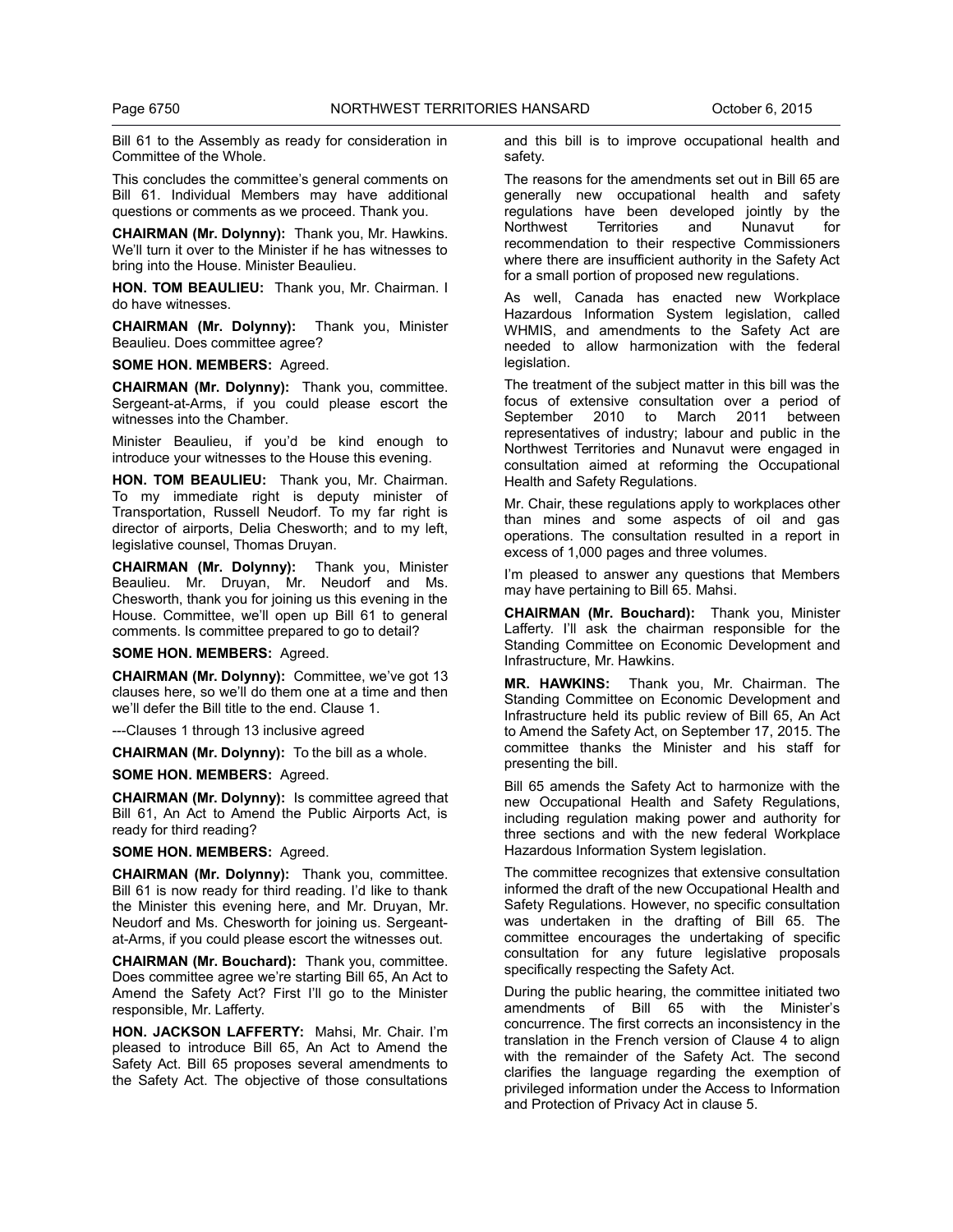Following the clause-by-clause review, a motion was carried to report Bill 65 to the Assembly as ready for consideration in Committee of the Whole as amended and reprinted.

This certainly concludes the committee's general comments of Bill 65. Individual Members may have additional questions and comments as they arise. Thank you very much, Mr. Chairman.

**CHAIRMAN (Mr. Bouchard):** Thank you, Mr. Hawkins. Minister Lafferty, do you have witnesses to bring into the Chamber?

**HON. JACKSON LAFFERTY:** Yes, I do, Mr. Chair.

**CHAIRMAN (Mr. Bouchard):** Sergeant-at-Arms, please escort the witnesses into the Chamber. Is committee agreed?

**SOME HON. MEMBERS:** Agreed.

**CHAIRMAN (Mr. Bouchard):** Thank you. Minister Lafferty, would you please introduce your witnesses.

**HON. JACKSON LAFFERTY:** Mahsi, Mr. Chair. To my left I have Mr. Dave Grundy. He's the CEO of the Workers' Safety and Compensation Commission. To my immediate right is Judy Kainz, director of prevention services and safety officer. To my far right is Ms. Emerald Murphy, legal counsel. Mahsi.

**CHAIRMAN (Mr. Bouchard):** Thank you, Mr. Lafferty. Committee, general comments to Bill 65. Mr. Dolynny.

**MR. DOLYNNY:** Thank you, Mr. Chair. I'd like to welcome the Minister and the department here this evening for I think a very important bill. One in which that I think drew a little bit of controversy and a little bit of concern when we did the clause-by-clause. I think it came down to the level of consultation that was undertaken to prepare the bill that we see today. As you heard this evening in the Minister's comments, extensive consultations – his words – occurred September 2010 to March 2011, and to our knowledge, very little consultation took place in the drafting of this bill to match current regulations under the occupational health and safety matter.

So, first and foremost, as I indicated back in our clause by clause, I was going to give the Minister and his delegation appropriate time and energy to go and consult after the clause by clause and so at this time I will be asking the Minister or his designate whether or not they did get concurrence and approval from such areas as the Governance Council of the Workers' Compensation Division, the Chamber of Commerce, both territorial and in Yellowknife, the Chamber of Mines and others that we talked about.

So, again, I will ask the Minister or designate, has this been fully consulted with these groups and have they been blessed to support the Safety Act? Thank you.

**CHAIRMAN (Mr. Bouchard):** Thank you, Mr. Dolynny. Mr. Grundy.

**MR. GRUNDY:** Thank you, Mr. Chair. As I stated before, the Governance Council is fully aware of the changes we are doing. These changes to the Safety Act are not only non-substantive changes to line everything up, we did not go to either chamber or any other consultation. We have on the books right now a rewrite of the Safety Act, which will involve a lot of consultation like we did with the regulations over a long period of time to ensure that everybody is aware of what our plans are and what the plans or suggestions to the government will be in improving the Safety Act.

**MR. DOLYNNY:** I appreciate Mr. Grundy's reply to the question. Why didn't we go and consult our stakeholders in preparation for today's amendments and bill? What was the impetus for not reaching out? Like I say, it has been a number of years since we took it upon ourselves to do this. What was the reason for not consulting these various stakeholders to which it will have an immediate and direct impact to small businesses throughout the Northwest Territories?

**MR. GRUNDY:** The consultation that we did was in direct relation to the regulations and not the act. We felt that the regulations were well represented by the public, by employers of the Northwest Territories, and these changes were only non-substantive to make them line up. Like I said, the big consultation will be when we are actually doing things that will have direct impact. So, all these changes have is to align everything up so that we can move forward with the regulations as they are.

I know that there are still some concerns out there about the regulations, but the regulations can be changed any time. The Minister's Safety Committee looks at that once a year, takes recommendations from business, takes recommendations from employers and discusses them and will be giving that to the Minister for consideration.

**MR. DOLYNNY:** I appreciate the response; however, the department is very aware that regulations on the floor of the House here are something to which we, as legislators, have absolutely zero impact on. We can talk about them in the House; we can make inferences; we can make suggestions; but we have no control over regulations. We do, however, have control over legislation. So, when legislation is brought before the House, it is deemed appropriate that proper consultation pursue. That proper consultation was reached out to all stakeholders.

Clearly, what we are hearing today is still that we are trying to match an act to regulations that are out of our control and we are somehow supposed to understand and agree to these changes to the act in the absence of full consultation, which makes it very problematic in context. So it is very difficult for me to move forward with this act as a Member because we are kind of doing things a little backwards. We are matching legislation to regulations and in the absence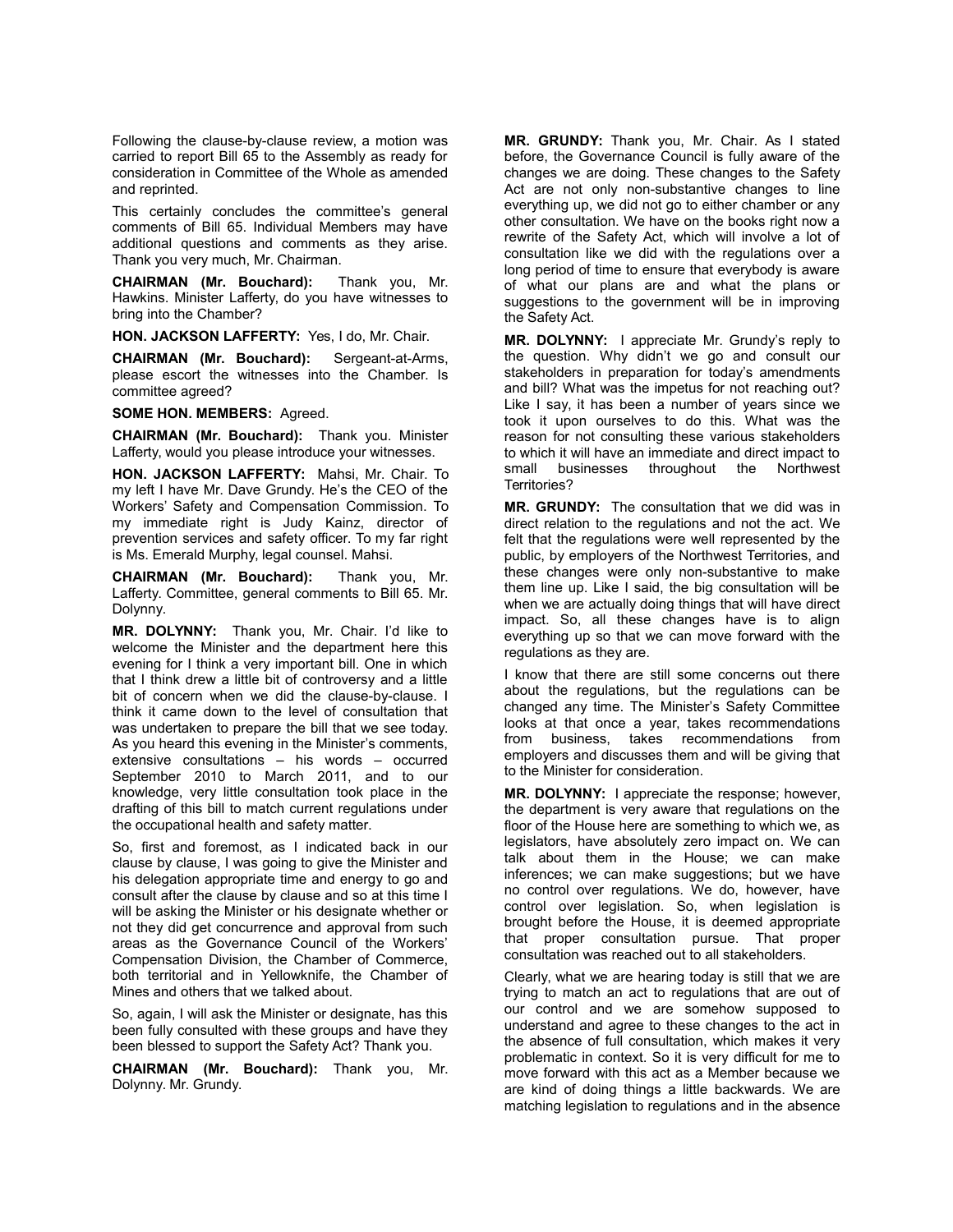of consultation, in the absence of not having all stakeholders provide input, these changes to the act will affect small businesses. In fact, those businesses of less than 20 are going to be affected greatly in terms of extra costs to maintain certain occupational health and safety standards, and those costs will affect the businesses that affect Northerners that affect their way of life.

What has the department done to evaluate what is the financial impact of this act on small businesses of less than 20 people?

**CHAIRMAN (Mr. Bouchard):** Thank you, Mr. Dolynny. Ms. Kainz.

**MS. KAINZ:** That was part of the consultation with the regulations because the changes were made, and in fact, we expanded the OH&S Committee. Under the old regulations you had to have a committee if you had fewer than 10 workers. It is now 20 workers, so that, in fact, helps with small businesses in that they don't have to have a committee if they are fewer than 20. That change was made as a direct result of the consultation.

**CHAIRMAN (Mr. Bouchard):** Thank you, Ms. Kainz. Mr. Dolynny.

**MR. DOLYNNY:** Thank you, Mr. Chair. I don't want to continue with questioning too much longer here. I think we have heard loud and clear my concern the way this act has come about. It is unfortunate that I don't have enough support from my colleagues here, otherwise I would have a motion to not pass this bill as written, for the very reasons of lack of consultation. However, since I don't have enough support to do so, I am not going to belittle this process any further. I just hope that this serves as a deep reminder to the department, to Ministers, to make sure that you bring full consultation to this House, otherwise, as Members, we will remind you each and every time. You have to consult. Thank you.

**CHAIRMAN (Mr. Bouchard):** Thank you, Mr. Dolynny. I will take that as a general comment. Committee, we are on general comments. Ms. Bisaro.

**MS. BISARO:** Thank you, Mr. Chair. I just have a couple of questions. I haven't been party to the consideration of this bill, but in listening to the comments in the last few minutes, I heard Mr. Grundy say that there is a comprehensive review of the Safety Act being undertaken.

So, my first question is: Why do we have these amendments before us when the Safety Act is being reviewed, apparently now and in the near future? What is so urgent about these amendments that it couldn't wait until the comprehensive review of the act? Thank you.

**CHAIRMAN (Mr. Bouchard):** Thank you, Ms. Bisaro. Mr. Grundy.

**MR. GRUNDY:** Thank you, Mr. Chair. The urgency on these two amendments is to line up the act with the

regulations. When we do our review and we start our review of the Safety Act and other acts that we regulated, that is a long process of probably about a few years in the making, so we couldn't wait. We needed these regulations that have been enacted already to line up with the Safety Act, hence two amendments.

**CHAIRMAN (Mr. Bouchard):** Thank you, Mr. Grundy. Ms. Bisaro.

**MS. BISARO:** Thank you, Mr. Chair. Thanks to Mr. Grundy for the explanation. My other two questions have to do with Section 4 in the act, but it states or uses the term "work site" and I don't see that defined, certainly in this act. It may be defined elsewhere but it is not defined in these amendments.

To the concern that Mr. Dolynny expressed about small businesses being impacted, could I get a definition of what a work site is? I don't know if it is in regulations already or if the department knows what they intend a work site to be. Thank you.

**CHAIRMAN (Mr. Bouchard):** Thank you, Mr. Dolynny. Ms. Kainz.

**MS. KAINZ:** Thank you, Mr. Chair. Work site is a defined term in the act. It means a location where a worker is or is likely to be engaged in work or a thing at, in, on, or near which a worker is or is likely to be engaged in work.

**MS. BISARO:** So, I guess that would then mean that any place where anyone is working, no matter what the size. I will take that, then, as a definition.

So the other part, I am looking at Section 4 again, and it says, "an Occupational Health and Safety Program or a work site as required by the regulations," so can I get a confirmation? I heard you say these programs, these officers are required for businesses of more than 20 employees, so is that what is referenced here in number 7, that the regulations will make that statement so any work site that has less than 20 employees is not required to have an occupational health and safety committee, I guess, and a designated safety representative?

**MS. KAINZ:** It's been repealed and replaced. If I'm understanding your question about the committee size of less than 20 workers, they don't have to have a safety program but they still have other obligations, and those are under the regulations. …(inaudible)… establish the occupational health and safety committee or a designate, a safety rep. If you have less than 20 workers, you have to have a safety rep. If you have greater than 20 workers, you have to have the committee.

**MS. BISARO:** I think you got my question. What are the duties, I guess, of the safety representative in this small business of less than 20 employees? Mr. Dolynny is suggesting that it's quite onerous. What is expected of this person? What's in regulations that I,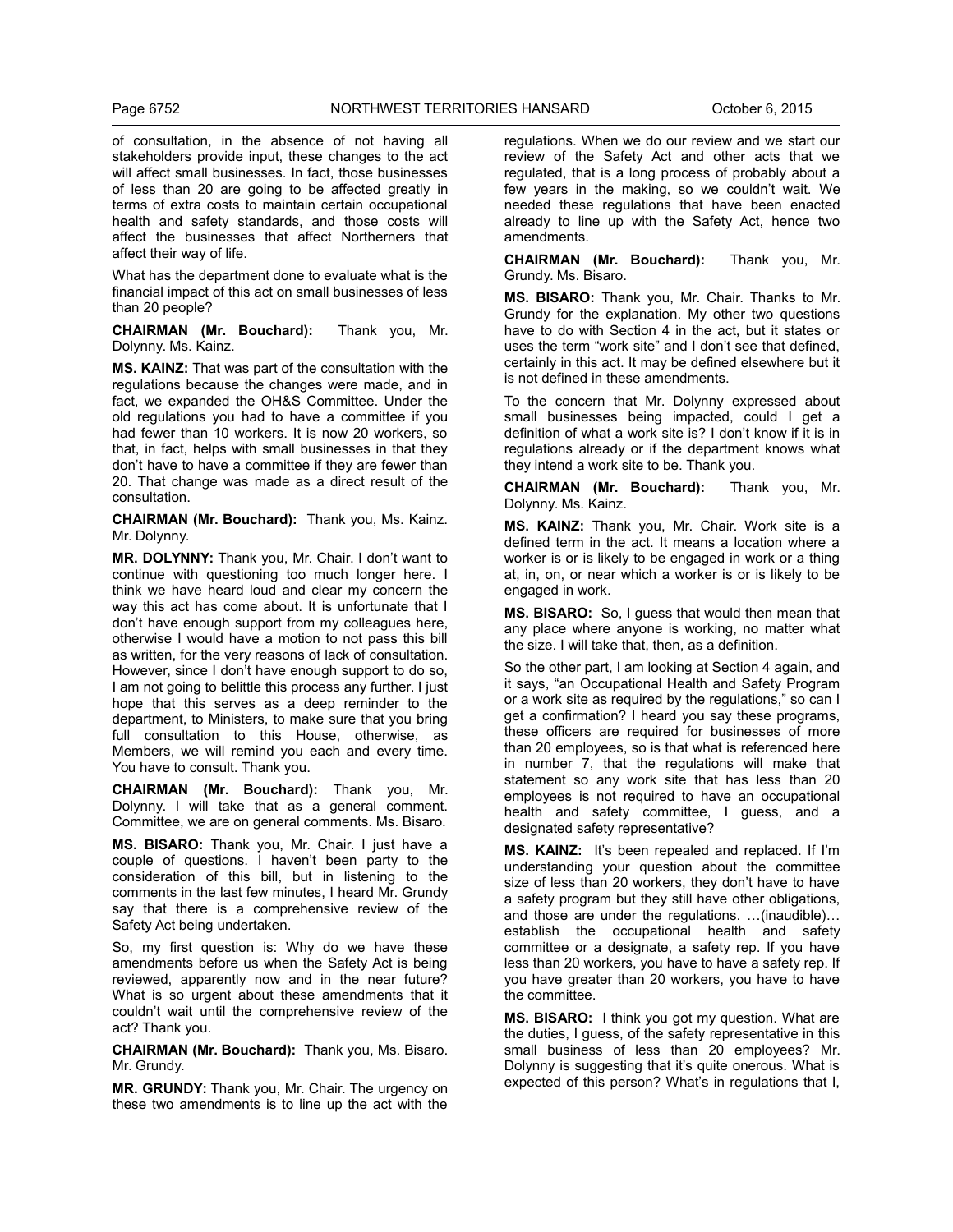as a safety rep, am going to have to do at my workplace?

**MS. KAINZ:** Those are in the regulations and in the act. A safety representative is part of the investigation into a refusal to work, along with the supervisor. They also participate in any investigations or are made aware of investigations of accidents of a serious nature or accidents of serious bodily injury or dangerous occurrence. The terms are all spelled out clearly in the regulations.

**CHAIRMAN (Mr. Bouchard):** Thank you, Ms. Kainz. Committee, we're on general comments for Bill 65. Does committee agree to go clause by clause?

**SOME HON. MEMBERS:** Agreed.

**CHAIRMAN (Mr. Bouchard):** We'll defer bill number and title until were completed. Clause 1.

---Clauses 1 through 9 inclusive approved

**CHAIRMAN (Mr. Bouchard):** The bill as a whole.

**SOME HON. MEMBERS:** Agreed.

**CHAIRMAN (Mr. Bouchard):** Does committee agree that Bill 65, An Act to Amend the Safety Act, is ready for third reading?

**SOME HON. MEMBERS:** Agreed.

**CHAIRMAN (Mr. Bouchard):** Bill 65 is now ready for third reading. Thank you, witnesses. Sergeant-at-Arms, please escort the witnesses out of the room. Thank you, Mr. Lafferty.

Thank you, committee. The last bill before us today is Bill 68, An Act to Amend the Child and Family Services Act, No. 2. We'll begin by going to the Minister responsible. Minister Abernethy, do you have opening comments?

**HON. GLEN ABERNETHY:** Thank you, Mr. Chair. I'm pleased to be here to discuss Bill 68, An Act to Amend the Child and Family Services Act, No. 2. Bill 68 proposes to remove the child and family services committees from the act. These amendments were initiated by a recommendation made by the Standing Committee on Social Programs in their Committee Report 18-17(5), Report on the Review of Bill 47, An Act to Amend the Child and Family Services Act, where the Department of Health and Social Services was encouraged to act immediately and introduce a bill to remove all provisions pertaining to the child and family services committees.

Before moving forward with the bill, the department carefully reviewed the legislation to ensure no other provisions would be unduly affected. Important processes and services such as an early intervention, plan of care committees and agreements, and the future inclusion of mediation will continue under the act. Child and family services committees were designed as a way to involve communities in child protection matters; however, despite many efforts, child and family services committees could not be successfully established in the Northwest Territories.

Removing the child and family services committees from the act provides the department with an opportunity to strengthen its focus on involving communities through the use of existing provisions such as through the inclusion of additional members on the plan of care committee or working in partnerships with community government bodies or Aboriginal governments.

I'd like to take this opportunity to thank the Standing Committee on Social Programs for their contribution to this bill, and I would be pleased to answer any questions that committee may have.

**CHAIRMAN (Mr. Bouchard):** Thank you, Minister Abernethy. Mr. Abernethy, do you have witnesses to bring into the Chamber?

**HON. GLEN ABERNETHY:** Yes, I do.

**CHAIRMAN (Mr. Bouchard):** Agreed?

**SOME HON. MEMBERS:** Agreed.

**CHAIRMAN (Mr. Bouchard):** Sergeant-at-Arms, please escort the witnesses into the Chamber.

Mr. Abernethy, could you introduce your witnesses, please.

**HON. GLEN ABERNETHY:** Thank you, Mr. Chair. On my left is Cherie Jarock, who is legislative counsel, and on my right is Debbie DeLancey, deputy minister, Department of Health and Social Services.

**CHAIRMAN (Mr. Bouchard):** Thank you, Minister Abernethy. Committee, we'll open up general comments on Bill 68. Mr. Moses.

**MR. MOSES:** Thank you, Mr. Chair. I just wanted to thank the Minister and the department for working very fast on a recommendation from committee in regards to moving the child and family services committees.

This was a pretty long bill that's been in the Legislative Assembly for many years and many governments, and when committee took it out and heard from the communities, there was concern that we were putting more responsibilities on the CFS committee and the communities. We also heard that there was only one that was actually working and that actually stopped all together, and I know people were concerned in terms of remuneration or compensation for members on the child and family services committees. They thought that there should have been something put forward. But like I said, there was only one community that had a successful working committee at one time but had stopped all together.

Just listening from the communities and listening from some of the front-line staff as well as some of the community leaders, standing committee thought it would be a good recommendation to remove all child and family services committees from this bill and just appreciate the work that the department went to and removed them. Just looking through the bill, there were a lot of areas that it needed to be removed from.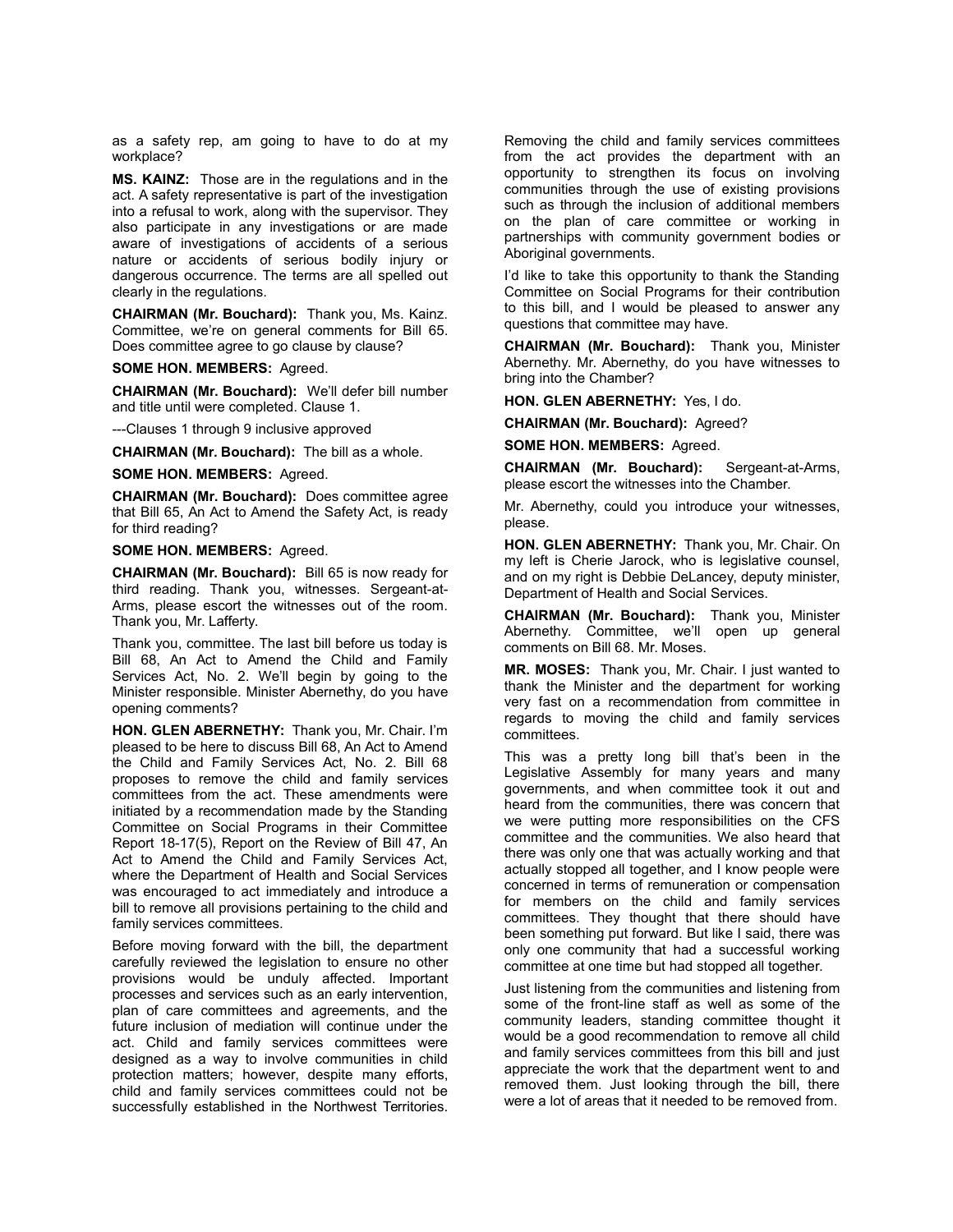I just wanted to make those comments.

**CHAIRMAN (Mr. Bouchard):** Thank you, Mr. Moses. I'll take that as general comments. I'll go to Ms. Bisaro next.

**MS. BISARO:** Thank you, Mr. Chair. My comments are similar to those of my colleague Mr. Moses.

My experience has been that the child and family services committees have not worked, much as the department tried quite valiantly at the beginning of this Assembly to try and get them going. They are a great idea, but if they're not working, we shouldn't have them. When we were in a hearing with the Minister, the suggestion was made that maybe we shouldn't have child and family services committees, to which the Minister responded and this bill is the result of that.

I think there needs to be some monitoring as we make this change. I think there has to be a watchful eye, I think, kept on things by the department to ensure that something, some kind of I don't want to say program, but that something replaces the child and family services committee or what they were intended to do. We can't just take them out and not replace it with something or other. But certainly the committees weren't working, so I'm pleased to see this has been brought forward.

I guess I'd like to also echo the comments about thanks to the Minister and to the staff for getting this done before the end of this Assembly. Thank you.

**CHAIRMAN (Mr. Bouchard):** Thank you, Ms. Bisaro. I'll take those as general comments as well. Does committee agree we'll go clause by clause?

**SOME HON. MEMBERS:** Agreed.

**CHAIRMAN (Mr. Bouchard):** There are a number of clauses, 15 clauses in total. We'll go in groups of five.

**SOME HON. MEMBERS:** Agreed.

**CHAIRMAN (Mr. Bouchard):** Clauses 1 to 5.

---Clauses 1 through 15 inclusive approved

**CHAIRMAN (Mr. Bouchard):** Does committee agree we have concluded Bill 68, An Act to Amend the Child and Family Services Act, No. 2?

**SOME HON. MEMBERS:** Agreed.

**CHAIRMAN (Mr. Bouchard):** The bill as a whole?

**SOME HON. MEMBERS:** Agreed.

**CHAIRMAN (Mr. Bouchard):** Sergeant-at-Arms, please escort the witnesses out of the Chamber.

Bill 68 is now ready for third reading. I will go to Ms. Bisaro.

**MS. BISARO:** Thank you, Mr. Chair. I move that we report progress.

---Carried

**CHAIRMAN (Mr. Bouchard):** I will rise and report progress.

**MR. SPEAKER:** Item 21, report of Committee of the Whole. Mr. Bouchard

#### **Report of Committee of the Whole**

**MR. BOUCHARD:** Thank you, Mr. Speaker. Mr. Speaker, your committee has been considering<br>Tabled Document 324-17(5), Supplementary Tabled Document 324-17(5), Supplementary Estimates (Operations Expenditures), No. 2, 2015- 2016; Bill 56, Miscellaneous Statute Law Amendment Act, 2015; Bill 59, Estate Administration Law Amendment Act; Bill 62, An Act to Amend the Coroners Act; Bill 63, An Act to Amend the Victims of Crime Act; Bill 64, An Act to Amend the Co-operative Associations Act; Bill 69, An Act to Amend the Legislative Assembly and Executive Council Act, No. 2; Bill 45, An Act to Amend the Workers' Compensation Act; Bill 49, An Act to Amend the Deh Cho Bridge Act; Bill 60, An Act to Amend the Motor Vehicles Act, No. 2; Bill 61, An Act to Amend the Public Airports Act; Bill 65, An Act to Amend the Safety Act; Bill 68, An Act to Amend the Child and Family Services Act, No. 2, and would like to report progress with five motions being adopted and that Bills 56, 62, 63, 69, 45, 49, 60, 61, 65 and 68 are ready for third reading and that Bill 59 and 64 are now ready for third reading as amended and that consideration of Tabled Document 324-17(5) is concluded and that the House concur in those estimates and that an appropriation bill to be based thereon be introduced without delay. Mr. Speaker, I move that the report of Committee of the Whole be concurred with. Thank you.

**MR. SPEAKER:** Thank you, Mr. Bouchard. Do I have a seconder? Mr. Moses.

---Carried

Item 22, third reading of bills. Minister Miltenberger.

# **Third Reading of Bills**

BILL 71: SUPPLEMENTARY APPROPRIATION ACT (INFRASTRUCTURE EXPENDITURES), NO. 3, 2015-2016

**HON. MICHAEL MILTENBERGER:** Mr. Speaker, I move, seconded by the honourable Member for Monfwi, that Bill 71, Supplementary Appropriation Act (Infrastructure Expenditures), No. 3, 2015-2016, be read for the third time.

**MR. SPEAKER:** Thank you, Mr. Miltenberger. The motion is in order. To the motion.

**SOME HON. MEMBERS:** Question.

**MR. SPEAKER:** Question has been called. Motion is carried.

---Carried